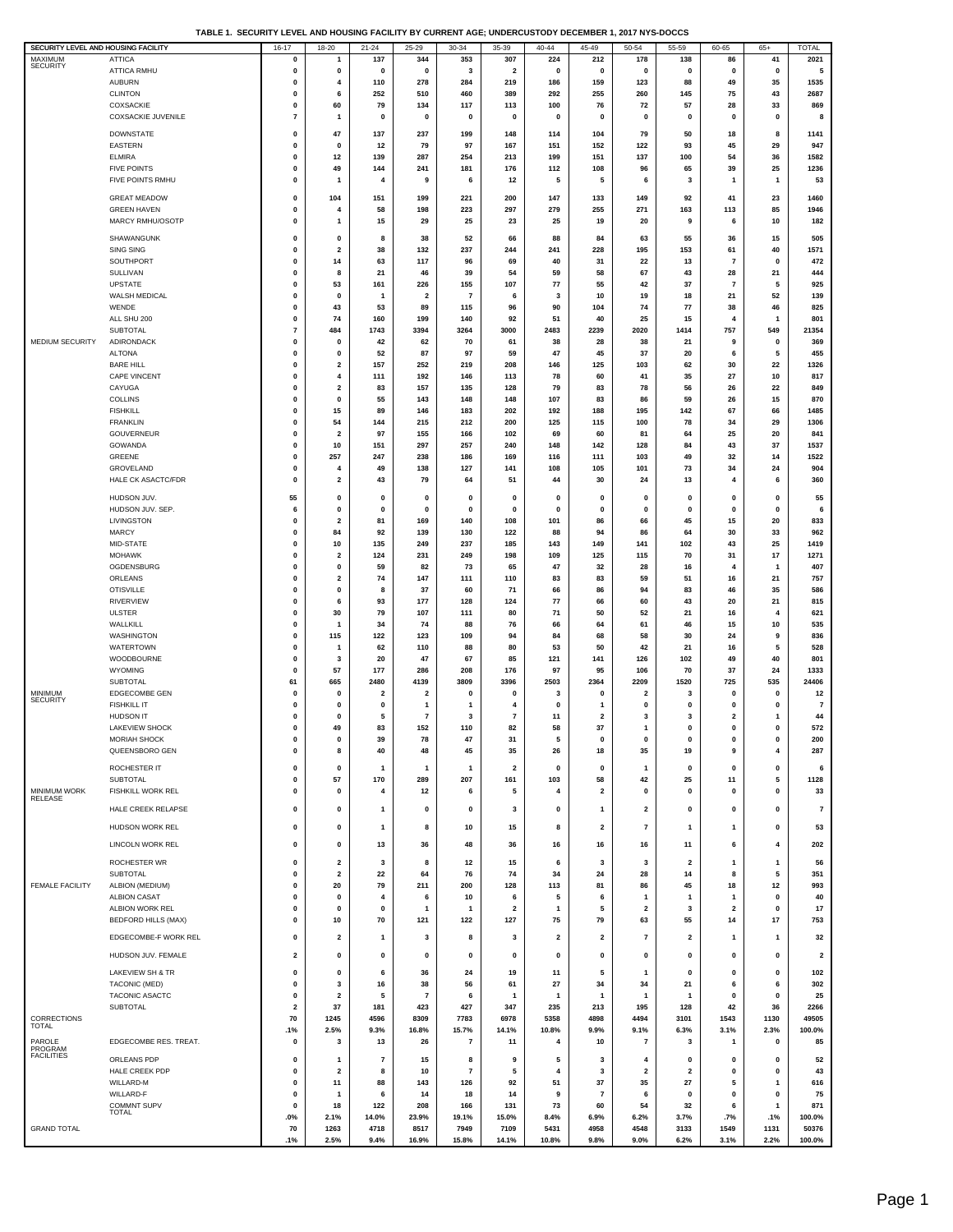|  |  | TABLE 2.  SECURITY LEVEL AND HOUSING FACILITY BY ETHNIC STATUS: UNDERCUSTODY DECEMBER 1. 2017 NYS-DOCCS |  |
|--|--|---------------------------------------------------------------------------------------------------------|--|
|  |  |                                                                                                         |  |

| SECURITY LEVEL AND HOUSING FACILITY    |                                          | WHITE          | <b>AFRICAN</b><br>AMERICAN  | <b>HISPANIC</b>                | <b>NATIVE</b><br>AMERICAN     | ASIAN                        | <b>OTHER</b>            | <b>TOTAL</b>    |
|----------------------------------------|------------------------------------------|----------------|-----------------------------|--------------------------------|-------------------------------|------------------------------|-------------------------|-----------------|
| MAXIMUM<br><b>SECURITY</b>             | <b>ATTICA</b><br>ATTICA RMHU             | 449<br>0       | 1150<br>1                   | 375<br>3                       | 17<br>$\pmb{0}$               | $\overline{\mathbf{r}}$<br>0 | 23                      | 2021<br>5       |
|                                        | <b>AUBURN</b>                            | 305            | 822                         | 353                            | 17                            | 5                            | 1<br>33                 | 1535            |
|                                        | <b>CLINTON</b>                           | 513            | 1377                        | 703                            | 18                            | 17                           | 59                      | 2687            |
|                                        | COXSACKIE<br><b>COXSACKIE JUVENILE</b>   | 187<br>1       | 403<br>4                    | 249<br>1                       | 8<br>1                        | $\overline{2}$<br>0          | 20<br>1                 | 869<br>8        |
|                                        | <b>DOWNSTATE</b>                         | 250            | 521                         | 295                            | 15                            | 4                            | 56                      | 1141            |
|                                        | EASTERN                                  | 105            | 540                         | 263                            | 6                             | 13                           | 20                      | 947             |
|                                        | <b>ELMIRA</b><br><b>FIVE POINTS</b>      | 368<br>256     | 836<br>651                  | 315<br>297                     | 17<br>1                       | 6<br>3                       | 40<br>28                | 1582<br>1236    |
|                                        | FIVE POINTS RMHU                         | 11             | 30                          | 11                             | 0                             | 0                            | 1                       | 53              |
|                                        | <b>GREAT MEADOW</b>                      | 239            | 814                         | 362                            | 9                             | 10                           | 26                      | 1460            |
|                                        | <b>GREEN HAVEN</b>                       | 238            | 1090                        | 557                            | 9                             | 22                           | 30                      | 1946            |
|                                        | MARCY RMHU/OSOTP                         | 61             | 70                          | 47                             | 2                             | 0                            | $\mathbf 2$             | 182             |
|                                        | SHAWANGUNK<br><b>SING SING</b>           | 64<br>186      | 292<br>905                  | 137<br>434                     | $\overline{\mathbf{2}}$<br>3  | -1<br>10                     | 9<br>33                 | 505<br>1571     |
|                                        | SOUTHPORT                                | 59             | 293                         | 114                            | 4                             | 1                            | 1                       | 472             |
|                                        | <b>SULLIVAN</b><br><b>UPSTATE</b>        | 89<br>125      | 214<br>497                  | 128<br>280                     | 1<br>9                        | 6<br>2                       | 6<br>12                 | 444<br>925      |
|                                        | WALSH MEDICAL                            | 67             | 45                          | 23                             | 4                             | 0                            | 0                       | 139             |
|                                        | WENDE<br>ALL SHU 200                     | 191<br>223     | 416<br>339                  | 188<br>213                     | 4<br>10                       | 4<br>0                       | 22<br>16                | 825<br>801      |
|                                        | <b>SUBTOTAL</b>                          | 3987           | 11310                       | 5348                           | 157                           | 113                          | 439                     | 21354           |
| MEDIUM SECURITY                        | <b>ADIRONDACK</b>                        | 106            | 150                         | 96                             | 3                             | 5                            | 9                       | 369             |
|                                        | <b>ALTONA</b><br><b>BARE HILL</b>        | 114<br>279     | 191<br>666                  | 130<br>344                     | $\pmb{0}$<br>$\overline{7}$   | $\overline{4}$<br>9          | 16<br>21                | 455<br>1326     |
|                                        | <b>CAPE VINCENT</b>                      | 170            | 389                         | 234                            | 4                             | 2                            | 18                      | 817             |
|                                        | CAYUGA<br><b>COLLINS</b>                 | 254<br>401     | 419<br>300                  | 147<br>145                     | 16<br>9                       | 4<br>4                       | 9<br>11                 | 849<br>870      |
|                                        | <b>FISHKILL</b>                          | 351            | 689                         | 410                            | 9                             | 5                            | 21                      | 1485            |
|                                        | <b>FRANKLIN</b><br><b>GOUVERNEUR</b>     | 340<br>207     | 580<br>400                  | 334<br>209                     | 13<br>10                      | 5<br>3                       | 34<br>12                | 1306<br>841     |
|                                        | GOWANDA                                  | 564            | 552                         | 365                            | 22                            | 12                           | 22                      | 1537            |
|                                        | GREENE                                   | 326            | 706                         | 429                            | 19                            | 9                            | 33                      | 1522            |
|                                        | GROVELAND<br>HALE CK ASACTC/FDR          | 412<br>110     | 319<br>153                  | 153<br>90                      | 11<br>$\overline{\mathbf{2}}$ | $\pmb{0}$<br>$\mathbf{0}$    | 9<br>5                  | 904<br>360      |
|                                        | HUDSON JUV.                              | $\mathbf 2$    | 39                          | 9                              | 0                             | 0                            | 5                       | 55              |
|                                        | HUDSON JUV. SEP.                         | 1              | 4                           | 1                              | 0                             | 0                            | 0                       | 6               |
|                                        | LIVINGSTON<br><b>MARCY</b>               | 240<br>333     | 416<br>381                  | 159<br>225                     | 9<br>13                       | 2<br>1                       | 7<br>9                  | 833<br>962      |
|                                        | MID-STATE                                | 494            | 583                         | 293                            | 16                            | 9                            | 24                      | 1419            |
|                                        | <b>MOHAWK</b>                            | 416<br>74      | 507                         | 303                            | 16                            | 5                            | 24                      | 1271            |
|                                        | OGDENSBURG<br>ORLEANS                    | 181            | 204<br>422                  | 117<br>140                     | 4<br>3                        | 3<br>2                       | 5<br>9                  | 407<br>757      |
|                                        | <b>OTISVILLE</b>                         | 99             | 310                         | 163                            | 0                             | $\overline{7}$               | $\overline{7}$          | 586             |
|                                        | <b>RIVERVIEW</b><br><b>ULSTER</b>        | 156<br>105     | 412<br>280                  | 223<br>194                     | 3<br>3                        | 5<br>10                      | 16<br>29                | 815<br>621      |
|                                        | WALLKILL                                 | 85             | 297                         | 139                            | 4                             | 2                            | 8                       | 535             |
|                                        | WASHINGTON                               | 196            | 387                         | 222                            | 5                             | 5<br>1                       | 21                      | 836             |
|                                        | WATERTOWN<br>WOODBOURNE                  | 110<br>139     | 246<br>371                  | 154<br>270                     | 5<br>2                        | 6                            | 12<br>13                | 528<br>801      |
|                                        | <b>WYOMING</b>                           | 300            | 677                         | 325                            | 11                            | 3                            | 17                      | 1333            |
| <b>MINIMUM</b>                         | <b>SUBTOTAL</b><br><b>EDGECOMBE GEN</b>  | 6565<br>1      | 11050<br>$\overline{7}$     | 6023<br>3                      | 219<br>0                      | 123<br>0                     | 426<br>1                | 24406<br>12     |
| <b>SECURITY</b>                        | <b>FISHKILL IT</b>                       | $\mathbf{2}$   | 3                           | $\mathbf{2}$                   | 0                             | 0                            | 0                       | 7               |
|                                        | <b>HUDSON IT</b><br>LAKEVIEW SHOCK       | 19<br>177      | 20<br>228                   | 5<br>145                       | 0<br>3                        | 0<br>3                       | 0<br>16                 | 44<br>572       |
|                                        | <b>MORIAH SHOCK</b>                      | 89             | 73                          | 35                             | 0                             | 0                            | з                       | 200             |
|                                        | QUEENSBORO GEN                           | 15             | 171                         | 95                             | 2                             | 1                            | 3                       | 287             |
|                                        | ROCHESTER IT                             | $\mathbf{2}$   | 4                           | $\pmb{0}$                      | $\pmb{0}$                     | $\pmb{0}$                    | $\pmb{0}$               | 6               |
| <b>MINIMUM WORK</b>                    | <b>SUBTOTAL</b><br>FISHKILL WORK REL     | 305<br>7       | 506<br>19                   | 285<br>5                       | 5<br>2                        | 4<br>0                       | 23<br>0                 | 1128<br>33      |
| RELEASE                                | HALE CREEK RELAPSE                       | 3              | 4                           | 0                              | 0                             | 0                            | $\mathbf 0$             | 7               |
|                                        | <b>HUDSON WORK REL</b>                   | 19             | 25                          | 5                              | 1                             | 0                            | 3                       | 53              |
|                                        |                                          |                |                             |                                |                               |                              |                         |                 |
|                                        | LINCOLN WORK REL                         | 36             | 72                          | 88                             | 1                             | $\mathbf 0$                  | 5                       | 202             |
|                                        | <b>ROCHESTER WR</b><br><b>SUBTOTAL</b>   | 28<br>93       | 21<br>141                   | 5<br>103                       | 1<br>5                        | 1<br>1                       | $\pmb{0}$<br>8          | 56<br>351       |
| <b>FEMALE FACILITY</b>                 | ALBION (MEDIUM)                          | 533            | 326                         | 106                            | $\overline{\mathbf{r}}$       | 5                            | 16                      | 993             |
|                                        | <b>ALBION CASAT</b><br>ALBION WORK REL   | 27<br>16       | $\overline{7}$<br>$\pmb{0}$ | 5<br>1                         | 1<br>0                        | 0<br>0                       | 0<br>0                  | 40<br>17        |
|                                        | <b>BEDFORD HILLS (MAX)</b>               | 288            | 304                         | 121                            | $\overline{\mathbf{r}}$       | 4                            | 29                      | 753             |
|                                        | EDGECOMBE-F WORK REL                     | 15             | 11                          | 6                              | $\pmb{0}$                     | 0                            | $\pmb{0}$               | 32              |
|                                        | HUDSON JUV. FEMALE                       | 0              | $\mathbf{1}$                | 1                              | 0                             | 0                            | 0                       | 2               |
|                                        | LAKEVIEW SH & TR                         | 65             | 22                          | 13                             | $\Omega$                      | 1                            | 1                       | 102             |
|                                        | TACONIC (MED)                            | 117            | 118                         | 53                             | 3                             | 3                            | 8                       | 302             |
|                                        | <b>TACONIC ASACTC</b><br><b>SUBTOTAL</b> | 10<br>1071     | 13<br>802                   | $\overline{\mathbf{2}}$<br>308 | $\pmb{0}$<br>18               | 0<br>13                      | $\pmb{0}$<br>54         | 25<br>2266      |
| CORRECTIONS                            |                                          | 12021          | 23809                       | 12067                          | 404                           | 254                          | 950                     | 49505           |
| <b>TOTAL</b>                           |                                          | 24.3%          | 48.1%                       | 24.4%                          | .8%                           | .5%                          | 1.9%                    | 100.0%          |
| PAROLE<br>PROGRAM<br><b>FACILITIES</b> | EDGECOMBE RES. TREAT.                    | 4              | 48                          | 31                             | 0                             | 0                            | $\overline{\mathbf{2}}$ | 85              |
|                                        | ORLEANS PDP<br><b>HALE CREEK PDP</b>     | 16<br>20       | 27<br>14                    | 8<br>7                         | $\Omega$<br>1                 | 1<br>$\pmb{0}$               | $\Omega$<br>1           | 52<br>43        |
|                                        | WILLARD-M                                | 241            | 248                         | 108                            | 5                             | 0                            | 14                      | 616             |
|                                        | WILLARD-F<br><b>COMMNT SUPV</b>          | 55<br>336      | 12<br>349                   | 6<br>160                       | 2<br>8                        | 0<br>1                       | 0<br>17                 | 75<br>871       |
|                                        | <b>TOTAL</b>                             | 38.6%          | 40.1%                       | 18.4%                          | .9%                           | .1%                          | 2.0%                    | 100.0%          |
| <b>GRAND TOTAL</b>                     |                                          | 12357<br>24.5% | 24158<br>48.0%              | 12227<br>24.3%                 | 412<br>.8%                    | 255<br>.5%                   | 967<br>1.9%             | 50376<br>100.0% |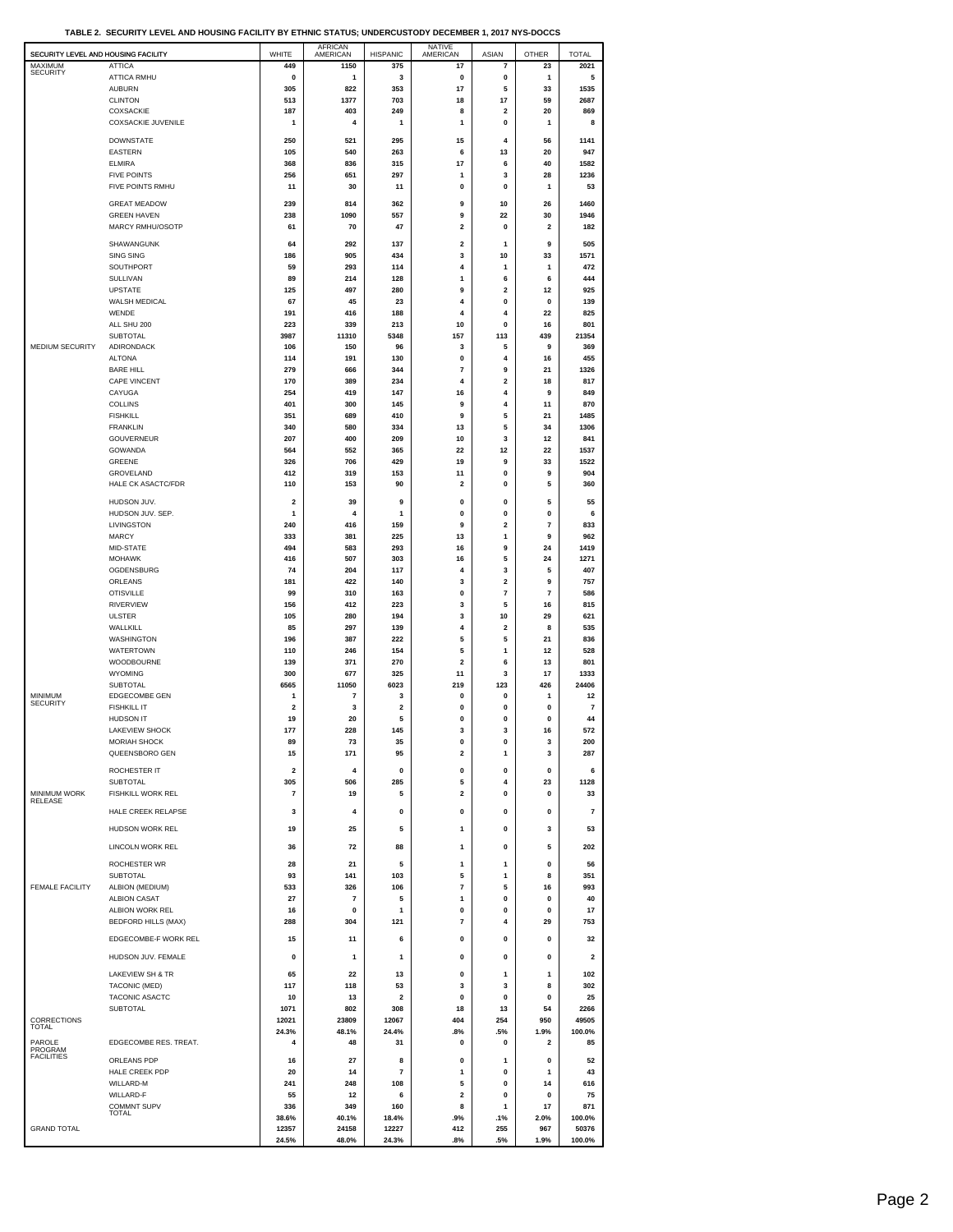| TABLE 3A. SECURITY LEVEL AND HOUSING FACILITY BY CRIME: UNDERCUSTODY DECEMBER 1, 2017 NYS-DOCCS |
|-------------------------------------------------------------------------------------------------|
|                                                                                                 |

|                                                |                                               |                         | ATTEMPTED                     | MANSLAUGH<br>TER1             |                                         | ROBBERY<br>1ST       | <b>ROBBERY</b>               |                              |                               | <b>BURGLARY</b>           | <b>BURGLARY</b>                | ARSON 1ST,                          |                            |
|------------------------------------------------|-----------------------------------------------|-------------------------|-------------------------------|-------------------------------|-----------------------------------------|----------------------|------------------------------|------------------------------|-------------------------------|---------------------------|--------------------------------|-------------------------------------|----------------------------|
| SECURITY LEVEL AND HOUSING FACILITY<br>MAXIMUM | <b>ATTICA</b>                                 | <b>MURDER</b><br>529    | MURDER<br>111                 | 152                           | RAPE 1ST<br>106                         | 182                  | 2ND<br>79                    | ASSAULT 1ST<br>118           | ASSAULT 2ND<br>29             | 1ST<br>63                 | 2ND<br>97                      | 2ND<br>13                           | SODOMY 1ST<br>60           |
| SECURITY                                       | ATTICA RMHU                                   | $\overline{\mathbf{2}}$ | $\overline{1}$                | $\mathbf{1}$                  | 0                                       | $\mathbf 0$          |                              | 0                            | $\mathbf 0$                   | $\mathbf 0$               | $\mathbf 0$                    | 0                                   | $\mathbf 0$                |
|                                                | <b>AUBURN</b>                                 | 285                     | 87                            | 126                           | 60                                      | 147                  | 68                           | 95                           | 28                            | 48                        | 106                            | 8                                   | 34                         |
|                                                | <b>CLINTON</b><br>COXSACKIE                   | 445<br>94               | 143<br>35                     | 194<br>56                     | 153<br>47                               | 245<br>77            | 124<br>40                    | 157<br>54                    | 44<br>13                      | 88<br>35                  | 157<br>76                      | 14<br>11                            | 95<br>24                   |
|                                                | <b>COXSACKIE JUVENILE</b>                     | $\pmb{0}$               | $\mathbf{1}$                  | 0                             | 0                                       | 3                    | 0                            | $\mathbf 0$                  | $\pmb{0}$                     | $\mathbf{0}$              | $\Omega$                       | 0                                   | $\overline{1}$             |
|                                                | <b>DOWNSTATE</b>                              | 61                      | 22                            | 46                            | 13                                      | 65                   | 57                           | 57                           | 38                            | 18                        | 80                             | 4                                   | 5                          |
|                                                | <b>EASTERN</b>                                | 320                     | 47                            | 108                           | 47                                      | 93                   | 29                           | 50                           | 6                             | 24                        | 57                             | 5                                   | 34                         |
|                                                | <b>ELMIRA</b>                                 | 308                     | 65                            | 97                            | 50                                      | 146                  | 68                           | 61                           | 36                            | 40                        | 80                             | 7                                   | 36                         |
|                                                | <b>FIVE POINTS</b>                            | 147                     | 58                            | 96                            | 40                                      | 158                  | 66                           | 76                           | 31                            | 44                        | 96                             | 5                                   | $18\,$                     |
|                                                | FIVE POINTS RMHU                              | 11                      | $\overline{\mathbf{2}}$       | 3                             | $\overline{\mathbf{2}}$                 | 6                    | $\overline{7}$               | $\overline{\mathbf{2}}$      | $\overline{\mathbf{2}}$       | 1                         | $\overline{\mathbf{3}}$        | 0                                   | $\mathbf{1}$               |
|                                                | <b>GREAT MEADOW</b>                           | 334                     | 72                            | 118                           | 62                                      | 159                  | 67                           | 81                           | 33                            | 34                        | 82                             | 1                                   | 34                         |
|                                                | <b>GREEN HAVEN</b>                            | 719                     | 105                           | 172                           | 86                                      | 189                  | 51                           | 77                           | 28                            | 57                        | 70                             | $12$                                | 46                         |
|                                                | MARCY RMHU/OSOTP                              | 16                      | 3                             | 3                             | 31                                      | 16                   | $\overline{7}$               | 5                            | 5                             | $\mathbf{1}$              | 9                              | 0                                   | 17                         |
|                                                | SHAWANGUNK                                    | 225                     | 30                            | 25                            | 36                                      | 42                   | 17                           | 15                           | 6                             | 12                        | 15                             | 0                                   | 18                         |
|                                                | SING SING<br>SOUTHPORT                        | 481<br>60               | 84<br>21                      | 179<br>42                     | 73<br>5                                 | 161<br>58            | 57<br>30                     | 94<br>34                     | 28<br>13                      | 53<br>12                  | 67<br>28                       | 4<br>1                              | 27<br>$\mathbf{1}$         |
|                                                | SULLIVAN                                      | 179                     | 20                            | 26                            | 26                                      | 36                   | 11                           | 15                           | 10                            | 8                         | 19                             | 3                                   | 10                         |
|                                                | <b>UPSTATE</b>                                | 72                      | 38                            | 64                            | 25                                      | 105                  | 63                           | 59                           | 31                            | 27                        | 64                             | 5                                   | 11                         |
|                                                | WALSH MEDICAL                                 | 37                      | 5                             | $\overline{\mathbf{3}}$       | 9                                       | 10                   | 1                            | 6                            | -3                            | $\overline{\mathbf{3}}$   | $\overline{\mathbf{3}}$        | $\mathbf{0}$                        | 11                         |
|                                                | WENDE                                         | 233<br>14               | 29<br>12                      | 59<br>13                      | 40<br>8                                 | 76<br>71             | 28<br>77                     | 44<br>23                     | 14<br>21                      | 33<br>16                  | 35<br>103                      | 3<br>3                              | 30<br>6                    |
|                                                | ALL SHU 200<br>SUBTOTAL                       | 4572                    | 991                           | 1583                          | 919                                     | 2045                 | 948                          | 1123                         | 419                           | 617                       | 1247                           | 99                                  | 519                        |
| MEDIUM SECURITY                                | ADIRONDACK                                    | 13                      | $\mathbf 0$                   | $\overline{2}$                | 5                                       | 12                   | 8                            | $\overline{\mathbf{3}}$      | 11                            | 3                         | 30                             | -1                                  | 5                          |
|                                                | <b>ALTONA</b>                                 | 6                       | 3                             | 1                             | $\overline{\mathbf{4}}$                 | 13                   | 17                           | 8                            | $\overline{7}$                | 3                         | 29                             | 1                                   | 3                          |
|                                                | <b>BARE HILL</b>                              | 46                      | 28                            | 23                            | 35                                      | 91                   | 85                           | 44                           | 42                            | 19                        | 113                            | 4                                   | 17                         |
|                                                | CAPE VINCENT<br>CAYUGA                        | 29<br>70                | 16<br>$12$                    | 10<br>20                      | 12<br>$12$                              | 53<br>52             | 57<br>50                     | 28<br>40                     | 33<br>18                      | g<br>24                   | 66<br>78                       | 0<br>$\overline{4}$                 | 11<br>8                    |
|                                                | <b>COLLINS</b>                                | 60                      | 5                             | 10                            | 22                                      | 36                   | 43                           | 20                           | 34                            | 13                        | 80                             | 6                                   | 19                         |
|                                                | <b>FISHKILL</b>                               | 271                     | 50                            | 49                            | 54                                      | 112                  | 83                           | 49                           | 44                            | 30                        | 110                            | 8                                   | 34                         |
|                                                | <b>FRANKLIN</b>                               | 20                      | 17                            | 11                            | 11                                      | 70                   | 105                          | 47                           | 47                            | 30                        | 113                            | 7                                   | 10                         |
|                                                | GOUVERNEUR<br>GOWANDA                         | 30<br>33                | 10<br>16                      | 9<br>12                       | $12$<br>90                              | 45<br>45             | 42<br>48                     | 24<br>22                     | 22<br>33                      | 17<br>23                  | 70<br>83                       | 3<br>5                              | 11<br>56                   |
|                                                | GREENE                                        | 34                      | 26                            | 14                            | 30                                      | 79                   | 106                          | 42                           | 79                            | 11                        | 121                            | 6                                   | $\overline{7}$             |
|                                                | GROVELAND                                     | 38                      | 6                             | 9                             | 22                                      | 39                   | 36                           | 20                           | 20                            | 3                         | 75                             | 1                                   | 14                         |
|                                                | HALE CK ASACTC/FDR                            | -1                      | -1                            | 1                             | $\overline{1}$                          | $\overline{7}$       | 17                           | 6                            | $\overline{2}$                | 3                         | 44                             | $\mathbf 0$                         | $\mathbf 0$                |
|                                                | HUDSON JUV.                                   | 0                       | $\mathbf{1}$                  | 0                             | 0                                       | 3                    | $\overline{\mathbf{2}}$      | $\overline{\mathbf{2}}$      | 1                             | $\mathbf 0$               |                                | $\pmb{0}$                           | $\mathbf 0$                |
|                                                | HUDSON JUV. SEP.                              | $\mathbf 0$             | $\mathbf 0$                   | $\mathbf 0$                   | 0                                       | $\mathbf{0}$         | $\mathbf 0$                  | $\mathbf 0$                  | $\mathbf 0$                   | $\Omega$                  | $\mathbf{0}$                   | 0                                   | $\mathbf 0$                |
|                                                | LIVINGSTON<br>MARCY                           | 55<br>39                | 11<br>6                       | 20<br>6                       | 29<br>24                                | 61<br>67             | 43<br>49                     | 28<br>26                     | 24<br>37                      | 14<br>16                  | 68<br>99                       | $\overline{\mathbf{2}}$<br>4        | 15                         |
|                                                | MID-STATE                                     | 56                      | 19                            | 16                            | 60                                      | 78                   | 74                           | 62                           | 60                            | 27                        | 137                            | 13                                  | 16<br>33                   |
|                                                | <b>MOHAWK</b>                                 | 44                      | 14                            | 11                            | 44                                      | 52                   | 69                           | 38                           | 61                            | 15                        | 118                            | 11                                  | 39                         |
|                                                | OGDENSBURG                                    | $\bf{0}$                | $\mathbf 0$                   | $\overline{\mathbf{3}}$       | 0                                       | 15                   | 21                           | $\overline{7}$               | 10                            |                           | 29                             | 1                                   | $\overline{1}$             |
|                                                | ORLEANS<br><b>OTISVILLE</b>                   | 48<br>213               | 8<br>19                       | 16<br>35                      | 23<br>20                                | 49<br>45             | 35<br>29                     | 39                           | 25                            | 16<br>21                  | 64<br>28                       | 1<br>3                              | 10<br>11                   |
|                                                | <b>RIVERVIEW</b>                              | 20                      | 10                            | 6                             | 16                                      | 40                   | 42                           | 31<br>18                     | 11<br>21                      | 17                        | 70                             | 1                                   | $18\,$                     |
|                                                | <b>ULSTER</b>                                 | 26                      | 6                             | $\overline{7}$                | 3                                       | 16                   | ${\bf 27}$                   | 10                           | 16                            | 6                         | 31                             | 0                                   | 3                          |
|                                                | WALLKILL                                      | -1                      | 8                             | 15                            | 0                                       | 43                   | 25                           | 17                           | 9                             | 11                        | 56                             | 1                                   | $\mathbf 0$                |
|                                                | WASHINGTON                                    | 28                      | 17                            | 12                            | 23                                      | 70                   | 55                           | 30                           | 28                            | 16                        | 64                             | $\overline{\mathbf{2}}$             | 11                         |
|                                                | WATERTOWN<br>WOODBOURNE                       | -1<br>206               | $\mathbf 0$<br>23             | $\overline{\mathbf{2}}$<br>45 | $\mathbf{1}$<br>52                      | 15<br>66             | 19<br>45                     | 16<br>32                     | 15<br>$12$                    | 8<br>17                   | 41<br>55                       | 0<br>$\overline{\mathbf{2}}$        | $\mathbf 0$<br>22          |
|                                                | WYOMING                                       | 52                      | 18                            | 20                            | 22                                      | 81                   | 83                           | 43                           | 44                            | 32                        | 107                            | 5                                   | $15\,$                     |
|                                                | SUBTOTAL                                      | 1440                    | 350                           | 385                           | 627                                     | 1355                 | 1315                         | 752                          | 766                           | 408                       | 1980                           | 92                                  | 389                        |
| <b>MINIMUM</b><br>SECURITY                     | EDGECOMBE GEN<br><b>FISHKILL IT</b>           | $\mathbf 0$<br>0        | $\mathbf 0$<br>$\mathbf 0$    | $\mathbf 0$<br>$\mathbf 0$    | $\mathbf 0$<br>0                        | $\mathbf 0$<br>0     | $\overline{\mathbf{2}}$<br>0 | $\mathbf 0$<br>$\mathbf 0$   | $\mathbf 0$<br>0              | $\Omega$<br>O             | $\Omega$<br>$\mathbf 0$        | 0<br>0                              | $\mathbf 0$<br>$\mathbf 0$ |
|                                                | <b>HUDSON IT</b>                              | $\mathbf 0$             | $\mathbf 0$                   | $\mathbf 0$                   | 0                                       | $\mathbf{1}$         | 3                            | $\mathbf 0$                  | 0                             | 1                         | $\overline{4}$                 | 0                                   | 0                          |
|                                                | LAKEVIEW SHOCK                                | $\mathbf 0$             | $\mathbf 0$                   | $\mathbf 0$                   | 0                                       | $\mathbf 0$          | 0                            | $\mathbf 0$                  | 0                             | $\mathbf 0$               | $\mathbf 0$                    | 0                                   | $\mathbf 0$                |
|                                                | <b>MORIAH SHOCK</b>                           | $\mathbf{0}$            | $\mathbf 0$                   | $\Omega$                      | 0                                       | $\mathbf 0$          | $\mathbf 0$                  | $\mathbf 0$                  | 0                             | $\Omega$                  | $\Omega$                       | 0                                   | 0                          |
|                                                | QUEENSBORO GEN                                | 6                       | 6                             | 6                             | $\overline{\mathbf{2}}$                 | 10                   | 15                           | 13                           | $\overline{\phantom{a}}$      | $\mathbf 0$               | 11                             | $\mathbf{0}$                        | $\pmb{0}$                  |
|                                                | ROCHESTER IT                                  | 0                       | $\mathbf 0$                   | 0                             | 0                                       | $\mathbf 0$          | 0                            | $\mathbf 0$                  | 0                             | $\mathbf 0$               | -1                             | 0                                   | $\mathbf 0$                |
| <b>MINIMUM WORK</b>                            | SUBTOTAL<br><b>FISHKILL WORK REL</b>          | 6<br>$\mathbf 0$        | 6                             | 6                             | $\overline{\mathbf{2}}$<br>$\mathbf{0}$ | 11                   | 20                           | 13                           | 7<br>O                        | 1                         | 16                             | $\mathbf{0}$                        | 0<br>$\mathbf 0$           |
| RELEASE                                        |                                               |                         |                               |                               |                                         |                      |                              |                              |                               |                           |                                |                                     |                            |
|                                                | HALE CREEK RELAPSE                            | $\mathbf 0$             | $\pmb{0}$                     | 0                             | $\pmb{0}$                               | $\mathbf 0$          | $\pmb{0}$                    | $\pmb{0}$                    | $\pmb{0}$                     | 0                         | $\pmb{0}$                      | 0                                   | $\pmb{0}$                  |
|                                                | HUDSON WORK REL                               | $\pmb{0}$               | 0                             | 0                             | $\pmb{0}$                               | $\mathbf 0$          | 1                            | $\mathbf 0$                  | $\pmb{0}$                     | 0                         | $\mathbf{3}$                   | 0                                   | $\mathbf{0}$               |
|                                                | LINCOLN WORK REL                              | $\pmb{0}$               | $\pmb{0}$                     | 0                             | $\pmb{0}$                               | $\pmb{0}$            | $\scriptstyle\rm{7}$         | $\mathbf 0$                  | $\pmb{0}$                     | 0                         | 21                             | 0                                   | 0                          |
|                                                | ROCHESTER WR                                  | 0                       | 0                             | 0                             | 0                                       | $\mathbf 0$          | 0                            | $\mathbf 0$                  | 0                             | 0                         | 12                             | 0                                   | 0                          |
|                                                | <b>SUBTOTAL</b>                               | $\mathbf 0$             | $\pmb{0}$                     | $\mathbf{0}$                  | $\pmb{0}$                               | $\pmb{0}$            | 9                            | $\pmb{0}$                    | $\pmb{0}$                     | $\mathbf 0$               | 42                             | $\mathbf 0$                         | $\pmb{0}$                  |
| FEMALE FACILITY                                | ALBION (MEDIUM)                               | 20                      | 5                             | 16                            | 5                                       | 23                   | 43                           | 28                           | 50                            | 5                         | 71                             | 16                                  | 4                          |
|                                                | <b>ALBION CASAT</b>                           | $\mathbf{0}$            | $\pmb{0}$                     | $\mathbf 0$                   | $\pmb{0}$                               | $\pmb{0}$            | $\pmb{0}$                    | $\mathbf{0}$                 | $\pmb{0}$                     | $\pmb{0}$<br>$\mathbf{0}$ | 6<br>$\overline{1}$            | $\mathbf{0}$                        | $\pmb{0}$                  |
|                                                | ALBION WORK REL<br><b>BEDFORD HILLS (MAX)</b> | $\pmb{0}$<br>149        | 0<br>23                       | 0<br>111                      | 0<br>3                                  | $\mathbf 0$<br>50    | 0<br>16                      | $\mathbf 0$<br>66            | $\pmb{0}$<br>23               | 15                        | 23                             | 0<br>10                             | 0<br>5                     |
|                                                | EDGECOMBE-F WORK REL                          | $\mathbf{0}$            | $\pmb{0}$                     | $\mathbf 0$                   | $\pmb{0}$                               | $\pmb{0}$            | 4                            | $\mathbf{0}$                 | $\mathbf{1}$                  | $\mathbf 0$               | 3                              | $\mathbf{0}$                        | $\pmb{0}$                  |
|                                                |                                               |                         |                               |                               |                                         |                      |                              |                              |                               |                           |                                |                                     |                            |
|                                                | HUDSON JUV. FEMALE                            | $\mathbf 0$             | $\pmb{0}$                     | $\mathbf 0$                   | $\pmb{0}$                               | $\mathbf{1}$         | $\mathbf 0$                  | $\mathbf{0}$                 | $\pmb{0}$                     | $\mathbf 0$               | $\mathbf 0$                    | 0                                   | $\pmb{0}$                  |
|                                                | LAKEVIEW SH & TR                              | $\mathbf{0}$            | $\mathbf 0$                   | $\mathbf 0$                   | $\pmb{0}$                               | $\pmb{0}$            | $\mathbf 0$                  | $\mathbf 0$                  | $\mathbf 0$                   | $\mathbf 0$               | $\mathbf 0$                    | $\mathbf{0}$                        | $\mathbf 0$                |
|                                                | TACONIC (MED)<br>TACONIC ASACTC               | 24                      | 6                             | 21                            | $\pmb{0}$                               | 10                   | 16                           | 23                           | 4                             | 3                         | 11                             | 4                                   | 0                          |
|                                                | SUBTOTAL                                      | $\mathbf{0}$<br>193     | $\mathbf 0$<br>34             | $\mathbf 0$<br>148            | $\pmb{0}$<br>8                          | $\overline{1}$<br>85 | $\overline{4}$<br>83         | $\mathbf{0}$<br>117          | 3<br>81                       | $\overline{2}$<br>25      | $\overline{\mathbf{1}}$<br>116 | $\pmb{0}$<br>30                     | $\pmb{0}$<br>9             |
| CORRECTIONS                                    |                                               | 6211                    | 1381                          | 2122                          | 1556                                    | 3496                 | 2375                         | 2005                         | 1273                          | 1051                      | 3401                           | 221                                 | 917                        |
| TOTAL                                          |                                               | 12.5%                   | 2.8%                          | 4.3%                          | 3.1%                                    | 7.1%                 | 4.8%                         | 4.1%                         | 2.6%                          | 2.1%                      | 6.9%                           | .4%                                 | 1.9%                       |
| PAROLE                                         | EDGECOMBE RES. TREAT.                         | $\mathbf{1}$            | $\overline{2}$                | 1                             | $\mathbf 0$                             | 9                    | 9                            | $\mathbf{1}$                 | 2                             | 1                         | 11                             | $\mathbf 0$                         | $\mathbf 0$                |
| PROGRAM<br>FACILITIES                          | ORLEANS PDP                                   | $\pmb{0}$               | 0                             | 0                             | $\pmb{0}$                               | 9                    | 5                            | $\mathbf{1}$                 | $\pmb{0}$                     | $\overline{1}$            | 5                              | $\pmb{0}$                           | 0                          |
|                                                | HALE CREEK PDP                                | 0                       | $\mathbf 0$                   | $\mathbf 0$                   | 0                                       | $\mathbf{1}$         | $\overline{2}$               | $\mathbf{0}$                 | $\overline{2}$                | $\Omega$                  | 6                              | 0                                   | $\mathbf 0$                |
|                                                | WILLARD-M<br>WILLARD-F                        | 4<br>0                  | $\overline{4}$<br>$\mathbf 0$ | $\overline{2}$<br>0           | 6<br>0                                  | 20<br>$\mathbf 0$    | 29<br>1                      | 6<br>$\overline{\mathbf{3}}$ | 18<br>$\overline{\mathbf{2}}$ | 3<br>$\mathbf{0}$         | 56<br>$\overline{\mathbf{2}}$  | $\overline{\mathbf{2}}$<br>$\bf{0}$ | $\mathbf{1}$<br>0          |
|                                                | COMMUNITY                                     | 5                       | 6                             | 3                             | 6                                       | 39                   | 46                           | 11                           | 24                            | 5                         | 80                             | $\overline{\mathbf{2}}$             | $\mathbf{1}$               |
|                                                | SUPRV TOTAL                                   | .6%                     | .7%                           | .3%                           | .7%                                     | 4.5%                 | 5.3%                         | 1.3%                         | 2.8%                          | .6%                       | 9.2%                           | .2%                                 | .1%                        |
| <b>GRAND TOTAL</b>                             |                                               | 6216                    | 1387                          | 2125                          | 1562                                    | 3535                 | 2421                         | 2016                         | 1297                          | 1056                      | 3481                           | 223                                 | 918                        |
|                                                |                                               | 12.3%                   | 2.8%                          | 4.2%                          | 3.1%                                    | 7.0%                 | 4.8%                         | 4.0%                         | 2.6%                          | 2.1%                      | 6.9%                           | .4%                                 | 1.8%                       |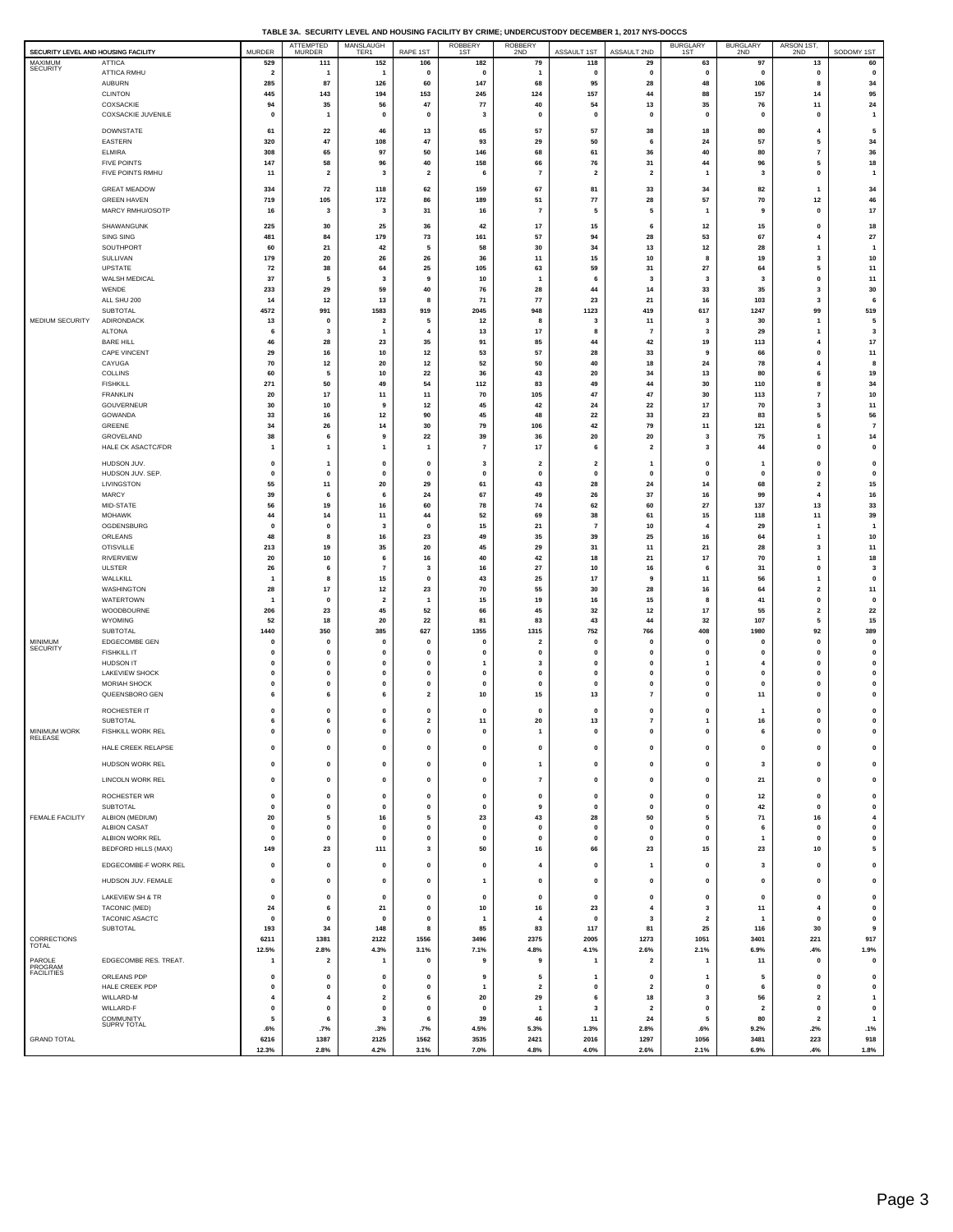|  | TABLE 3A. SECURITY LEVEL AND HOUSING FACILITY BY CRIME: UNDERCUSTODY DECEMBER 1, 2017 NYS-DOCCS |  |
|--|-------------------------------------------------------------------------------------------------|--|
|  |                                                                                                 |  |

| SECURITY LEVEL AND HOUSING FACILITY |                                        | SEXUAL<br>ABUSE 1               | WEAPONS<br>OFFENSES            | KIDNAP 1ST,<br>2ND             | <b>VFO OTHER</b><br>SEX <sup>---</sup><br>OFFENSE | OTHER<br>VIOLENT               | MANSLAUGH<br>TER 2                                 | OTHER<br>HOMICIDE                         | ROBBERY<br>3RD                       | ASSAULT 2<br>(ATT)                      | CONSPRCY<br>2,3,4                          | OTHER<br>WEAPONS             | SEX<br>OFFENSE                |
|-------------------------------------|----------------------------------------|---------------------------------|--------------------------------|--------------------------------|---------------------------------------------------|--------------------------------|----------------------------------------------------|-------------------------------------------|--------------------------------------|-----------------------------------------|--------------------------------------------|------------------------------|-------------------------------|
| MAXIMUM<br>SECURITY                 | <b>ATTICA</b><br>ATTICA RMHU           | 56<br>$\mathbf{0}$              | 81<br>$\mathbf 0$              | 19<br>$\mathbf{0}$             | 45<br>$\mathbf{0}$                                | 5<br>$\pmb{0}$                 | $\overline{4}$<br>$\pmb{0}$                        | $\mathbf{1}$<br>$\pmb{0}$                 | 29<br>$\mathbf{0}$                   | 8<br>$\mathbf 0$                        | 5<br>$\pmb{0}$                             | 12<br>$\mathbf{0}$           | 18<br>$\pmb{0}$               |
|                                     | AUBURN                                 | 37                              | 97                             | 15                             | 29                                                | 5                              | $\overline{4}$                                     | $\overline{\mathbf{2}}$                   | 19                                   | 10                                      | $\overline{\phantom{a}}$                   | $12$                         | 9                             |
|                                     | CLINTON<br>COXSACKIE                   | 87<br>28                        | 183<br>66                      | 31<br>9                        | 66<br>16                                          | $\overline{\mathbf{3}}$<br>1   | 5<br>$\overline{\mathbf{2}}$                       | $\overline{4}$<br>$\overline{\mathbf{2}}$ | 29<br>6                              | 9<br>$\overline{4}$                     | 15<br>9                                    | 19<br>8                      | 24<br>$\scriptstyle\rm 7$     |
|                                     | COXSACKIE JUVENILE                     | $\mathbf{0}$                    | $\mathbf 0$                    | $\mathbf{0}$                   | $\mathbf 0$                                       | $\mathbf 0$                    | $\mathbf 0$                                        | $\pmb{0}$                                 | $\mathbf{0}$                         | $\mathbf 0$                             | $\pmb{0}$                                  | $\Omega$                     | $\pmb{0}$                     |
|                                     | <b>DOWNSTATE</b><br>EASTERN            | 17<br>13                        | 74<br>34                       | 3<br>12                        | 5<br>10                                           | $\overline{\mathbf{2}}$<br>0   | -1<br>$\mathbf{1}$                                 | $\overline{\mathbf{2}}$<br>$\mathbf{1}$   | 33<br>$\overline{4}$                 | 20<br>0                                 | 10<br>$\overline{7}$                       | 26<br>1                      | 25<br>$\mathbf 0$             |
|                                     | <b>ELMIRA</b>                          | 36                              | 82                             | 19                             | 20                                                | $\overline{\mathbf{3}}$        | $\overline{\mathbf{2}}$                            | $\mathbf{1}$                              | 27                                   | $\overline{7}$                          | 8                                          | 12                           | 14                            |
|                                     | <b>FIVE POINTS</b><br>FIVE POINTS RMHU | 16<br>-1                        | 82<br>$\mathbf{0}$             | 11<br>$\mathbf{0}$             | 16<br>1                                           | $\overline{4}$<br>$\mathbf 0$  | $\overline{\mathbf{2}}$<br>$\mathbf{0}$            | 1<br>$\pmb{0}$                            | 13<br>$\overline{2}$                 | $\overline{7}$<br>-1                    | 12<br>$\mathbf 0$                          | 11<br>0                      | 10<br>$\mathbf{1}$            |
|                                     | <b>GREAT MEADOW</b>                    | 18                              | 72                             | 13                             | 29                                                | 3                              | 5                                                  | $\overline{\mathbf{3}}$                   | 23                                   | $11$                                    | 11                                         | 10                           | 13                            |
|                                     | <b>GREEN HAVEN</b><br>MARCY RMHU/OSOTP | 31<br>15                        | 64<br>$\overline{2}$           | 27<br>$\mathbf{1}$             | 28<br>5                                           | $\overline{7}$<br>$\mathbf{1}$ | $\overline{\mathbf{2}}$<br>$\mathbf{0}$            | $\overline{\mathbf{4}}$<br>$\pmb{0}$      | 16<br>$\overline{2}$                 | 6<br>-1                                 | 14<br>$\mathbf 0$                          | 3<br>$\overline{2}$          | 8<br>${\bf 20}$               |
|                                     | SHAWANGUNK                             | 5                               | 6                              | 6                              | 5                                                 | 4                              | $\mathbf 0$                                        | $\overline{1}$                            | 3                                    | 0                                       | $\mathbf 0$                                | 1                            | 3                             |
|                                     | SING SING                              | 25                              | 52                             | 18                             | 9                                                 | 5                              | 5                                                  | 0                                         | 16                                   | 10                                      | 3                                          | 10                           | $\overline{\mathbf{2}}$       |
|                                     | SOUTHPORT<br>SULLIVAN                  | 3<br>12                         | 45<br>6                        | -1<br>8                        | 3<br>9                                            | $\mathbf{1}$<br>$\mathbf{1}$   | -1<br>$\pmb{0}$                                    | $\mathbf{1}$<br>0                         | 11<br>5                              | -1<br>0                                 | $\mathbf{1}$<br>1                          | 3<br>$\overline{\mathbf{2}}$ | $\mathbf 0$<br>$\mathbf{3}$   |
|                                     | <b>UPSTATE</b>                         | $\overline{\mathbf{3}}$         | 87                             | $\overline{\mathbf{2}}$        | 10                                                | 5                              | $\overline{2}$                                     | 5                                         | 25                                   | $\overline{\mathbf{3}}$                 | 6                                          | 23<br>$\mathbf 0$            | $\overline{7}$                |
|                                     | WALSH MEDICAL<br>WENDE                 | 6<br>41                         | 7<br>29                        | 0<br>$\overline{7}$            | $\overline{1}$<br>12                              | $\mathbf{1}$<br>$\mathbf 0$    | $\overline{\mathbf{2}}$<br>3                       | 0<br>$\overline{\mathbf{2}}$              | 3<br>8                               | 0<br>$\overline{2}$                     | $\overline{1}$<br>$\overline{4}$           | 6                            | 6<br>$\bf 7$                  |
|                                     | ALL SHU 200<br><b>SUBTOTAL</b>         | 9<br>459                        | 92<br>1161                     | $\overline{\mathbf{2}}$<br>204 | 6<br>325                                          | $\overline{4}$<br>55           | $\overline{\mathbf{2}}$<br>43                      | $\overline{\mathbf{2}}$<br>32             | 22<br>296                            | 3<br>103                                | 5<br>119                                   | 19<br>180                    | 11<br>188                     |
| MEDIUM SECURITY                     | ADIRONDACK                             | 10                              | 39                             | 3                              | 6                                                 | $\overline{\mathbf{2}}$        | $\pmb{0}$                                          | $\mathbf{1}$                              | 13                                   | 8                                       | 6                                          | 8                            | 9                             |
|                                     | <b>ALTONA</b><br><b>BARE HILL</b>      | 5<br>19                         | 43<br>157                      | $\mathbf{1}$<br>6              | $\overline{7}$<br>6                               | $\overline{4}$<br>4            | 11                                                 | $\mathbf{1}$<br>1                         | 20<br>35                             | 10<br>17                                | $\overline{7}$<br>$\overline{7}$           | 12<br>31                     | 13<br>$15\,$                  |
|                                     | CAPE VINCENT<br>CAYUGA                 | 22<br>13                        | 110<br>112                     | 3<br>4                         | 10<br>$\boldsymbol{\Lambda}$                      | $\overline{4}$<br>5            | $\overline{4}$<br>6                                | $\pmb{0}$<br>6                            | 16<br>13                             | 10<br>6                                 | 11<br>$\overline{1}$                       | 22<br>10                     | 21<br>12                      |
|                                     | COLLINS                                | 50                              | 55                             | $\mathbf{1}$                   | 19                                                | $\overline{\mathbf{3}}$        | 6                                                  | 6                                         | 21                                   | 4                                       | 3                                          | 14                           | 48                            |
|                                     | <b>FISHKILL</b><br><b>FRANKLIN</b>     | 52<br>32                        | 65<br>125                      | 12<br>3                        | 22<br>11                                          | 3<br>9                         | 6<br>$\overline{7}$                                | $\overline{\mathbf{4}}$<br>$\overline{7}$ | 41<br>42                             | 6<br>18                                 | 10<br>11                                   | 21<br>26                     | 44<br>27                      |
|                                     | GOUVERNEUR<br>GOWANDA                  | 19<br>96                        | 109<br>102                     | $\overline{1}$<br>6            | 8<br>57                                           | $\overline{4}$<br>5            | $\overline{\mathbf{2}}$<br>18                      | $\overline{1}$<br>34                      | 29                                   | 12<br>11                                | $\overline{\phantom{a}}$<br>$\overline{7}$ | 22<br>19                     | 11                            |
|                                     | GREENE                                 | 26                              | 189                            | $\overline{\mathbf{2}}$        | 10                                                | 5                              | 12                                                 | $\overline{\mathbf{4}}$                   | 18<br>24                             | 19                                      | 19                                         | 37                           | 100<br>$10\,$                 |
|                                     | GROVELAND<br>HALE CK ASACTC/FDR        | 25<br>$\overline{\mathbf{2}}$   | 64<br>33                       | 6<br>0                         | 15<br>$\overline{1}$                              | 6<br>0                         | 10<br>$\overline{1}$                               | $\overline{7}$<br>0                       | 32<br>3                              | 17<br>1                                 | $\overline{4}$<br>3                        | 16<br>9                      | 30<br>$\mathbf{1}$            |
|                                     | HUDSON JUV.                            | $\pmb{0}$                       | 9                              | 0                              | 0                                                 | 0                              | $\mathbf 0$                                        | 0                                         | $\mathbf{1}$                         | 0                                       | 0                                          | 0                            | $\mathbf{1}$                  |
|                                     | HUDSON JUV. SEP.                       | $\pmb{0}$                       | $\mathbf{0}$                   | 0                              | 0                                                 | $\mathbf 0$                    | $\mathbf 0$                                        | 0                                         | $\pmb{0}$                            | $\mathbf{1}$                            | $\mathbf 0$                                | $\mathbf 0$                  | $\pmb{0}$                     |
|                                     | LIVINGSTON<br>MARCY                    | 17<br>33                        | 100<br>74                      | 5<br>5                         | 5<br>10                                           | 4<br>5                         | $\mathbf{1}$<br>$\overline{7}$                     | $\mathbf 0$<br>$\overline{\mathbf{4}}$    | 17<br>30                             | $\overline{7}$<br>13                    | 6<br>6                                     | $12$<br>$12\,$               | 29<br>21                      |
|                                     | MID-STATE<br><b>MOHAWK</b>             | 46<br>46                        | 101<br>126                     | 8<br>10                        | 36<br>21                                          | $12\,$<br>5                    | 11<br>8                                            | 6<br>8                                    | 40<br>36                             | 20<br>18                                | 9<br>$\overline{\mathbf{4}}$               | 19<br>30                     | $\bf 47$<br>47                |
|                                     | OGDENSBURG                             | 3                               | 58                             | $\mathbf{1}$                   | $\Omega$                                          | $\mathbf{1}$                   | $\mathbf 0$                                        | $\mathbf 0$                               | 18                                   | 5                                       | 5                                          | 13                           | $\overline{\mathbf{2}}$       |
|                                     | ORLEANS<br><b>OTISVILLE</b>            | 33<br>$12$                      | 96<br>22                       | 4<br>3                         | 9<br>$\overline{2}$                               | 5<br>0                         | $\overline{\mathbf{2}}$<br>$\overline{\mathbf{2}}$ | $\mathbf 2$<br>6                          | 10<br>3                              | $\overline{\mathbf{2}}$<br>$\mathbf{1}$ | 6<br>5                                     | 16<br>1                      | 24<br>6                       |
|                                     | <b>RIVERVIEW</b><br><b>ULSTER</b>      | 27<br>13                        | 126<br>42                      | 3<br>$\mathbf{2}$              | 8<br>$\overline{\mathbf{2}}$                      | 1<br>0                         | $\overline{4}$<br>6                                | $\overline{1}$<br>$\overline{7}$          | 9<br>23                              | $12$<br>10                              | $\overline{\mathbf{2}}$<br>19              | 26<br>25                     | 38<br>11                      |
|                                     | WALLKILL                               | $\mathbf 0$                     | 73                             | 0                              | $\mathbf 0$                                       | $\mathbf{1}$                   | 3                                                  | 3                                         | 13                                   | 1                                       | $\overline{4}$                             | 15                           | $\pmb{\mathsf{o}}$            |
|                                     | WASHINGTON<br>WATERTOWN                | 20<br>6                         | 87<br>67                       | 4<br>0                         | 11<br>$\overline{4}$                              | $\mathbf{1}$<br>3              | 5<br>$\pmb{\mathsf{o}}$                            | 3<br>$\mathbf{1}$                         | 25<br>17                             | $\overline{7}$<br>5                     | 4<br>8                                     | 16<br>25                     | 25<br>$\overline{\mathbf{3}}$ |
|                                     | WOODBOURNE                             | 24                              | 37                             | 13                             | 4                                                 | 8                              | $\overline{\mathbf{1}}$                            | $\overline{\mathbf{2}}$                   | 10                                   | $\overline{2}$                          | 6                                          | $\overline{\mathbf{2}}$      | $12\,$                        |
|                                     | WYOMING<br>SUBTOTAL                    | 31<br>682                       | 176<br>2397                    | 6<br>112                       | 17<br>305                                         | $\overline{2}$<br>102          | 8<br>142                                           | $\overline{7}$<br>122                     | 38<br>597                            | 15<br>258                               | 10<br>190                                  | 21<br>480                    | 22<br>629                     |
| MINIMUM<br><b>SECURITY</b>          | EDGECOMBE GEN<br><b>FISHKILL IT</b>    | $\mathbf 0$<br>$\mathbf{0}$     | $\mathbf{0}$<br>$\overline{2}$ | 0<br>$\mathbf{0}$              | $\mathbf 0$<br>$\Omega$                           | 0<br>0                         | $\mathbf 0$<br>$\mathbf{0}$                        | $\pmb{0}$<br>$\mathbf 0$                  | $\mathbf 0$<br>$\mathbf{0}$          | 0<br>$\mathbf 0$                        | 0<br>$\mathbf{o}$                          | $\mathbf 0$<br>1             | $\pmb{0}$<br>$\pmb{0}$        |
|                                     | <b>HUDSON IT</b>                       | $\mathbf{0}$                    | $\overline{4}$                 | 0                              | $\mathbf 0$                                       | 0                              | $\mathbf 0$                                        | $\pmb{0}$                                 | $\overline{1}$                       | 0                                       | $\overline{1}$                             |                              | 0                             |
|                                     | <b>LAKEVIEW SHOCK</b><br>MORIAH SHOCK  | $\mathbf{0}$<br>$\mathbf 0$     | 0<br>0                         | 0<br>0                         | $\mathbf 0$<br>$\mathbf 0$                        | 0<br>0                         | $\mathbf 0$<br>$\mathbf 0$                         | 0<br>$\mathbf 0$                          | 16<br>3                              | $\mathbf{1}$<br>0                       | 6<br>$\overline{1}$                        | 23<br>3                      | 0<br>0                        |
|                                     | QUEENSBORO GEN                         | -6                              | 25                             | $\mathbf{1}$                   | $\overline{\mathbf{2}}$                           | $\mathbf 0$                    | $\overline{\mathbf{2}}$                            | $\mathbf{1}$                              | 14                                   | 5                                       | 4                                          | 10                           | $\mathbf 0$                   |
|                                     | ROCHESTER IT<br>SUBTOTAL               | $\mathbf 0$<br>6                | $\mathbf{1}$<br>32             | 0<br>$\overline{1}$            | 0<br>$\overline{2}$                               | 0<br>0                         | $\mathbf 0$<br>$\overline{\mathbf{2}}$             | 0<br>$\mathbf{1}$                         | $\mathbf{0}$<br>34                   | 0<br>6                                  | 0<br>12                                    | 1<br>39                      | $\mathbf 0$<br>0              |
| <b>MINIMUM WORK</b><br>RELEASE      | <b>FISHKILL WORK REL</b>               |                                 |                                | 0                              |                                                   | 0                              |                                                    | Ω                                         |                                      |                                         |                                            |                              |                               |
|                                     | HALE CREEK RELAPSE                     | $\pmb{0}$                       | $\mathbf{1}$                   | 0                              | 0                                                 | $\mathbf 0$                    | $\mathbf 0$                                        | 0                                         | $\pmb{0}$                            | 0                                       | $\bf{0}$                                   | 0                            | $\mathbf 0$                   |
|                                     | HUDSON WORK REL                        | $\pmb{0}$                       | 3                              | 0                              | $\mathbf{o}$                                      | $\pmb{0}$                      | $\mathbf{0}$                                       | $\pmb{0}$                                 | $\mathbf{0}$                         | $\mathbf{0}$                            | 0                                          | 0                            | $\pmb{0}$                     |
|                                     | LINCOLN WORK REL                       | $\pmb{0}$                       | 26                             | $\pmb{0}$                      | $\mathbf 0$                                       | $\pmb{0}$                      | $\mathbf{0}$                                       | $\pmb{0}$                                 | $\overline{2}$                       | $\mathbf 0$                             | 8                                          | 8                            | 0                             |
|                                     | ROCHESTER WR<br>SUBTOTAL               | $\pmb{0}$<br>$\pmb{0}$          | 8<br>46                        | $\pmb{0}$<br>0                 | $\mathbf{0}$<br>0                                 | $\mathbf{0}$<br>0              | $\pmb{0}$<br>$\mathbf 0$                           | $\pmb{0}$<br>0                            | $\pmb{0}$<br>$\overline{\mathbf{2}}$ | $\pmb{0}$<br>0                          | $\pmb{0}$<br>8                             | $\mathbf{0}$<br>8            | $\pmb{0}$<br>0                |
| FEMALE FACILITY                     | ALBION (MEDIUM)<br><b>ALBION CASAT</b> | $\overline{\bf 4}$<br>$\pmb{0}$ | 35<br>$\overline{1}$           | 5<br>0                         | 5<br>0                                            | $\overline{1}$<br>0            | 18<br>$\mathbf 0$                                  | 24<br>$\pmb{0}$                           | 23<br>$\pmb{0}$                      | 16<br>0                                 | 11<br>$\overline{\mathbf{2}}$              | 9<br>0                       | $12$<br>$\mathbf 0$           |
|                                     | ALBION WORK REL                        | $\pmb{0}$                       | $\pmb{0}$                      | $\pmb{0}$                      | $\mathbf{0}$                                      | $\mathbf{0}$                   | $\pmb{0}$                                          | $\pmb{0}$                                 | $\pmb{0}$                            | $\pmb{0}$                               | $\pmb{0}$                                  | $\mathbf{0}$                 | $\pmb{0}$                     |
|                                     | BEDFORD HILLS (MAX)                    | 3                               | $12$                           | 14                             | $\overline{4}$                                    | 0                              | 6                                                  | 5                                         | 9                                    | 13                                      | 5                                          | 3                            | $\overline{\mathbf{2}}$       |
|                                     | EDGECOMBE-F WORK REL                   | $\pmb{0}$                       | 0                              | 0                              | 0                                                 | 0                              | $\mathbf 0$                                        | 0                                         | $\mathbf 0$                          | 0                                       | $\overline{\mathbf{1}}$                    | 0                            | $\mathbf 0$                   |
|                                     | HUDSON JUV. FEMALE                     | $\pmb{0}$                       | 0                              | 0                              | 0<br>0                                            | 0                              | $\mathbf 0$                                        | 0                                         | $\mathbf 0$                          | 0                                       | 0                                          | 0<br>0                       | 0                             |
|                                     | LAKEVIEW SH & TR<br>TACONIC (MED)      | $\pmb{0}$<br>$\overline{1}$     | 0<br>10                        | 0<br>$\overline{1}$            | $\overline{4}$                                    | 0<br>$\pmb{0}$                 | $\mathbf 0$<br>$\overline{\mathbf{4}}$             | 0<br>$\overline{\mathbf{3}}$              | $\mathbf 0$<br>8                     | 0<br>$\mathbf{3}$                       | 3<br>5                                     | $\overline{\mathbf{3}}$      | 0<br>$\mathbf{1}$             |
|                                     | TACONIC ASACTC<br>SUBTOTAL             | $\pmb{0}$<br>8                  | $\overline{1}$<br>59           | 0<br>20                        | 0<br>13                                           | 0<br>$\overline{1}$            | $\mathbf 0$<br>28                                  | 0<br>32                                   | $\mathbf 0$<br>40                    | 0<br>32                                 | 0<br>27                                    | 0<br>15                      | $\bf{0}$<br>$15\,$            |
| CORRECTIONS<br>TOTAL                |                                        | 1155                            | 3695                           | 337                            | 645                                               | 158                            | 215                                                | 187                                       | 969                                  | 399                                     | 356                                        | 722                          | 832                           |
| PAROLE<br>PROGRAM                   | EDGECOMBE RES. TREAT.                  | 2.3%<br>$\pmb{0}$               | 7.5%<br>14                     | .7%<br>$\overline{1}$          | 1.3%<br>0                                         | .3%<br>0                       | .4%<br>$\pmb{0}$                                   | .4%<br>0                                  | 2.0%<br>$\overline{\mathbf{2}}$      | .8%<br>0                                | .7%<br>0                                   | 1.5%<br>5                    | 1.7%<br>0                     |
| <b>FACILITIES</b>                   | ORLEANS PDP                            | $\pmb{0}$                       | $\overline{\mathbf{2}}$        | 0                              | 0                                                 | 1                              | $\mathbf 0$                                        | 0                                         | 3                                    | 0                                       | 0                                          | 0                            | $\bf{0}$                      |
|                                     | HALE CREEK PDP<br>WILLARD-M            | $\pmb{0}$<br>$\overline{1}$     | $\mathbf{1}$<br>41             | $\pmb{0}$<br>1                 | $\mathbf 0$<br>$\overline{2}$                     | $\mathbf 0$<br>$\mathbf{1}$    | $\pmb{0}$<br>$\mathbf{0}$                          | $\pmb{0}$<br>$\mathbf{1}$                 | $\overline{\mathbf{2}}$<br>13        | 0<br>$\overline{a}$                     | 0<br>5                                     | $\overline{1}$<br>12         | $\pmb{0}$<br>6                |
|                                     | WILLARD-F                              | $\pmb{0}$                       | $\overline{1}$                 | $\mathbf 0$                    | $\overline{1}$                                    | $\pmb{0}$                      | $\pmb{\mathsf{o}}$                                 | $\pmb{0}$                                 | $\mathbf{1}$                         | 0                                       | 3                                          | $\pmb{0}$                    | $\pmb{0}$                     |
|                                     | COMMUNITY<br>SUPRV TOTAL               | $\mathbf{1}$<br>.1%             | 59<br>6.8%                     | $\overline{\mathbf{2}}$<br>.2% | 3<br>.3%                                          | $\overline{\mathbf{2}}$<br>.2% | $\mathbf{0}$<br>$.0\%$                             | $\mathbf{1}$<br>.1%                       | 21<br>2.4%                           | $\overline{4}$<br>.5%                   | 8<br>.9%                                   | 18<br>2.1%                   | 6<br>.7%                      |
| <b>GRAND TOTAL</b>                  |                                        | 1156<br>2.3%                    | 3754<br>7.5%                   | 339<br>.7%                     | 648<br>1.3%                                       | 160<br>.3%                     | 215<br>.4%                                         | 188<br>.4%                                | 990<br>2.0%                          | 403<br>.8%                              | 364<br>.7%                                 | 740<br>1.5%                  | 838<br>1.7%                   |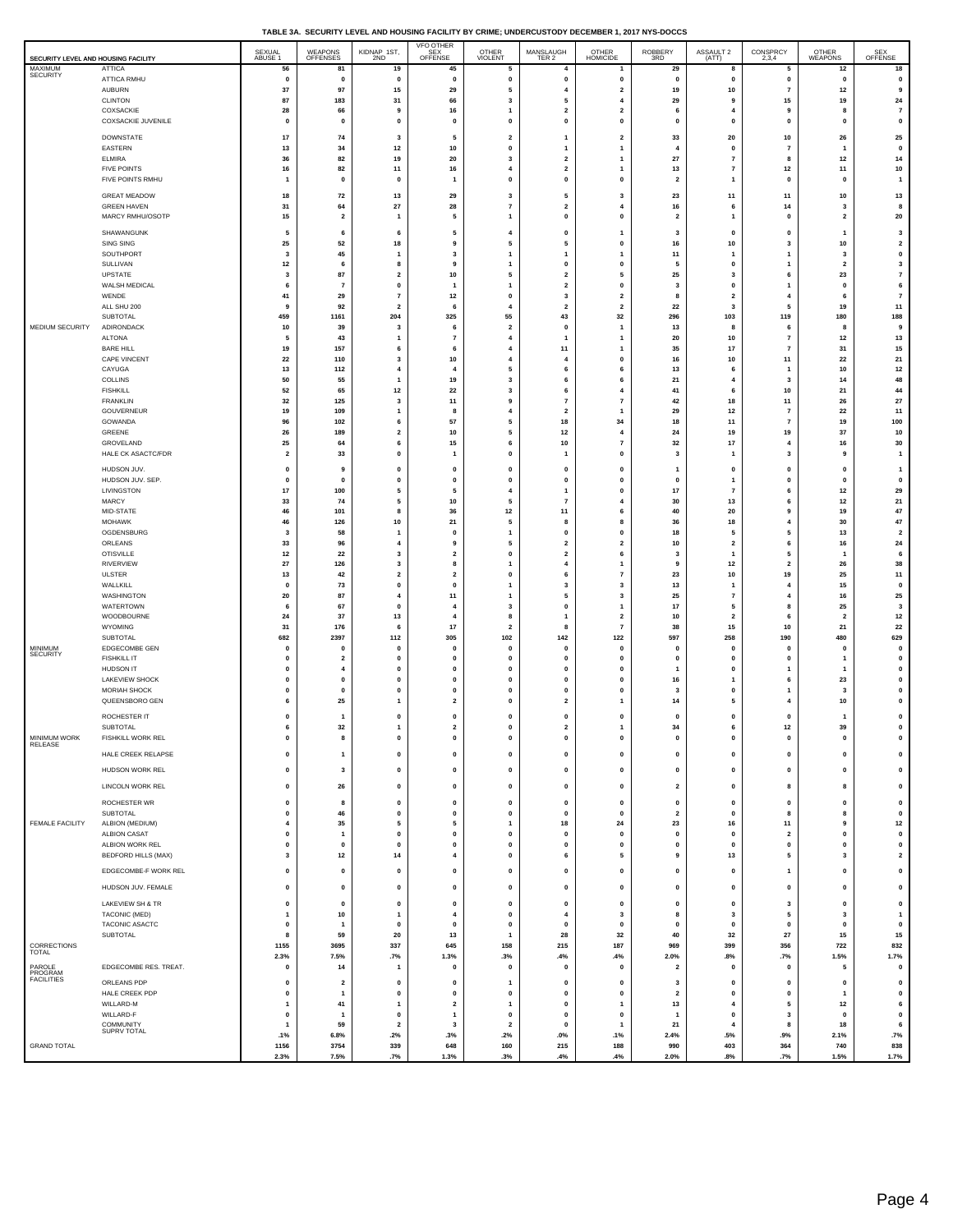| TABLE 3A. SECURITY LEVEL AND HOUSING FACILITY BY CRIME: UNDERCUSTODY DECEMBER 1, 2017 NYS-DOCCS |
|-------------------------------------------------------------------------------------------------|
|                                                                                                 |

|                                                |                                        | OTHER                                   | DRUG<br>OFFENSE              | <b>BURGLARY</b>                | GRAND                                  |                               | STOLEN<br>PROPERTY             | <b>DRIVE INTOX-</b>            | CONTEMPT                                | YOUTH                         | <b>JUVENIL</b>                                     | <b>BUS</b>                   | ALL OTHER                                 |
|------------------------------------------------|----------------------------------------|-----------------------------------------|------------------------------|--------------------------------|----------------------------------------|-------------------------------|--------------------------------|--------------------------------|-----------------------------------------|-------------------------------|----------------------------------------------------|------------------------------|-------------------------------------------|
| SECURITY LEVEL AND HOUSING FACILITY<br>MAXIMUM | <b>ATTICA</b>                          | COERCIVE<br>3                           | 100                          | 3RD<br>31                      | LARCENY<br>11                          | FORGERY<br>8                  | 10                             | <b>ICATED</b><br>3             | 1ST<br>$\overline{2}$                   | OFFENDER<br>2                 | OFFENDER<br>$\overline{2}$                         | CORRUPTION<br>2              | <b>FELONY</b><br>25                       |
| SECURITY                                       | ATTICA RMHU                            | 0                                       | $\pmb{0}$                    | 0                              | $\pmb{0}$                              | 0                             | $\mathbf 0$                    | 0                              | 0                                       | 0                             | 0                                                  | 0                            | 0                                         |
|                                                | <b>AUBURN</b><br><b>CLINTON</b>        | $\overline{2}$                          | 104                          | 18                             | 18                                     | 5<br>5                        | 3<br>6                         | $\overline{\mathbf{2}}$<br>4   | 6<br>5                                  | 6<br>7                        | 3<br>9                                             | $\mathbf{2}$<br>1            | 20                                        |
|                                                | COXSACKIE                              | $12$<br>$\overline{4}$                  | 212<br>85                    | 37<br>16                       | 27<br>$\overline{7}$                   | $\mathbf{1}$                  | $\overline{\mathbf{2}}$        | $\overline{\mathbf{2}}$        | -1                                      | 21                            | $\overline{4}$                                     | 1                            | 24<br>5                                   |
|                                                | COXSACKIE JUVENILE                     | $\pmb{0}$                               | 0                            | 0                              | $\pmb{0}$                              | 0                             | $\mathbf 0$                    | 0                              | $\mathbf 0$                             | 3                             | 0                                                  | 0                            | 0                                         |
|                                                | DOWNSTATE                              | $\overline{7}$                          | 202                          | 65                             | 44                                     | 14                            | 18                             | 26                             | 14                                      | 23                            | $\overline{\mathbf{2}}$                            | 0                            | 41                                        |
|                                                | EASTERN<br><b>ELMIRA</b>               | $\mathbf{0}$<br>$12$                    | 34<br>155                    | 5<br>54                        | $\overline{2}$<br>24                   | 1<br>14                       | -1<br>9                        | $\mathbf{0}$<br>17             | $\mathbf 0$<br>9                        | $\mathbf{0}$<br>14            | $\mathbf{1}$<br>5                                  | $\mathbf{0}$<br>0            | $\mathbf{0}$<br>27                        |
|                                                | <b>FIVE POINTS</b>                     | $\overline{4}$                          | 96                           | 34                             | 18                                     | 8                             | 8                              | $\overline{7}$                 | $\overline{4}$                          | 12                            | 3                                                  | $\mathbf{0}$                 | 22                                        |
|                                                | FIVE POINTS RMHU                       | 1                                       | $\overline{\mathbf{2}}$      | $\mathbf{1}$                   | $\mathbf{1}$                           | 0                             | 0                              | 0                              | 0                                       | $\overline{\mathbf{2}}$       | 0                                                  | 0                            | $\mathbf 0$                               |
|                                                | <b>GREAT MEADOW</b>                    | 8                                       | 59                           | 28                             | $12$                                   | 1                             | 4                              | 3                              | 8                                       | 20                            | 7                                                  | 1                            | 21                                        |
|                                                | <b>GREEN HAVEN</b><br>MARCY RMHU/OSOTP | 6<br>$\overline{\mathbf{2}}$            | 58<br>$\overline{4}$         | 23<br>$\overline{\mathbf{2}}$  | $\overline{7}$<br>5                    | $\overline{\mathbf{2}}$<br>1  | 1<br>1                         | $\pmb{0}$<br>1                 | 1<br>1                                  | 3<br>1                        | $\overline{2}$<br>1                                | 4<br>0                       | 17<br>$\overline{1}$                      |
|                                                |                                        |                                         |                              |                                |                                        |                               |                                |                                |                                         |                               |                                                    |                              |                                           |
|                                                | SHAWANGUNK<br>SING SING                | 0<br>$\overline{\mathbf{3}}$            | 13<br>60                     | 6<br>16                        | 0<br>10                                | 0<br>$\overline{\mathbf{3}}$  | 0<br>5                         | 1<br>$\overline{\mathbf{2}}$   | 1<br>-1                                 | 0<br>$\overline{\mathbf{2}}$  | $\mathbf{1}$                                       | 1<br>1                       | $\overline{7}$<br>$\overline{4}$          |
|                                                | SOUTHPORT                              | 3                                       | 49                           | 13                             | 3                                      | 0                             | 3                              | 1                              | 4                                       | 6                             | $\overline{4}$                                     | $\overline{\mathbf{2}}$      | 8                                         |
|                                                | SULLIVAN<br>UPSTATE                    | $\mathbf{0}$<br>$\overline{\mathbf{2}}$ | 9<br>82                      | $\overline{7}$<br>22           | $\overline{\mathbf{2}}$<br>14          | $\mathbf{0}$<br>9             | $\overline{2}$<br>$\mathbf{0}$ | $\mathbf{0}$<br>0              | 3<br>$\overline{\mathbf{2}}$            | 6<br>32                       | $\overline{2}$<br>3                                | $\mathbf{0}$<br>0            | $\overline{3}$<br>$17$                    |
|                                                | WALSH MEDICAL                          | $\mathbf{1}$                            | 8                            | 4                              | $\mathbf{2}$                           | $\mathbf{0}$                  | $\mathbf 0$                    | 3                              | $\overline{\mathbf{2}}$                 | $\mathbf{1}$                  | $\mathbf 0$                                        | $\mathbf{0}$                 | $\mathbf 0$                               |
|                                                | WENDE                                  | $\overline{4}$                          | 28                           | $\overline{7}$                 | 6                                      | 1                             | 1                              | 1                              | 3                                       | 8                             | 3                                                  | 0                            | $\overline{7}$                            |
|                                                | ALL SHU 200<br>SUBTOTAL                | 8<br>82                                 | 112<br>1472                  | 33<br>422                      | 14<br>227                              | 14<br>87                      | 5<br>79                        | $\overline{\mathbf{3}}$<br>76  | 5<br>72                                 | 39<br>208                     | $\overline{2}$<br>55                               | $\mathbf 0$<br>15            | 22<br>271                                 |
| MEDIUM SECURITY                                | ADIRONDACK                             | 4                                       | 100                          | 14                             | 17                                     | $\overline{7}$                | 4                              | $\mathbf{1}$                   | 5                                       | $\overline{2}$                | $\mathbf 0$                                        | 1                            | 16                                        |
|                                                | <b>ALTONA</b><br><b>BARE HILL</b>      | $\overline{7}$<br>14                    | 124<br>295                   | 26<br>41                       | 23<br>37                               | 8<br>16                       | 3<br>6                         | 1<br>$\overline{\mathbf{3}}$   | 14<br>15                                | 1<br>6                        | 0<br>4                                             | 3<br>$\mathbf 0$             | 26<br>33                                  |
|                                                | CAPE VINCENT                           | 5                                       | 152                          | 36                             | 15                                     | 9                             | 5                              | 0                              | $\overline{7}$                          | 6                             | 1                                                  | 1                            | 23                                        |
|                                                | CAYUGA                                 | 12                                      | 146                          | 39                             | 20                                     | 11                            | 6                              | $\overline{\mathbf{3}}$        | $\overline{7}$                          | $\overline{\mathbf{3}}$       | 3                                                  | $\mathbf{0}$                 | 19                                        |
|                                                | COLLINS<br><b>FISHKILL</b>             | 13<br>14                                | 107<br>108                   | 56<br>58                       | 26<br>23                               | 9<br>8                        | 6<br>11                        | 19<br>5                        | 13<br>15                                | 3<br>10                       | 3<br>8                                             | 1<br>$\overline{\mathbf{2}}$ | 36<br>43                                  |
|                                                | FRANKLIN                               | $\overline{4}$                          | 244                          | 67                             | 56                                     | 13                            | 12                             | 21                             | 17                                      | 22                            | $\overline{2}$                                     | $\overline{\mathbf{2}}$      | 40                                        |
|                                                | GOUVERNEUR<br>GOWANDA                  | 15<br>19                                | 175<br>169                   | 47<br>50                       | 29<br>33                               | 10<br>15                      | 11<br>10                       | $\overline{\mathbf{3}}$<br>198 | $\overline{\mathbf{3}}$<br>9            | $\overline{\mathbf{2}}$<br>10 | 3<br>$\overline{2}$                                | 1<br>0                       | 22<br>83                                  |
|                                                | GREENE                                 | 13                                      | 271                          | 76                             | 41                                     | $\overline{7}$                | 19                             | 14                             | 21                                      | 99                            | $\overline{4}$                                     | $\mathbf 0$                  | 45                                        |
|                                                | GROVELAND                              | 18                                      | 153                          | 67                             | 28                                     | 7                             | 6                              | 44                             | 20                                      | 5                             | $\mathbf 0$                                        | 0                            | 41                                        |
|                                                | HALE CK ASACTC/FDR                     | $\mathbf{1}$                            | 168                          | 18                             | 16                                     | 9                             | 1                              | $\mathbf{0}$                   | $\overline{4}$                          | $\overline{\mathbf{2}}$       | $\mathbf 0$                                        | $\mathbf{0}$                 | $\overline{4}$                            |
|                                                | HUDSON JUV.<br>HUDSON JUV. SEP.        | 0<br>$\mathbf{0}$                       | 0<br>$\mathbf 0$             | 0<br>$\mathbf{0}$              | 0<br>$\mathbf{0}$                      | $\mathbf 0$<br>0              | $\mathbf 0$<br>$\mathbf 0$     | 0<br>0                         | $\mathbf 0$<br>$\mathbf 0$              | 33<br>5                       | 1<br>$\mathbf 0$                                   | 0<br>0                       | 0<br>$\mathbf 0$                          |
|                                                | LIVINGSTON                             | 8                                       | 141                          | 40                             | 19                                     | 8                             | $\overline{7}$                 | 5                              | $\overline{4}$                          | $\overline{7}$                | $\mathbf 0$                                        | 1                            | 20                                        |
|                                                | MARCY                                  | 5                                       | 145                          | 64                             | 30                                     | 5                             | -3                             | 13                             | $\overline{7}$                          | 45                            | $\overline{\mathbf{2}}$                            | 1                            | 33                                        |
|                                                | MID-STATE<br><b>MOHAWK</b>             | 23<br>$12$                              | 132<br>185                   | 88<br>68                       | 44<br>37                               | 17<br>16                      | 15<br>11                       | 13<br>11                       | 21<br>17                                | 9<br>8                        | $\overline{\mathbf{2}}$<br>$\overline{\mathbf{2}}$ | 1<br>0                       | 64<br>29                                  |
|                                                | OGDENSBURG                             | 5                                       | 122                          | 23                             | 19                                     | $\overline{7}$                | 8                              | $\overline{2}$                 | 6                                       | 3                             | 0                                                  | 3                            | 12                                        |
|                                                | ORLEANS<br><b>OTISVILLE</b>            | 5<br>5                                  | 115<br>23                    | 31<br>$12$                     | 22<br>$\overline{7}$                   | 5<br>3                        | 1<br>$\overline{\mathbf{1}}$   | 3<br>$\pmb{0}$                 | 4<br>$\mathbf 0$                        | 3<br>0                        | 1<br>1                                             | 3<br>$\overline{\mathbf{2}}$ | 21<br>$\overline{\mathbf{3}}$             |
|                                                | RIVERVIEW                              | 6                                       | 144                          | 44                             | 19                                     | 8                             | 11                             | $\mathbf{1}$                   | 8                                       | 11                            | $\mathbf 0$                                        | 0                            | 27                                        |
|                                                | <b>ULSTER</b>                          | 6                                       | 158                          | 32                             | 20                                     | 20                            | 6                              | 15                             | $\mathbf{1}$                            | 14                            | $\mathbf 0$                                        | 11                           | 27                                        |
|                                                | WALLKILL<br>WASHINGTON                 | 3<br>8                                  | 143<br>120                   | 36<br>36                       | 19<br>20                               | 3<br>6                        | $\overline{7}$<br>6            | 5<br>9                         | 5<br>6                                  | $\overline{\mathbf{2}}$<br>40 | $\mathbf 0$<br>$\overline{2}$                      | 2<br>1                       | 11<br>18                                  |
|                                                | WATERTOWN                              | $\overline{7}$                          | 154                          | 46                             | 23                                     | 7                             | 3                              | 3                              | 8                                       | 3                             | $\mathbf 0$                                        | 1                            | 16                                        |
|                                                | WOODBOURNE<br>WYOMING                  | 3<br>$11$                               | 53<br>251                    | 18<br>61                       | 13<br>37                               | $\overline{\mathbf{2}}$<br>14 | $\overline{1}$<br>5            | $\mathbf{1}$<br>3              | $\mathbf{1}$<br>8                       | $\overline{\mathbf{2}}$<br>37 | $\overline{\mathbf{2}}$<br>3                       | 1<br>1                       | 6<br>27                                   |
|                                                | SUBTOTAL                               | 246                                     | 4098                         | 1194                           | 693                                    | 250                           | 185                            | 396                            | 246                                     | 393                           | 46                                                 | 39                           | 745                                       |
| <b>MINIMUM</b><br><b>SECURITY</b>              | EDGECOMBE GEN                          | $\Omega$                                | $\overline{\mathbf{2}}$      | $\overline{\bf{4}}$            | $\mathbf{1}$                           | 0                             | $\overline{1}$                 | $\mathbf 0$                    | $\mathbf 0$                             | $\mathbf{1}$                  | $\Omega$                                           | 0                            | $\overline{\mathbf{1}}$                   |
|                                                | <b>FISHKILL IT</b><br><b>HUDSON IT</b> | -1<br>$\overline{a}$                    | $\overline{\mathbf{2}}$<br>9 | $\mathbf{1}$<br>$\overline{2}$ | 0<br>3                                 | $\pmb{0}$<br>$\mathbf{1}$     | $\mathbf 0$<br>1               | 0<br>6                         | 0<br>0                                  | 0<br>0                        | $\mathbf 0$<br>$\mathbf 0$                         | 0<br>0                       | $\mathbf 0$<br>$\overline{\mathbf{2}}$    |
|                                                | LAKEVIEW SHOCK                         | $\overline{2}$                          | 300                          | 49                             | 44                                     | 36                            | 13                             | 26                             | 3                                       | 34                            | $\mathbf 0$                                        | 1                            | 18                                        |
|                                                | MORIAH SHOCK<br>QUEENSBORO GEN         | $\mathbf{0}$<br>3                       | 114<br>59                    | ${\bf 20}$<br>13               | 17<br>17                               | 12<br>5                       | -3<br>$\overline{7}$           | 19<br>3                        | $\mathbf 0$<br>5                        | $\mathbf{1}$<br>14            | $\Omega$<br>$\mathbf 0$                            | 0<br>$\mathbf{0}$            | $\overline{7}$<br>$15\,$                  |
|                                                | ROCHESTER IT                           | 0                                       |                              |                                | 0                                      |                               | $\mathbf 0$                    |                                | 0                                       | 0                             | $\mathbf 0$                                        | 0                            |                                           |
|                                                | SUBTOTAL                               | 10                                      | $\mathbf{1}$<br>487          | $\mathbf 0$<br>89              | 82                                     | 1<br>55                       | 25                             | 1<br>55                        | 8                                       | 50                            | $\Omega$                                           | 1                            | $\mathbf 0$<br>43                         |
| <b>MINIMUM WORK</b><br>RELEASE                 | <b>FISHKILL WORK REL</b>               |                                         | 14                           |                                |                                        |                               |                                | $\mathbf{0}$                   | O                                       |                               |                                                    |                              | 1                                         |
|                                                | HALE CREEK RELAPSE                     | $\pmb{0}$                               | $\overline{4}$               | $\pmb{0}$                      | $\pmb{0}$                              | $\pmb{0}$                     | $\mathbf{0}$                   | $\overline{\mathbf{2}}$        | $\pmb{0}$                               | 0                             | 0                                                  | 0                            | $\pmb{0}$                                 |
|                                                | HUDSON WORK REL                        | $\pmb{0}$                               | ${\bf 27}$                   | 8                              | $\overline{4}$                         | $\mathbf{2}$                  | $\mathbf{0}$                   | 4                              | $\mathbf{0}$                            | 0                             | 0                                                  | 0                            | $\overline{\mathbf{1}}$                   |
|                                                | LINCOLN WORK REL                       | $\pmb{0}$                               | 91                           | 8                              | 15                                     | 10                            | $\mathbf{2}$                   | 1                              | $\mathbf 0$                             | 0                             | $\mathbf 0$                                        | 0                            | $\overline{\mathbf{3}}$                   |
|                                                | ROCHESTER WR                           | $\pmb{0}$                               | 17                           | 3                              | 3                                      | $\overline{\mathbf{2}}$       | $\mathbf{0}$                   | 6                              | 0                                       | 2                             | 0                                                  | 0                            | 3                                         |
|                                                | <b>SUBTOTAL</b>                        | $\pmb{0}$                               | 153                          | 20                             | 24                                     | 14                            | $\overline{\mathbf{2}}$        | 13                             | $\mathbf 0$                             | $\mathbf{2}$                  | $\mathbf{0}$                                       | 0                            | 8                                         |
| <b>FEMALE FACILITY</b>                         | ALBION (MEDIUM)<br><b>ALBION CASAT</b> | 22<br>$\pmb{0}$                         | 191<br>19                    | 47<br>$\overline{\mathbf{3}}$  | 101<br>$\overline{4}$                  | 43<br>$\overline{\mathbf{2}}$ | 18<br>$\overline{1}$           | 45<br>$\overline{1}$           | 5<br>$\mathbf{0}$                       | 16<br>$\mathbf{0}$            | $\pmb{0}$<br>$\mathbf 0$                           | 0<br>$\mathbf{0}$            | 56<br>$\overline{1}$                      |
|                                                | ALBION WORK REL                        | $\pmb{0}$                               | $\overline{4}$               | $\mathbf{1}$                   | 8                                      | 1                             | $\mathbf{0}$                   | 2                              | 0                                       | 0                             | 0                                                  | 0                            | $\mathbf 0$                               |
|                                                | <b>BEDFORD HILLS (MAX)</b>             | $\overline{\mathbf{4}}$                 | 80                           | 17                             | 37                                     | 11                            | 4                              | $\overline{7}$                 | $\mathbf{1}$                            | $\overline{\mathbf{4}}$       | $\mathbf{1}$                                       | $\mathbf{1}$                 | 16                                        |
|                                                | EDGECOMBE-F WORK REL                   | $\pmb{0}$                               | 12                           | $\overline{\mathbf{2}}$        | $\overline{7}$                         | $\mathbf{1}$                  | $\mathbf{0}$                   | 0                              | $\mathbf{0}$                            | $\mathbf 0$                   | $\mathbf{0}$                                       | $\mathbf 0$                  | $\overline{1}$                            |
|                                                | HUDSON JUV. FEMALE                     | $\pmb{0}$                               | $\pmb{0}$                    | $\pmb{0}$                      | $\pmb{0}$                              | $\pmb{0}$                     | $\pmb{0}$                      | 0                              | $\mathbf 0$                             | $\mathbf{1}$                  | $\mathbf{0}$                                       | 0                            | $\pmb{0}$                                 |
|                                                | LAKEVIEW SH & TR                       | $\mathbf{0}$                            | 56                           | 6                              | 16                                     | $\overline{\mathbf{3}}$       | $\overline{\mathbf{3}}$        | 4                              | -1                                      | $\mathbf 0$                   | $\mathbf{0}$                                       | $\mathbf 0$                  | 10                                        |
|                                                | TACONIC (MED)                          | $\overline{4}$                          | 51                           | 8                              | 31                                     | 12                            | 6                              | $\overline{\mathbf{2}}$        | $\overline{1}$                          | 4                             | 0                                                  | 0                            | 18                                        |
|                                                | TACONIC ASACTC<br>SUBTOTAL             | $\pmb{0}$<br>30                         | $\overline{4}$<br>417        | $\mathbf{1}$<br>85             | 5<br>209                               | $\mathbf{0}$<br>73            | $\overline{1}$<br>33           | 0<br>61                        | $\mathbf{0}$<br>8                       | $\mathbf{1}$<br>26            | $\mathbf{0}$<br>$\mathbf{1}$                       | 0<br>1                       | $\overline{1}$<br>103                     |
| CORRECTIONS<br>TOTAL                           |                                        | 368                                     | 6627                         | 1810                           | 1235                                   | 479                           | 324                            | 601                            | 334                                     | 679                           | 102                                                | 56                           | 1170                                      |
| PAROLE                                         | EDGECOMBE RES. TREAT.                  | .7%<br>$\mathbf{0}$                     | 13.4%<br>12                  | 3.7%<br>5                      | 2.5%<br>$\overline{1}$                 | 1.0%<br>$\mathbf{1}$          | .7%<br>$\mathbf 0$             | 1.2%<br>$\mathbf{1}$           | .7%<br>-1                               | 1.4%<br>$\overline{4}$        | .2%<br>$\mathbf{0}$                                | .1%<br>$\mathbf{0}$          | 2.4%<br>$\overline{\mathbf{1}}$           |
| PROGRAM<br>FACILITIES                          |                                        |                                         |                              |                                |                                        |                               |                                |                                |                                         |                               |                                                    |                              |                                           |
|                                                | ORLEANS PDP<br>HALE CREEK PDP          | $\pmb{0}$<br>$\overline{2}$             | 16<br>16                     | $\mathbf{1}$<br>3              | $\mathbf 2$<br>$\overline{\mathbf{2}}$ | $\pmb{0}$<br>$\mathbf{0}$     | $\overline{1}$<br>$\mathbf 0$  | $\mathbf{1}$<br>$\mathbf{1}$   | $\overline{\mathbf{1}}$<br>$\mathbf{0}$ | $\mathbf 2$<br>3              | $\bf{0}$<br>$\mathbf 0$                            | 0<br>0                       | $\overline{\mathbf{1}}$<br>$\overline{1}$ |
|                                                | WILLARD-M                              | 3                                       | 190                          | 68                             | 43                                     | $12$                          | 13                             | 11                             | $\mathbf 2$                             | $17$                          | $\mathbf{1}$                                       | 0                            | 18                                        |
|                                                | WILLARD-F<br>COMMUNITY                 | $\mathbf{1}$<br>6                       | 29<br>263                    | 5<br>82                        | 11<br>59                               | $\overline{7}$<br>20          | $\overline{1}$<br>15           | $\overline{\mathbf{2}}$<br>16  | $\overline{2}$<br>6                     | 0<br>26                       | $\pmb{0}$<br>$\mathbf{1}$                          | 0<br>$\pmb{0}$               | $\overline{\mathbf{3}}$<br>24             |
|                                                | SUPRV TOTAL                            | .7%                                     | 30.2%                        | 9.4%                           | 6.8%                                   | 2.3%                          | 1.7%                           | 1.8%                           | .7%                                     | 3.0%                          | .1%                                                | $.0\%$                       | 2.8%                                      |
| <b>GRAND TOTAL</b>                             |                                        | 374<br>.7%                              | 6890                         | 1892<br>3.8%                   | 1294<br>2.6%                           | 499<br>1.0%                   | 339                            | 617                            | 340                                     | 705<br>1.4%                   | 103<br>.2%                                         | 56                           | 1194                                      |
|                                                |                                        |                                         | 13.7%                        |                                |                                        |                               | .7%                            | 1.2%                           | .7%                                     |                               |                                                    | .1%                          | 2.4%                                      |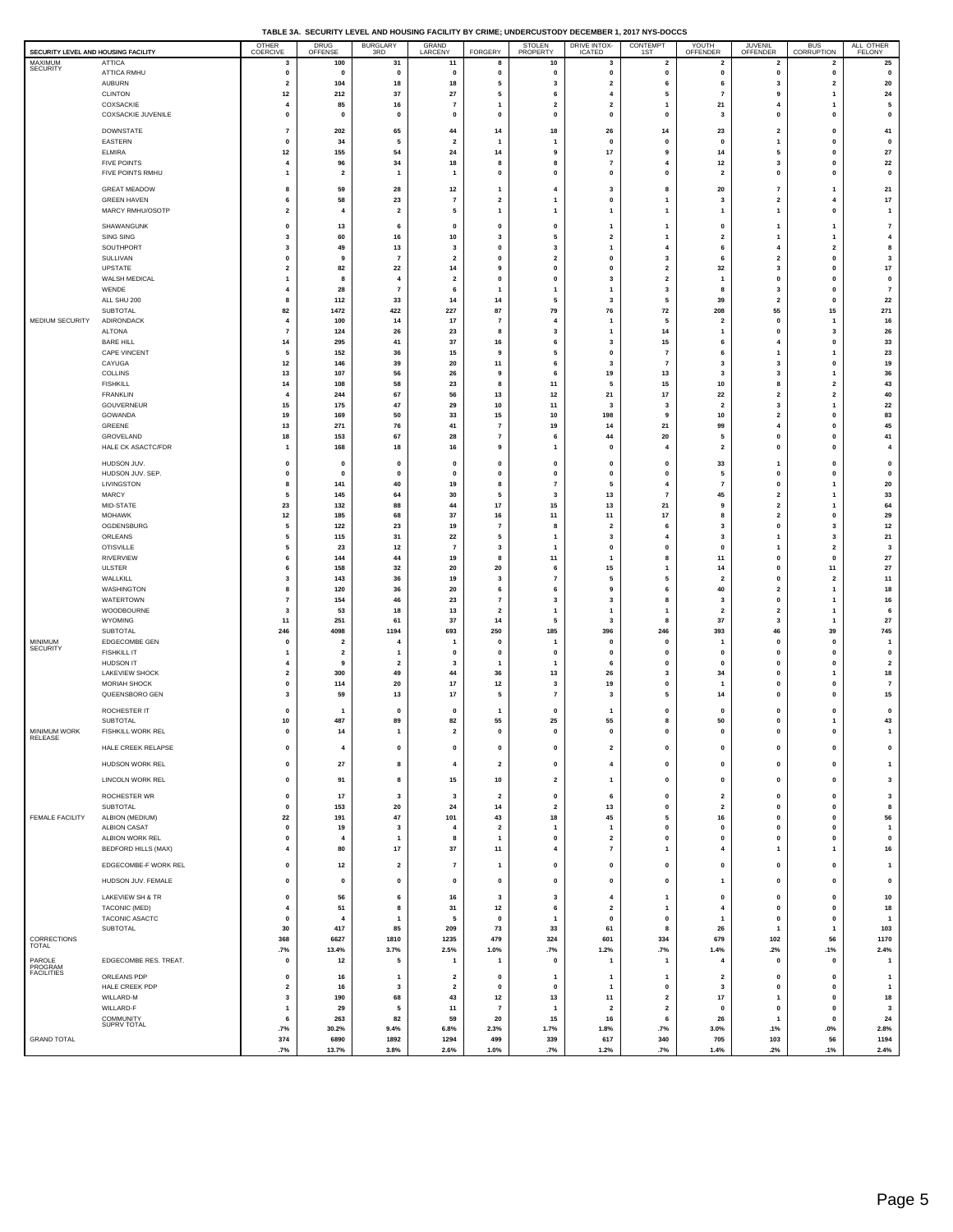| SECURITY LEVEL AND HOUSING FACILITY |                            | NOT CODED    | TOTAL          |  |
|-------------------------------------|----------------------------|--------------|----------------|--|
| MAXIMUM                             | <b>ATTICA</b>              | $\bf{0}$     | 2021           |  |
| <b>SECURITY</b>                     |                            |              |                |  |
|                                     | <b>ATTICA RMHU</b>         | 0            | 5              |  |
|                                     | <b>AUBURN</b>              | 8            | 1535           |  |
|                                     |                            | 4            |                |  |
|                                     | <b>CLINTON</b>             |              | 2687           |  |
|                                     | COXSACKIE                  | 0            | 869            |  |
|                                     | <b>COXSACKIE JUVENILE</b>  | o            | 8              |  |
|                                     |                            |              |                |  |
|                                     | <b>DOWNSTATE</b>           | 1            | 1141           |  |
|                                     |                            |              |                |  |
|                                     | EASTERN                    | 0            | 947            |  |
|                                     | <b>ELMIRA</b>              | 17           | 1582           |  |
|                                     |                            |              |                |  |
|                                     | <b>FIVE POINTS</b>         | 0            | 1236           |  |
|                                     | FIVE POINTS RMHU           | $\bf{0}$     | 53             |  |
|                                     |                            |              |                |  |
|                                     | <b>GREAT MEADOW</b>        | o            | 1460           |  |
|                                     | <b>GREEN HAVEN</b>         | 0            | 1946           |  |
|                                     |                            |              |                |  |
|                                     | MARCY RMHU/OSOTP           | $\bf{0}$     | 182            |  |
|                                     |                            |              |                |  |
|                                     | SHAWANGUNK                 | o            | 505            |  |
|                                     | <b>SING SING</b>           | 0            | 1571           |  |
|                                     |                            |              |                |  |
|                                     | SOUTHPORT                  | $\bf{0}$     | 472            |  |
|                                     | SULLIVAN                   | 0            | 444            |  |
|                                     | <b>UPSTATE</b>             | 0            | 925            |  |
|                                     |                            |              |                |  |
|                                     | WALSH MEDICAL              | 0            | 139            |  |
|                                     | WENDE                      | 11           | 825            |  |
|                                     | ALL SHU 200                | 0            | 801            |  |
|                                     |                            |              |                |  |
|                                     | <b>SUBTOTAL</b>            | 41           | 21354          |  |
| MEDIUM SECURITY                     | ADIRONDACK                 | 0            | 369            |  |
|                                     | <b>ALTONA</b>              | $\mathbf{0}$ | 455            |  |
|                                     |                            |              |                |  |
|                                     | <b>BARE HILL</b>           | 0            | 1326           |  |
|                                     | <b>CAPE VINCENT</b>        | 0            | 817            |  |
|                                     | CAYUGA                     | 0            | 849            |  |
|                                     |                            |              |                |  |
|                                     | <b>COLLINS</b>             | $\mathbf{0}$ | 870            |  |
|                                     | <b>FISHKILL</b>            | 0            | 1485           |  |
|                                     | <b>FRANKLIN</b>            |              |                |  |
|                                     |                            | 0            | 1306           |  |
|                                     | GOUVERNEUR                 | 0            | 841            |  |
|                                     | <b>GOWANDA</b>             | $\bf{0}$     | 1537           |  |
|                                     |                            |              |                |  |
|                                     | GREENE                     | 0            | 1522           |  |
|                                     | <b>GROVEL AND</b>          | 0            | 904            |  |
|                                     | HALE CK ASACTC/FDR         | 0            | 360            |  |
|                                     |                            |              |                |  |
|                                     | HUDSON JUV.                | $\bf{0}$     | 55             |  |
|                                     |                            |              |                |  |
|                                     | HUDSON JUV. SEP.           | $\bf{0}$     | 6              |  |
|                                     | LIVINGSTON                 | 0            | 833            |  |
|                                     | <b>MARCY</b>               | 0            | 962            |  |
|                                     |                            |              |                |  |
|                                     | MID-STATE                  | $\bf{0}$     | 1419           |  |
|                                     | <b>MOHAWK</b>              | $\bf{0}$     | 1271           |  |
|                                     |                            |              |                |  |
|                                     | OGDENSBURG                 | 0            | 407            |  |
|                                     | ORLEANS                    | $\mathbf{0}$ | 757            |  |
|                                     | <b>OTISVILLE</b>           | 0            | 586            |  |
|                                     |                            |              |                |  |
|                                     | <b>RIVERVIEW</b>           | 0            | 815            |  |
|                                     | <b>ULSTER</b>              | 0            | 621            |  |
|                                     | WALLKILL                   | $\mathbf{0}$ | 535            |  |
|                                     |                            |              |                |  |
|                                     | WASHINGTON                 | 0            | 836            |  |
|                                     | <b>WATERTOWN</b>           | 0            | 528            |  |
|                                     |                            |              |                |  |
|                                     | WOODBOURNE                 | 0            | 801            |  |
|                                     | <b>WYOMING</b>             | 0            | 1333           |  |
|                                     | SUBTOTAL                   | 0            | 24406          |  |
|                                     |                            |              |                |  |
| MINIMUM<br>SECURITY                 | <b>EDGECOMBE GEN</b>       | 0            | 12             |  |
|                                     | <b>FISHKILL IT</b>         | 0            | 7              |  |
|                                     | <b>HUDSON IT</b>           | o            | 44             |  |
|                                     |                            |              |                |  |
|                                     | <b>LAKEVIEW SHOCK</b>      | 0            | 572            |  |
|                                     | <b>MORIAH SHOCK</b>        | 0            | 200            |  |
|                                     | QUEENSBORO GEN             | 0            | 287            |  |
|                                     |                            |              |                |  |
|                                     | ROCHESTER IT               | $\bf{0}$     | 6              |  |
|                                     |                            |              |                |  |
|                                     | <b>SUBTOTAL</b>            | 0            | 1128           |  |
| MINIMUM WORK                        | FISHKILL WORK REL          | $\bf{0}$     | 33             |  |
| RELEASE                             |                            |              |                |  |
|                                     | HALE CREEK RELAPSE         |              | $\overline{7}$ |  |
|                                     |                            |              |                |  |
|                                     | HUDSON WORK REL            | $\bf{0}$     | 53             |  |
|                                     |                            |              |                |  |
|                                     | LINCOLN WORK REL           | $\bf{0}$     | 202            |  |
|                                     |                            |              |                |  |
|                                     | <b>ROCHESTER WR</b>        | o            | 56             |  |
|                                     | SUBTOTAL                   | 0            | 351            |  |
|                                     |                            |              | 993            |  |
| <b>FEMALE FACILITY</b>              | ALBION (MEDIUM)            | o            |                |  |
|                                     | <b>ALBION CASAT</b>        | $\bf{0}$     | 40             |  |
|                                     | ALBION WORK REL            | 0            | 17             |  |
|                                     | <b>BEDFORD HILLS (MAX)</b> |              |                |  |
|                                     |                            | $\bf{0}$     | 753            |  |
|                                     | EDGECOMBE-F WORK REL       | $\bf{0}$     |                |  |
|                                     |                            |              | 32             |  |
|                                     | HUDSON JUV. FEMALE         | $\bf{0}$     |                |  |
|                                     |                            |              | 2              |  |
|                                     | LAKEVIEW SH & TR           | $\bf{0}$     |                |  |
|                                     |                            |              | 102            |  |
|                                     | TACONIC (MED)              | 0            | 302            |  |
|                                     | TACONIC ASACTC             | 0            | 25             |  |
|                                     |                            |              |                |  |
|                                     | <b>SUBTOTAL</b>            | 0            | 2266           |  |
| CORRECTIONS                         |                            | 41           | 49505          |  |
| TOTAL                               |                            | .1%          | 100.0%         |  |
|                                     |                            |              |                |  |
| PAROLE<br>PROGRAM                   | EDGECOMBE RES. TREAT.      | 0            | 85             |  |
| <b>FACILITIES</b>                   |                            |              |                |  |
|                                     | ORLEANS PDP                | 0            | 52             |  |
|                                     | HALE CREEK PDP             | $\mathbf{0}$ | 43             |  |
|                                     | WILLARD-M                  | 0            | 616            |  |
|                                     |                            |              |                |  |
|                                     | WILLARD-F                  | 0            | 75             |  |
|                                     | COMMUNITY                  | $\bf{0}$     | 871            |  |
|                                     | SUPRV TOTAL                | .0%          | 100.0%         |  |
| <b>GRAND TOTAL</b>                  |                            | 41           | 50376          |  |
|                                     |                            |              |                |  |
|                                     |                            | .1%          | 100.0%         |  |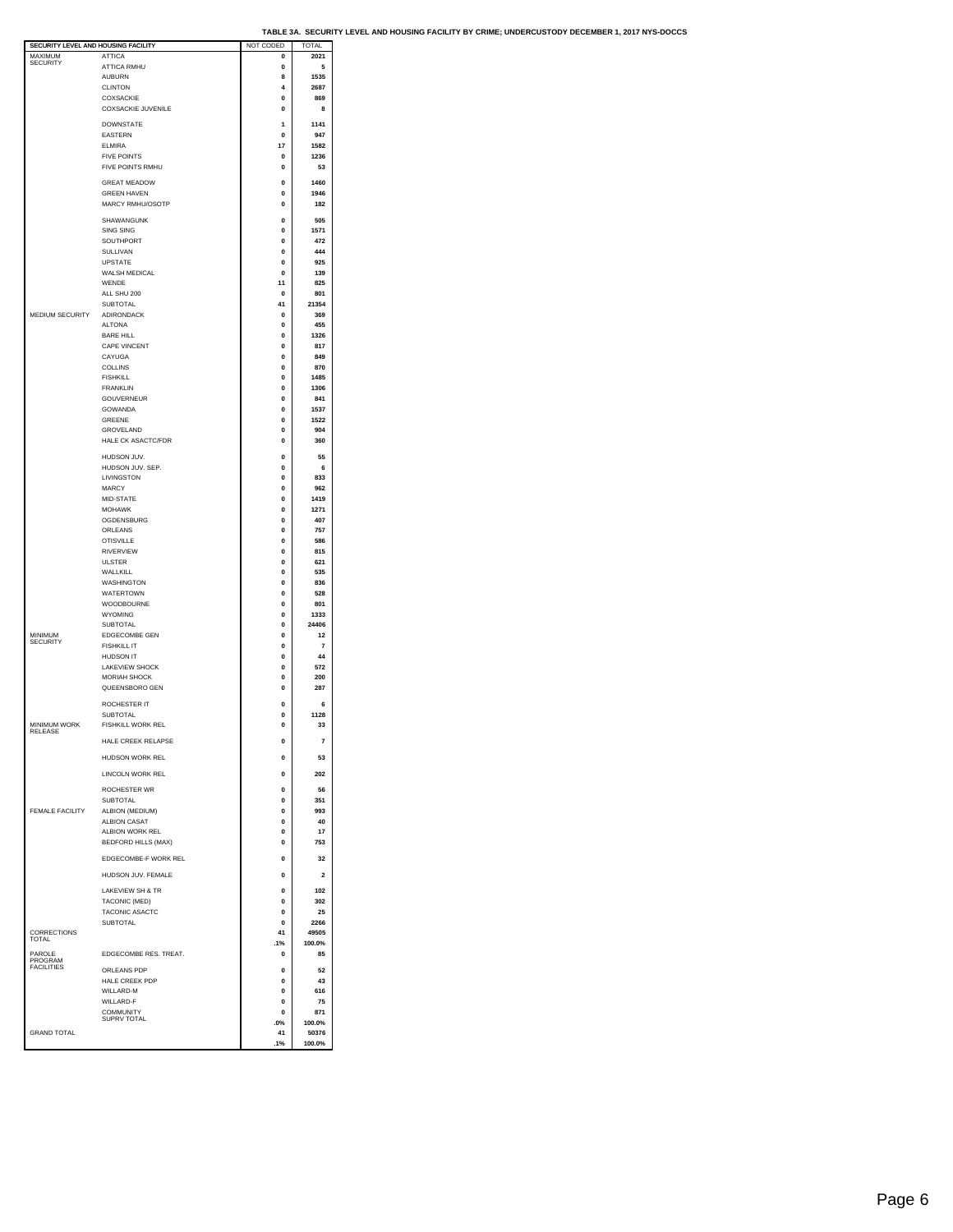**TABLE 3B. SECURITY LEVEL AND HOUSING FACILITY BY CRIME GROUP; UNDERCUSTODY DECEMBER 1, 2017 NYS-DOCCS**

| SECURITY LEVEL AND HOUSING FACILITY    |                                            | <b>VIOLENT</b><br><b>FELONY</b> | OTHER<br>COERCIVE            | <b>DRUG</b><br><b>FELONY</b> | PROPERTY<br>/OTHER           | YOUTH/JUV<br>OFFENDER   | NOT CODED              | <b>TOTAL</b>    |
|----------------------------------------|--------------------------------------------|---------------------------------|------------------------------|------------------------------|------------------------------|-------------------------|------------------------|-----------------|
| MAXIMUM<br><b>SECURITY</b>             | <b>ATTICA</b><br><b>ATTICA RMHU</b>        | 1745<br>5                       | 80<br>$\pmb{0}$              | 100<br>0                     | 92<br>0                      | 4<br>0                  | 0<br>0                 | 2021<br>5       |
|                                        | <b>AUBURN</b>                              | 1275                            | 65                           | 104                          | 74                           | 9                       | 8                      | 1535            |
|                                        | <b>CLINTON</b>                             | 2229                            | 117                          | 212                          | 109                          | 16                      | $\overline{4}$         | 2687            |
|                                        | COXSACKIE<br><b>COXSACKIE JUVENILE</b>     | 682<br>5                        | 42<br>$\pmb{0}$              | 85<br>$\pmb{0}$              | 35<br>0                      | 25<br>3                 | 0<br>0                 | 869<br>8        |
|                                        | <b>DOWNSTATE</b>                           | 567                             | 124                          | 202                          | 222                          | 25                      | 1                      | 1141            |
|                                        | EASTERN                                    | 889                             | 14                           | 34                           | 9                            | 1                       | 0                      | 947             |
|                                        | <b>ELMIRA</b><br><b>FIVE POINTS</b>        | 1154<br>964                     | 83<br>60                     | 155<br>96                    | 154<br>101                   | 19<br>15                | 17<br>0                | 1582<br>1236    |
|                                        | FIVE POINTS RMHU                           | 42                              | 5                            | $\overline{\mathbf{2}}$      | 2                            | $\overline{\mathbf{2}}$ | 0                      | 53              |
|                                        | <b>GREAT MEADOW</b>                        | 1212                            | 84                           | 59                           | 78                           | 27                      | 0                      | 1460            |
|                                        | <b>GREEN HAVEN</b>                         | 1769                            | 59                           | 58                           | 55                           | 5                       | 0                      | 1946            |
|                                        | MARCY RMHU/OSOTP                           | 137                             | 27                           | 4                            | 12                           | $\mathbf 2$             | 0                      | 182             |
|                                        | SHAWANGUNK<br><b>SING SING</b>             | 467<br>1417                     | 8<br>49                      | 13<br>60                     | 16<br>42                     | 1<br>3                  | 0<br>0                 | 505<br>1571     |
|                                        | SOUTHPORT                                  | 358                             | 21                           | 49                           | 34                           | 10                      | 0                      | 472             |
|                                        | SULLIVAN                                   | 399                             | 11                           | 9                            | 17                           | 8                       | 0                      | 444             |
|                                        | <b>UPSTATE</b><br>WALSH MEDICAL            | 671<br>106                      | 73<br>13                     | 82<br>8                      | 64<br>11                     | 35<br>1                 | 0<br>0                 | 925<br>139      |
|                                        | WENDE                                      | 713                             | 36                           | 28                           | 26                           | 11                      | 11                     | 825             |
|                                        | ALL SHU 200<br>SUBTOTAL                    | 480<br>17286                    | 72<br>1043                   | 112<br>1472                  | 96<br>1249                   | 41<br>263               | 0<br>41                | 801<br>21354    |
| MEDIUM SECURITY                        | ADIRONDACK                                 | 153                             | 49                           | 100                          | 65                           | $\mathbf 2$             | 0                      | 369             |
|                                        | <b>ALTONA</b><br><b>BARE HILL</b>          | 155<br>739                      | 71<br>131                    | 124<br>295                   | 104<br>151                   | $\mathbf{1}$<br>10      | 0<br>0                 | 455<br>1326     |
|                                        | <b>CAPE VINCENT</b>                        | 473                             | 89                           | 152                          | 96                           | $\overline{7}$          | 0                      | 817             |
|                                        | CAYUGA                                     | 526                             | 66                           | 146                          | 105                          | 6                       | 0                      | 849             |
|                                        | <b>COLLINS</b><br><b>FISHKILL</b>          | 476<br>1048                     | 115<br>146                   | 107<br>108                   | 166<br>165                   | 6<br>18                 | 0<br>0                 | 870<br>1485     |
|                                        | <b>FRANKLIN</b>                            | 668                             | 142                          | 244                          | 228                          | 24                      | 0                      | 1306            |
|                                        | <b>GOUVERNEUR</b><br>GOWANDA               | 436<br>732                      | 99<br>226                    | 175<br>169                   | 126<br>398                   | 5<br>12                 | $\pmb{0}$<br>$\pmb{0}$ | 841<br>1537     |
|                                        | GREENE                                     | 787                             | 138                          | 271                          | 223                          | 103                     | $\pmb{0}$              | 1522            |
|                                        | GROVELAND<br><b>HALE CK ASACTC/FDR</b>     | 399                             | 134                          | 153                          | 213                          | 5                       | 0                      | 904             |
|                                        |                                            | 119                             | 19                           | 168                          | 52                           | $\mathbf{2}$            | 0                      | 360             |
|                                        | HUDSON JUV.<br>HUDSON JUV. SEP.            | 19<br>0                         | $\overline{\mathbf{2}}$<br>1 | 0<br>0                       | 0<br>0                       | 34<br>5                 | 0<br>0                 | 55<br>6         |
|                                        | LIVINGSTON                                 | 501                             | 80                           | 141                          | 104                          | $\overline{7}$          | 0                      | 833             |
|                                        | <b>MARCY</b><br>MID-STATE                  | 516<br>838                      | 98<br>175                    | 145<br>132                   | 156<br>263                   | 47<br>11                | 0<br>$\pmb{0}$         | 962<br>1419     |
|                                        | <b>MOHAWK</b>                              | 724                             | 163                          | 185                          | 189                          | 10                      | 0                      | 1271            |
|                                        | OGDENSBURG                                 | 154                             | 48                           | 122                          | 80                           | 3                       | $\pmb{0}$              | 407             |
|                                        | ORLEANS<br><b>OTISVILLE</b>                | 481<br>505                      | 67<br>29                     | 115<br>23                    | 90<br>28                     | 4<br>1                  | 0<br>0                 | 757<br>586      |
|                                        | <b>RIVERVIEW</b>                           | 444                             | 98                           | 144                          | 118                          | 11                      | 0                      | 815             |
|                                        | <b>ULSTER</b>                              | 210                             | 107                          | 158                          | 132                          | 14                      | 0                      | 621             |
|                                        | WALLKILL<br><b>WASHINGTON</b>              | 260<br>479                      | 42<br>93                     | 143<br>120                   | 88<br>102                    | $\mathbf 2$<br>42       | 0<br>0                 | 535<br>836      |
|                                        | <b>WATERTOWN</b>                           | 198                             | 66                           | 154                          | 107                          | 3                       | $\pmb{0}$              | 528             |
|                                        | <b>WOODBOURNE</b><br><b>WYOMING</b>        | 663<br>754                      | 38<br>132                    | 53<br>251                    | 43<br>156                    | 4<br>40                 | 0<br>0                 | 801<br>1333     |
|                                        | <b>SUBTOTAL</b>                            | 13457                           | 2664                         | 4098                         | 3748                         | 439                     | 0                      | 24406           |
| MINIMUM<br><b>SECURITY</b>             | <b>EDGECOMBE GEN</b><br><b>FISHKILL IT</b> | $\mathbf 2$<br>$\mathbf 2$      | 0<br>2                       | 2<br>2                       | 7<br>1                       | 1<br>0                  | 0<br>0                 | 12<br>7         |
|                                        | <b>HUDSON IT</b>                           | 13                              | 7                            | 9                            | 15                           | 0                       | $\mathbf 0$            | 44              |
|                                        | <b>LAKEVIEW SHOCK</b>                      | $\pmb{0}$                       | 48                           | 300                          | 190                          | 34                      | 0                      | 572             |
|                                        | <b>MORIAH SHOCK</b><br>QUEENSBORO GEN      | 0<br>110                        | 7<br>39                      | 114<br>59                    | 78<br>65                     | 14                      | 0<br>$\pmb{0}$         | 200<br>287      |
|                                        | ROCHESTER IT                               | $\mathbf 2$                     | 1                            | $\mathbf{1}$                 | 2                            | 0                       | 0                      | 6               |
|                                        | SUBTOTAL                                   | 129                             | 104                          | 487                          | 358                          | 50                      | 0                      | 1128            |
| MINIMUM WORK<br><b>RELEASE</b>         | FISHKILL WORK REL                          | 15                              | 0                            | 14                           | 4                            | 0                       | 0                      | 33              |
|                                        | HALE CREEK RELAPSE                         | $\mathbf{1}$                    | 0                            | 4                            | 2                            | $\pmb{0}$               | 0                      | $\overline{7}$  |
|                                        | HUDSON WORK REL                            | $\overline{\mathbf{r}}$         | 0                            | 27                           | 19                           | 0                       | 0                      | 53              |
|                                        | LINCOLN WORK REL                           | 54                              | 18                           | 91                           | 39                           | $\mathbf 0$             | 0                      | 202             |
|                                        | ROCHESTER WR<br>SUBTOTAL                   | 20<br>97                        | 0<br>18                      | 17<br>153                    | 17<br>81                     | 2<br>$\mathbf 2$        | 0<br>0                 | 56<br>351       |
| <b>FEMALE FACILITY</b>                 | ALBION (MEDIUM)                            | 336                             | 135                          | 191                          | 315                          | 16                      | 0                      | 993             |
|                                        | <b>ALBION CASAT</b><br>ALBION WORK REL     | 7                               | 2                            | 19                           | 12                           | 0                       | 0                      | 40              |
|                                        | <b>BEDFORD HILLS (MAX)</b>                 | 1<br>527                        | 0<br>47                      | 4<br>80                      | 12<br>94                     | 0<br>5                  | 0<br>0                 | 17<br>753       |
|                                        | EDGECOMBE-F WORK REL                       | 8                               | 1                            | 12                           | 11                           | 0                       | 0                      | 32              |
|                                        | HUDSON JUV. FEMALE                         | 1                               | 0                            | 0                            | 0                            | 1                       | 0                      | 2               |
|                                        | LAKEVIEW SH & TR                           | $\pmb{0}$                       | 3                            | 56                           | 43                           | $\pmb{0}$               | 0                      | 102             |
|                                        | TACONIC (MED)                              | 138                             | 31                           | 51                           | 78                           | 4                       | 0                      | 302             |
|                                        | TACONIC ASACTC<br><b>SUBTOTAL</b>          | 12<br>1030                      | 0<br>219                     | 4<br>417                     | 8<br>573                     | 1<br>27                 | 0<br>0                 | 25<br>2266      |
| CORRECTIONS                            |                                            | 31999                           | 4048                         | 6627                         | 6009                         | 781                     | 41                     | 49505           |
| <b>TOTAL</b>                           |                                            | 64.6%                           | 8.2%                         | 13.4%                        | 12.1%                        | 1.6%                    | .1%                    | 100.0%          |
| PAROLE<br>PROGRAM<br><b>FACILITIES</b> | EDGECOMBE RES. TREAT.                      | 52                              | $\overline{7}$               | 12                           | 10                           | 4                       | 0                      | 85              |
|                                        | ORLEANS PDP<br>HALE CREEK PDP              | 24<br>12                        | 3<br>5                       | 16<br>16                     | $\overline{\mathbf{r}}$<br>7 | $\mathbf{2}$<br>3       | 0<br>0                 | 52<br>43        |
|                                        | WILLARD-M                                  | 197                             | 44                           | 190                          | 167                          | 18                      | 0                      | 616             |
|                                        | WILLARD-F<br><b>COMMUNITY</b>              | 10<br>295                       | 5<br>64                      | 29<br>263                    | 31<br>222                    | 0<br>27                 | 0<br>0                 | 75<br>871       |
|                                        | SUPRV TOTAL                                | 33.9%                           | 7.3%                         | 30.2%                        | 25.5%                        | 3.1%                    | .0%                    | 100.0%          |
| <b>GRAND TOTAL</b>                     |                                            | 32294<br>64.1%                  | 4112<br>8.2%                 | 6890<br>13.7%                | 6231<br>12.4%                | 808<br>1.6%             | 41<br>.1%              | 50376<br>100.0% |
|                                        |                                            |                                 |                              |                              |                              |                         |                        |                 |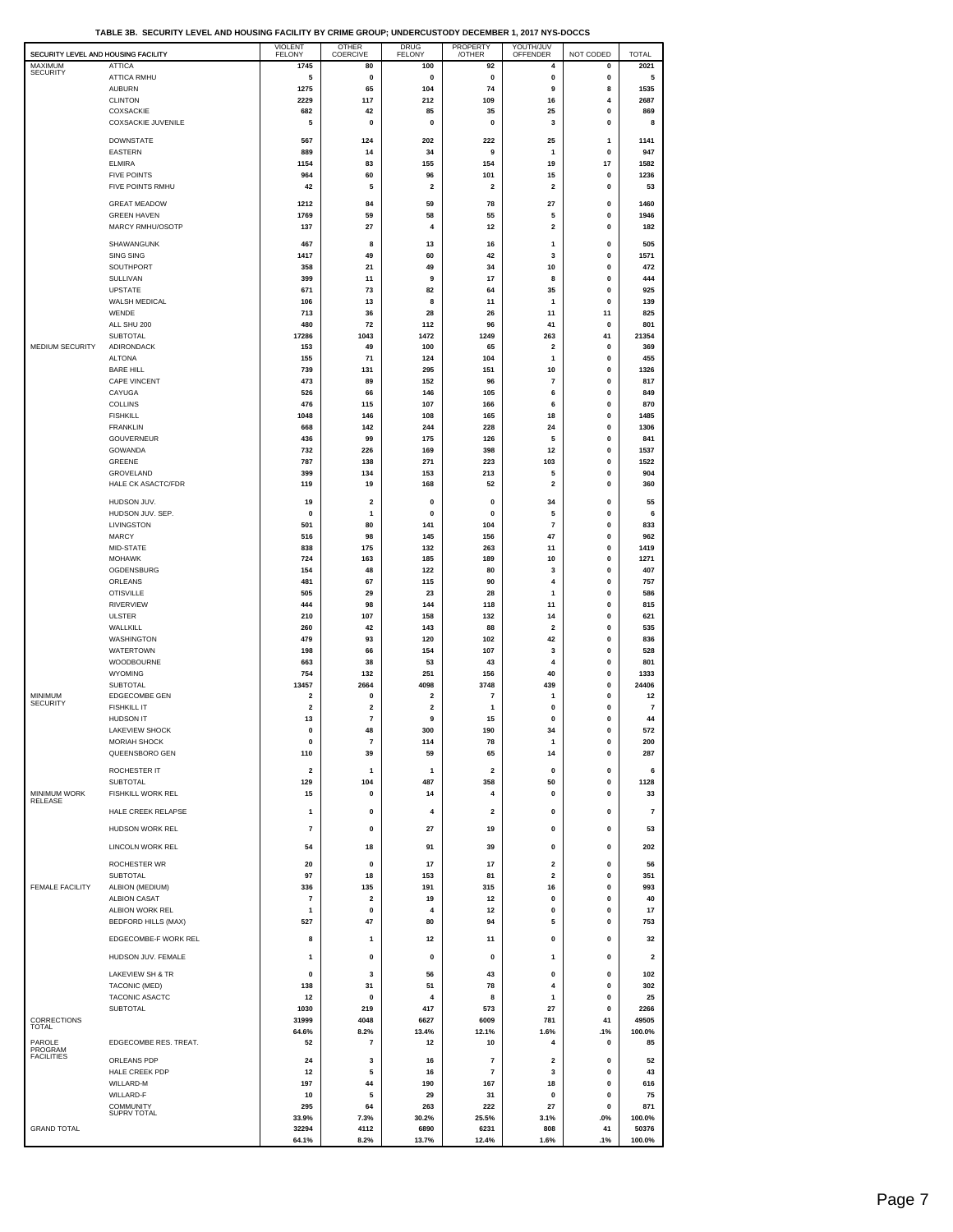**TABLE 4. SECURITY LEVEL AND HOUSING FACILITY BY MINIMUM SENTENCE (IN MONTHS); UNDERCUSTODY DECEMBER 1, 2017 NYS-DOCCS**

| <b>SECURITY</b><br>ATTICA RMHU<br>5<br>0<br>0<br>0<br>0<br>0<br>0<br>$\overline{\mathbf{2}}$<br>0<br>$\overline{\mathbf{2}}$<br>1<br>0<br>${\bf 27}$<br><b>AUBURN</b><br>67<br>94<br>219<br>218<br>479<br>1535<br>18<br>54<br>58<br>293<br>8<br>2687<br><b>CLINTON</b><br>31<br>64<br>107<br>107<br>157<br>586<br>353<br>702<br>30<br>546<br>4<br>57<br>COXSACKIE<br>23<br>18<br>29<br>196<br>261<br>129<br>122<br>0<br>869<br>34<br>0<br><b>COXSACKIE JUVENILE</b><br>3<br>$\pmb{0}$<br>$\pmb{0}$<br>$\pmb{0}$<br>$\pmb{0}$<br>$\pmb{0}$<br>0<br>$\bf{0}$<br>8<br>3<br>$\mathbf{1}$<br>$\mathbf{1}$<br><b>DOWNSTATE</b><br>131<br>160<br>186<br>114<br>110<br>184<br>110<br>64<br>81<br>0<br>1<br>1141<br>EASTERN<br>233<br>446<br>947<br>$\mathbf{1}$<br>$\mathbf{1}$<br>3<br>4<br>75<br>183<br>$\mathbf 0$<br>0<br>-1<br><b>ELMIRA</b><br>115<br>176<br>462<br>26<br>17<br>1582<br>88<br>80<br>130<br>80<br>226<br>182<br>257<br>1236<br><b>FIVE POINTS</b><br>101<br>268<br>202<br>150<br>6<br>40<br>60<br>80<br>72<br>$\mathbf 0$<br>$\overline{7}$<br>FIVE POINTS RMHU<br>$\overline{\mathbf{2}}$<br>5<br>$\overline{\mathbf{r}}$<br>$\bf 7$<br>0<br>0<br>53<br>4<br>4<br>16<br>-1<br><b>GREAT MEADOW</b><br>33<br>52<br>81<br>67<br>100<br>229<br>205<br>184<br>492<br>17<br>0<br>1460<br><b>GREEN HAVEN</b><br>12<br>13<br>43<br>45<br>161<br>255<br>300<br>1028<br>48<br>1946<br>41<br>0<br>MARCY RMHU/OSOTP<br>182<br>3<br>15<br>18<br>14<br>23<br>45<br>22<br>20<br>20<br>$\overline{\mathbf{2}}$<br>0<br>SHAWANGUNK<br>$\overline{4}$<br>5<br>8<br>8<br>5<br>33<br>48<br>57<br>308<br>29<br>0<br>505<br>SING SING<br>1571<br>8<br>24<br>44<br>28<br>37<br>158<br>273<br>306<br>682<br>11<br>0<br>SOUTHPORT<br>472<br>$\overline{7}$<br>16<br>30<br>46<br>64<br>104<br>60<br>49<br>94<br>$\mathbf{2}$<br>$\bf{0}$<br>SULLIVAN<br>8<br>15<br>14<br>20<br>40<br>42<br>42<br>246<br>$\overline{7}$<br>0<br>444<br>10<br><b>UPSTATE</b><br>49<br>45<br>81<br>89<br>137<br>213<br>109<br>99<br>101<br>$\mathbf{2}$<br>0<br>925<br>27<br>139<br>WALSH MEDICAL<br>6<br>4<br>6<br>12<br>13<br>9<br>15<br>45<br>$\overline{\mathbf{2}}$<br>0<br>WENDE<br>47<br>127<br>327<br>15<br>825<br>18<br>25<br>20<br>30<br>93<br>112<br>11<br>ALL SHU 200<br>801<br>76<br>80<br>135<br>120<br>177<br>149<br>33<br>11<br>20<br>$\mathbf 0$<br>$\mathbf 0$<br>SUBTOTAL<br>776<br>6687<br>41<br>21354<br>571<br>1162<br>994<br>1418<br>3312<br>3246<br>2868<br>279<br>MEDIUM SECURITY<br>ADIRONDACK<br>25<br>48<br>90<br>83<br>67<br>26<br>10<br>369<br>8<br>12<br>$\bf{0}$<br>$\mathbf 0$<br><b>ALTONA</b><br>39<br>60<br>125<br>98<br>90<br>25<br>9<br>$\overline{\mathbf{2}}$<br>$\overline{7}$<br>0<br>0<br>455<br><b>BARE HILL</b><br>55<br>111<br>188<br>178<br>301<br>330<br>80<br>34<br>49<br>0<br>$\bf{0}$<br>1326<br>817<br><b>CAPE VINCENT</b><br>41<br>75<br>151<br>134<br>181<br>151<br>31<br>27<br>26<br>0<br>$\bf{0}$<br>CAYUGA<br>42<br>69<br>108<br>113<br>154<br>172<br>79<br>42<br>70<br>$\mathbf{0}$<br>849<br>0<br><b>COLLINS</b><br>68<br>94<br>149<br>120<br>160<br>155<br>31<br>43<br>50<br>$\mathbf{0}$<br>0<br>870<br><b>FISHKILL</b><br>257<br>135<br>1485<br>61<br>116<br>155<br>130<br>170<br>168<br>293<br>0<br>0<br><b>FRANKLIN</b><br>215<br>1306<br>99<br>185<br>225<br>242<br>237<br>44<br>30<br>29<br>$\mathbf 0$<br>0<br>GOUVERNEUR<br>46<br>104<br>131<br>168<br>161<br>153<br>30<br>18<br>30<br>0<br>0<br>841<br>275<br>49<br>GOWANDA<br>273<br>152<br>246<br>183<br>225<br>89<br>45<br>$\mathbf{0}$<br>0<br>1537<br>43<br>GREENE<br>183<br>182<br>288<br>273<br>294<br>197<br>24<br>38<br>0<br>0<br>1522<br>GROVELAND<br>101<br>96<br>172<br>169<br>175<br>86<br>45<br>18<br>42<br>0<br>$\bf{0}$<br>904<br><b>HALE CK ASACTC/FDR</b><br>8<br>55<br>107<br>102<br>56<br>27<br>$\overline{4}$<br>0<br>0<br>0<br>360<br>$\mathbf{1}$<br>HUDSON JUV.<br>55<br>31<br>2<br>9<br>$\overline{7}$<br>4<br>2<br>0<br>0<br>0<br>0<br>0<br>HUDSON JUV. SEP.<br>0<br>6<br>0<br>0<br>$\mathbf 0$<br>0<br>0<br>0<br>0<br>0<br>0<br>6<br>63<br>47<br>LIVINGSTON<br>41<br>109<br>133<br>148<br>64<br>0<br>0<br>833<br>64<br>164<br>157<br>31<br>962<br><b>MARCY</b><br>69<br>166<br>200<br>169<br>36<br>42<br>0<br>0<br>92<br>95<br>MID-STATE<br>78<br>130<br>252<br>208<br>265<br>284<br>44<br>62<br>1<br>$\bf{0}$<br>1419<br>1271<br><b>MOHAWK</b><br>81<br>136<br>227<br>195<br>234<br>239<br>63<br>50<br>46<br>0<br>0<br>OGDENSBURG<br>28<br>63<br>94<br>113<br>78<br>20<br>6<br>5<br>$\mathbf 0$<br>0<br>$\bf{0}$<br>407<br>ORLEANS<br>34<br>48<br>103<br>87<br>159<br>156<br>73<br>37<br>60<br>0<br>0<br>757<br><b>OTISVILLE</b><br>$\pmb{0}$<br>3<br>10<br>43<br>132<br>85<br>97<br>207<br>0<br>0<br>586<br>9<br><b>RIVERVIEW</b><br>53<br>28<br>16<br>815<br>90<br>152<br>134<br>191<br>129<br>22<br>$\mathbf 0$<br>0<br><b>ULSTER</b><br>85<br>16<br>27<br>621<br>93<br>124<br>137<br>92<br>31<br>16<br>0<br>0<br>WALLKILL<br>31<br>82<br>57<br>10<br>535<br>74<br>80<br>86<br>113<br>$\overline{\mathbf{2}}$<br>$\mathbf 0$<br>0<br>26<br>WASHINGTON<br>72<br>78<br>125<br>124<br>143<br>189<br>45<br>0<br>0<br>836<br>34<br><b>WATERTOWN</b><br>528<br>47<br>77<br>136<br>132<br>97<br>9<br>$\overline{4}$<br>0<br>24<br>$\overline{\mathbf{2}}$<br>0<br>247<br>WOODBOURNE<br>8<br>16<br>39<br>40<br>46<br>149<br>150<br>106<br>0<br>0<br>801<br>WYOMING<br>102<br>131<br>192<br>209<br>257<br>260<br>79<br>44<br>59<br>0<br>0<br>1333<br>24406<br><b>SUBTOTAL</b><br>1838<br>2452<br>3966<br>3692<br>4358<br>4102<br>1466<br>965<br>1566<br>1<br>0<br>MINIMUM<br>EDGECOMBE GEN<br>0<br>0<br>$\mathbf{0}$<br>12<br>3<br>4<br>4<br>0<br>0<br>0<br>0<br>-1<br><b>SECURITY</b><br><b>FISHKILL IT</b><br>$\mathbf{0}$<br>0<br>$\mathbf{0}$<br>$\bf{0}$<br>$\bf 7$<br>$\mathbf{1}$<br>$\mathbf 0$<br>1<br>$\mathbf{1}$<br>$\overline{1}$<br>3<br>0<br><b>HUDSON IT</b><br>$\scriptstyle\rm 7$<br>$\overline{7}$<br>4<br>8<br>13<br>3<br>0<br>1<br>0<br>0<br>44<br>1<br><b>LAKEVIEW SHOCK</b><br>15<br>572<br>123<br>102<br>178<br>92<br>61<br>1<br>$\mathbf 0$<br>$\mathbf 0$<br>$\mathbf 0$<br>0<br><b>MORIAH SHOCK</b><br>200<br>79<br>24<br>O<br>49<br>17<br>12<br>6<br>$\overline{7}$<br>QUEENSBORO GEN<br>74<br>58<br>29<br>0<br>0<br>287<br>24<br>60<br>ROCHESTER IT<br>0<br>0<br>0<br>0<br>0<br>$\mathbf{1}$<br>$\mathbf{1}$<br>3<br>$\mathbf 0$<br>$\mathbf{1}$<br>0<br>6<br>SUBTOTAL<br>205<br>230<br>331<br>193<br>102<br>38<br>14<br>7<br>8<br>0<br>0<br>1128<br>MINIMUM WORK<br>FISHKILL WORK REL<br>0<br>2<br>7<br>11<br>9<br>4<br>0<br>0<br>0<br>$\mathbf 0$<br>0<br>33<br><b>RELEASE</b><br>$\pmb{0}$<br>0<br>$\bf 7$<br>HALE CREEK RELAPSE<br>$\mathbf{2}$<br>0<br>0<br>$\mathbf 0$<br>2<br>$\mathbf 0$<br>$\mathbf 0$<br>0<br>3<br>HUDSON WORK REL<br>$\overline{\mathbf{2}}$<br>17<br>5<br>$\overline{\mathbf{2}}$<br>0<br>$\pmb{0}$<br>0<br>0<br>53<br>$\mathbf 0$<br>13<br>14<br>LINCOLN WORK REL<br>22<br>202<br>$\overline{7}$<br>18<br>54<br>64<br>34<br>3<br>$\mathbf 0$<br>$\mathbf 0$<br>$\mathbf 0$<br>0<br>ROCHESTER WR<br>$\overline{4}$<br>6<br>12<br>20<br>9<br>$\overline{\mathbf{2}}$<br>0<br>$\pmb{0}$<br>0<br>0<br>56<br>3<br>SUBTOTAL<br>15<br>26<br>90<br>111<br>66<br>36<br>$\overline{7}$<br>0<br>$\pmb{0}$<br>0<br>0<br>351<br><b>FEMALE FACILITY</b><br>17<br>ALBION (MEDIUM)<br>190<br>154<br>212<br>149<br>153<br>91<br>9<br>18<br>0<br>0<br>993<br><b>ALBION CASAT</b><br>6<br>9<br>16<br>$\overline{7}$<br>1<br>0<br>$\mathbf{1}$<br>$\mathbf 0$<br>0<br>$\mathbf 0$<br>0<br>40<br>17<br>ALBION WORK REL<br>2<br>3<br>5<br>3<br>4<br>0<br>0<br>0<br>0<br>0<br>0<br>97<br>103<br>139<br>10<br><b>BEDFORD HILLS (MAX)</b><br>120<br>753<br>68<br>55<br>62<br>39<br>60<br>0<br>EDGECOMBE-F WORK REL<br>$\overline{\mathbf{2}}$<br>$\mathbf{2}$<br>10<br>$\overline{\mathbf{r}}$<br>9<br>0<br>0<br>0<br>32<br>2<br>0<br>0<br>HUDSON JUV. FEMALE<br>1<br>0<br>0<br>1<br>0<br>0<br>0<br>0<br>0<br>0<br>0<br>2<br>LAKEVIEW SH & TR<br>17<br>26<br>45<br>9<br>3<br>$\overline{\mathbf{2}}$<br>$\pmb{0}$<br>$\pmb{0}$<br>$\pmb{0}$<br>0<br>0<br>102<br>TACONIC (MED)<br>37<br>40<br>50<br>43<br>31<br>15<br>18<br>20<br>302<br>48<br>$\mathbf 0$<br>0<br>TACONIC ASACTC<br>$\overline{7}$<br>3<br>$\overline{\mathbf{2}}$<br>$\mathbf{0}$<br>0<br>$\pmb{0}$<br>0<br>25<br>$\overline{4}$<br>6<br>3<br>$\mathbf 0$<br>SUBTOTAL<br>327<br>296<br>404<br>268<br>275<br>249<br>130<br>130<br>177<br>10<br>2266<br>0<br><b>CORRECTIONS</b><br>3780<br>6219<br>7737<br>8438<br>49505<br>2956<br>5953<br>5258<br>4863<br>3970<br>290<br>41<br>TOTAL<br>12.0%<br>8.0%<br>17.0%<br>100.0%<br>6.0%<br>7.6%<br>10.6%<br>12.6%<br>15.6%<br>9.8%<br>.6%<br>.1%<br>PAROLE<br>EDGECOMBE RES. TREAT.<br>5<br>5<br>0<br>85<br>$\overline{7}$<br>13<br>23<br>13<br>18<br>$\overline{1}$<br>$\mathbf 0$<br>$\mathbf 0$<br><b>PROGRAM</b><br>FACILITIES<br>ORLEANS PDP<br>$\overline{7}$<br>5<br>9<br>14<br>8<br>3<br>0<br>$\pmb{0}$<br>0<br>0<br>52<br>6<br>HALE CREEK PDP<br>8<br>5<br>0<br>$\mathbf{0}$<br>43<br>10<br>9<br>9<br>$\mathbf{1}$<br>1<br>$\mathbf 0$<br>0<br>WILLARD-M<br>82<br>183<br>64<br>47<br>9<br>8<br>0<br>616<br>104<br>119<br>$\mathbf 0$<br>0<br>WILLARD-F<br>75<br>16<br>19<br>24<br>8<br>$\overline{7}$<br>0<br>$\mathbf{1}$<br>$\mathbf 0$<br>0<br>$\mathbf 0$<br>0<br>COMMUNITY<br>9<br>871<br>122<br>149<br>248<br>163<br>102<br>59<br>19<br>0<br>0<br>0<br>SUPRV TOTAL<br>14.0%<br>17.1%<br>28.5%<br>18.7%<br>11.7%<br>6.8%<br>2.2%<br>1.0%<br>.0%<br>.0%<br>.0%<br>100.0%<br><b>GRAND TOTAL</b><br>3078<br>5421<br>7796<br>4882<br>3979<br>8438<br>41<br>50376<br>3929<br>6201<br>6321<br>290 | SECURITY LEVEL AND HOUSING FACILITY |               | LT 18 | 18-23 | 24-35 | 36-47 | 48-71 | 72-119 | 120-179 | 180-239 | $240 +$ | LIFE, NO<br>PAROLE | NOT CODED | <b>TOTAL</b> |
|------------------------------------------------------------------------------------------------------------------------------------------------------------------------------------------------------------------------------------------------------------------------------------------------------------------------------------------------------------------------------------------------------------------------------------------------------------------------------------------------------------------------------------------------------------------------------------------------------------------------------------------------------------------------------------------------------------------------------------------------------------------------------------------------------------------------------------------------------------------------------------------------------------------------------------------------------------------------------------------------------------------------------------------------------------------------------------------------------------------------------------------------------------------------------------------------------------------------------------------------------------------------------------------------------------------------------------------------------------------------------------------------------------------------------------------------------------------------------------------------------------------------------------------------------------------------------------------------------------------------------------------------------------------------------------------------------------------------------------------------------------------------------------------------------------------------------------------------------------------------------------------------------------------------------------------------------------------------------------------------------------------------------------------------------------------------------------------------------------------------------------------------------------------------------------------------------------------------------------------------------------------------------------------------------------------------------------------------------------------------------------------------------------------------------------------------------------------------------------------------------------------------------------------------------------------------------------------------------------------------------------------------------------------------------------------------------------------------------------------------------------------------------------------------------------------------------------------------------------------------------------------------------------------------------------------------------------------------------------------------------------------------------------------------------------------------------------------------------------------------------------------------------------------------------------------------------------------------------------------------------------------------------------------------------------------------------------------------------------------------------------------------------------------------------------------------------------------------------------------------------------------------------------------------------------------------------------------------------------------------------------------------------------------------------------------------------------------------------------------------------------------------------------------------------------------------------------------------------------------------------------------------------------------------------------------------------------------------------------------------------------------------------------------------------------------------------------------------------------------------------------------------------------------------------------------------------------------------------------------------------------------------------------------------------------------------------------------------------------------------------------------------------------------------------------------------------------------------------------------------------------------------------------------------------------------------------------------------------------------------------------------------------------------------------------------------------------------------------------------------------------------------------------------------------------------------------------------------------------------------------------------------------------------------------------------------------------------------------------------------------------------------------------------------------------------------------------------------------------------------------------------------------------------------------------------------------------------------------------------------------------------------------------------------------------------------------------------------------------------------------------------------------------------------------------------------------------------------------------------------------------------------------------------------------------------------------------------------------------------------------------------------------------------------------------------------------------------------------------------------------------------------------------------------------------------------------------------------------------------------------------------------------------------------------------------------------------------------------------------------------------------------------------------------------------------------------------------------------------------------------------------------------------------------------------------------------------------------------------------------------------------------------------------------------------------------------------------------------------------------------------------------------------------------------------------------------------------------------------------------------------------------------------------------------------------------------------------------------------------------------------------------------------------------------------------------------------------------------------------------------------------------------------------------------------------------------------------------------------------------------------------------------------------------------------------------------------------------------------------------------------------------------------------------------------------------------------------------------------------------------------------------------------------------------------------------------------------------------------------------------------------------------------------------------------------------------------------------------------------------------------------------------------------------------------------------------------------------------------------------------------------------------------------------------------------------------------------------------------------------------------------------------------------------------------------------------------------------------------------------------------------------------------------------------------------------------------------------------------------------------------------------------------------------------------------------------------------------------------------------------------------------------------------------------------------------------------------------------------------------------------------------------------------------------------------------------------------------------------------------------------------------------------------------------------------------------------------------------------------------------------------------------------------------------------------------------------------------------------------------------------------------------------------------------------------------------------------------------------------------------------------------------------------------------------------------------------------------------------------------------------------------------------------------------------------------------------------------------------------------------------------------------------------------------------------------------------------------------------------------------------------------------------------------------------------------------------------------------------------------------------------------------------------------------------------------------------------------------------------------------------------------------------------------------------------------------------------------------------------------------------------------------------------------------------------------------------------------------------------------------------------------------------------------------------------------------------------------------------------------------------------------------------------|-------------------------------------|---------------|-------|-------|-------|-------|-------|--------|---------|---------|---------|--------------------|-----------|--------------|
|                                                                                                                                                                                                                                                                                                                                                                                                                                                                                                                                                                                                                                                                                                                                                                                                                                                                                                                                                                                                                                                                                                                                                                                                                                                                                                                                                                                                                                                                                                                                                                                                                                                                                                                                                                                                                                                                                                                                                                                                                                                                                                                                                                                                                                                                                                                                                                                                                                                                                                                                                                                                                                                                                                                                                                                                                                                                                                                                                                                                                                                                                                                                                                                                                                                                                                                                                                                                                                                                                                                                                                                                                                                                                                                                                                                                                                                                                                                                                                                                                                                                                                                                                                                                                                                                                                                                                                                                                                                                                                                                                                                                                                                                                                                                                                                                                                                                                                                                                                                                                                                                                                                                                                                                                                                                                                                                                                                                                                                                                                                                                                                                                                                                                                                                                                                                                                                                                                                                                                                                                                                                                                                                                                                                                                                                                                                                                                                                                                                                                                                                                                                                                                                                                                                                                                                                                                                                                                                                                                                                                                                                                                                                                                                                                                                                                                                                                                                                                                                                                                                                                                                                                                                                                                                                                                                                                                                                                                                                                                                                                                                                                                                                                                                                                                                                                                                                                                                                                                                                                                                                                                                                                                                                                                                                                                                                                                                                                                                                                                                                                                                                                                                                                                                                                                                                                                                                                                                                                                                                                                                                                                                                                                                                  | MAXIMUM                             | <b>ATTICA</b> | 9     | 48    | 72    | 60    | 107   | 280    | 319     | 315     | 757     | 54                 | 0         | 2021         |
|                                                                                                                                                                                                                                                                                                                                                                                                                                                                                                                                                                                                                                                                                                                                                                                                                                                                                                                                                                                                                                                                                                                                                                                                                                                                                                                                                                                                                                                                                                                                                                                                                                                                                                                                                                                                                                                                                                                                                                                                                                                                                                                                                                                                                                                                                                                                                                                                                                                                                                                                                                                                                                                                                                                                                                                                                                                                                                                                                                                                                                                                                                                                                                                                                                                                                                                                                                                                                                                                                                                                                                                                                                                                                                                                                                                                                                                                                                                                                                                                                                                                                                                                                                                                                                                                                                                                                                                                                                                                                                                                                                                                                                                                                                                                                                                                                                                                                                                                                                                                                                                                                                                                                                                                                                                                                                                                                                                                                                                                                                                                                                                                                                                                                                                                                                                                                                                                                                                                                                                                                                                                                                                                                                                                                                                                                                                                                                                                                                                                                                                                                                                                                                                                                                                                                                                                                                                                                                                                                                                                                                                                                                                                                                                                                                                                                                                                                                                                                                                                                                                                                                                                                                                                                                                                                                                                                                                                                                                                                                                                                                                                                                                                                                                                                                                                                                                                                                                                                                                                                                                                                                                                                                                                                                                                                                                                                                                                                                                                                                                                                                                                                                                                                                                                                                                                                                                                                                                                                                                                                                                                                                                                                                                                  |                                     |               |       |       |       |       |       |        |         |         |         |                    |           |              |
|                                                                                                                                                                                                                                                                                                                                                                                                                                                                                                                                                                                                                                                                                                                                                                                                                                                                                                                                                                                                                                                                                                                                                                                                                                                                                                                                                                                                                                                                                                                                                                                                                                                                                                                                                                                                                                                                                                                                                                                                                                                                                                                                                                                                                                                                                                                                                                                                                                                                                                                                                                                                                                                                                                                                                                                                                                                                                                                                                                                                                                                                                                                                                                                                                                                                                                                                                                                                                                                                                                                                                                                                                                                                                                                                                                                                                                                                                                                                                                                                                                                                                                                                                                                                                                                                                                                                                                                                                                                                                                                                                                                                                                                                                                                                                                                                                                                                                                                                                                                                                                                                                                                                                                                                                                                                                                                                                                                                                                                                                                                                                                                                                                                                                                                                                                                                                                                                                                                                                                                                                                                                                                                                                                                                                                                                                                                                                                                                                                                                                                                                                                                                                                                                                                                                                                                                                                                                                                                                                                                                                                                                                                                                                                                                                                                                                                                                                                                                                                                                                                                                                                                                                                                                                                                                                                                                                                                                                                                                                                                                                                                                                                                                                                                                                                                                                                                                                                                                                                                                                                                                                                                                                                                                                                                                                                                                                                                                                                                                                                                                                                                                                                                                                                                                                                                                                                                                                                                                                                                                                                                                                                                                                                                                  |                                     |               |       |       |       |       |       |        |         |         |         |                    |           |              |
|                                                                                                                                                                                                                                                                                                                                                                                                                                                                                                                                                                                                                                                                                                                                                                                                                                                                                                                                                                                                                                                                                                                                                                                                                                                                                                                                                                                                                                                                                                                                                                                                                                                                                                                                                                                                                                                                                                                                                                                                                                                                                                                                                                                                                                                                                                                                                                                                                                                                                                                                                                                                                                                                                                                                                                                                                                                                                                                                                                                                                                                                                                                                                                                                                                                                                                                                                                                                                                                                                                                                                                                                                                                                                                                                                                                                                                                                                                                                                                                                                                                                                                                                                                                                                                                                                                                                                                                                                                                                                                                                                                                                                                                                                                                                                                                                                                                                                                                                                                                                                                                                                                                                                                                                                                                                                                                                                                                                                                                                                                                                                                                                                                                                                                                                                                                                                                                                                                                                                                                                                                                                                                                                                                                                                                                                                                                                                                                                                                                                                                                                                                                                                                                                                                                                                                                                                                                                                                                                                                                                                                                                                                                                                                                                                                                                                                                                                                                                                                                                                                                                                                                                                                                                                                                                                                                                                                                                                                                                                                                                                                                                                                                                                                                                                                                                                                                                                                                                                                                                                                                                                                                                                                                                                                                                                                                                                                                                                                                                                                                                                                                                                                                                                                                                                                                                                                                                                                                                                                                                                                                                                                                                                                                                  |                                     |               |       |       |       |       |       |        |         |         |         |                    |           |              |
|                                                                                                                                                                                                                                                                                                                                                                                                                                                                                                                                                                                                                                                                                                                                                                                                                                                                                                                                                                                                                                                                                                                                                                                                                                                                                                                                                                                                                                                                                                                                                                                                                                                                                                                                                                                                                                                                                                                                                                                                                                                                                                                                                                                                                                                                                                                                                                                                                                                                                                                                                                                                                                                                                                                                                                                                                                                                                                                                                                                                                                                                                                                                                                                                                                                                                                                                                                                                                                                                                                                                                                                                                                                                                                                                                                                                                                                                                                                                                                                                                                                                                                                                                                                                                                                                                                                                                                                                                                                                                                                                                                                                                                                                                                                                                                                                                                                                                                                                                                                                                                                                                                                                                                                                                                                                                                                                                                                                                                                                                                                                                                                                                                                                                                                                                                                                                                                                                                                                                                                                                                                                                                                                                                                                                                                                                                                                                                                                                                                                                                                                                                                                                                                                                                                                                                                                                                                                                                                                                                                                                                                                                                                                                                                                                                                                                                                                                                                                                                                                                                                                                                                                                                                                                                                                                                                                                                                                                                                                                                                                                                                                                                                                                                                                                                                                                                                                                                                                                                                                                                                                                                                                                                                                                                                                                                                                                                                                                                                                                                                                                                                                                                                                                                                                                                                                                                                                                                                                                                                                                                                                                                                                                                                                  |                                     |               |       |       |       |       |       |        |         |         |         |                    |           |              |
|                                                                                                                                                                                                                                                                                                                                                                                                                                                                                                                                                                                                                                                                                                                                                                                                                                                                                                                                                                                                                                                                                                                                                                                                                                                                                                                                                                                                                                                                                                                                                                                                                                                                                                                                                                                                                                                                                                                                                                                                                                                                                                                                                                                                                                                                                                                                                                                                                                                                                                                                                                                                                                                                                                                                                                                                                                                                                                                                                                                                                                                                                                                                                                                                                                                                                                                                                                                                                                                                                                                                                                                                                                                                                                                                                                                                                                                                                                                                                                                                                                                                                                                                                                                                                                                                                                                                                                                                                                                                                                                                                                                                                                                                                                                                                                                                                                                                                                                                                                                                                                                                                                                                                                                                                                                                                                                                                                                                                                                                                                                                                                                                                                                                                                                                                                                                                                                                                                                                                                                                                                                                                                                                                                                                                                                                                                                                                                                                                                                                                                                                                                                                                                                                                                                                                                                                                                                                                                                                                                                                                                                                                                                                                                                                                                                                                                                                                                                                                                                                                                                                                                                                                                                                                                                                                                                                                                                                                                                                                                                                                                                                                                                                                                                                                                                                                                                                                                                                                                                                                                                                                                                                                                                                                                                                                                                                                                                                                                                                                                                                                                                                                                                                                                                                                                                                                                                                                                                                                                                                                                                                                                                                                                                                  |                                     |               |       |       |       |       |       |        |         |         |         |                    |           |              |
|                                                                                                                                                                                                                                                                                                                                                                                                                                                                                                                                                                                                                                                                                                                                                                                                                                                                                                                                                                                                                                                                                                                                                                                                                                                                                                                                                                                                                                                                                                                                                                                                                                                                                                                                                                                                                                                                                                                                                                                                                                                                                                                                                                                                                                                                                                                                                                                                                                                                                                                                                                                                                                                                                                                                                                                                                                                                                                                                                                                                                                                                                                                                                                                                                                                                                                                                                                                                                                                                                                                                                                                                                                                                                                                                                                                                                                                                                                                                                                                                                                                                                                                                                                                                                                                                                                                                                                                                                                                                                                                                                                                                                                                                                                                                                                                                                                                                                                                                                                                                                                                                                                                                                                                                                                                                                                                                                                                                                                                                                                                                                                                                                                                                                                                                                                                                                                                                                                                                                                                                                                                                                                                                                                                                                                                                                                                                                                                                                                                                                                                                                                                                                                                                                                                                                                                                                                                                                                                                                                                                                                                                                                                                                                                                                                                                                                                                                                                                                                                                                                                                                                                                                                                                                                                                                                                                                                                                                                                                                                                                                                                                                                                                                                                                                                                                                                                                                                                                                                                                                                                                                                                                                                                                                                                                                                                                                                                                                                                                                                                                                                                                                                                                                                                                                                                                                                                                                                                                                                                                                                                                                                                                                                                                  |                                     |               |       |       |       |       |       |        |         |         |         |                    |           |              |
|                                                                                                                                                                                                                                                                                                                                                                                                                                                                                                                                                                                                                                                                                                                                                                                                                                                                                                                                                                                                                                                                                                                                                                                                                                                                                                                                                                                                                                                                                                                                                                                                                                                                                                                                                                                                                                                                                                                                                                                                                                                                                                                                                                                                                                                                                                                                                                                                                                                                                                                                                                                                                                                                                                                                                                                                                                                                                                                                                                                                                                                                                                                                                                                                                                                                                                                                                                                                                                                                                                                                                                                                                                                                                                                                                                                                                                                                                                                                                                                                                                                                                                                                                                                                                                                                                                                                                                                                                                                                                                                                                                                                                                                                                                                                                                                                                                                                                                                                                                                                                                                                                                                                                                                                                                                                                                                                                                                                                                                                                                                                                                                                                                                                                                                                                                                                                                                                                                                                                                                                                                                                                                                                                                                                                                                                                                                                                                                                                                                                                                                                                                                                                                                                                                                                                                                                                                                                                                                                                                                                                                                                                                                                                                                                                                                                                                                                                                                                                                                                                                                                                                                                                                                                                                                                                                                                                                                                                                                                                                                                                                                                                                                                                                                                                                                                                                                                                                                                                                                                                                                                                                                                                                                                                                                                                                                                                                                                                                                                                                                                                                                                                                                                                                                                                                                                                                                                                                                                                                                                                                                                                                                                                                                                  |                                     |               |       |       |       |       |       |        |         |         |         |                    |           |              |
|                                                                                                                                                                                                                                                                                                                                                                                                                                                                                                                                                                                                                                                                                                                                                                                                                                                                                                                                                                                                                                                                                                                                                                                                                                                                                                                                                                                                                                                                                                                                                                                                                                                                                                                                                                                                                                                                                                                                                                                                                                                                                                                                                                                                                                                                                                                                                                                                                                                                                                                                                                                                                                                                                                                                                                                                                                                                                                                                                                                                                                                                                                                                                                                                                                                                                                                                                                                                                                                                                                                                                                                                                                                                                                                                                                                                                                                                                                                                                                                                                                                                                                                                                                                                                                                                                                                                                                                                                                                                                                                                                                                                                                                                                                                                                                                                                                                                                                                                                                                                                                                                                                                                                                                                                                                                                                                                                                                                                                                                                                                                                                                                                                                                                                                                                                                                                                                                                                                                                                                                                                                                                                                                                                                                                                                                                                                                                                                                                                                                                                                                                                                                                                                                                                                                                                                                                                                                                                                                                                                                                                                                                                                                                                                                                                                                                                                                                                                                                                                                                                                                                                                                                                                                                                                                                                                                                                                                                                                                                                                                                                                                                                                                                                                                                                                                                                                                                                                                                                                                                                                                                                                                                                                                                                                                                                                                                                                                                                                                                                                                                                                                                                                                                                                                                                                                                                                                                                                                                                                                                                                                                                                                                                                                  |                                     |               |       |       |       |       |       |        |         |         |         |                    |           |              |
|                                                                                                                                                                                                                                                                                                                                                                                                                                                                                                                                                                                                                                                                                                                                                                                                                                                                                                                                                                                                                                                                                                                                                                                                                                                                                                                                                                                                                                                                                                                                                                                                                                                                                                                                                                                                                                                                                                                                                                                                                                                                                                                                                                                                                                                                                                                                                                                                                                                                                                                                                                                                                                                                                                                                                                                                                                                                                                                                                                                                                                                                                                                                                                                                                                                                                                                                                                                                                                                                                                                                                                                                                                                                                                                                                                                                                                                                                                                                                                                                                                                                                                                                                                                                                                                                                                                                                                                                                                                                                                                                                                                                                                                                                                                                                                                                                                                                                                                                                                                                                                                                                                                                                                                                                                                                                                                                                                                                                                                                                                                                                                                                                                                                                                                                                                                                                                                                                                                                                                                                                                                                                                                                                                                                                                                                                                                                                                                                                                                                                                                                                                                                                                                                                                                                                                                                                                                                                                                                                                                                                                                                                                                                                                                                                                                                                                                                                                                                                                                                                                                                                                                                                                                                                                                                                                                                                                                                                                                                                                                                                                                                                                                                                                                                                                                                                                                                                                                                                                                                                                                                                                                                                                                                                                                                                                                                                                                                                                                                                                                                                                                                                                                                                                                                                                                                                                                                                                                                                                                                                                                                                                                                                                                                  |                                     |               |       |       |       |       |       |        |         |         |         |                    |           |              |
|                                                                                                                                                                                                                                                                                                                                                                                                                                                                                                                                                                                                                                                                                                                                                                                                                                                                                                                                                                                                                                                                                                                                                                                                                                                                                                                                                                                                                                                                                                                                                                                                                                                                                                                                                                                                                                                                                                                                                                                                                                                                                                                                                                                                                                                                                                                                                                                                                                                                                                                                                                                                                                                                                                                                                                                                                                                                                                                                                                                                                                                                                                                                                                                                                                                                                                                                                                                                                                                                                                                                                                                                                                                                                                                                                                                                                                                                                                                                                                                                                                                                                                                                                                                                                                                                                                                                                                                                                                                                                                                                                                                                                                                                                                                                                                                                                                                                                                                                                                                                                                                                                                                                                                                                                                                                                                                                                                                                                                                                                                                                                                                                                                                                                                                                                                                                                                                                                                                                                                                                                                                                                                                                                                                                                                                                                                                                                                                                                                                                                                                                                                                                                                                                                                                                                                                                                                                                                                                                                                                                                                                                                                                                                                                                                                                                                                                                                                                                                                                                                                                                                                                                                                                                                                                                                                                                                                                                                                                                                                                                                                                                                                                                                                                                                                                                                                                                                                                                                                                                                                                                                                                                                                                                                                                                                                                                                                                                                                                                                                                                                                                                                                                                                                                                                                                                                                                                                                                                                                                                                                                                                                                                                                                                  |                                     |               |       |       |       |       |       |        |         |         |         |                    |           |              |
|                                                                                                                                                                                                                                                                                                                                                                                                                                                                                                                                                                                                                                                                                                                                                                                                                                                                                                                                                                                                                                                                                                                                                                                                                                                                                                                                                                                                                                                                                                                                                                                                                                                                                                                                                                                                                                                                                                                                                                                                                                                                                                                                                                                                                                                                                                                                                                                                                                                                                                                                                                                                                                                                                                                                                                                                                                                                                                                                                                                                                                                                                                                                                                                                                                                                                                                                                                                                                                                                                                                                                                                                                                                                                                                                                                                                                                                                                                                                                                                                                                                                                                                                                                                                                                                                                                                                                                                                                                                                                                                                                                                                                                                                                                                                                                                                                                                                                                                                                                                                                                                                                                                                                                                                                                                                                                                                                                                                                                                                                                                                                                                                                                                                                                                                                                                                                                                                                                                                                                                                                                                                                                                                                                                                                                                                                                                                                                                                                                                                                                                                                                                                                                                                                                                                                                                                                                                                                                                                                                                                                                                                                                                                                                                                                                                                                                                                                                                                                                                                                                                                                                                                                                                                                                                                                                                                                                                                                                                                                                                                                                                                                                                                                                                                                                                                                                                                                                                                                                                                                                                                                                                                                                                                                                                                                                                                                                                                                                                                                                                                                                                                                                                                                                                                                                                                                                                                                                                                                                                                                                                                                                                                                                                                  |                                     |               |       |       |       |       |       |        |         |         |         |                    |           |              |
|                                                                                                                                                                                                                                                                                                                                                                                                                                                                                                                                                                                                                                                                                                                                                                                                                                                                                                                                                                                                                                                                                                                                                                                                                                                                                                                                                                                                                                                                                                                                                                                                                                                                                                                                                                                                                                                                                                                                                                                                                                                                                                                                                                                                                                                                                                                                                                                                                                                                                                                                                                                                                                                                                                                                                                                                                                                                                                                                                                                                                                                                                                                                                                                                                                                                                                                                                                                                                                                                                                                                                                                                                                                                                                                                                                                                                                                                                                                                                                                                                                                                                                                                                                                                                                                                                                                                                                                                                                                                                                                                                                                                                                                                                                                                                                                                                                                                                                                                                                                                                                                                                                                                                                                                                                                                                                                                                                                                                                                                                                                                                                                                                                                                                                                                                                                                                                                                                                                                                                                                                                                                                                                                                                                                                                                                                                                                                                                                                                                                                                                                                                                                                                                                                                                                                                                                                                                                                                                                                                                                                                                                                                                                                                                                                                                                                                                                                                                                                                                                                                                                                                                                                                                                                                                                                                                                                                                                                                                                                                                                                                                                                                                                                                                                                                                                                                                                                                                                                                                                                                                                                                                                                                                                                                                                                                                                                                                                                                                                                                                                                                                                                                                                                                                                                                                                                                                                                                                                                                                                                                                                                                                                                                                                  |                                     |               |       |       |       |       |       |        |         |         |         |                    |           |              |
|                                                                                                                                                                                                                                                                                                                                                                                                                                                                                                                                                                                                                                                                                                                                                                                                                                                                                                                                                                                                                                                                                                                                                                                                                                                                                                                                                                                                                                                                                                                                                                                                                                                                                                                                                                                                                                                                                                                                                                                                                                                                                                                                                                                                                                                                                                                                                                                                                                                                                                                                                                                                                                                                                                                                                                                                                                                                                                                                                                                                                                                                                                                                                                                                                                                                                                                                                                                                                                                                                                                                                                                                                                                                                                                                                                                                                                                                                                                                                                                                                                                                                                                                                                                                                                                                                                                                                                                                                                                                                                                                                                                                                                                                                                                                                                                                                                                                                                                                                                                                                                                                                                                                                                                                                                                                                                                                                                                                                                                                                                                                                                                                                                                                                                                                                                                                                                                                                                                                                                                                                                                                                                                                                                                                                                                                                                                                                                                                                                                                                                                                                                                                                                                                                                                                                                                                                                                                                                                                                                                                                                                                                                                                                                                                                                                                                                                                                                                                                                                                                                                                                                                                                                                                                                                                                                                                                                                                                                                                                                                                                                                                                                                                                                                                                                                                                                                                                                                                                                                                                                                                                                                                                                                                                                                                                                                                                                                                                                                                                                                                                                                                                                                                                                                                                                                                                                                                                                                                                                                                                                                                                                                                                                                                  |                                     |               |       |       |       |       |       |        |         |         |         |                    |           |              |
|                                                                                                                                                                                                                                                                                                                                                                                                                                                                                                                                                                                                                                                                                                                                                                                                                                                                                                                                                                                                                                                                                                                                                                                                                                                                                                                                                                                                                                                                                                                                                                                                                                                                                                                                                                                                                                                                                                                                                                                                                                                                                                                                                                                                                                                                                                                                                                                                                                                                                                                                                                                                                                                                                                                                                                                                                                                                                                                                                                                                                                                                                                                                                                                                                                                                                                                                                                                                                                                                                                                                                                                                                                                                                                                                                                                                                                                                                                                                                                                                                                                                                                                                                                                                                                                                                                                                                                                                                                                                                                                                                                                                                                                                                                                                                                                                                                                                                                                                                                                                                                                                                                                                                                                                                                                                                                                                                                                                                                                                                                                                                                                                                                                                                                                                                                                                                                                                                                                                                                                                                                                                                                                                                                                                                                                                                                                                                                                                                                                                                                                                                                                                                                                                                                                                                                                                                                                                                                                                                                                                                                                                                                                                                                                                                                                                                                                                                                                                                                                                                                                                                                                                                                                                                                                                                                                                                                                                                                                                                                                                                                                                                                                                                                                                                                                                                                                                                                                                                                                                                                                                                                                                                                                                                                                                                                                                                                                                                                                                                                                                                                                                                                                                                                                                                                                                                                                                                                                                                                                                                                                                                                                                                                                                  |                                     |               |       |       |       |       |       |        |         |         |         |                    |           |              |
|                                                                                                                                                                                                                                                                                                                                                                                                                                                                                                                                                                                                                                                                                                                                                                                                                                                                                                                                                                                                                                                                                                                                                                                                                                                                                                                                                                                                                                                                                                                                                                                                                                                                                                                                                                                                                                                                                                                                                                                                                                                                                                                                                                                                                                                                                                                                                                                                                                                                                                                                                                                                                                                                                                                                                                                                                                                                                                                                                                                                                                                                                                                                                                                                                                                                                                                                                                                                                                                                                                                                                                                                                                                                                                                                                                                                                                                                                                                                                                                                                                                                                                                                                                                                                                                                                                                                                                                                                                                                                                                                                                                                                                                                                                                                                                                                                                                                                                                                                                                                                                                                                                                                                                                                                                                                                                                                                                                                                                                                                                                                                                                                                                                                                                                                                                                                                                                                                                                                                                                                                                                                                                                                                                                                                                                                                                                                                                                                                                                                                                                                                                                                                                                                                                                                                                                                                                                                                                                                                                                                                                                                                                                                                                                                                                                                                                                                                                                                                                                                                                                                                                                                                                                                                                                                                                                                                                                                                                                                                                                                                                                                                                                                                                                                                                                                                                                                                                                                                                                                                                                                                                                                                                                                                                                                                                                                                                                                                                                                                                                                                                                                                                                                                                                                                                                                                                                                                                                                                                                                                                                                                                                                                                                                  |                                     |               |       |       |       |       |       |        |         |         |         |                    |           |              |
|                                                                                                                                                                                                                                                                                                                                                                                                                                                                                                                                                                                                                                                                                                                                                                                                                                                                                                                                                                                                                                                                                                                                                                                                                                                                                                                                                                                                                                                                                                                                                                                                                                                                                                                                                                                                                                                                                                                                                                                                                                                                                                                                                                                                                                                                                                                                                                                                                                                                                                                                                                                                                                                                                                                                                                                                                                                                                                                                                                                                                                                                                                                                                                                                                                                                                                                                                                                                                                                                                                                                                                                                                                                                                                                                                                                                                                                                                                                                                                                                                                                                                                                                                                                                                                                                                                                                                                                                                                                                                                                                                                                                                                                                                                                                                                                                                                                                                                                                                                                                                                                                                                                                                                                                                                                                                                                                                                                                                                                                                                                                                                                                                                                                                                                                                                                                                                                                                                                                                                                                                                                                                                                                                                                                                                                                                                                                                                                                                                                                                                                                                                                                                                                                                                                                                                                                                                                                                                                                                                                                                                                                                                                                                                                                                                                                                                                                                                                                                                                                                                                                                                                                                                                                                                                                                                                                                                                                                                                                                                                                                                                                                                                                                                                                                                                                                                                                                                                                                                                                                                                                                                                                                                                                                                                                                                                                                                                                                                                                                                                                                                                                                                                                                                                                                                                                                                                                                                                                                                                                                                                                                                                                                                                                  |                                     |               |       |       |       |       |       |        |         |         |         |                    |           |              |
|                                                                                                                                                                                                                                                                                                                                                                                                                                                                                                                                                                                                                                                                                                                                                                                                                                                                                                                                                                                                                                                                                                                                                                                                                                                                                                                                                                                                                                                                                                                                                                                                                                                                                                                                                                                                                                                                                                                                                                                                                                                                                                                                                                                                                                                                                                                                                                                                                                                                                                                                                                                                                                                                                                                                                                                                                                                                                                                                                                                                                                                                                                                                                                                                                                                                                                                                                                                                                                                                                                                                                                                                                                                                                                                                                                                                                                                                                                                                                                                                                                                                                                                                                                                                                                                                                                                                                                                                                                                                                                                                                                                                                                                                                                                                                                                                                                                                                                                                                                                                                                                                                                                                                                                                                                                                                                                                                                                                                                                                                                                                                                                                                                                                                                                                                                                                                                                                                                                                                                                                                                                                                                                                                                                                                                                                                                                                                                                                                                                                                                                                                                                                                                                                                                                                                                                                                                                                                                                                                                                                                                                                                                                                                                                                                                                                                                                                                                                                                                                                                                                                                                                                                                                                                                                                                                                                                                                                                                                                                                                                                                                                                                                                                                                                                                                                                                                                                                                                                                                                                                                                                                                                                                                                                                                                                                                                                                                                                                                                                                                                                                                                                                                                                                                                                                                                                                                                                                                                                                                                                                                                                                                                                                                                  |                                     |               |       |       |       |       |       |        |         |         |         |                    |           |              |
|                                                                                                                                                                                                                                                                                                                                                                                                                                                                                                                                                                                                                                                                                                                                                                                                                                                                                                                                                                                                                                                                                                                                                                                                                                                                                                                                                                                                                                                                                                                                                                                                                                                                                                                                                                                                                                                                                                                                                                                                                                                                                                                                                                                                                                                                                                                                                                                                                                                                                                                                                                                                                                                                                                                                                                                                                                                                                                                                                                                                                                                                                                                                                                                                                                                                                                                                                                                                                                                                                                                                                                                                                                                                                                                                                                                                                                                                                                                                                                                                                                                                                                                                                                                                                                                                                                                                                                                                                                                                                                                                                                                                                                                                                                                                                                                                                                                                                                                                                                                                                                                                                                                                                                                                                                                                                                                                                                                                                                                                                                                                                                                                                                                                                                                                                                                                                                                                                                                                                                                                                                                                                                                                                                                                                                                                                                                                                                                                                                                                                                                                                                                                                                                                                                                                                                                                                                                                                                                                                                                                                                                                                                                                                                                                                                                                                                                                                                                                                                                                                                                                                                                                                                                                                                                                                                                                                                                                                                                                                                                                                                                                                                                                                                                                                                                                                                                                                                                                                                                                                                                                                                                                                                                                                                                                                                                                                                                                                                                                                                                                                                                                                                                                                                                                                                                                                                                                                                                                                                                                                                                                                                                                                                                                  |                                     |               |       |       |       |       |       |        |         |         |         |                    |           |              |
|                                                                                                                                                                                                                                                                                                                                                                                                                                                                                                                                                                                                                                                                                                                                                                                                                                                                                                                                                                                                                                                                                                                                                                                                                                                                                                                                                                                                                                                                                                                                                                                                                                                                                                                                                                                                                                                                                                                                                                                                                                                                                                                                                                                                                                                                                                                                                                                                                                                                                                                                                                                                                                                                                                                                                                                                                                                                                                                                                                                                                                                                                                                                                                                                                                                                                                                                                                                                                                                                                                                                                                                                                                                                                                                                                                                                                                                                                                                                                                                                                                                                                                                                                                                                                                                                                                                                                                                                                                                                                                                                                                                                                                                                                                                                                                                                                                                                                                                                                                                                                                                                                                                                                                                                                                                                                                                                                                                                                                                                                                                                                                                                                                                                                                                                                                                                                                                                                                                                                                                                                                                                                                                                                                                                                                                                                                                                                                                                                                                                                                                                                                                                                                                                                                                                                                                                                                                                                                                                                                                                                                                                                                                                                                                                                                                                                                                                                                                                                                                                                                                                                                                                                                                                                                                                                                                                                                                                                                                                                                                                                                                                                                                                                                                                                                                                                                                                                                                                                                                                                                                                                                                                                                                                                                                                                                                                                                                                                                                                                                                                                                                                                                                                                                                                                                                                                                                                                                                                                                                                                                                                                                                                                                                                  |                                     |               |       |       |       |       |       |        |         |         |         |                    |           |              |
|                                                                                                                                                                                                                                                                                                                                                                                                                                                                                                                                                                                                                                                                                                                                                                                                                                                                                                                                                                                                                                                                                                                                                                                                                                                                                                                                                                                                                                                                                                                                                                                                                                                                                                                                                                                                                                                                                                                                                                                                                                                                                                                                                                                                                                                                                                                                                                                                                                                                                                                                                                                                                                                                                                                                                                                                                                                                                                                                                                                                                                                                                                                                                                                                                                                                                                                                                                                                                                                                                                                                                                                                                                                                                                                                                                                                                                                                                                                                                                                                                                                                                                                                                                                                                                                                                                                                                                                                                                                                                                                                                                                                                                                                                                                                                                                                                                                                                                                                                                                                                                                                                                                                                                                                                                                                                                                                                                                                                                                                                                                                                                                                                                                                                                                                                                                                                                                                                                                                                                                                                                                                                                                                                                                                                                                                                                                                                                                                                                                                                                                                                                                                                                                                                                                                                                                                                                                                                                                                                                                                                                                                                                                                                                                                                                                                                                                                                                                                                                                                                                                                                                                                                                                                                                                                                                                                                                                                                                                                                                                                                                                                                                                                                                                                                                                                                                                                                                                                                                                                                                                                                                                                                                                                                                                                                                                                                                                                                                                                                                                                                                                                                                                                                                                                                                                                                                                                                                                                                                                                                                                                                                                                                                                                  |                                     |               |       |       |       |       |       |        |         |         |         |                    |           |              |
|                                                                                                                                                                                                                                                                                                                                                                                                                                                                                                                                                                                                                                                                                                                                                                                                                                                                                                                                                                                                                                                                                                                                                                                                                                                                                                                                                                                                                                                                                                                                                                                                                                                                                                                                                                                                                                                                                                                                                                                                                                                                                                                                                                                                                                                                                                                                                                                                                                                                                                                                                                                                                                                                                                                                                                                                                                                                                                                                                                                                                                                                                                                                                                                                                                                                                                                                                                                                                                                                                                                                                                                                                                                                                                                                                                                                                                                                                                                                                                                                                                                                                                                                                                                                                                                                                                                                                                                                                                                                                                                                                                                                                                                                                                                                                                                                                                                                                                                                                                                                                                                                                                                                                                                                                                                                                                                                                                                                                                                                                                                                                                                                                                                                                                                                                                                                                                                                                                                                                                                                                                                                                                                                                                                                                                                                                                                                                                                                                                                                                                                                                                                                                                                                                                                                                                                                                                                                                                                                                                                                                                                                                                                                                                                                                                                                                                                                                                                                                                                                                                                                                                                                                                                                                                                                                                                                                                                                                                                                                                                                                                                                                                                                                                                                                                                                                                                                                                                                                                                                                                                                                                                                                                                                                                                                                                                                                                                                                                                                                                                                                                                                                                                                                                                                                                                                                                                                                                                                                                                                                                                                                                                                                                                                  |                                     |               |       |       |       |       |       |        |         |         |         |                    |           |              |
|                                                                                                                                                                                                                                                                                                                                                                                                                                                                                                                                                                                                                                                                                                                                                                                                                                                                                                                                                                                                                                                                                                                                                                                                                                                                                                                                                                                                                                                                                                                                                                                                                                                                                                                                                                                                                                                                                                                                                                                                                                                                                                                                                                                                                                                                                                                                                                                                                                                                                                                                                                                                                                                                                                                                                                                                                                                                                                                                                                                                                                                                                                                                                                                                                                                                                                                                                                                                                                                                                                                                                                                                                                                                                                                                                                                                                                                                                                                                                                                                                                                                                                                                                                                                                                                                                                                                                                                                                                                                                                                                                                                                                                                                                                                                                                                                                                                                                                                                                                                                                                                                                                                                                                                                                                                                                                                                                                                                                                                                                                                                                                                                                                                                                                                                                                                                                                                                                                                                                                                                                                                                                                                                                                                                                                                                                                                                                                                                                                                                                                                                                                                                                                                                                                                                                                                                                                                                                                                                                                                                                                                                                                                                                                                                                                                                                                                                                                                                                                                                                                                                                                                                                                                                                                                                                                                                                                                                                                                                                                                                                                                                                                                                                                                                                                                                                                                                                                                                                                                                                                                                                                                                                                                                                                                                                                                                                                                                                                                                                                                                                                                                                                                                                                                                                                                                                                                                                                                                                                                                                                                                                                                                                                                                  |                                     |               |       |       |       |       |       |        |         |         |         |                    |           |              |
|                                                                                                                                                                                                                                                                                                                                                                                                                                                                                                                                                                                                                                                                                                                                                                                                                                                                                                                                                                                                                                                                                                                                                                                                                                                                                                                                                                                                                                                                                                                                                                                                                                                                                                                                                                                                                                                                                                                                                                                                                                                                                                                                                                                                                                                                                                                                                                                                                                                                                                                                                                                                                                                                                                                                                                                                                                                                                                                                                                                                                                                                                                                                                                                                                                                                                                                                                                                                                                                                                                                                                                                                                                                                                                                                                                                                                                                                                                                                                                                                                                                                                                                                                                                                                                                                                                                                                                                                                                                                                                                                                                                                                                                                                                                                                                                                                                                                                                                                                                                                                                                                                                                                                                                                                                                                                                                                                                                                                                                                                                                                                                                                                                                                                                                                                                                                                                                                                                                                                                                                                                                                                                                                                                                                                                                                                                                                                                                                                                                                                                                                                                                                                                                                                                                                                                                                                                                                                                                                                                                                                                                                                                                                                                                                                                                                                                                                                                                                                                                                                                                                                                                                                                                                                                                                                                                                                                                                                                                                                                                                                                                                                                                                                                                                                                                                                                                                                                                                                                                                                                                                                                                                                                                                                                                                                                                                                                                                                                                                                                                                                                                                                                                                                                                                                                                                                                                                                                                                                                                                                                                                                                                                                                                                  |                                     |               |       |       |       |       |       |        |         |         |         |                    |           |              |
|                                                                                                                                                                                                                                                                                                                                                                                                                                                                                                                                                                                                                                                                                                                                                                                                                                                                                                                                                                                                                                                                                                                                                                                                                                                                                                                                                                                                                                                                                                                                                                                                                                                                                                                                                                                                                                                                                                                                                                                                                                                                                                                                                                                                                                                                                                                                                                                                                                                                                                                                                                                                                                                                                                                                                                                                                                                                                                                                                                                                                                                                                                                                                                                                                                                                                                                                                                                                                                                                                                                                                                                                                                                                                                                                                                                                                                                                                                                                                                                                                                                                                                                                                                                                                                                                                                                                                                                                                                                                                                                                                                                                                                                                                                                                                                                                                                                                                                                                                                                                                                                                                                                                                                                                                                                                                                                                                                                                                                                                                                                                                                                                                                                                                                                                                                                                                                                                                                                                                                                                                                                                                                                                                                                                                                                                                                                                                                                                                                                                                                                                                                                                                                                                                                                                                                                                                                                                                                                                                                                                                                                                                                                                                                                                                                                                                                                                                                                                                                                                                                                                                                                                                                                                                                                                                                                                                                                                                                                                                                                                                                                                                                                                                                                                                                                                                                                                                                                                                                                                                                                                                                                                                                                                                                                                                                                                                                                                                                                                                                                                                                                                                                                                                                                                                                                                                                                                                                                                                                                                                                                                                                                                                                                                  |                                     |               |       |       |       |       |       |        |         |         |         |                    |           |              |
|                                                                                                                                                                                                                                                                                                                                                                                                                                                                                                                                                                                                                                                                                                                                                                                                                                                                                                                                                                                                                                                                                                                                                                                                                                                                                                                                                                                                                                                                                                                                                                                                                                                                                                                                                                                                                                                                                                                                                                                                                                                                                                                                                                                                                                                                                                                                                                                                                                                                                                                                                                                                                                                                                                                                                                                                                                                                                                                                                                                                                                                                                                                                                                                                                                                                                                                                                                                                                                                                                                                                                                                                                                                                                                                                                                                                                                                                                                                                                                                                                                                                                                                                                                                                                                                                                                                                                                                                                                                                                                                                                                                                                                                                                                                                                                                                                                                                                                                                                                                                                                                                                                                                                                                                                                                                                                                                                                                                                                                                                                                                                                                                                                                                                                                                                                                                                                                                                                                                                                                                                                                                                                                                                                                                                                                                                                                                                                                                                                                                                                                                                                                                                                                                                                                                                                                                                                                                                                                                                                                                                                                                                                                                                                                                                                                                                                                                                                                                                                                                                                                                                                                                                                                                                                                                                                                                                                                                                                                                                                                                                                                                                                                                                                                                                                                                                                                                                                                                                                                                                                                                                                                                                                                                                                                                                                                                                                                                                                                                                                                                                                                                                                                                                                                                                                                                                                                                                                                                                                                                                                                                                                                                                                                                  |                                     |               |       |       |       |       |       |        |         |         |         |                    |           |              |
|                                                                                                                                                                                                                                                                                                                                                                                                                                                                                                                                                                                                                                                                                                                                                                                                                                                                                                                                                                                                                                                                                                                                                                                                                                                                                                                                                                                                                                                                                                                                                                                                                                                                                                                                                                                                                                                                                                                                                                                                                                                                                                                                                                                                                                                                                                                                                                                                                                                                                                                                                                                                                                                                                                                                                                                                                                                                                                                                                                                                                                                                                                                                                                                                                                                                                                                                                                                                                                                                                                                                                                                                                                                                                                                                                                                                                                                                                                                                                                                                                                                                                                                                                                                                                                                                                                                                                                                                                                                                                                                                                                                                                                                                                                                                                                                                                                                                                                                                                                                                                                                                                                                                                                                                                                                                                                                                                                                                                                                                                                                                                                                                                                                                                                                                                                                                                                                                                                                                                                                                                                                                                                                                                                                                                                                                                                                                                                                                                                                                                                                                                                                                                                                                                                                                                                                                                                                                                                                                                                                                                                                                                                                                                                                                                                                                                                                                                                                                                                                                                                                                                                                                                                                                                                                                                                                                                                                                                                                                                                                                                                                                                                                                                                                                                                                                                                                                                                                                                                                                                                                                                                                                                                                                                                                                                                                                                                                                                                                                                                                                                                                                                                                                                                                                                                                                                                                                                                                                                                                                                                                                                                                                                                                                  |                                     |               |       |       |       |       |       |        |         |         |         |                    |           |              |
|                                                                                                                                                                                                                                                                                                                                                                                                                                                                                                                                                                                                                                                                                                                                                                                                                                                                                                                                                                                                                                                                                                                                                                                                                                                                                                                                                                                                                                                                                                                                                                                                                                                                                                                                                                                                                                                                                                                                                                                                                                                                                                                                                                                                                                                                                                                                                                                                                                                                                                                                                                                                                                                                                                                                                                                                                                                                                                                                                                                                                                                                                                                                                                                                                                                                                                                                                                                                                                                                                                                                                                                                                                                                                                                                                                                                                                                                                                                                                                                                                                                                                                                                                                                                                                                                                                                                                                                                                                                                                                                                                                                                                                                                                                                                                                                                                                                                                                                                                                                                                                                                                                                                                                                                                                                                                                                                                                                                                                                                                                                                                                                                                                                                                                                                                                                                                                                                                                                                                                                                                                                                                                                                                                                                                                                                                                                                                                                                                                                                                                                                                                                                                                                                                                                                                                                                                                                                                                                                                                                                                                                                                                                                                                                                                                                                                                                                                                                                                                                                                                                                                                                                                                                                                                                                                                                                                                                                                                                                                                                                                                                                                                                                                                                                                                                                                                                                                                                                                                                                                                                                                                                                                                                                                                                                                                                                                                                                                                                                                                                                                                                                                                                                                                                                                                                                                                                                                                                                                                                                                                                                                                                                                                                                  |                                     |               |       |       |       |       |       |        |         |         |         |                    |           |              |
|                                                                                                                                                                                                                                                                                                                                                                                                                                                                                                                                                                                                                                                                                                                                                                                                                                                                                                                                                                                                                                                                                                                                                                                                                                                                                                                                                                                                                                                                                                                                                                                                                                                                                                                                                                                                                                                                                                                                                                                                                                                                                                                                                                                                                                                                                                                                                                                                                                                                                                                                                                                                                                                                                                                                                                                                                                                                                                                                                                                                                                                                                                                                                                                                                                                                                                                                                                                                                                                                                                                                                                                                                                                                                                                                                                                                                                                                                                                                                                                                                                                                                                                                                                                                                                                                                                                                                                                                                                                                                                                                                                                                                                                                                                                                                                                                                                                                                                                                                                                                                                                                                                                                                                                                                                                                                                                                                                                                                                                                                                                                                                                                                                                                                                                                                                                                                                                                                                                                                                                                                                                                                                                                                                                                                                                                                                                                                                                                                                                                                                                                                                                                                                                                                                                                                                                                                                                                                                                                                                                                                                                                                                                                                                                                                                                                                                                                                                                                                                                                                                                                                                                                                                                                                                                                                                                                                                                                                                                                                                                                                                                                                                                                                                                                                                                                                                                                                                                                                                                                                                                                                                                                                                                                                                                                                                                                                                                                                                                                                                                                                                                                                                                                                                                                                                                                                                                                                                                                                                                                                                                                                                                                                                                                  |                                     |               |       |       |       |       |       |        |         |         |         |                    |           |              |
|                                                                                                                                                                                                                                                                                                                                                                                                                                                                                                                                                                                                                                                                                                                                                                                                                                                                                                                                                                                                                                                                                                                                                                                                                                                                                                                                                                                                                                                                                                                                                                                                                                                                                                                                                                                                                                                                                                                                                                                                                                                                                                                                                                                                                                                                                                                                                                                                                                                                                                                                                                                                                                                                                                                                                                                                                                                                                                                                                                                                                                                                                                                                                                                                                                                                                                                                                                                                                                                                                                                                                                                                                                                                                                                                                                                                                                                                                                                                                                                                                                                                                                                                                                                                                                                                                                                                                                                                                                                                                                                                                                                                                                                                                                                                                                                                                                                                                                                                                                                                                                                                                                                                                                                                                                                                                                                                                                                                                                                                                                                                                                                                                                                                                                                                                                                                                                                                                                                                                                                                                                                                                                                                                                                                                                                                                                                                                                                                                                                                                                                                                                                                                                                                                                                                                                                                                                                                                                                                                                                                                                                                                                                                                                                                                                                                                                                                                                                                                                                                                                                                                                                                                                                                                                                                                                                                                                                                                                                                                                                                                                                                                                                                                                                                                                                                                                                                                                                                                                                                                                                                                                                                                                                                                                                                                                                                                                                                                                                                                                                                                                                                                                                                                                                                                                                                                                                                                                                                                                                                                                                                                                                                                                                                  |                                     |               |       |       |       |       |       |        |         |         |         |                    |           |              |
|                                                                                                                                                                                                                                                                                                                                                                                                                                                                                                                                                                                                                                                                                                                                                                                                                                                                                                                                                                                                                                                                                                                                                                                                                                                                                                                                                                                                                                                                                                                                                                                                                                                                                                                                                                                                                                                                                                                                                                                                                                                                                                                                                                                                                                                                                                                                                                                                                                                                                                                                                                                                                                                                                                                                                                                                                                                                                                                                                                                                                                                                                                                                                                                                                                                                                                                                                                                                                                                                                                                                                                                                                                                                                                                                                                                                                                                                                                                                                                                                                                                                                                                                                                                                                                                                                                                                                                                                                                                                                                                                                                                                                                                                                                                                                                                                                                                                                                                                                                                                                                                                                                                                                                                                                                                                                                                                                                                                                                                                                                                                                                                                                                                                                                                                                                                                                                                                                                                                                                                                                                                                                                                                                                                                                                                                                                                                                                                                                                                                                                                                                                                                                                                                                                                                                                                                                                                                                                                                                                                                                                                                                                                                                                                                                                                                                                                                                                                                                                                                                                                                                                                                                                                                                                                                                                                                                                                                                                                                                                                                                                                                                                                                                                                                                                                                                                                                                                                                                                                                                                                                                                                                                                                                                                                                                                                                                                                                                                                                                                                                                                                                                                                                                                                                                                                                                                                                                                                                                                                                                                                                                                                                                                                                  |                                     |               |       |       |       |       |       |        |         |         |         |                    |           |              |
|                                                                                                                                                                                                                                                                                                                                                                                                                                                                                                                                                                                                                                                                                                                                                                                                                                                                                                                                                                                                                                                                                                                                                                                                                                                                                                                                                                                                                                                                                                                                                                                                                                                                                                                                                                                                                                                                                                                                                                                                                                                                                                                                                                                                                                                                                                                                                                                                                                                                                                                                                                                                                                                                                                                                                                                                                                                                                                                                                                                                                                                                                                                                                                                                                                                                                                                                                                                                                                                                                                                                                                                                                                                                                                                                                                                                                                                                                                                                                                                                                                                                                                                                                                                                                                                                                                                                                                                                                                                                                                                                                                                                                                                                                                                                                                                                                                                                                                                                                                                                                                                                                                                                                                                                                                                                                                                                                                                                                                                                                                                                                                                                                                                                                                                                                                                                                                                                                                                                                                                                                                                                                                                                                                                                                                                                                                                                                                                                                                                                                                                                                                                                                                                                                                                                                                                                                                                                                                                                                                                                                                                                                                                                                                                                                                                                                                                                                                                                                                                                                                                                                                                                                                                                                                                                                                                                                                                                                                                                                                                                                                                                                                                                                                                                                                                                                                                                                                                                                                                                                                                                                                                                                                                                                                                                                                                                                                                                                                                                                                                                                                                                                                                                                                                                                                                                                                                                                                                                                                                                                                                                                                                                                                                                  |                                     |               |       |       |       |       |       |        |         |         |         |                    |           |              |
|                                                                                                                                                                                                                                                                                                                                                                                                                                                                                                                                                                                                                                                                                                                                                                                                                                                                                                                                                                                                                                                                                                                                                                                                                                                                                                                                                                                                                                                                                                                                                                                                                                                                                                                                                                                                                                                                                                                                                                                                                                                                                                                                                                                                                                                                                                                                                                                                                                                                                                                                                                                                                                                                                                                                                                                                                                                                                                                                                                                                                                                                                                                                                                                                                                                                                                                                                                                                                                                                                                                                                                                                                                                                                                                                                                                                                                                                                                                                                                                                                                                                                                                                                                                                                                                                                                                                                                                                                                                                                                                                                                                                                                                                                                                                                                                                                                                                                                                                                                                                                                                                                                                                                                                                                                                                                                                                                                                                                                                                                                                                                                                                                                                                                                                                                                                                                                                                                                                                                                                                                                                                                                                                                                                                                                                                                                                                                                                                                                                                                                                                                                                                                                                                                                                                                                                                                                                                                                                                                                                                                                                                                                                                                                                                                                                                                                                                                                                                                                                                                                                                                                                                                                                                                                                                                                                                                                                                                                                                                                                                                                                                                                                                                                                                                                                                                                                                                                                                                                                                                                                                                                                                                                                                                                                                                                                                                                                                                                                                                                                                                                                                                                                                                                                                                                                                                                                                                                                                                                                                                                                                                                                                                                                                  |                                     |               |       |       |       |       |       |        |         |         |         |                    |           |              |
|                                                                                                                                                                                                                                                                                                                                                                                                                                                                                                                                                                                                                                                                                                                                                                                                                                                                                                                                                                                                                                                                                                                                                                                                                                                                                                                                                                                                                                                                                                                                                                                                                                                                                                                                                                                                                                                                                                                                                                                                                                                                                                                                                                                                                                                                                                                                                                                                                                                                                                                                                                                                                                                                                                                                                                                                                                                                                                                                                                                                                                                                                                                                                                                                                                                                                                                                                                                                                                                                                                                                                                                                                                                                                                                                                                                                                                                                                                                                                                                                                                                                                                                                                                                                                                                                                                                                                                                                                                                                                                                                                                                                                                                                                                                                                                                                                                                                                                                                                                                                                                                                                                                                                                                                                                                                                                                                                                                                                                                                                                                                                                                                                                                                                                                                                                                                                                                                                                                                                                                                                                                                                                                                                                                                                                                                                                                                                                                                                                                                                                                                                                                                                                                                                                                                                                                                                                                                                                                                                                                                                                                                                                                                                                                                                                                                                                                                                                                                                                                                                                                                                                                                                                                                                                                                                                                                                                                                                                                                                                                                                                                                                                                                                                                                                                                                                                                                                                                                                                                                                                                                                                                                                                                                                                                                                                                                                                                                                                                                                                                                                                                                                                                                                                                                                                                                                                                                                                                                                                                                                                                                                                                                                                                                  |                                     |               |       |       |       |       |       |        |         |         |         |                    |           |              |
|                                                                                                                                                                                                                                                                                                                                                                                                                                                                                                                                                                                                                                                                                                                                                                                                                                                                                                                                                                                                                                                                                                                                                                                                                                                                                                                                                                                                                                                                                                                                                                                                                                                                                                                                                                                                                                                                                                                                                                                                                                                                                                                                                                                                                                                                                                                                                                                                                                                                                                                                                                                                                                                                                                                                                                                                                                                                                                                                                                                                                                                                                                                                                                                                                                                                                                                                                                                                                                                                                                                                                                                                                                                                                                                                                                                                                                                                                                                                                                                                                                                                                                                                                                                                                                                                                                                                                                                                                                                                                                                                                                                                                                                                                                                                                                                                                                                                                                                                                                                                                                                                                                                                                                                                                                                                                                                                                                                                                                                                                                                                                                                                                                                                                                                                                                                                                                                                                                                                                                                                                                                                                                                                                                                                                                                                                                                                                                                                                                                                                                                                                                                                                                                                                                                                                                                                                                                                                                                                                                                                                                                                                                                                                                                                                                                                                                                                                                                                                                                                                                                                                                                                                                                                                                                                                                                                                                                                                                                                                                                                                                                                                                                                                                                                                                                                                                                                                                                                                                                                                                                                                                                                                                                                                                                                                                                                                                                                                                                                                                                                                                                                                                                                                                                                                                                                                                                                                                                                                                                                                                                                                                                                                                                                  |                                     |               |       |       |       |       |       |        |         |         |         |                    |           |              |
|                                                                                                                                                                                                                                                                                                                                                                                                                                                                                                                                                                                                                                                                                                                                                                                                                                                                                                                                                                                                                                                                                                                                                                                                                                                                                                                                                                                                                                                                                                                                                                                                                                                                                                                                                                                                                                                                                                                                                                                                                                                                                                                                                                                                                                                                                                                                                                                                                                                                                                                                                                                                                                                                                                                                                                                                                                                                                                                                                                                                                                                                                                                                                                                                                                                                                                                                                                                                                                                                                                                                                                                                                                                                                                                                                                                                                                                                                                                                                                                                                                                                                                                                                                                                                                                                                                                                                                                                                                                                                                                                                                                                                                                                                                                                                                                                                                                                                                                                                                                                                                                                                                                                                                                                                                                                                                                                                                                                                                                                                                                                                                                                                                                                                                                                                                                                                                                                                                                                                                                                                                                                                                                                                                                                                                                                                                                                                                                                                                                                                                                                                                                                                                                                                                                                                                                                                                                                                                                                                                                                                                                                                                                                                                                                                                                                                                                                                                                                                                                                                                                                                                                                                                                                                                                                                                                                                                                                                                                                                                                                                                                                                                                                                                                                                                                                                                                                                                                                                                                                                                                                                                                                                                                                                                                                                                                                                                                                                                                                                                                                                                                                                                                                                                                                                                                                                                                                                                                                                                                                                                                                                                                                                                                                  |                                     |               |       |       |       |       |       |        |         |         |         |                    |           |              |
|                                                                                                                                                                                                                                                                                                                                                                                                                                                                                                                                                                                                                                                                                                                                                                                                                                                                                                                                                                                                                                                                                                                                                                                                                                                                                                                                                                                                                                                                                                                                                                                                                                                                                                                                                                                                                                                                                                                                                                                                                                                                                                                                                                                                                                                                                                                                                                                                                                                                                                                                                                                                                                                                                                                                                                                                                                                                                                                                                                                                                                                                                                                                                                                                                                                                                                                                                                                                                                                                                                                                                                                                                                                                                                                                                                                                                                                                                                                                                                                                                                                                                                                                                                                                                                                                                                                                                                                                                                                                                                                                                                                                                                                                                                                                                                                                                                                                                                                                                                                                                                                                                                                                                                                                                                                                                                                                                                                                                                                                                                                                                                                                                                                                                                                                                                                                                                                                                                                                                                                                                                                                                                                                                                                                                                                                                                                                                                                                                                                                                                                                                                                                                                                                                                                                                                                                                                                                                                                                                                                                                                                                                                                                                                                                                                                                                                                                                                                                                                                                                                                                                                                                                                                                                                                                                                                                                                                                                                                                                                                                                                                                                                                                                                                                                                                                                                                                                                                                                                                                                                                                                                                                                                                                                                                                                                                                                                                                                                                                                                                                                                                                                                                                                                                                                                                                                                                                                                                                                                                                                                                                                                                                                                                                  |                                     |               |       |       |       |       |       |        |         |         |         |                    |           |              |
|                                                                                                                                                                                                                                                                                                                                                                                                                                                                                                                                                                                                                                                                                                                                                                                                                                                                                                                                                                                                                                                                                                                                                                                                                                                                                                                                                                                                                                                                                                                                                                                                                                                                                                                                                                                                                                                                                                                                                                                                                                                                                                                                                                                                                                                                                                                                                                                                                                                                                                                                                                                                                                                                                                                                                                                                                                                                                                                                                                                                                                                                                                                                                                                                                                                                                                                                                                                                                                                                                                                                                                                                                                                                                                                                                                                                                                                                                                                                                                                                                                                                                                                                                                                                                                                                                                                                                                                                                                                                                                                                                                                                                                                                                                                                                                                                                                                                                                                                                                                                                                                                                                                                                                                                                                                                                                                                                                                                                                                                                                                                                                                                                                                                                                                                                                                                                                                                                                                                                                                                                                                                                                                                                                                                                                                                                                                                                                                                                                                                                                                                                                                                                                                                                                                                                                                                                                                                                                                                                                                                                                                                                                                                                                                                                                                                                                                                                                                                                                                                                                                                                                                                                                                                                                                                                                                                                                                                                                                                                                                                                                                                                                                                                                                                                                                                                                                                                                                                                                                                                                                                                                                                                                                                                                                                                                                                                                                                                                                                                                                                                                                                                                                                                                                                                                                                                                                                                                                                                                                                                                                                                                                                                                                                  |                                     |               |       |       |       |       |       |        |         |         |         |                    |           |              |
|                                                                                                                                                                                                                                                                                                                                                                                                                                                                                                                                                                                                                                                                                                                                                                                                                                                                                                                                                                                                                                                                                                                                                                                                                                                                                                                                                                                                                                                                                                                                                                                                                                                                                                                                                                                                                                                                                                                                                                                                                                                                                                                                                                                                                                                                                                                                                                                                                                                                                                                                                                                                                                                                                                                                                                                                                                                                                                                                                                                                                                                                                                                                                                                                                                                                                                                                                                                                                                                                                                                                                                                                                                                                                                                                                                                                                                                                                                                                                                                                                                                                                                                                                                                                                                                                                                                                                                                                                                                                                                                                                                                                                                                                                                                                                                                                                                                                                                                                                                                                                                                                                                                                                                                                                                                                                                                                                                                                                                                                                                                                                                                                                                                                                                                                                                                                                                                                                                                                                                                                                                                                                                                                                                                                                                                                                                                                                                                                                                                                                                                                                                                                                                                                                                                                                                                                                                                                                                                                                                                                                                                                                                                                                                                                                                                                                                                                                                                                                                                                                                                                                                                                                                                                                                                                                                                                                                                                                                                                                                                                                                                                                                                                                                                                                                                                                                                                                                                                                                                                                                                                                                                                                                                                                                                                                                                                                                                                                                                                                                                                                                                                                                                                                                                                                                                                                                                                                                                                                                                                                                                                                                                                                                                                  |                                     |               |       |       |       |       |       |        |         |         |         |                    |           |              |
|                                                                                                                                                                                                                                                                                                                                                                                                                                                                                                                                                                                                                                                                                                                                                                                                                                                                                                                                                                                                                                                                                                                                                                                                                                                                                                                                                                                                                                                                                                                                                                                                                                                                                                                                                                                                                                                                                                                                                                                                                                                                                                                                                                                                                                                                                                                                                                                                                                                                                                                                                                                                                                                                                                                                                                                                                                                                                                                                                                                                                                                                                                                                                                                                                                                                                                                                                                                                                                                                                                                                                                                                                                                                                                                                                                                                                                                                                                                                                                                                                                                                                                                                                                                                                                                                                                                                                                                                                                                                                                                                                                                                                                                                                                                                                                                                                                                                                                                                                                                                                                                                                                                                                                                                                                                                                                                                                                                                                                                                                                                                                                                                                                                                                                                                                                                                                                                                                                                                                                                                                                                                                                                                                                                                                                                                                                                                                                                                                                                                                                                                                                                                                                                                                                                                                                                                                                                                                                                                                                                                                                                                                                                                                                                                                                                                                                                                                                                                                                                                                                                                                                                                                                                                                                                                                                                                                                                                                                                                                                                                                                                                                                                                                                                                                                                                                                                                                                                                                                                                                                                                                                                                                                                                                                                                                                                                                                                                                                                                                                                                                                                                                                                                                                                                                                                                                                                                                                                                                                                                                                                                                                                                                                                                  |                                     |               |       |       |       |       |       |        |         |         |         |                    |           |              |
|                                                                                                                                                                                                                                                                                                                                                                                                                                                                                                                                                                                                                                                                                                                                                                                                                                                                                                                                                                                                                                                                                                                                                                                                                                                                                                                                                                                                                                                                                                                                                                                                                                                                                                                                                                                                                                                                                                                                                                                                                                                                                                                                                                                                                                                                                                                                                                                                                                                                                                                                                                                                                                                                                                                                                                                                                                                                                                                                                                                                                                                                                                                                                                                                                                                                                                                                                                                                                                                                                                                                                                                                                                                                                                                                                                                                                                                                                                                                                                                                                                                                                                                                                                                                                                                                                                                                                                                                                                                                                                                                                                                                                                                                                                                                                                                                                                                                                                                                                                                                                                                                                                                                                                                                                                                                                                                                                                                                                                                                                                                                                                                                                                                                                                                                                                                                                                                                                                                                                                                                                                                                                                                                                                                                                                                                                                                                                                                                                                                                                                                                                                                                                                                                                                                                                                                                                                                                                                                                                                                                                                                                                                                                                                                                                                                                                                                                                                                                                                                                                                                                                                                                                                                                                                                                                                                                                                                                                                                                                                                                                                                                                                                                                                                                                                                                                                                                                                                                                                                                                                                                                                                                                                                                                                                                                                                                                                                                                                                                                                                                                                                                                                                                                                                                                                                                                                                                                                                                                                                                                                                                                                                                                                                                  |                                     |               |       |       |       |       |       |        |         |         |         |                    |           |              |
|                                                                                                                                                                                                                                                                                                                                                                                                                                                                                                                                                                                                                                                                                                                                                                                                                                                                                                                                                                                                                                                                                                                                                                                                                                                                                                                                                                                                                                                                                                                                                                                                                                                                                                                                                                                                                                                                                                                                                                                                                                                                                                                                                                                                                                                                                                                                                                                                                                                                                                                                                                                                                                                                                                                                                                                                                                                                                                                                                                                                                                                                                                                                                                                                                                                                                                                                                                                                                                                                                                                                                                                                                                                                                                                                                                                                                                                                                                                                                                                                                                                                                                                                                                                                                                                                                                                                                                                                                                                                                                                                                                                                                                                                                                                                                                                                                                                                                                                                                                                                                                                                                                                                                                                                                                                                                                                                                                                                                                                                                                                                                                                                                                                                                                                                                                                                                                                                                                                                                                                                                                                                                                                                                                                                                                                                                                                                                                                                                                                                                                                                                                                                                                                                                                                                                                                                                                                                                                                                                                                                                                                                                                                                                                                                                                                                                                                                                                                                                                                                                                                                                                                                                                                                                                                                                                                                                                                                                                                                                                                                                                                                                                                                                                                                                                                                                                                                                                                                                                                                                                                                                                                                                                                                                                                                                                                                                                                                                                                                                                                                                                                                                                                                                                                                                                                                                                                                                                                                                                                                                                                                                                                                                                                                  |                                     |               |       |       |       |       |       |        |         |         |         |                    |           |              |
|                                                                                                                                                                                                                                                                                                                                                                                                                                                                                                                                                                                                                                                                                                                                                                                                                                                                                                                                                                                                                                                                                                                                                                                                                                                                                                                                                                                                                                                                                                                                                                                                                                                                                                                                                                                                                                                                                                                                                                                                                                                                                                                                                                                                                                                                                                                                                                                                                                                                                                                                                                                                                                                                                                                                                                                                                                                                                                                                                                                                                                                                                                                                                                                                                                                                                                                                                                                                                                                                                                                                                                                                                                                                                                                                                                                                                                                                                                                                                                                                                                                                                                                                                                                                                                                                                                                                                                                                                                                                                                                                                                                                                                                                                                                                                                                                                                                                                                                                                                                                                                                                                                                                                                                                                                                                                                                                                                                                                                                                                                                                                                                                                                                                                                                                                                                                                                                                                                                                                                                                                                                                                                                                                                                                                                                                                                                                                                                                                                                                                                                                                                                                                                                                                                                                                                                                                                                                                                                                                                                                                                                                                                                                                                                                                                                                                                                                                                                                                                                                                                                                                                                                                                                                                                                                                                                                                                                                                                                                                                                                                                                                                                                                                                                                                                                                                                                                                                                                                                                                                                                                                                                                                                                                                                                                                                                                                                                                                                                                                                                                                                                                                                                                                                                                                                                                                                                                                                                                                                                                                                                                                                                                                                                                  |                                     |               |       |       |       |       |       |        |         |         |         |                    |           |              |
|                                                                                                                                                                                                                                                                                                                                                                                                                                                                                                                                                                                                                                                                                                                                                                                                                                                                                                                                                                                                                                                                                                                                                                                                                                                                                                                                                                                                                                                                                                                                                                                                                                                                                                                                                                                                                                                                                                                                                                                                                                                                                                                                                                                                                                                                                                                                                                                                                                                                                                                                                                                                                                                                                                                                                                                                                                                                                                                                                                                                                                                                                                                                                                                                                                                                                                                                                                                                                                                                                                                                                                                                                                                                                                                                                                                                                                                                                                                                                                                                                                                                                                                                                                                                                                                                                                                                                                                                                                                                                                                                                                                                                                                                                                                                                                                                                                                                                                                                                                                                                                                                                                                                                                                                                                                                                                                                                                                                                                                                                                                                                                                                                                                                                                                                                                                                                                                                                                                                                                                                                                                                                                                                                                                                                                                                                                                                                                                                                                                                                                                                                                                                                                                                                                                                                                                                                                                                                                                                                                                                                                                                                                                                                                                                                                                                                                                                                                                                                                                                                                                                                                                                                                                                                                                                                                                                                                                                                                                                                                                                                                                                                                                                                                                                                                                                                                                                                                                                                                                                                                                                                                                                                                                                                                                                                                                                                                                                                                                                                                                                                                                                                                                                                                                                                                                                                                                                                                                                                                                                                                                                                                                                                                                                  |                                     |               |       |       |       |       |       |        |         |         |         |                    |           |              |
|                                                                                                                                                                                                                                                                                                                                                                                                                                                                                                                                                                                                                                                                                                                                                                                                                                                                                                                                                                                                                                                                                                                                                                                                                                                                                                                                                                                                                                                                                                                                                                                                                                                                                                                                                                                                                                                                                                                                                                                                                                                                                                                                                                                                                                                                                                                                                                                                                                                                                                                                                                                                                                                                                                                                                                                                                                                                                                                                                                                                                                                                                                                                                                                                                                                                                                                                                                                                                                                                                                                                                                                                                                                                                                                                                                                                                                                                                                                                                                                                                                                                                                                                                                                                                                                                                                                                                                                                                                                                                                                                                                                                                                                                                                                                                                                                                                                                                                                                                                                                                                                                                                                                                                                                                                                                                                                                                                                                                                                                                                                                                                                                                                                                                                                                                                                                                                                                                                                                                                                                                                                                                                                                                                                                                                                                                                                                                                                                                                                                                                                                                                                                                                                                                                                                                                                                                                                                                                                                                                                                                                                                                                                                                                                                                                                                                                                                                                                                                                                                                                                                                                                                                                                                                                                                                                                                                                                                                                                                                                                                                                                                                                                                                                                                                                                                                                                                                                                                                                                                                                                                                                                                                                                                                                                                                                                                                                                                                                                                                                                                                                                                                                                                                                                                                                                                                                                                                                                                                                                                                                                                                                                                                                                                  |                                     |               |       |       |       |       |       |        |         |         |         |                    |           |              |
|                                                                                                                                                                                                                                                                                                                                                                                                                                                                                                                                                                                                                                                                                                                                                                                                                                                                                                                                                                                                                                                                                                                                                                                                                                                                                                                                                                                                                                                                                                                                                                                                                                                                                                                                                                                                                                                                                                                                                                                                                                                                                                                                                                                                                                                                                                                                                                                                                                                                                                                                                                                                                                                                                                                                                                                                                                                                                                                                                                                                                                                                                                                                                                                                                                                                                                                                                                                                                                                                                                                                                                                                                                                                                                                                                                                                                                                                                                                                                                                                                                                                                                                                                                                                                                                                                                                                                                                                                                                                                                                                                                                                                                                                                                                                                                                                                                                                                                                                                                                                                                                                                                                                                                                                                                                                                                                                                                                                                                                                                                                                                                                                                                                                                                                                                                                                                                                                                                                                                                                                                                                                                                                                                                                                                                                                                                                                                                                                                                                                                                                                                                                                                                                                                                                                                                                                                                                                                                                                                                                                                                                                                                                                                                                                                                                                                                                                                                                                                                                                                                                                                                                                                                                                                                                                                                                                                                                                                                                                                                                                                                                                                                                                                                                                                                                                                                                                                                                                                                                                                                                                                                                                                                                                                                                                                                                                                                                                                                                                                                                                                                                                                                                                                                                                                                                                                                                                                                                                                                                                                                                                                                                                                                                                  |                                     |               |       |       |       |       |       |        |         |         |         |                    |           |              |
|                                                                                                                                                                                                                                                                                                                                                                                                                                                                                                                                                                                                                                                                                                                                                                                                                                                                                                                                                                                                                                                                                                                                                                                                                                                                                                                                                                                                                                                                                                                                                                                                                                                                                                                                                                                                                                                                                                                                                                                                                                                                                                                                                                                                                                                                                                                                                                                                                                                                                                                                                                                                                                                                                                                                                                                                                                                                                                                                                                                                                                                                                                                                                                                                                                                                                                                                                                                                                                                                                                                                                                                                                                                                                                                                                                                                                                                                                                                                                                                                                                                                                                                                                                                                                                                                                                                                                                                                                                                                                                                                                                                                                                                                                                                                                                                                                                                                                                                                                                                                                                                                                                                                                                                                                                                                                                                                                                                                                                                                                                                                                                                                                                                                                                                                                                                                                                                                                                                                                                                                                                                                                                                                                                                                                                                                                                                                                                                                                                                                                                                                                                                                                                                                                                                                                                                                                                                                                                                                                                                                                                                                                                                                                                                                                                                                                                                                                                                                                                                                                                                                                                                                                                                                                                                                                                                                                                                                                                                                                                                                                                                                                                                                                                                                                                                                                                                                                                                                                                                                                                                                                                                                                                                                                                                                                                                                                                                                                                                                                                                                                                                                                                                                                                                                                                                                                                                                                                                                                                                                                                                                                                                                                                                                  |                                     |               |       |       |       |       |       |        |         |         |         |                    |           |              |
|                                                                                                                                                                                                                                                                                                                                                                                                                                                                                                                                                                                                                                                                                                                                                                                                                                                                                                                                                                                                                                                                                                                                                                                                                                                                                                                                                                                                                                                                                                                                                                                                                                                                                                                                                                                                                                                                                                                                                                                                                                                                                                                                                                                                                                                                                                                                                                                                                                                                                                                                                                                                                                                                                                                                                                                                                                                                                                                                                                                                                                                                                                                                                                                                                                                                                                                                                                                                                                                                                                                                                                                                                                                                                                                                                                                                                                                                                                                                                                                                                                                                                                                                                                                                                                                                                                                                                                                                                                                                                                                                                                                                                                                                                                                                                                                                                                                                                                                                                                                                                                                                                                                                                                                                                                                                                                                                                                                                                                                                                                                                                                                                                                                                                                                                                                                                                                                                                                                                                                                                                                                                                                                                                                                                                                                                                                                                                                                                                                                                                                                                                                                                                                                                                                                                                                                                                                                                                                                                                                                                                                                                                                                                                                                                                                                                                                                                                                                                                                                                                                                                                                                                                                                                                                                                                                                                                                                                                                                                                                                                                                                                                                                                                                                                                                                                                                                                                                                                                                                                                                                                                                                                                                                                                                                                                                                                                                                                                                                                                                                                                                                                                                                                                                                                                                                                                                                                                                                                                                                                                                                                                                                                                                                                  |                                     |               |       |       |       |       |       |        |         |         |         |                    |           |              |
|                                                                                                                                                                                                                                                                                                                                                                                                                                                                                                                                                                                                                                                                                                                                                                                                                                                                                                                                                                                                                                                                                                                                                                                                                                                                                                                                                                                                                                                                                                                                                                                                                                                                                                                                                                                                                                                                                                                                                                                                                                                                                                                                                                                                                                                                                                                                                                                                                                                                                                                                                                                                                                                                                                                                                                                                                                                                                                                                                                                                                                                                                                                                                                                                                                                                                                                                                                                                                                                                                                                                                                                                                                                                                                                                                                                                                                                                                                                                                                                                                                                                                                                                                                                                                                                                                                                                                                                                                                                                                                                                                                                                                                                                                                                                                                                                                                                                                                                                                                                                                                                                                                                                                                                                                                                                                                                                                                                                                                                                                                                                                                                                                                                                                                                                                                                                                                                                                                                                                                                                                                                                                                                                                                                                                                                                                                                                                                                                                                                                                                                                                                                                                                                                                                                                                                                                                                                                                                                                                                                                                                                                                                                                                                                                                                                                                                                                                                                                                                                                                                                                                                                                                                                                                                                                                                                                                                                                                                                                                                                                                                                                                                                                                                                                                                                                                                                                                                                                                                                                                                                                                                                                                                                                                                                                                                                                                                                                                                                                                                                                                                                                                                                                                                                                                                                                                                                                                                                                                                                                                                                                                                                                                                                                  |                                     |               |       |       |       |       |       |        |         |         |         |                    |           |              |
|                                                                                                                                                                                                                                                                                                                                                                                                                                                                                                                                                                                                                                                                                                                                                                                                                                                                                                                                                                                                                                                                                                                                                                                                                                                                                                                                                                                                                                                                                                                                                                                                                                                                                                                                                                                                                                                                                                                                                                                                                                                                                                                                                                                                                                                                                                                                                                                                                                                                                                                                                                                                                                                                                                                                                                                                                                                                                                                                                                                                                                                                                                                                                                                                                                                                                                                                                                                                                                                                                                                                                                                                                                                                                                                                                                                                                                                                                                                                                                                                                                                                                                                                                                                                                                                                                                                                                                                                                                                                                                                                                                                                                                                                                                                                                                                                                                                                                                                                                                                                                                                                                                                                                                                                                                                                                                                                                                                                                                                                                                                                                                                                                                                                                                                                                                                                                                                                                                                                                                                                                                                                                                                                                                                                                                                                                                                                                                                                                                                                                                                                                                                                                                                                                                                                                                                                                                                                                                                                                                                                                                                                                                                                                                                                                                                                                                                                                                                                                                                                                                                                                                                                                                                                                                                                                                                                                                                                                                                                                                                                                                                                                                                                                                                                                                                                                                                                                                                                                                                                                                                                                                                                                                                                                                                                                                                                                                                                                                                                                                                                                                                                                                                                                                                                                                                                                                                                                                                                                                                                                                                                                                                                                                                                  |                                     |               |       |       |       |       |       |        |         |         |         |                    |           |              |
|                                                                                                                                                                                                                                                                                                                                                                                                                                                                                                                                                                                                                                                                                                                                                                                                                                                                                                                                                                                                                                                                                                                                                                                                                                                                                                                                                                                                                                                                                                                                                                                                                                                                                                                                                                                                                                                                                                                                                                                                                                                                                                                                                                                                                                                                                                                                                                                                                                                                                                                                                                                                                                                                                                                                                                                                                                                                                                                                                                                                                                                                                                                                                                                                                                                                                                                                                                                                                                                                                                                                                                                                                                                                                                                                                                                                                                                                                                                                                                                                                                                                                                                                                                                                                                                                                                                                                                                                                                                                                                                                                                                                                                                                                                                                                                                                                                                                                                                                                                                                                                                                                                                                                                                                                                                                                                                                                                                                                                                                                                                                                                                                                                                                                                                                                                                                                                                                                                                                                                                                                                                                                                                                                                                                                                                                                                                                                                                                                                                                                                                                                                                                                                                                                                                                                                                                                                                                                                                                                                                                                                                                                                                                                                                                                                                                                                                                                                                                                                                                                                                                                                                                                                                                                                                                                                                                                                                                                                                                                                                                                                                                                                                                                                                                                                                                                                                                                                                                                                                                                                                                                                                                                                                                                                                                                                                                                                                                                                                                                                                                                                                                                                                                                                                                                                                                                                                                                                                                                                                                                                                                                                                                                                                                  |                                     |               |       |       |       |       |       |        |         |         |         |                    |           |              |
|                                                                                                                                                                                                                                                                                                                                                                                                                                                                                                                                                                                                                                                                                                                                                                                                                                                                                                                                                                                                                                                                                                                                                                                                                                                                                                                                                                                                                                                                                                                                                                                                                                                                                                                                                                                                                                                                                                                                                                                                                                                                                                                                                                                                                                                                                                                                                                                                                                                                                                                                                                                                                                                                                                                                                                                                                                                                                                                                                                                                                                                                                                                                                                                                                                                                                                                                                                                                                                                                                                                                                                                                                                                                                                                                                                                                                                                                                                                                                                                                                                                                                                                                                                                                                                                                                                                                                                                                                                                                                                                                                                                                                                                                                                                                                                                                                                                                                                                                                                                                                                                                                                                                                                                                                                                                                                                                                                                                                                                                                                                                                                                                                                                                                                                                                                                                                                                                                                                                                                                                                                                                                                                                                                                                                                                                                                                                                                                                                                                                                                                                                                                                                                                                                                                                                                                                                                                                                                                                                                                                                                                                                                                                                                                                                                                                                                                                                                                                                                                                                                                                                                                                                                                                                                                                                                                                                                                                                                                                                                                                                                                                                                                                                                                                                                                                                                                                                                                                                                                                                                                                                                                                                                                                                                                                                                                                                                                                                                                                                                                                                                                                                                                                                                                                                                                                                                                                                                                                                                                                                                                                                                                                                                                                  |                                     |               |       |       |       |       |       |        |         |         |         |                    |           |              |
|                                                                                                                                                                                                                                                                                                                                                                                                                                                                                                                                                                                                                                                                                                                                                                                                                                                                                                                                                                                                                                                                                                                                                                                                                                                                                                                                                                                                                                                                                                                                                                                                                                                                                                                                                                                                                                                                                                                                                                                                                                                                                                                                                                                                                                                                                                                                                                                                                                                                                                                                                                                                                                                                                                                                                                                                                                                                                                                                                                                                                                                                                                                                                                                                                                                                                                                                                                                                                                                                                                                                                                                                                                                                                                                                                                                                                                                                                                                                                                                                                                                                                                                                                                                                                                                                                                                                                                                                                                                                                                                                                                                                                                                                                                                                                                                                                                                                                                                                                                                                                                                                                                                                                                                                                                                                                                                                                                                                                                                                                                                                                                                                                                                                                                                                                                                                                                                                                                                                                                                                                                                                                                                                                                                                                                                                                                                                                                                                                                                                                                                                                                                                                                                                                                                                                                                                                                                                                                                                                                                                                                                                                                                                                                                                                                                                                                                                                                                                                                                                                                                                                                                                                                                                                                                                                                                                                                                                                                                                                                                                                                                                                                                                                                                                                                                                                                                                                                                                                                                                                                                                                                                                                                                                                                                                                                                                                                                                                                                                                                                                                                                                                                                                                                                                                                                                                                                                                                                                                                                                                                                                                                                                                                                                  |                                     |               |       |       |       |       |       |        |         |         |         |                    |           |              |
|                                                                                                                                                                                                                                                                                                                                                                                                                                                                                                                                                                                                                                                                                                                                                                                                                                                                                                                                                                                                                                                                                                                                                                                                                                                                                                                                                                                                                                                                                                                                                                                                                                                                                                                                                                                                                                                                                                                                                                                                                                                                                                                                                                                                                                                                                                                                                                                                                                                                                                                                                                                                                                                                                                                                                                                                                                                                                                                                                                                                                                                                                                                                                                                                                                                                                                                                                                                                                                                                                                                                                                                                                                                                                                                                                                                                                                                                                                                                                                                                                                                                                                                                                                                                                                                                                                                                                                                                                                                                                                                                                                                                                                                                                                                                                                                                                                                                                                                                                                                                                                                                                                                                                                                                                                                                                                                                                                                                                                                                                                                                                                                                                                                                                                                                                                                                                                                                                                                                                                                                                                                                                                                                                                                                                                                                                                                                                                                                                                                                                                                                                                                                                                                                                                                                                                                                                                                                                                                                                                                                                                                                                                                                                                                                                                                                                                                                                                                                                                                                                                                                                                                                                                                                                                                                                                                                                                                                                                                                                                                                                                                                                                                                                                                                                                                                                                                                                                                                                                                                                                                                                                                                                                                                                                                                                                                                                                                                                                                                                                                                                                                                                                                                                                                                                                                                                                                                                                                                                                                                                                                                                                                                                                                                  |                                     |               |       |       |       |       |       |        |         |         |         |                    |           |              |
|                                                                                                                                                                                                                                                                                                                                                                                                                                                                                                                                                                                                                                                                                                                                                                                                                                                                                                                                                                                                                                                                                                                                                                                                                                                                                                                                                                                                                                                                                                                                                                                                                                                                                                                                                                                                                                                                                                                                                                                                                                                                                                                                                                                                                                                                                                                                                                                                                                                                                                                                                                                                                                                                                                                                                                                                                                                                                                                                                                                                                                                                                                                                                                                                                                                                                                                                                                                                                                                                                                                                                                                                                                                                                                                                                                                                                                                                                                                                                                                                                                                                                                                                                                                                                                                                                                                                                                                                                                                                                                                                                                                                                                                                                                                                                                                                                                                                                                                                                                                                                                                                                                                                                                                                                                                                                                                                                                                                                                                                                                                                                                                                                                                                                                                                                                                                                                                                                                                                                                                                                                                                                                                                                                                                                                                                                                                                                                                                                                                                                                                                                                                                                                                                                                                                                                                                                                                                                                                                                                                                                                                                                                                                                                                                                                                                                                                                                                                                                                                                                                                                                                                                                                                                                                                                                                                                                                                                                                                                                                                                                                                                                                                                                                                                                                                                                                                                                                                                                                                                                                                                                                                                                                                                                                                                                                                                                                                                                                                                                                                                                                                                                                                                                                                                                                                                                                                                                                                                                                                                                                                                                                                                                                                                  |                                     |               |       |       |       |       |       |        |         |         |         |                    |           |              |
|                                                                                                                                                                                                                                                                                                                                                                                                                                                                                                                                                                                                                                                                                                                                                                                                                                                                                                                                                                                                                                                                                                                                                                                                                                                                                                                                                                                                                                                                                                                                                                                                                                                                                                                                                                                                                                                                                                                                                                                                                                                                                                                                                                                                                                                                                                                                                                                                                                                                                                                                                                                                                                                                                                                                                                                                                                                                                                                                                                                                                                                                                                                                                                                                                                                                                                                                                                                                                                                                                                                                                                                                                                                                                                                                                                                                                                                                                                                                                                                                                                                                                                                                                                                                                                                                                                                                                                                                                                                                                                                                                                                                                                                                                                                                                                                                                                                                                                                                                                                                                                                                                                                                                                                                                                                                                                                                                                                                                                                                                                                                                                                                                                                                                                                                                                                                                                                                                                                                                                                                                                                                                                                                                                                                                                                                                                                                                                                                                                                                                                                                                                                                                                                                                                                                                                                                                                                                                                                                                                                                                                                                                                                                                                                                                                                                                                                                                                                                                                                                                                                                                                                                                                                                                                                                                                                                                                                                                                                                                                                                                                                                                                                                                                                                                                                                                                                                                                                                                                                                                                                                                                                                                                                                                                                                                                                                                                                                                                                                                                                                                                                                                                                                                                                                                                                                                                                                                                                                                                                                                                                                                                                                                                                                  |                                     |               |       |       |       |       |       |        |         |         |         |                    |           |              |
|                                                                                                                                                                                                                                                                                                                                                                                                                                                                                                                                                                                                                                                                                                                                                                                                                                                                                                                                                                                                                                                                                                                                                                                                                                                                                                                                                                                                                                                                                                                                                                                                                                                                                                                                                                                                                                                                                                                                                                                                                                                                                                                                                                                                                                                                                                                                                                                                                                                                                                                                                                                                                                                                                                                                                                                                                                                                                                                                                                                                                                                                                                                                                                                                                                                                                                                                                                                                                                                                                                                                                                                                                                                                                                                                                                                                                                                                                                                                                                                                                                                                                                                                                                                                                                                                                                                                                                                                                                                                                                                                                                                                                                                                                                                                                                                                                                                                                                                                                                                                                                                                                                                                                                                                                                                                                                                                                                                                                                                                                                                                                                                                                                                                                                                                                                                                                                                                                                                                                                                                                                                                                                                                                                                                                                                                                                                                                                                                                                                                                                                                                                                                                                                                                                                                                                                                                                                                                                                                                                                                                                                                                                                                                                                                                                                                                                                                                                                                                                                                                                                                                                                                                                                                                                                                                                                                                                                                                                                                                                                                                                                                                                                                                                                                                                                                                                                                                                                                                                                                                                                                                                                                                                                                                                                                                                                                                                                                                                                                                                                                                                                                                                                                                                                                                                                                                                                                                                                                                                                                                                                                                                                                                                                                  |                                     |               |       |       |       |       |       |        |         |         |         |                    |           |              |
|                                                                                                                                                                                                                                                                                                                                                                                                                                                                                                                                                                                                                                                                                                                                                                                                                                                                                                                                                                                                                                                                                                                                                                                                                                                                                                                                                                                                                                                                                                                                                                                                                                                                                                                                                                                                                                                                                                                                                                                                                                                                                                                                                                                                                                                                                                                                                                                                                                                                                                                                                                                                                                                                                                                                                                                                                                                                                                                                                                                                                                                                                                                                                                                                                                                                                                                                                                                                                                                                                                                                                                                                                                                                                                                                                                                                                                                                                                                                                                                                                                                                                                                                                                                                                                                                                                                                                                                                                                                                                                                                                                                                                                                                                                                                                                                                                                                                                                                                                                                                                                                                                                                                                                                                                                                                                                                                                                                                                                                                                                                                                                                                                                                                                                                                                                                                                                                                                                                                                                                                                                                                                                                                                                                                                                                                                                                                                                                                                                                                                                                                                                                                                                                                                                                                                                                                                                                                                                                                                                                                                                                                                                                                                                                                                                                                                                                                                                                                                                                                                                                                                                                                                                                                                                                                                                                                                                                                                                                                                                                                                                                                                                                                                                                                                                                                                                                                                                                                                                                                                                                                                                                                                                                                                                                                                                                                                                                                                                                                                                                                                                                                                                                                                                                                                                                                                                                                                                                                                                                                                                                                                                                                                                                                  |                                     |               |       |       |       |       |       |        |         |         |         |                    |           |              |
|                                                                                                                                                                                                                                                                                                                                                                                                                                                                                                                                                                                                                                                                                                                                                                                                                                                                                                                                                                                                                                                                                                                                                                                                                                                                                                                                                                                                                                                                                                                                                                                                                                                                                                                                                                                                                                                                                                                                                                                                                                                                                                                                                                                                                                                                                                                                                                                                                                                                                                                                                                                                                                                                                                                                                                                                                                                                                                                                                                                                                                                                                                                                                                                                                                                                                                                                                                                                                                                                                                                                                                                                                                                                                                                                                                                                                                                                                                                                                                                                                                                                                                                                                                                                                                                                                                                                                                                                                                                                                                                                                                                                                                                                                                                                                                                                                                                                                                                                                                                                                                                                                                                                                                                                                                                                                                                                                                                                                                                                                                                                                                                                                                                                                                                                                                                                                                                                                                                                                                                                                                                                                                                                                                                                                                                                                                                                                                                                                                                                                                                                                                                                                                                                                                                                                                                                                                                                                                                                                                                                                                                                                                                                                                                                                                                                                                                                                                                                                                                                                                                                                                                                                                                                                                                                                                                                                                                                                                                                                                                                                                                                                                                                                                                                                                                                                                                                                                                                                                                                                                                                                                                                                                                                                                                                                                                                                                                                                                                                                                                                                                                                                                                                                                                                                                                                                                                                                                                                                                                                                                                                                                                                                                                                  |                                     |               |       |       |       |       |       |        |         |         |         |                    |           |              |
|                                                                                                                                                                                                                                                                                                                                                                                                                                                                                                                                                                                                                                                                                                                                                                                                                                                                                                                                                                                                                                                                                                                                                                                                                                                                                                                                                                                                                                                                                                                                                                                                                                                                                                                                                                                                                                                                                                                                                                                                                                                                                                                                                                                                                                                                                                                                                                                                                                                                                                                                                                                                                                                                                                                                                                                                                                                                                                                                                                                                                                                                                                                                                                                                                                                                                                                                                                                                                                                                                                                                                                                                                                                                                                                                                                                                                                                                                                                                                                                                                                                                                                                                                                                                                                                                                                                                                                                                                                                                                                                                                                                                                                                                                                                                                                                                                                                                                                                                                                                                                                                                                                                                                                                                                                                                                                                                                                                                                                                                                                                                                                                                                                                                                                                                                                                                                                                                                                                                                                                                                                                                                                                                                                                                                                                                                                                                                                                                                                                                                                                                                                                                                                                                                                                                                                                                                                                                                                                                                                                                                                                                                                                                                                                                                                                                                                                                                                                                                                                                                                                                                                                                                                                                                                                                                                                                                                                                                                                                                                                                                                                                                                                                                                                                                                                                                                                                                                                                                                                                                                                                                                                                                                                                                                                                                                                                                                                                                                                                                                                                                                                                                                                                                                                                                                                                                                                                                                                                                                                                                                                                                                                                                                                                  |                                     |               |       |       |       |       |       |        |         |         |         |                    |           |              |
|                                                                                                                                                                                                                                                                                                                                                                                                                                                                                                                                                                                                                                                                                                                                                                                                                                                                                                                                                                                                                                                                                                                                                                                                                                                                                                                                                                                                                                                                                                                                                                                                                                                                                                                                                                                                                                                                                                                                                                                                                                                                                                                                                                                                                                                                                                                                                                                                                                                                                                                                                                                                                                                                                                                                                                                                                                                                                                                                                                                                                                                                                                                                                                                                                                                                                                                                                                                                                                                                                                                                                                                                                                                                                                                                                                                                                                                                                                                                                                                                                                                                                                                                                                                                                                                                                                                                                                                                                                                                                                                                                                                                                                                                                                                                                                                                                                                                                                                                                                                                                                                                                                                                                                                                                                                                                                                                                                                                                                                                                                                                                                                                                                                                                                                                                                                                                                                                                                                                                                                                                                                                                                                                                                                                                                                                                                                                                                                                                                                                                                                                                                                                                                                                                                                                                                                                                                                                                                                                                                                                                                                                                                                                                                                                                                                                                                                                                                                                                                                                                                                                                                                                                                                                                                                                                                                                                                                                                                                                                                                                                                                                                                                                                                                                                                                                                                                                                                                                                                                                                                                                                                                                                                                                                                                                                                                                                                                                                                                                                                                                                                                                                                                                                                                                                                                                                                                                                                                                                                                                                                                                                                                                                                                                  |                                     |               |       |       |       |       |       |        |         |         |         |                    |           |              |
|                                                                                                                                                                                                                                                                                                                                                                                                                                                                                                                                                                                                                                                                                                                                                                                                                                                                                                                                                                                                                                                                                                                                                                                                                                                                                                                                                                                                                                                                                                                                                                                                                                                                                                                                                                                                                                                                                                                                                                                                                                                                                                                                                                                                                                                                                                                                                                                                                                                                                                                                                                                                                                                                                                                                                                                                                                                                                                                                                                                                                                                                                                                                                                                                                                                                                                                                                                                                                                                                                                                                                                                                                                                                                                                                                                                                                                                                                                                                                                                                                                                                                                                                                                                                                                                                                                                                                                                                                                                                                                                                                                                                                                                                                                                                                                                                                                                                                                                                                                                                                                                                                                                                                                                                                                                                                                                                                                                                                                                                                                                                                                                                                                                                                                                                                                                                                                                                                                                                                                                                                                                                                                                                                                                                                                                                                                                                                                                                                                                                                                                                                                                                                                                                                                                                                                                                                                                                                                                                                                                                                                                                                                                                                                                                                                                                                                                                                                                                                                                                                                                                                                                                                                                                                                                                                                                                                                                                                                                                                                                                                                                                                                                                                                                                                                                                                                                                                                                                                                                                                                                                                                                                                                                                                                                                                                                                                                                                                                                                                                                                                                                                                                                                                                                                                                                                                                                                                                                                                                                                                                                                                                                                                                                                  |                                     |               |       |       |       |       |       |        |         |         |         |                    |           |              |
|                                                                                                                                                                                                                                                                                                                                                                                                                                                                                                                                                                                                                                                                                                                                                                                                                                                                                                                                                                                                                                                                                                                                                                                                                                                                                                                                                                                                                                                                                                                                                                                                                                                                                                                                                                                                                                                                                                                                                                                                                                                                                                                                                                                                                                                                                                                                                                                                                                                                                                                                                                                                                                                                                                                                                                                                                                                                                                                                                                                                                                                                                                                                                                                                                                                                                                                                                                                                                                                                                                                                                                                                                                                                                                                                                                                                                                                                                                                                                                                                                                                                                                                                                                                                                                                                                                                                                                                                                                                                                                                                                                                                                                                                                                                                                                                                                                                                                                                                                                                                                                                                                                                                                                                                                                                                                                                                                                                                                                                                                                                                                                                                                                                                                                                                                                                                                                                                                                                                                                                                                                                                                                                                                                                                                                                                                                                                                                                                                                                                                                                                                                                                                                                                                                                                                                                                                                                                                                                                                                                                                                                                                                                                                                                                                                                                                                                                                                                                                                                                                                                                                                                                                                                                                                                                                                                                                                                                                                                                                                                                                                                                                                                                                                                                                                                                                                                                                                                                                                                                                                                                                                                                                                                                                                                                                                                                                                                                                                                                                                                                                                                                                                                                                                                                                                                                                                                                                                                                                                                                                                                                                                                                                                                                  |                                     |               | 6.1%  | 7.8%  | 12.3% | 10.8% | 12.5% | 15.5%  | 9.7%    | 7.9%    | 16.8%   | .6%                | .1%       | 100.0%       |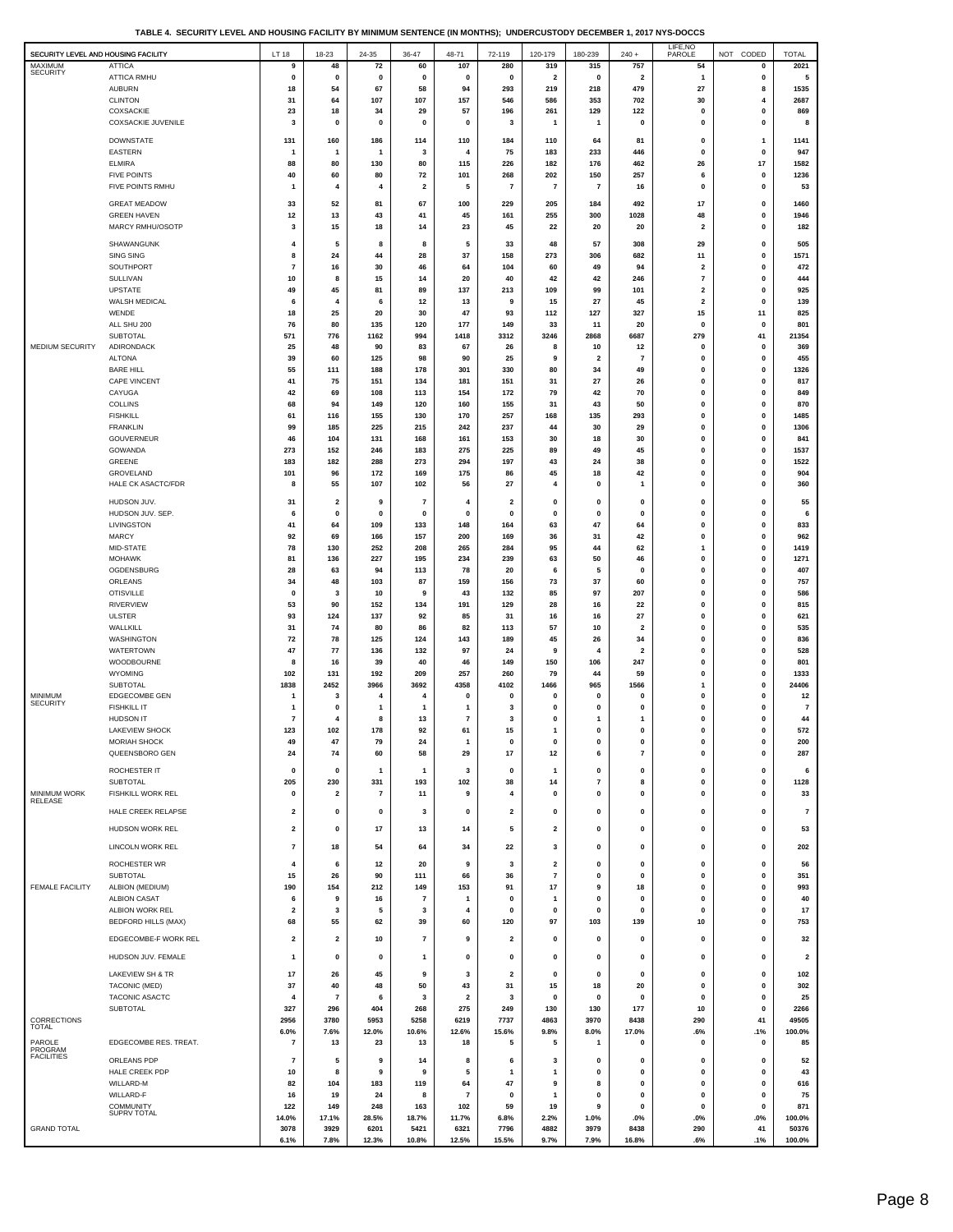**TABLE 5. SECURITY LEVEL AND HOUSING FACILITY BY MAXIMUM SENTENCE(IN MONTHS); UNDERCUSTODY DECEMBER 1, 2017 NYS-DOCCS**

| SECURITY LEVEL AND HOUSING FACILITY |                                               | 36 OR LESS            | 37-53                         | 54-71                         | 72-95                   | 96-107                        | 108-143                        | 144-179                 | $180 +$                | LIFEMAX             | LIFE, NO<br>PAROLE            | NOT CODED                   | <b>TOTAL</b>            |
|-------------------------------------|-----------------------------------------------|-----------------------|-------------------------------|-------------------------------|-------------------------|-------------------------------|--------------------------------|-------------------------|------------------------|---------------------|-------------------------------|-----------------------------|-------------------------|
| MAXIMUM<br><b>SECURITY</b>          | <b>ATTICA</b><br><b>ATTICA RMHU</b>           | 71<br>$\pmb{0}$       | 60<br>$\mathbf 0$             | 79<br>$\pmb{0}$               | 113<br>$\pmb{0}$        | 78<br>$\pmb{0}$               | 158<br>$\mathbf{1}$            | 147<br>$\mathbf{1}$     | 583<br>$\mathbf{1}$    | 678<br>$\mathbf{1}$ | 54<br>$\mathbf{1}$            | 0<br>$\pmb{0}$              | 2021<br>5               |
|                                     | <b>AUBURN</b>                                 | 77                    | 75                            | 69                            | 107                     | 69                            | 180                            | 102                     | 418                    | 403                 | 27                            | 8                           | 1535                    |
|                                     | <b>CLINTON</b>                                | 116                   | 118                           | 91                            | 201                     | 100                           | 341                            | 279                     | 744                    | 663                 | 30                            |                             | 2687                    |
|                                     | COXSACKIE<br>COXSACKIE JUVENILE               | 45<br>$\mathbf{1}$    | 39<br>$\overline{\mathbf{2}}$ | 39<br>0                       | 54<br>0                 | 42<br>1                       | 130<br>$\overline{\mathbf{2}}$ | 125<br>1                | 235<br>$\mathbf{1}$    | 160<br>0            | $\pmb{0}$<br>$\pmb{0}$        | $\mathbf 0$<br>$\mathbf 0$  | 869<br>8                |
|                                     |                                               |                       |                               |                               |                         |                               |                                |                         |                        |                     |                               |                             |                         |
|                                     | <b>DOWNSTATE</b><br><b>EASTERN</b>            | 315<br>$\mathbf{1}$   | 187<br>5                      | 98<br>$\overline{1}$          | 127<br>13               | 45<br>9                       | 95<br>51                       | 48<br>64                | 129<br>351             | 96<br>452           | $\pmb{0}$<br>$\pmb{0}$        | $\mathbf{1}$<br>$\pmb{0}$   | 1141<br>947             |
|                                     | <b>ELMIRA</b>                                 | 183                   | 130                           | 89                            | 117                     | 55                            | 126                            | 83                      | 349                    | 407                 | 26                            | 17                          | 1582                    |
|                                     | <b>FIVE POINTS</b>                            | 108                   | 95                            | 78                            | 110                     | 54                            | 159                            | 97                      | 279                    | 250                 | 6                             | $\mathbf 0$                 | 1236                    |
|                                     | FIVE POINTS RMHU                              | $\mathbf{1}$          | $\overline{7}$                | $\mathbf 2$                   | 7                       | $\mathbf 2$                   | 3                              | $\mathbf 2$             | 13                     | 16                  | $\pmb{0}$                     | $\mathbf 0$                 | 53                      |
|                                     | <b>GREAT MEADOW</b><br><b>GREEN HAVEN</b>     | 87<br>37              | 92<br>38                      | 69<br>28                      | 112<br>69               | 52<br>23                      | 123<br>100                     | 88<br>102               | 345<br>571             | 475<br>930          | 17<br>48                      | $\mathbf 0$<br>$\Omega$     | 1460<br>1946            |
|                                     | MARCY RMHU/OSOTP                              | 24                    | 17                            | 18                            | 28                      | 10                            | 17                             | 11                      | 37                     | 18                  | $\overline{\mathbf{2}}$       | $\mathbf{0}$                | 182                     |
|                                     | SHAWANGUNK                                    | 9                     | 5                             | 6                             | 11                      | 6                             | 22                             | 16                      | 124                    | 277                 | 29                            | 0                           | 505                     |
|                                     | <b>SING SING</b>                              | 40                    | 42                            | 25                            | 50                      | 28                            | 105                            | 118                     | 479                    | 673                 | 11                            | $\mathbf 0$                 | 1571                    |
|                                     | SOUTHPORT<br>SULLIVAN                         | 22<br>19              | 38<br>17                      | 42<br>17                      | 83<br>15                | 24<br>6                       | 52<br>28                       | 36<br>20                | 94<br>85               | 79<br>230           | $\mathbf 2$<br>$\overline{7}$ | $\mathbf 0$<br>$\Omega$     | 472<br>444              |
|                                     | UPSTATE                                       | 92                    | 117                           | 96                            | 136                     | 50                            | 109                            | 62                      | 153                    | 108                 | $\overline{\mathbf{2}}$       | $\Omega$                    | 925                     |
|                                     | WALSH MEDICAL                                 | 11                    | 10                            | 10                            | 8                       | $\mathbf{1}$                  | $\overline{7}$                 | 5                       | 35                     | 50                  | $\overline{\mathbf{2}}$       | $\mathbf{0}$                | 139                     |
|                                     | WENDE<br>ALL SHU 200                          | 39<br>168             | 34<br>177                     | 28<br>127                     | 50<br>168               | 19<br>34                      | 54<br>54                       | 51<br>21                | 229<br>27              | 295<br>25           | 15<br>$\pmb{0}$               | 11<br>$\pmb{0}$             | 825<br>801              |
|                                     | SUBTOTAL                                      | 1466                  | 1305                          | 1012                          | 1579                    | 708                           | 1917                           | 1479                    | 5282                   | 6286                | 279                           | 41                          | 21354                   |
| MEDIUM SECURITY                     | ADIRONDACK                                    | 101                   | 93                            | 56                            | 55                      | 11                            | 16                             | 9                       | $\overline{7}$         | 21                  | $\pmb{0}$                     | $\mathbf{0}$<br>$\mathbf 0$ | 369                     |
|                                     | <b>ALTONA</b><br><b>BARE HILL</b>             | 136<br>234            | 114<br>191                    | 69<br>209                     | 85<br>283               | 10<br>102                     | 16<br>100                      | 6<br>45                 | 9<br>73                | 10<br>89            | 0<br>$\pmb{0}$                | $\mathbf 0$                 | 455<br>1326             |
|                                     | <b>CAPE VINCENT</b>                           | 179                   | 147                           | 151                           | 151                     | 38                            | 57                             | 17                      | 34                     | 43                  | 0                             | $\mathbf 0$                 | 817                     |
|                                     | CAYUGA<br><b>COLLINS</b>                      | 137<br>196            | 121<br>152                    | 119<br>116                    | 130<br>159              | 44<br>38                      | 83<br>54                       | 41<br>18                | 74<br>58               | 100<br>79           | $\pmb{0}$<br>$\pmb{0}$        | $\Omega$<br>$\mathbf 0$     | 849<br>870              |
|                                     | <b>FISHKILL</b>                               | 215                   | 158                           | 127                           | 170                     | 49                            | 133                            | 75                      | 195                    | 363                 | $\pmb{0}$                     | $\mathbf{0}$                | 1485                    |
|                                     | <b>FRANKLIN</b>                               | 350                   | 235                           | 188                           | 238                     | 76                            | 86                             | 35                      | 40                     | 58                  | $\pmb{0}$                     | $\mathbf{0}$                | 1306                    |
|                                     | GOUVERNEUR<br>GOWANDA                         | 186<br>427            | 168<br>249                    | 129<br>199                    | 167<br>265              | 40<br>44                      | 53<br>116                      | 20<br>52                | 33<br>126              | 45<br>59            | $\pmb{0}$<br>$\pmb{0}$        | $\mathbf 0$<br>$\mathbf 0$  | 841<br>1537             |
|                                     | GREENE                                        | 438                   | 358                           | 218                           | 237                     | 55                            | 79                             | 37                      | 48                     | 52                  | $\pmb{0}$                     | $\mathbf 0$                 | 1522                    |
|                                     | GROVELAND                                     | 210                   | 204                           | 146                           | 157                     | 15                            | 41                             | 25                      | 55                     | 51                  | $\pmb{0}$                     | $\mathbf 0$                 | 904                     |
|                                     | <b>HALE CK ASACTC/FDR</b>                     | 135                   | 100                           | 44                            | 53                      | 11                            | 6                              | 4                       | 4                      | 3                   | $\pmb{0}$                     | $\mathbf 0$                 | 360                     |
|                                     | HUDSON JUV.<br>HUDSON JUV. SEP.               | 20<br>3               | 26<br>3                       | $\overline{4}$<br>$\bf{0}$    | 4<br>$\mathbf 0$        | -1<br>$\Omega$                | $\pmb{0}$<br>$\pmb{0}$         | $\pmb{0}$<br>$\pmb{0}$  | $\pmb{0}$<br>$\pmb{0}$ | 0<br>0              | $\pmb{0}$<br>$\pmb{0}$        | $\mathbf{0}$<br>$\Omega$    | 55<br>6                 |
|                                     | LIVINGSTON                                    | 143                   | 133                           | 113                           | 154                     | 43                            | 64                             | 34                      | 72                     | 77                  | $\pmb{0}$                     | $\mathbf 0$                 | 833                     |
|                                     | <b>MARCY</b>                                  | 182                   | 192                           | 159                           | 191                     | 38                            | 61                             | 26                      | 50                     | 63                  | $\pmb{0}$                     | $\mathbf 0$                 | 962                     |
|                                     | MID-STATE<br><b>MOHAWK</b>                    | 264<br>276            | 256<br>237                    | 199<br>170                    | 280<br>246              | 62<br>64                      | 111<br>85                      | 61<br>36                | 92<br>93               | 93<br>64            | $\mathbf{1}$<br>$\pmb{0}$     | $\mathbf 0$<br>$\mathbf 0$  | 1419<br>1271            |
|                                     | OGDENSBURG                                    | 129                   | 112                           | 68                            | 58                      | 12                            | 11                             | 6                       | 8                      | 3                   | $\pmb{0}$                     | $\mathbf 0$                 | 407                     |
|                                     | ORLEANS                                       | 118                   | 95                            | 110                           | 162                     | 33                            | 43                             | 34                      | 76                     | 86                  | $\pmb{0}$                     | $\mathbf 0$                 | 757                     |
|                                     | <b>OTISVILLE</b><br><b>RIVERVIEW</b>          | -1<br>200             | 5<br>147                      | 15<br>148                     | 47<br>158               | 34<br>29                      | 70<br>45                       | 47<br>18                | 97<br>37               | 270<br>33           | $\pmb{0}$<br>$\pmb{0}$        | $\Omega$<br>$\mathbf{0}$    | 586<br>815              |
|                                     | <b>ULSTER</b>                                 | 246                   | 116                           | 72                            | 85                      | 6                             | 17                             | 16                      | 22                     | 41                  | $\pmb{0}$                     | $\mathbf 0$                 | 621                     |
|                                     | WALLKILL<br>WASHINGTON                        | 138<br>159            | 88<br>156                     | 55<br>114                     | 91<br>144               | 26<br>63                      | 55<br>76                       | 34<br>42                | 47<br>40               | 1<br>42             | $\pmb{0}$<br>$\pmb{0}$        | $\mathbf 0$<br>$\mathbf 0$  | 535<br>836              |
|                                     | <b>WATERTOWN</b>                              | 177                   | 139                           | 88                            | 77                      | 8                             | 15                             | 8                       | 8                      | 8                   | $\pmb{0}$                     | $\mathbf 0$                 | 528                     |
|                                     | WOODBOURNE                                    | 33                    | 38                            | 41                            | 55                      | 29                            | 85                             | 60                      | 162                    | 298                 | 0                             | $\mathbf 0$                 | 801                     |
|                                     | WYOMING<br>SUBTOTAL                           | 285<br>5318           | 250<br>4283                   | 192<br>3319                   | 213<br>4115             | 78<br>1059                    | 103<br>1681                    | 46<br>852               | 87<br>1647             | 79<br>2131          | $\pmb{0}$<br>$\mathbf{1}$     | $\mathbf 0$<br>$\mathbf 0$  | 1333<br>24406           |
| <b>MINIMUM</b>                      | EDGECOMBE GEN                                 | 6                     | -1                            | $\overline{2}$                | 3                       | 0                             | $\mathbf 0$                    | $\mathbf 0$             | $\mathbf 0$            | $\mathbf 0$         | $\pmb{0}$                     | $\Omega$                    | 12                      |
| <b>SECURITY</b>                     | <b>FISHKILL IT</b>                            | $\mathbf 0$           | -1                            | $\mathbf{1}$                  | 1                       | 1                             | 3                              | $\mathbf{0}$            | $\bf{0}$               | 0                   | $\pmb{0}$                     | $\Omega$                    | $\overline{7}$          |
|                                     | <b>HUDSON IT</b><br><b>LAKEVIEW SHOCK</b>     | $\overline{7}$<br>267 | 13<br>143                     | $\overline{7}$<br>58          | 10<br>89                | 1<br>6                        | 4<br>6                         | 0<br>$\mathbf{2}$       | $\bf{0}$<br>1          | $\mathbf{2}$<br>0   | $\pmb{0}$<br>$\pmb{0}$        | 0<br>$\mathbf{0}$           | 44<br>572               |
|                                     | MORIAH SHOCK                                  | 123                   | 49                            |                               | 20                      |                               |                                |                         |                        |                     |                               |                             | 200                     |
|                                     | QUEENSBORO GEN                                | 112                   | 66                            | 34                            | 28                      | $\scriptstyle\rm 7$           | 13                             | $\overline{\mathbf{r}}$ | 8                      | 12                  | $\pmb{0}$                     | $\mathbf 0$                 | 287                     |
|                                     | ROCHESTER IT                                  | 0                     | $\mathbf{0}$                  | $\overline{\mathbf{2}}$       | $\overline{\mathbf{2}}$ | $\mathbf 0$                   | -1                             | $\mathbf{1}$            | 0                      | $\mathbf 0$         | $\mathbf 0$                   | 0                           | 6                       |
| <b>MINIMUM WORK</b>                 | <b>SUBTOTAL</b><br>FISHKILL WORK REL          | 515<br>6              | 273<br>11                     | 111<br>9                      | 153<br>4                | 15<br>$\overline{\mathbf{2}}$ | 28<br>$\mathbf{1}$             | 10<br>0                 | 9<br>0                 | 14<br>0             | $\pmb{0}$<br>$\pmb{0}$        | $\mathbf 0$<br>$\mathbf{0}$ | 1128<br>33              |
| <b>RELEASE</b>                      | HALE CREEK RELAPSE                            | $\mathbf{1}$          | 3                             | 1                             | 1                       | 1                             | $\pmb{0}$                      | $\pmb{0}$               | 0                      | 0                   | $\pmb{0}$                     | $\mathbf{0}$                | $\overline{\mathbf{r}}$ |
|                                     |                                               |                       |                               |                               |                         |                               |                                |                         |                        |                     |                               |                             |                         |
|                                     | HUDSON WORK REL                               | 12                    | 5                             | 13                            | 13                      | 2                             | 6                              | $\overline{\mathbf{2}}$ | $\pmb{0}$              | 0                   | $\pmb{0}$                     | 0                           | 53                      |
|                                     | LINCOLN WORK REL                              | 55                    | 57                            | 29                            | 31                      | 6                             | 13                             | $\overline{\mathbf{r}}$ | 4                      | 0                   | $\pmb{0}$                     | 0                           | 202                     |
|                                     | <b>ROCHESTER WR</b>                           | 8                     | 24                            | 10                            | 8                       | $\mathbf{1}$                  | $\overline{\mathbf{2}}$        | $\overline{\mathbf{2}}$ | $\mathbf{1}$           | $\mathbf 0$         | $\pmb{0}$                     | $\Omega$<br>$\Omega$        | 56                      |
| <b>FEMALE FACILITY</b>              | SUBTOTAL<br>ALBION (MEDIUM)                   | 82<br>367             | 100<br>202                    | 62<br>122                     | 57<br>131               | 12<br>41                      | 22<br>53                       | 11<br>25                | 5<br>28                | 0<br>24             | $\pmb{0}$<br>$\pmb{0}$        | $\mathbf 0$                 | 351<br>993              |
|                                     | <b>ALBION CASAT</b>                           | 24                    | $\overline{7}$                | $\overline{\mathbf{2}}$       | 6                       | 0                             | $\pmb{0}$                      | $\pmb{0}$               | $\mathbf{1}$           | 0                   | $\pmb{0}$                     | $\mathbf 0$                 | 40                      |
|                                     | ALBION WORK REL<br><b>BEDFORD HILLS (MAX)</b> | 3<br>133              | 3<br>55                       | $\overline{\mathbf{3}}$<br>35 | 5<br>67                 | $\mathbf{0}$<br>38            | $\overline{\mathbf{2}}$<br>60  | $\mathbf{1}$<br>53      | $\mathbf{0}$<br>146    | 0<br>156            | $\pmb{0}$<br>10               | $\mathbf 0$<br>$\mathbf 0$  | 17<br>753               |
|                                     |                                               |                       |                               |                               |                         |                               |                                |                         |                        |                     |                               |                             |                         |
|                                     | EDGECOMBE-F WORK REL                          | 7                     | $\overline{7}$                | $\overline{7}$                | 6                       | 1                             | 3                              | 0                       | $\mathbf{1}$           | $\mathbf 0$         | $\pmb{0}$                     | 0                           | 32                      |
|                                     | HUDSON JUV. FEMALE                            | $\mathbf 0$           | $\overline{\mathbf{2}}$       | 0                             | 0                       | 0                             | $\pmb{0}$                      | 0                       | $\mathbf{0}$           | 0                   | $\pmb{0}$                     | $\mathbf{0}$                | $\overline{2}$          |
|                                     | LAKEVIEW SH & TR<br><b>TACONIC (MED)</b>      | 62<br>81              | 24<br>50                      | $\overline{7}$<br>35          | $\bf 7$                 | 1<br>10                       | $\mathbf{1}$<br>24             | 0<br>11                 | 0<br>24                | 0<br>30             | 0<br>$\pmb{0}$                | 0<br>$\Omega$               | 102<br>302              |
|                                     | TACONIC ASACTC                                | 10                    | $\overline{7}$                | 4                             | 37<br>3                 | $\mathbf{1}$                  | $\mathbf{0}$                   | $\mathbf 0$             | 0                      | 0                   | $\pmb{0}$                     | $\Omega$                    | 25                      |
|                                     | SUBTOTAL                                      | 687                   | 357                           | 215                           | 262                     | 92                            | 143                            | 90                      | 200                    | 210                 | 10                            | $\mathbf 0$                 | 2266                    |
| <b>CORRECTIONS</b><br><b>TOTAL</b>  |                                               | 8068<br>16.3%         | 6318<br>12.8%                 | 4719<br>9.5%                  | 6166<br>12.5%           | 1886<br>3.8%                  | 3791<br>7.7%                   | 2442<br>4.9%            | 7143<br>14.4%          | 8641<br>17.5%       | 290<br>.6%                    | 41<br>.1%                   | 49505<br>100.0%         |
| PAROLE                              | EDGECOMBE RES. TREAT.                         | 28                    | 21                            | 18                            | 7                       | 2                             | 3                              | 1                       | 4                      | 1                   | $\pmb{0}$                     | $\pmb{0}$                   | 85                      |
| PROGRAM<br><b>FACILITIES</b>        | ORLEANS PDP                                   | 17                    | 15                            | $\overline{7}$                | 5                       | 0                             | 4                              | $\mathbf{1}$            | 3                      | 0                   | $\mathbf 0$                   | $\mathbf 0$                 | 52                      |
|                                     | HALE CREEK PDP                                | 20                    | 11                            | 6                             | 3                       | $\bf{0}$                      | $\overline{2}$                 | $\pmb{0}$               | 1                      | $\mathbf 0$         | $\pmb{0}$                     | $\Omega$                    | 43                      |
|                                     | WILLARD-M                                     | 238<br>40             | 164<br>16                     | 68<br>6                       | 80<br>11                | 19<br>$\pmb{0}$               | 20<br>$\mathbf{1}$             | 8<br>$\pmb{0}$          | 7<br>$\mathbf{1}$      | 12<br>0             | $\pmb{0}$<br>$\pmb{0}$        | 0<br>$\mathbf 0$            | 616<br>75               |
|                                     | WILLARD-F<br><b>COMMUNITY</b>                 | 343                   | 227                           | 105                           | 106                     | 21                            | 30                             | 10                      | 16                     | 13                  | $\pmb{0}$                     | $\pmb{0}$                   | 871                     |
|                                     | SUPRV TOTAL                                   | 39.4%                 | 26.1%                         | 12.1%                         | 12.2%                   | 2.4%                          | 3.4%                           | 1.1%                    | 1.8%                   | 1.5%                | .0%                           | .0%                         | 100.0%                  |
| <b>GRAND TOTAL</b>                  |                                               | 8411<br>16.7%         | 6545<br>13.0%                 | 4824<br>9.6%                  | 6272<br>12.5%           | 1907<br>3.8%                  | 3821<br>7.6%                   | 2452<br>4.9%            | 7159<br>14.2%          | 8654<br>17.2%       | 290<br>.6%                    | 41<br>.1%                   | 50376<br>100.0%         |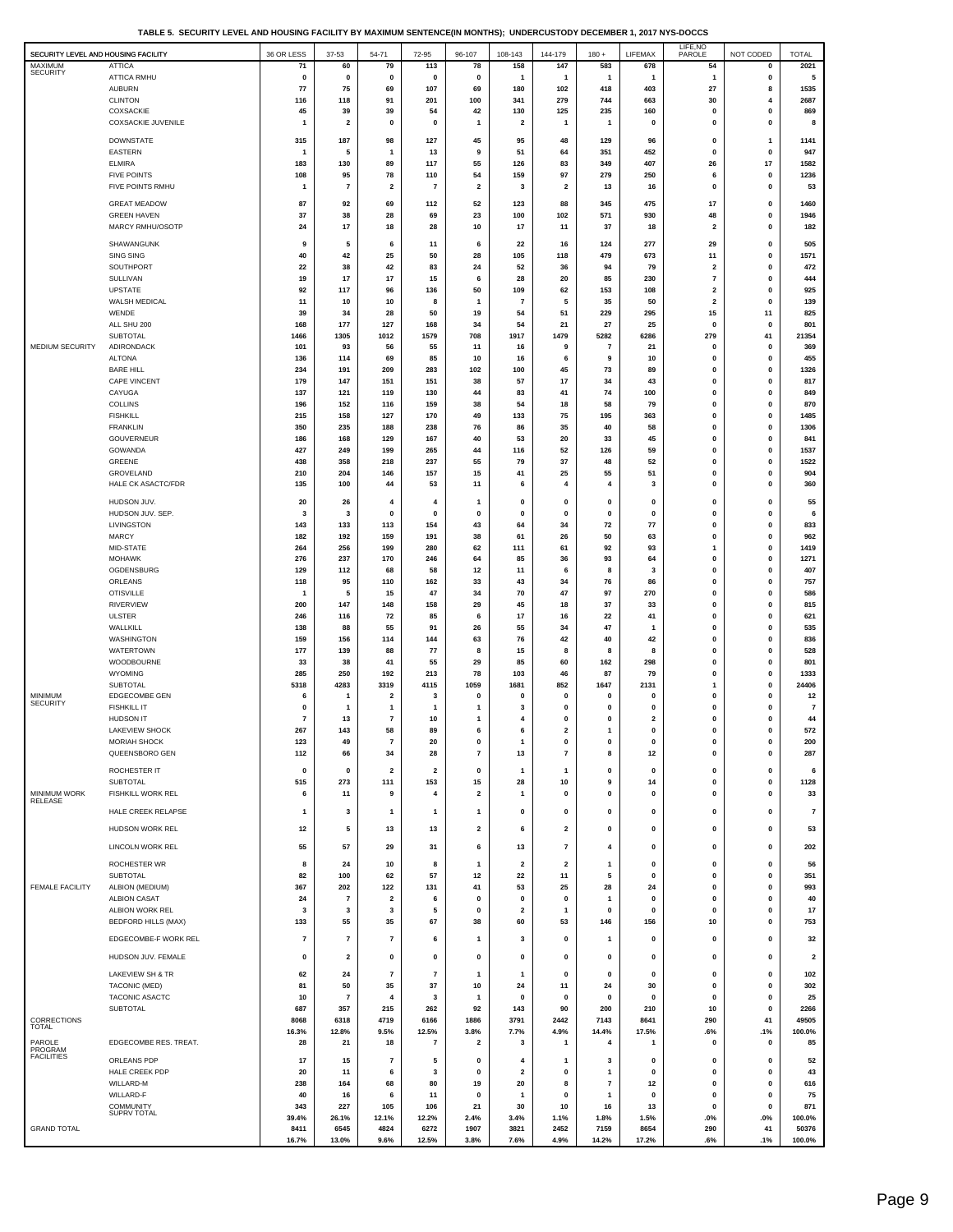| TABLE 6. SECURITY LEVEL AND HOUSING FACILITY BY COUNTY OF COMMITMENT: UNDERCUSTODY DECEMBER 1. 2017 NYS-DOCCS |  |  |
|---------------------------------------------------------------------------------------------------------------|--|--|
|                                                                                                               |  |  |

| <b>SECURITY LEVEL</b>           |                                              |                               |                               | NEW YORK CITY           |                         |                        | SUBURBAN N.Y.    |                               |                            |                              |  |  |
|---------------------------------|----------------------------------------------|-------------------------------|-------------------------------|-------------------------|-------------------------|------------------------|------------------|-------------------------------|----------------------------|------------------------------|--|--|
| AND HOUSING FACILITY<br>MAXIMUM | <b>ATTICA</b>                                | <b>KINGS</b><br>207           | N.Y<br>231                    | QUEENS<br>124           | <b>RICHMND</b><br>22    | <b>BRONX</b><br>113    | NASSAU<br>56     | <b>ROCKLND</b><br>14          | <b>SUFFOLK</b><br>52       | <b>WSTCHTR</b><br>38         |  |  |
| <b>SECURITY</b>                 | ATTICA RMHU                                  | 0                             | $\overline{\mathbf{2}}$       | 1                       | 0                       | 0                      | 0                | 0                             | 0                          | 0                            |  |  |
|                                 | <b>AUBURN</b><br><b>CLINTON</b>              | 164                           | 190                           | 82<br>249               | 17<br>41                | 88<br>196              | 41<br>98         | 6<br>18                       | 38<br>140                  | 38<br>78                     |  |  |
|                                 | COXSACKIE                                    | 343<br>112                    | 452<br>123                    | 81                      | 9                       | 49                     | 22               | 8                             | 47                         | 26                           |  |  |
|                                 | <b>COXSACKIE JUVENILE</b>                    | 0                             | 0                             | 0                       | 1                       | 0                      | 0                | 0                             | 0                          | 0                            |  |  |
|                                 | <b>DOWNSTATE</b>                             | 112                           | 198                           | 103                     | 10                      | 90                     | 79               | 23                            | 62                         | 53                           |  |  |
|                                 | EASTERN                                      | 214                           | 163                           | 131                     | 8                       | 91                     | 39               | 10                            | 49                         | 33                           |  |  |
|                                 | <b>ELMIRA</b><br><b>FIVE POINTS</b>          | 149<br>185                    | 178<br>178                    | 90<br>93                | 11<br>19                | 103<br>78              | 27<br>43         | 3<br>9                        | 40<br>37                   | 21<br>36                     |  |  |
|                                 | FIVE POINTS RMHU                             | 3                             | 10                            | 5                       | 1                       | 5                      | $\overline{2}$   | 0                             | $\overline{2}$             | 0                            |  |  |
|                                 | <b>GREAT MEADOW</b>                          | 205                           | 247                           | 129                     | 17                      | 124                    | 43               | 14                            | 46                         | 40                           |  |  |
|                                 | <b>GREEN HAVEN</b>                           | 387                           | 319                           | 231                     | 28                      | 212                    | 68               | 17                            | 94                         | 75                           |  |  |
|                                 | MARCY RMHU/OSOTP                             | 19                            | 29                            | 16                      | $\overline{\mathbf{2}}$ | 22                     | 8                | 0                             | 8                          | $\mathbf{1}$                 |  |  |
|                                 | SHAWANGUNK<br>SING SING                      | 113<br>303                    | 93<br>308                     | 43<br>171               | 8<br>20                 | 48<br>169              | 27<br>70         | 4<br>20                       | 31<br>75                   | 19<br>74                     |  |  |
|                                 | SOUTHPORT                                    | 70                            | 59                            | 39                      | 10                      | 51                     | 21               | 1                             | 12                         | 9                            |  |  |
|                                 | SULLIVAN                                     | 93                            | 83                            | 49                      | $\overline{7}$          | 48                     | 19               | $\overline{7}$                | 17                         | 11                           |  |  |
|                                 | UPSTATE<br><b>WALSH MEDICAL</b>              | 130<br>16                     | 151<br>23                     | 87<br>3                 | 17<br>3                 | 96<br>11               | 39<br>1          | 6<br>1                        | 39<br>$\overline{4}$       | 17<br>3                      |  |  |
|                                 | WENDE                                        | 77                            | 109                           | 51                      | 6                       | 51                     | 19               | 3                             | 18                         | 11                           |  |  |
|                                 | ALL SHU 200<br>SUBTOTAL                      | 70<br>2972                    | 121<br>3267                   | 75<br>1853              | 13<br>270               | 53<br>1698             | 21<br>743        | $\overline{7}$<br>171         | 22<br>833                  | 20<br>603                    |  |  |
| <b>MEDIUM SECURITY</b>          | ADIRONDACK                                   | 34                            | 60                            | 25                      | 6                       | 21                     | 20               | 3                             | 17                         | 20                           |  |  |
|                                 | <b>ALTONA</b>                                | 39                            | 71                            | 29                      | 4                       | 23                     | 24               | 3                             | 23                         | 25                           |  |  |
|                                 | <b>BARE HILL</b><br>CAPE VINCENT             | 123<br>93                     | 233<br>168                    | 104<br>90               | 30<br>16                | 83<br>64               | 72<br>26         | 9<br>$\overline{7}$           | 54<br>37                   | 47<br>$\overline{7}$         |  |  |
|                                 | CAYUGA                                       | 57                            | 67                            | 29                      | 8                       | 28                     | 15               | 5                             | 11                         | 10                           |  |  |
|                                 | COLLINS                                      | 40                            | 49                            | 21                      | 8                       | 28                     | 12               | 2                             | 15                         | 10                           |  |  |
|                                 | <b>FISHKILL</b><br><b>FRANKLIN</b>           | 236<br>128                    | 316<br>207                    | 145<br>106              | 30<br>24                | 122<br>91              | 52<br>59         | 23<br>12                      | 76<br>77                   | 54<br>35                     |  |  |
|                                 | GOUVERNEUR                                   | 81                            | 151                           | 51                      | 18                      | 50                     | 21               | 6                             | 35                         | 10                           |  |  |
|                                 | GOWANDA<br>GREENE                            | 98<br>151                     | 125<br>285                    | 93<br>122               | 23<br>10                | 50<br>120              | 39<br>44         | 11<br>5                       | 58<br>67                   | 44<br>27                     |  |  |
|                                 | GROVELAND                                    | 50                            | 81                            | 26                      | 4                       | 30                     | 16               | 3                             | 19                         | 9                            |  |  |
|                                 | <b>HALE CK ASACTC/FDR</b>                    | 22                            | 71                            | 11                      | 5                       | 16                     | 14               | 3                             | 15                         | 8                            |  |  |
|                                 | HUDSON JUV.                                  | $\overline{\mathbf{2}}$       | 4                             | $\overline{\mathbf{2}}$ | $\overline{\mathbf{2}}$ | 5                      | 1                | $\overline{\mathbf{2}}$       | 0                          | 3                            |  |  |
|                                 | HUDSON JUV, SEP.                             | $\pmb{0}$                     | $\mathbf{1}$                  | $\pmb{0}$               | $\mathbf 0$             | 1                      | $\bf{0}$         | $\pmb{0}$                     | $\pmb{0}$                  | $\pmb{0}$                    |  |  |
|                                 | LIVINGSTON<br><b>MARCY</b>                   | 54<br>68                      | 74<br>125                     | 51<br>36                | 3<br>13                 | 39<br>69               | 17<br>22         | 5<br>5                        | 20<br>57                   | 9<br>17                      |  |  |
|                                 | MID-STATE                                    | 120                           | 224                           | 90                      | 15                      | 58                     | 39               | 7                             | 42                         | 21                           |  |  |
|                                 | <b>MOHAWK</b><br>OGDENSBURG                  | 112<br>43                     | 178<br>104                    | 85<br>42                | 17<br>8                 | 67<br>29               | 34<br>12         | 12<br>$\overline{\mathbf{2}}$ | 38<br>29                   | 19<br>$\overline{7}$         |  |  |
|                                 | ORLEANS                                      | 62                            | 90                            | 31                      | 9                       | 29                     | 16               | $\overline{7}$                | 19                         | 1                            |  |  |
|                                 | <b>OTISVILLE</b>                             | 114                           | 126                           | 86                      | 14                      | 64                     | 24               | 3                             | 36                         | 22                           |  |  |
|                                 | <b>RIVERVIEW</b><br>ULSTER                   | 92<br>100                     | 142<br>155                    | 98<br>88                | 14<br>11                | 64<br>74               | 37<br>20         | 3<br>3                        | 34<br>34                   | 12<br>4                      |  |  |
|                                 | WALLKILL                                     | 61                            | 139                           | 83                      | 10                      | 48                     | 29               | $\overline{7}$                | 34                         | 12                           |  |  |
|                                 | WASHINGTON<br><b>WATERTOWN</b>               | 82<br>40                      | 109<br>134                    | 55<br>52                | 8<br>$\overline{7}$     | 64<br>44               | 41<br>18         | 4<br>3                        | 39<br>24                   | 16<br>$\overline{7}$         |  |  |
|                                 | WOODBOURNE                                   | 131                           | 164                           | 103                     | 10                      | 93                     | 30               | 10                            | 42                         | 24                           |  |  |
|                                 | WYOMING                                      | 98                            | 182                           | 75                      | 11                      | 57                     | 35               | $\overline{7}$                | 30                         | 20                           |  |  |
| MINIMUM                         | <b>SUBTOTAL</b><br>EDGECOMBE GEN             | 2331<br>$\overline{2}$        | 3835<br>$\overline{4}$        | 1829<br>$\overline{2}$  | 338<br>$\mathbf 0$      | 1531<br>$\overline{2}$ | 789<br>1         | 172<br>$\mathbf 0$            | 982<br>$\mathbf{1}$        | 500<br>$\mathbf 0$           |  |  |
| SECURITY                        | <b>FISHKILL IT</b>                           | 0                             | 1                             | $\mathbf{1}$            | 0                       | 0                      | 0                | 0                             | $\mathbf 2$                | 1                            |  |  |
|                                 | HUDSON IT                                    | 1                             | 4                             | 4                       | $\mathbf 0$             | 3                      | $\mathbf 0$      | 1                             | $\mathbf{1}$               | 1                            |  |  |
|                                 | <b>LAKEVIEW SHOCK</b><br><b>MORIAH SHOCK</b> | 36<br>$\overline{\mathbf{2}}$ | 84<br>31                      | 34<br>5                 | 10<br>4                 | 14<br>9                | 13<br>5          | 3<br>1                        | 17<br>4                    | $\overline{\mathbf{r}}$<br>3 |  |  |
|                                 | QUEENSBORO GEN                               | 56                            | 105                           | 49                      | 9                       | 40                     | 9                | 4                             | 6                          | 3                            |  |  |
|                                 | ROCHESTER IT                                 | 0                             | 0                             | 0                       | 0                       | 0                      | $\bf{0}$         | $\pmb{0}$                     | $\pmb{0}$                  | $\pmb{0}$                    |  |  |
|                                 | SUBTOTAL                                     | 97                            | 229                           | 95                      | 23                      | 68                     | 28               | 9                             | 31                         | 15                           |  |  |
| <b>MINIMUM WORK</b><br>RELEASE  | FISHKILL WORK REL                            | 0                             | 0                             | 0                       | 0                       | 0                      | 0                | 1                             | 0                          | 4                            |  |  |
|                                 | HALE CREEK RELAPSE                           | 0                             | 0                             | 0                       | 0                       | 0                      | 0                | 0                             | 0                          | 1                            |  |  |
|                                 | HUDSON WORK REL                              | 0                             | 0                             | 0                       | 0                       | 0                      | 0                | 0                             | 0                          | 0                            |  |  |
|                                 | <b>LINCOLN WORK REL</b>                      | 23                            | 94                            | 26                      | 8                       | 12                     | 2                | 0                             | 15                         | 5                            |  |  |
|                                 | ROCHESTER WR                                 | 0                             | $\mathbf{0}$                  | 0                       | 0                       | 0                      | 0                | 0                             | $\mathbf 0$                | 0                            |  |  |
|                                 | SUBTOTAL<br>ALBION (MEDIUM)                  | 23                            | 94                            | 26                      | 8                       | 12                     | $\mathbf 2$      | $\mathbf{1}$                  | 15                         | 10                           |  |  |
| FEMALE FACILITY                 | <b>ALBION CASAT</b>                          | 37<br>$\mathbf{1}$            | 107<br>5                      | 30<br>1                 | 8<br>$\pmb{0}$          | 15<br>3                | 25<br>$\pmb{0}$  | 5<br>0                        | 30<br>$\mathbf 2$          | 10<br>$\mathbf 0$            |  |  |
|                                 | ALBION WORK REL                              | 0                             | 1                             | 0                       | 0                       | 0                      | 0                | 0                             | 0                          | 0                            |  |  |
|                                 | <b>BEDFORD HILLS (MAX)</b>                   | 81                            | 80                            | 55                      | 9                       | 44                     | 21               | 8                             | 30                         | 20                           |  |  |
|                                 | EDGECOMBE-F WORK REL                         | $\mathbf{1}$                  | 9                             | $\pmb{0}$               | $\mathbf{0}$            | 1                      | 1                | 0                             | 4                          | 1                            |  |  |
|                                 | HUDSON JUV. FEMALE                           | $\mathbf{0}$                  | $\mathbf{0}$                  | $\mathbf 0$             | 1                       | $\bf{0}$               | $\mathbf 0$      | 0                             | $\mathbf 0$                | $\mathbf 0$                  |  |  |
|                                 | <b>LAKEVIEW SH &amp; TR</b>                  | $\mathbf{0}$                  | 6                             | $\overline{\mathbf{2}}$ | $\pmb{0}$               | $\pmb{0}$              | $\mathbf 0$      | 1                             | $\overline{2}$             | $\mathbf 0$                  |  |  |
|                                 | TACONIC (MED)                                | 23                            | 65                            | 20                      | 6                       | 11                     | 13               | 3                             | 19                         | 13                           |  |  |
|                                 | TACONIC ASACTC<br>SUBTOTAL                   | $\mathbf{1}$<br>144           | 3<br>276                      | 5<br>113                | $\mathbf{1}$<br>25      | $\bf{0}$<br>74         | $\pmb{0}$<br>60  | $\pmb{0}$<br>17               | $\pmb{0}$<br>87            | $\mathbf{1}$<br>45           |  |  |
| CORRECTIONS<br><b>TOTAL</b>     |                                              | 5567                          | 7701                          | 3916                    | 664                     | 3383                   | 1622             | 370                           | 1948                       | 1173                         |  |  |
| PAROLE                          | EDGECOMBE RES. TREAT.                        | 11.2%<br>17                   | 15.6%<br>22                   | 7.9%<br>12              | 1.3%<br>4               | 6.8%<br>14             | 3.3%<br>3        | .7%<br>1                      | 3.9%<br>3                  | 2.4%                         |  |  |
| PROGRAM<br><b>FACILITIES</b>    |                                              |                               |                               |                         |                         |                        |                  |                               |                            | 1                            |  |  |
|                                 | ORLEANS PDP<br>HALE CREEK PDP                | $\mathbf{0}$<br>$\mathbf{0}$  | $\mathbf{0}$<br>$\mathbf{1}$  | $\mathbf 0$<br>0        | $\mathbf 0$<br>0        | $\mathbf 0$<br>0       | $\mathbf 0$<br>0 | $\mathbf 0$<br>0              | $\mathbf 0$<br>$\mathbf 0$ | $\mathbf 0$<br>0             |  |  |
|                                 | WILLARD-M                                    | 32                            | 29                            | 20                      | $\mathbf 2$             | 24                     | 20               | 3                             | 38                         | 5                            |  |  |
|                                 | WILLARD-F<br>COMMUNITY                       | 0<br>49                       | $\overline{\mathbf{2}}$<br>54 | 0<br>32                 | 0<br>6                  | 1<br>39                | 2<br>25          | 0<br>4                        | 0<br>41                    | 0<br>6                       |  |  |
|                                 | SUPRV TOTAL                                  | 5.6%                          | 6.2%                          | 3.7%                    | .7%                     | 4.5%                   | 2.9%             | .5%                           | 4.7%                       | .7%                          |  |  |
| <b>GRAND TOTAL</b>              |                                              | 5616                          | 7755                          | 3948                    | 670                     | 3422                   | 1647             | 374                           | 1989                       | 1179                         |  |  |
|                                 |                                              | 11.1%                         | 15.4%                         | 7.8%                    | 1.3%                    | 6.8%                   | 3.3%             | .7%                           | 3.9%                       | 2.3%                         |  |  |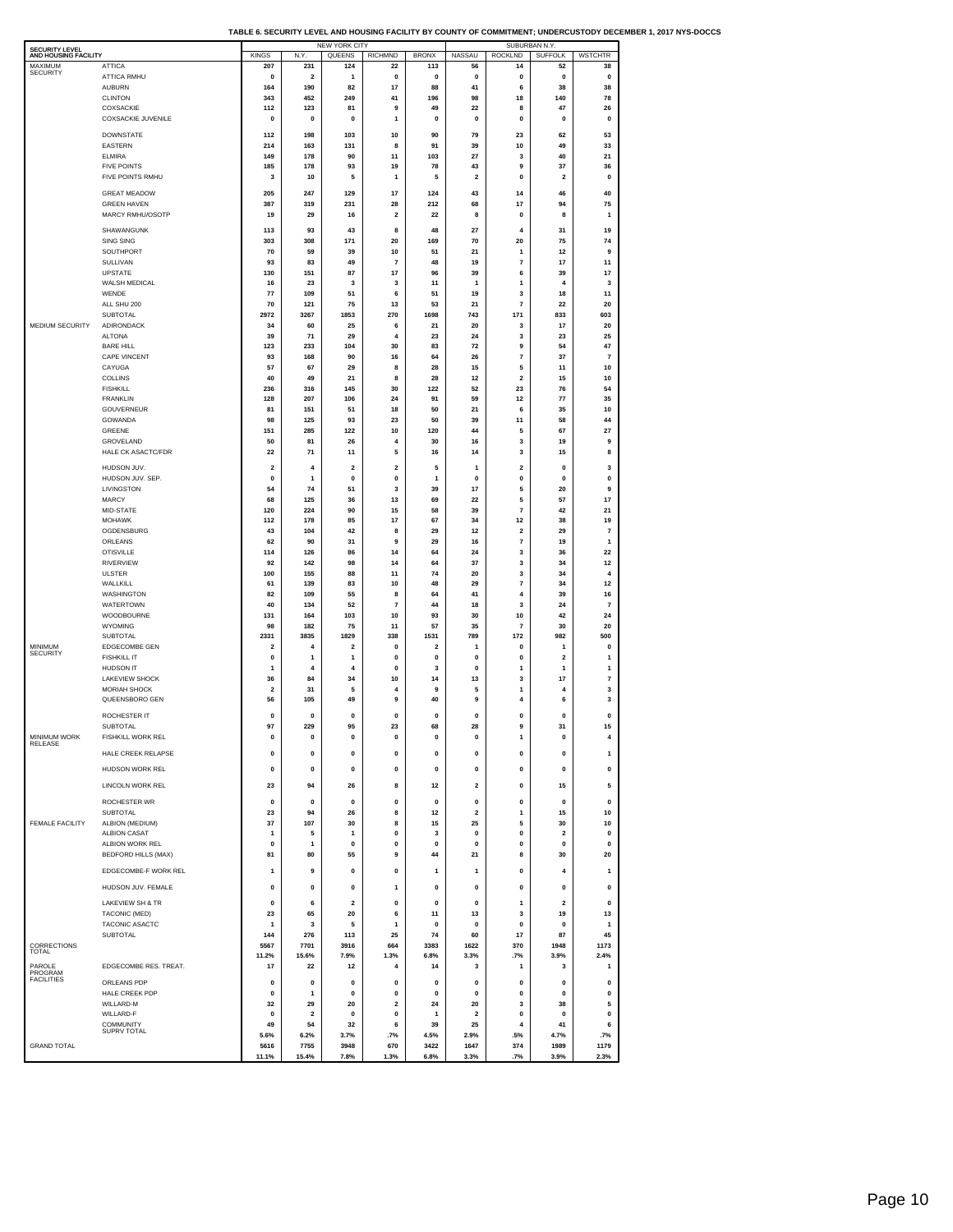| TABLE 6. SECURITY LEVEL AND HOUSING FACILITY BY COUNTY OF COMMITMENT: UNDERCUSTODY DECEMBER 1. 2017 NYS-DOCCS |  |  |
|---------------------------------------------------------------------------------------------------------------|--|--|
|                                                                                                               |  |  |

| <b>SECURITY LEVEL</b>      |                                         |                      |                                           |                         |                               | <b>UPSTATE URBAN</b> |                               |                          |                             |                         |
|----------------------------|-----------------------------------------|----------------------|-------------------------------------------|-------------------------|-------------------------------|----------------------|-------------------------------|--------------------------|-----------------------------|-------------------------|
| AND HOUSING FACILITY       |                                         | ALBANY               | <b>BROOME</b>                             | ERIE                    | <b>MONROE</b>                 | NIAGARA              | ONEIDA                        | ONONDAG                  | RENSSEL                     | <b>SCHENEC</b>          |
| MAXIMUM<br><b>SECURITY</b> | ATTICA<br>ATTICA RMHU                   | 48<br>0              | 34<br>0                                   | 223<br>0                | 262<br>1                      | 44<br>0              | 56<br>0                       | 127<br>1                 | 15<br>0                     | 27<br>0                 |
|                            | <b>AUBURN</b>                           | 39                   | 33                                        | 109                     | 200                           | 33                   | 52                            | 108                      | 8                           | 24                      |
|                            | <b>CLINTON</b>                          | 109                  | 28                                        | 111                     | 121                           | 35                   | 57                            | 80                       | 24                          | 56                      |
|                            | COXSACKIE                               | 45                   | 5                                         | 31                      | 47                            | $10$                 | 19                            | 29                       | 6                           | 20                      |
|                            | <b>COXSACKIE JUVENILE</b>               | 0                    | $\mathbf{1}$                              | 1                       | 3                             | 0                    | 0                             | 0                        | 0                           | 0                       |
|                            | DOWNSTATE                               | 68                   | 5                                         | 5                       | $\mathbf 0$                   | 1                    | 15                            | 6                        | 22                          | 35                      |
|                            | EASTERN<br><b>ELMIRA</b>                | 29<br>34             | 4<br>49                                   | 8<br>106                | 20<br>154                     | $\mathbf 2$<br>37    | 9<br>58                       | 13<br>132                | 9<br>12                     | 16<br>25                |
|                            | <b>FIVE POINTS</b>                      | 41                   | 12                                        | 74                      | 86                            | 14                   | 19                            | 58                       | 10                          | 29                      |
|                            | FIVE POINTS RMHU                        | 1                    | $\mathbf{1}$                              | $\overline{\mathbf{2}}$ | 4                             | 1                    | 4                             | 3                        | 1                           | 0                       |
|                            | <b>GREAT MEADOW</b>                     | 67                   | 9                                         | 80                      | 102                           | 16                   | 21                            | 49                       | 8                           | 42                      |
|                            | <b>GREEN HAVEN</b>                      | 60                   | 12                                        | 54                      | 57                            | 10                   | 19                            | 44                       | 8                           | 32                      |
|                            | MARCY RMHU/OSOTP                        | 10                   | $\overline{4}$                            | 8                       | 4                             | 4                    | 1                             | 4                        | 3                           | 4                       |
|                            | SHAWANGUNK                              | 14                   | 4                                         | 13                      | 17                            | 3                    | 5                             | $\overline{7}$           | 4                           | $\overline{7}$          |
|                            | SING SING                               | 44                   | 9                                         | 37                      | 42                            | 4                    | 17                            | 27                       | $\overline{\mathbf{2}}$     | 19                      |
|                            | SOUTHPORT                               | 13                   | 5                                         | 23                      | 45                            | 10                   | 6                             | 18                       | 2                           | 11                      |
|                            | SULLIVAN                                | 12                   | 3                                         | 11                      | 14                            | 1                    | 8                             | 3                        | 1                           | 5                       |
|                            | <b>UPSTATE</b><br>WALSH MEDICAL         | 29<br>1              | 6<br>5                                    | 51                      | 55                            | 6<br>$\pmb{4}$       | 11                            | 22<br>6                  | 11<br>1                     | 11                      |
|                            | WENDE                                   | 14                   | 16                                        | 8<br>113                | 9<br>97                       | 23                   | 7<br>22                       | 42                       | 3                           | 1<br>12                 |
|                            | ALL SHU 200                             | 17                   | 21                                        | 52                      | 63                            | 17                   | 13                            | 34                       | $\overline{7}$              | 11                      |
|                            | SUBTOTAL                                | 695                  | 266                                       | 1120                    | 1403                          | 275                  | 419                           | 813                      | 157                         | 387                     |
| MEDIUM SECURITY            | ADIRONDACK                              | 13                   | $\overline{\mathbf{2}}$                   | 7                       | 4                             | 1                    | 2                             | 8                        | 6                           | 13                      |
|                            | <b>ALTONA</b>                           | 37                   | $\overline{\mathbf{2}}$                   | 4                       | 11                            | 1                    | 5                             | 6                        | 8                           | 19                      |
|                            | <b>BARE HILL</b><br><b>CAPE VINCENT</b> | 99<br>26             | 9<br>9                                    | 44<br>39                | 33<br>29                      | 6<br>11              | 15<br>11                      | 21<br>35                 | 19<br>4                     | 43<br>6                 |
|                            | CAYUGA                                  | 16                   | 46                                        | 72                      | 96                            | 22                   | 30                            | 114                      | 4                           | 3                       |
|                            | <b>COLLINS</b>                          | 16                   | 30                                        | 71                      | 124                           | 34                   | 32                            | 56                       | 3                           | 13                      |
|                            | <b>FISHKILL</b>                         | 48                   | 8                                         | 32                      | 36                            | 8                    | 16                            | 21                       | 11                          | 15                      |
|                            | <b>FRANKLIN</b>                         | 63                   | 17                                        | 29                      | 43                            | 8                    | 11                            | 29                       | 14                          | 44                      |
|                            | GOUVERNEUR<br>GOWANDA                   | 20<br>50             | 19<br>46                                  | 53<br>56                | 57<br>132                     | 10<br>31             | 19<br>46                      | 30<br>77                 | $\overline{7}$<br>17        | 10<br>27                |
|                            | GREENE                                  | 56                   | 21                                        | 74                      | 87                            | 15                   | 34                            | 54                       | 11                          | 40                      |
|                            | GROVELAND                               | 18                   | 23                                        | 81                      | 120                           | 26                   | 27                            | 48                       | 3                           | 12                      |
|                            | HALE CK ASACTC/FDR                      | 22                   | $\overline{7}$                            | 13                      | 18                            | 6                    | $\overline{7}$                | 21                       | 3                           | $\overline{7}$          |
|                            | HUDSON JUV.                             | $\overline{2}$       | $\mathbf{0}$                              | 4                       | 5                             | $\mathbf 0$          | 8                             | 4                        | 1                           | $\mathbf{1}$            |
|                            | HUDSON JUV. SEP.                        | 0                    | 0                                         | 0                       | 1                             | 0                    | 2                             | 0                        | 0                           | 0                       |
|                            | LIVINGSTON                              | 33                   | 20                                        | 86                      | 88                            | 19                   | 26                            | 50                       | 6                           | 13                      |
|                            | MARCY<br>MID-STATE                      | 39<br>55             | 20<br>34                                  | 53<br>76                | 77<br>90                      | 9<br>23              | 31<br>36                      | 35<br>61                 | 9<br>11                     | 16<br>29                |
|                            | <b>MOHAWK</b>                           | 42                   | 21                                        | 66                      | 95                            | 21                   | 44                            | 68                       | 7                           | 16                      |
|                            | OGDENSBURG                              | 9                    | 3                                         | 11                      | 13                            | $\pmb{0}$            | $\mathbf 2$                   | 6                        | 6                           | 9                       |
|                            | ORLEANS                                 | 25                   | 14                                        | 84                      | 110                           | 20                   | 14                            | 45                       | 3                           | 10                      |
|                            | <b>OTISVILLE</b>                        | 12                   | 3                                         | 4                       | 3                             | $\mathbf 2$          | 3                             | 5                        | 5                           | 4                       |
|                            | <b>RIVERVIEW</b>                        | 16                   | 20                                        | 28                      | 56                            | 9                    | 17                            | 22                       | 11                          | 8                       |
|                            | <b>ULSTER</b><br>WALLKILL               | 26<br>10             | $\overline{4}$<br>3                       | 5<br>1                  | 10<br>4                       | $\pmb{0}$<br>2       | 3<br>2                        | 8<br>8                   | 3<br>4                      | $\mathbf 2$<br>3        |
|                            | <b>WASHINGTON</b>                       | 80                   | 10                                        | 19                      | 15                            | 6                    | 4                             | 21                       | 17                          | 37                      |
|                            | WATERTOWN                               | 12                   | 7                                         | 21                      | 16                            | 10                   | 11                            | 20                       | 2                           | 8                       |
|                            | WOODBOURNE                              | 22                   | 5                                         | 14                      | 16                            | 1                    | 6                             | 12                       | $\ddot{a}$                  | $\overline{7}$          |
|                            | WYOMING<br>SUBTOTAL                     | 37<br>904            | 34<br>437                                 | 144<br>1191             | 163<br>1552                   | 29<br>330            | 30<br>494                     | 71<br>956                | 9<br>208                    | 9<br>424                |
| MINIMUM                    | <b>EDGECOMBE GEN</b>                    | 0                    | 0                                         | 0                       | 0                             | 0                    | 0                             | 0                        | 0                           | 0                       |
| <b>SECURITY</b>            | <b>FISHKILL IT</b>                      | 0                    | $\mathbf{0}$                              | 0                       | 0                             | 0                    | 0                             | 0                        | 0                           | 0                       |
|                            | HUDSON IT                               | 4                    | $\overline{1}$                            | 1                       | 3                             | $\pmb{0}$            | $\mathbf 2$                   | 1                        | 0                           | 1                       |
|                            | <b>LAKEVIEW SHOCK</b>                   | 33                   | 13                                        | 14                      | 10                            | 11                   | 11                            | 21                       | 4                           | 14                      |
|                            | MORIAH SHOCK<br>QUEENSBORO GEN          | 11<br>1              | 8<br>$\mathbf{0}$                         | 6<br>0                  | $\overline{7}$<br>$\mathbf 0$ | 3<br>$\mathbf 0$     | 3<br>1                        | 10<br>$\mathbf 0$        | 5<br>$\mathbf 0$            | 3<br>1                  |
|                            |                                         |                      |                                           |                         |                               |                      |                               |                          |                             |                         |
|                            | ROCHESTER IT                            | $\mathbf{0}$         | $\mathbf{0}$                              | $\overline{\mathbf{2}}$ | 3                             | $\mathbf 0$          | 0                             | $\mathbf 0$              | 0                           | 0                       |
| <b>MINIMUM WORK</b>        | SUBTOTAL<br><b>FISHKILL WORK REL</b>    | 49<br>0              | 22<br>1                                   | 23<br>0                 | 23<br>0                       | 14<br>0              | 17<br>0                       | 32<br>o                  | 9<br>0                      | 19<br>0                 |
| RELEASE                    |                                         |                      |                                           |                         |                               |                      |                               |                          |                             |                         |
|                            | HALE CREEK RELAPSE                      | $\mathbf 0$          | $\mathbf 0$                               | $\mathbf{1}$            | $\pmb{0}$                     | $\mathbf{1}$         | $\pmb{0}$                     | $\pmb{\mathsf{o}}$       | 1                           | $\pmb{0}$               |
|                            | HUDSON WORK REL                         | 25                   | $\mathbf{0}$                              | $\mathbf 0$             | $\pmb{0}$                     | $\pmb{0}$            | $\mathbf 0$                   | $\mathbf{1}$             | 3                           | $\overline{7}$          |
|                            | <b>LINCOLN WORK REL</b>                 | 3                    | 3                                         | $\mathbf 0$             | 1                             | $\pmb{0}$            | $\mathbf 0$                   | $\mathbf 0$              | $\pmb{0}$                   | $\overline{2}$          |
|                            |                                         |                      |                                           |                         |                               |                      |                               |                          |                             |                         |
|                            | ROCHESTER WR<br>SUBTOTAL                | $\pmb{0}$<br>28      | $\overline{\mathbf{2}}$<br>6              | $\overline{7}$<br>8     | 11<br>12                      | $\mathbf 2$<br>3     | 4<br>4                        | 5<br>6                   | $\pmb{0}$<br>$\overline{4}$ | $\pmb{0}$<br>9          |
| <b>FEMALE FACILITY</b>     | ALBION (MEDIUM)                         | 32                   | 34                                        | 49                      | 82                            | 21                   | 36                            | 61                       | 10                          | 30                      |
|                            | <b>ALBION CASAT</b>                     | 1                    | $\overline{\mathbf{2}}$                   | 0                       | 3                             | 1                    | 0                             | $\overline{\mathbf{2}}$  | 0                           | 0                       |
|                            | ALBION WORK REL                         | $\pmb{0}$            | $\mathbf{0}$                              | 4                       | $\pmb{0}$                     | $\pmb{0}$            | $\pmb{\mathsf{o}}$            | $\overline{2}$           | $\pmb{0}$                   | $\pmb{0}$               |
|                            | <b>BEDFORD HILLS (MAX)</b>              | 31                   | 20                                        | 43                      | 43                            | 8                    | 20                            | 21                       | 8                           | 19                      |
|                            | EDGECOMBE-F WORK REL                    | 1                    | 0                                         | 0                       | 0                             | 0                    | 0                             | 0                        | 1                           | $\overline{\mathbf{2}}$ |
|                            | HUDSON JUV. FEMALE                      | 0                    | 0                                         | 0                       | 0                             | 0                    | 0                             | 1                        | 0                           | 0                       |
|                            |                                         |                      |                                           |                         |                               |                      |                               |                          |                             |                         |
|                            | LAKEVIEW SH & TR<br>TACONIC (MED)       | 3<br>9               | $\overline{\mathbf{2}}$<br>$\overline{7}$ | 3<br>8                  | 3<br>4                        | 0<br>$\pmb{0}$       | 3<br>$\mathbf 2$              | 6<br>$\overline{7}$      | 0<br>$\ddot{a}$             | 3<br>4                  |
|                            | TACONIC ASACTC                          | $\mathbf{0}$         | $\mathbf{1}$                              | 0                       | 1                             | 0                    | 1                             | $\overline{2}$           | 0                           | 0                       |
|                            | SUBTOTAL                                | 77                   | 66                                        | 107                     | 136                           | 30                   | 62                            | 102                      | 23                          | 58                      |
| CORRECTIONS                |                                         | 1753                 | 797                                       | 2449                    | 3126                          | 652                  | 996                           | 1909                     | 401                         | 897                     |
| TOTAL                      |                                         | 3.5%                 | 1.6%                                      | 4.9%                    | 6.3%                          | 1.3%                 | 2.0%                          | 3.9%                     | .8%                         | 1.8%                    |
| PAROLE<br>PROGRAM          | EDGECOMBE RES. TREAT.                   | 0                    | 0                                         | 0                       | 0                             | 0                    | 0                             | 1                        | 1                           | 0                       |
| <b>FACILITIES</b>          | ORLEANS PDP                             | 0                    | $\overline{\mathbf{2}}$                   | 6                       | 14                            | 3                    | 0                             | $\overline{\phantom{a}}$ | 0                           | 0                       |
|                            | HALE CREEK PDP                          | 10                   | $\mathbf 0$                               | $\mathbf{0}$            | $\mathbf{0}$                  | $\pmb{\mathsf{o}}$   | 3                             | $\overline{4}$           | $\bf{0}$                    | 3                       |
|                            | WILLARD-M<br>WILLARD-F                  | 17<br>$\overline{4}$ | 11<br>$\overline{4}$                      | 35<br>$\mathbf 2$       | 51<br>$\overline{4}$          | 12<br>$\pmb{0}$      | 30<br>$\overline{\mathbf{2}}$ | 36<br>3                  | 9<br>1                      | 9<br>3                  |
|                            | COMMUNITY                               | 31                   | 17                                        | 43                      | 69                            | 15                   | 35                            | 51                       | 11                          | 15                      |
|                            | <b>SUPRV TOTAL</b>                      | 3.6%                 | 2.0%                                      | 4.9%                    | 7.9%                          | 1.7%                 | 4.0%                          | 5.9%                     | 1.3%                        | 1.7%                    |
| <b>GRAND TOTAL</b>         |                                         | 1784                 | 814                                       | 2492                    | 3195                          | 667                  | 1031                          | 1960                     | 412                         | 912                     |
|                            |                                         | 3.5%                 | 1.6%                                      | 4.9%                    | 6.3%                          | 1.3%                 | 2.0%                          | 3.9%                     | .8%                         | 1.8%                    |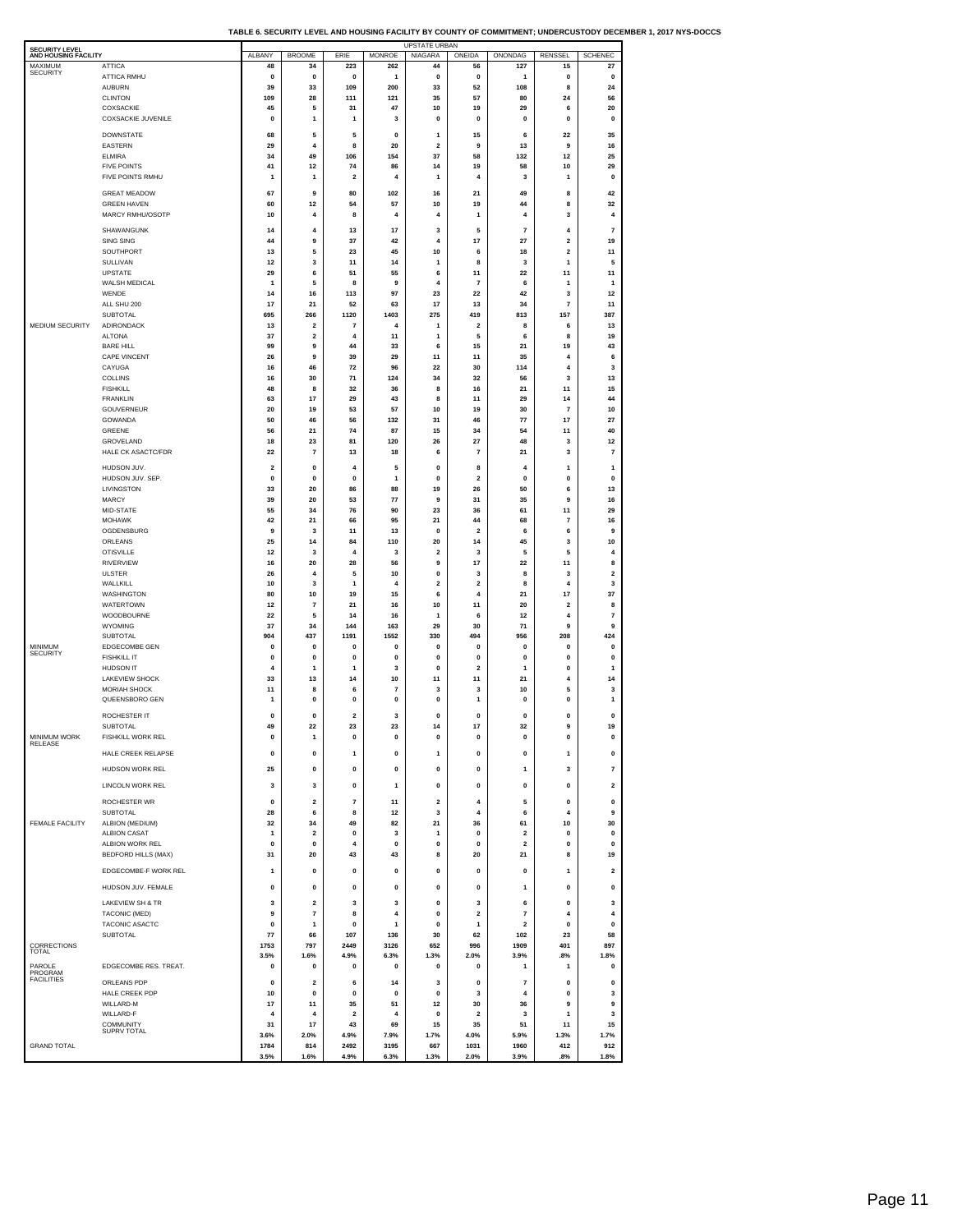#### **TABLE 6. SECURITY LEVEL AND HOUSING FACILITY BY COUNTY OF COMMITMENT; UNDERCUSTODY DECEMBER 1, 2017 NYS-DOCCS**

| <b>SECURITY LEVEL</b><br>AND HOUSING FACILITY |                                        | ALLGANY                      | CATTARG                 | CAYUGA                                  | CHAUTAU                      | CHEMUNG                                 | CHENANG                 | <b>CLINTON</b>                | <b>UPSTATE OTHER</b><br>COLUMBI                                    | CORTLND                  | <b>DELAWAR</b>               | <b>DUTCHES</b>                   | ESSEX                                                   | FRANKLN                                | <b>FULTON</b>                                            | <b>GENESEE</b>                          |
|-----------------------------------------------|----------------------------------------|------------------------------|-------------------------|-----------------------------------------|------------------------------|-----------------------------------------|-------------------------|-------------------------------|--------------------------------------------------------------------|--------------------------|------------------------------|----------------------------------|---------------------------------------------------------|----------------------------------------|----------------------------------------------------------|-----------------------------------------|
| MAXIMUM<br>SECURITY                           | ATTICA<br>ATTICA RMHU<br><b>AUBURN</b> | 3<br>0<br>1                  | 12<br>0<br>6            | 13<br>0<br>6                            | 13<br>$\mathbf 0$<br>9       | 15<br>0<br>12                           | 6<br>0<br>4             | 6<br>0<br>9                   | $\overline{\mathbf{2}}$<br>$\mathbf{0}$<br>$\overline{\mathbf{2}}$ | 5<br>0<br>$\overline{7}$ | 3<br>0<br>1                  | 16<br>$\mathbf{0}$<br>16         | $\overline{\mathbf{2}}$<br>0<br>$\overline{\mathbf{2}}$ | 5<br>$\mathbf 0$<br>$\overline{7}$     | $\overline{\mathbf{2}}$<br>$\mathbf 0$<br>$\overline{4}$ | 11<br>$\pmb{0}$<br>9                    |
|                                               | <b>CLINTON</b>                         | 1                            | 8                       | 12                                      | 7                            | 17                                      | 3                       | 24                            | $\overline{\mathbf{2}}$                                            | $\overline{7}$           | 1                            | 51                               | $\overline{4}$                                          | 8                                      | 6                                                        | 9                                       |
|                                               | COXSACKIE                              | $\mathbf{0}$                 | $\overline{2}$          | 5                                       | $\overline{1}$               | 6                                       | $\overline{1}$          | 13                            | $\overline{\mathbf{2}}$                                            | $\mathbf 0$              | 3                            | 20                               | 0                                                       | $\overline{\mathbf{3}}$                | 3                                                        | $\mathbf{3}$                            |
|                                               | COXSACKIE JUVENILE                     | 0                            | 0                       | 0                                       | 0                            | $\mathbf{1}$                            | 0                       | $\mathbf 0$                   | $\mathbf{0}$                                                       | $\mathbf 0$              | 0                            | $\mathbf 0$                      | 0                                                       | 0                                      | $\mathbf{0}$                                             | $\mathbf 0$                             |
|                                               | <b>DOWNSTATE</b>                       | $\mathbf 0$                  | 0                       | $\mathbf{1}$                            | $\mathbf 0$                  | $\overline{1}$                          | 0                       | $12$                          | 3                                                                  | $\mathbf{0}$             | $\mathbf{o}$                 | 33                               | 3                                                       | $\overline{7}$                         | 6                                                        | $\mathbf{3}$                            |
|                                               | EASTERN                                | 1                            | $\overline{2}$          | 3                                       | $\mathbf{1}$                 | $\overline{\mathbf{2}}$                 | $\overline{1}$          | $\overline{4}$                | 1                                                                  | $\mathbf 0$              | 1                            | 16                               | 0                                                       | 0                                      | 0                                                        | $\mathbf{1}$                            |
|                                               | <b>ELMIRA</b>                          | 3                            | 9                       | 14                                      | 16                           | 17                                      | $\overline{7}$          | $\overline{7}$                | 6                                                                  | 6                        | 6                            | 13                               | $\overline{1}$                                          | 6                                      | 5                                                        | $15\,$                                  |
|                                               | <b>FIVE POINTS</b>                     | $\mathbf{0}$                 | $\overline{2}$          | 4                                       | 4                            | 3                                       | 3                       | 12                            | 5                                                                  | 4                        | $\overline{\mathbf{2}}$      | 19                               | $\overline{4}$                                          | $\overline{\mathbf{2}}$                | $\overline{1}$                                           | 5                                       |
|                                               | FIVE POINTS RMHU                       | $\mathbf 0$                  | 0                       | $\mathbf 0$                             | $\mathbf 0$                  | 0                                       | 0                       | $\mathbf{1}$                  | $\mathbf{0}$                                                       | $\mathbf{0}$             | $\mathbf{o}$                 | $\overline{\mathbf{1}}$          | $\mathbf{0}$                                            | $\mathbf 0$                            | $\mathbf{0}$                                             | $\mathbf 0$                             |
|                                               | <b>GREAT MEADOW</b>                    | $\mathbf 0$                  | 4                       | 7                                       | $\overline{7}$               | 5                                       | $\mathbf{2}$            | 13                            | 6                                                                  | $\overline{\mathbf{2}}$  | 0                            | 15                               | 0                                                       | - 5                                    | 6                                                        | 4                                       |
|                                               | <b>GREEN HAVEN</b>                     | 1                            | 3                       | 6                                       | $\overline{1}$               | $\overline{4}$                          | 3                       | $\overline{\mathbf{2}}$       | $\overline{7}$                                                     | $\overline{\mathbf{2}}$  | 1                            | 19                               | 3                                                       | $\overline{\mathbf{3}}$                | 6                                                        | $\overline{\mathbf{4}}$                 |
|                                               | MARCY RMHU/OSOTP                       | $\mathbf 0$                  | 0                       | $\mathbf{1}$                            | $\mathbf 0$                  | $\mathbf{1}$                            | 0                       | $\overline{\mathbf{2}}$       | $\overline{\mathbf{2}}$                                            | $\mathbf{0}$             | 0                            | $\overline{\mathbf{z}}$          | $\mathbf{1}$                                            | $\mathbf 0$                            | $\mathbf 0$                                              | $\mathbf{1}$                            |
|                                               | SHAWANGUNK                             | $\mathbf 0$                  | 1                       | 3                                       | $\mathbf 0$                  | 0                                       | 0                       | $\mathbf 0$                   | $\mathbf{0}$                                                       | $\mathbf{0}$             | $\mathbf{o}$                 | $\overline{7}$                   | $\overline{1}$                                          | $\mathbf{1}$                           | $\overline{2}$                                           | $\mathbf{1}$                            |
|                                               | SING SING<br>SOUTHPORT                 | $\bf{0}$<br>1                | 1<br>$\overline{2}$     | 1<br>3                                  | 3<br>$\overline{\mathbf{2}}$ | 3<br>3                                  | 3<br>4                  | 10<br>$\overline{\mathbf{2}}$ | 5<br>1                                                             | $\mathbf{0}$             | 1<br>$\overline{\mathbf{2}}$ | 27<br>8                          | $\overline{\mathbf{2}}$<br>$\mathbf{0}$                 | $\overline{4}$<br>$\mathbf 0$          | $\overline{\mathbf{2}}$<br>$\overline{1}$                | $\mathbf{1}$<br>$\mathbf{1}$            |
|                                               | SULLIVAN                               | 1                            | 1                       | 1                                       | $\overline{\mathbf{2}}$      | $\mathbf 0$                             | $\overline{1}$          | $\overline{\mathbf{2}}$       | $\overline{\mathbf{2}}$                                            | $\mathbf 0$              | 0                            | 6                                | $\mathbf 0$                                             | 0                                      | 0                                                        | $\mathbf{1}$                            |
|                                               | UPSTATE                                | $\mathbf 0$                  | 1                       | 8                                       | 5                            | 10                                      | $\mathbf{2}$            | $\overline{7}$                | $\mathbf{1}$                                                       | $\overline{\mathbf{2}}$  | $\mathbf{o}$                 | 11                               | $\overline{1}$                                          | 0                                      | $\overline{\mathbf{2}}$                                  | $\sqrt{5}$                              |
|                                               | WALSH MEDICAL                          | $\mathbf{0}$                 | $\overline{2}$          | 0                                       | $\mathbf{1}$                 | $\mathbf 0$                             | $\pmb{0}$               | $\overline{1}$                | 1                                                                  | $\overline{1}$           | 0                            | 3                                | 0                                                       | 0                                      | 0                                                        | $\mathbf{1}$                            |
|                                               | WENDE                                  | 1                            | 3                       | 3                                       | 5                            | 8                                       | 0                       | 6                             | 3                                                                  | $\mathbf{0}$             | 3                            | $\overline{7}$                   | 3                                                       | $\mathbf{0}$                           | $\overline{\mathbf{3}}$                                  | $\mathbf{3}$                            |
|                                               | ALL SHU 200<br>SUBTOTAL                | 1<br>14                      | 3<br>62                 | 95                                      | 4<br>81                      | $\overline{4}$<br>112                   | 3<br>43                 | $\overline{7}$<br>140         | $\overline{2}$<br>53                                               | $\mathbf 0$<br>37        | 1<br>25                      | $\overline{4}$<br>294            | $\overline{\mathbf{2}}$<br>29                           | 5<br>56                                | 0<br>49                                                  | $\overline{\mathbf{3}}$<br>81           |
| MEDIUM SECURITY                               | ADIRONDACK<br><b>ALTONA</b>            | $\mathbf 0$<br>0             | $\mathbf 0$<br>$\Omega$ | $\mathbf{1}$<br>$\overline{\mathbf{2}}$ | $\mathbf 0$<br>$\mathbf{1}$  | $\overline{\mathbf{2}}$<br>$\mathbf{1}$ | 1<br>0                  | 7<br>6                        | 3<br>$\overline{\mathbf{2}}$                                       | $\mathbf 0$              | $\mathbf 0$<br>$\mathbf{o}$  | 8<br>14                          | 3<br>$\overline{1}$                                     | $\overline{\mathbf{3}}$<br>- 5         | 5<br>$\overline{4}$                                      | $\pmb{0}$<br>$\overline{\mathbf{2}}$    |
|                                               | <b>BARE HILL</b>                       | $\mathbf{0}$                 | $\mathbf 0$             | $\overline{\mathbf{2}}$                 | 4                            | $\overline{4}$                          | 0                       | 22                            | 3                                                                  | -1                       | 1                            | 20                               | $\overline{1}$                                          | $12$                                   | $\overline{7}$                                           | $\mathbf{3}$                            |
|                                               | <b>CAPE VINCENT</b>                    | 1                            | $\overline{2}$          | 6                                       | $\overline{\mathbf{2}}$      | $\overline{4}$                          | $\mathbf{1}$            | 3                             | $\mathbf{1}$                                                       | $\overline{4}$           | 0                            | 10                               | $\overline{\mathbf{z}}$                                 | 5                                      | $\mathbf{1}$                                             | $\overline{\mathbf{4}}$                 |
|                                               | CAYUGA                                 | 0                            | $\overline{7}$          | 15                                      | 9                            | 18                                      | 6                       | $\overline{\mathbf{2}}$       | 1                                                                  | 9                        | 5                            | $\overline{2}$<br>$\overline{4}$ | $\overline{1}$                                          | $\overline{\mathbf{2}}$                | $\mathbf{1}$<br>5                                        | 5                                       |
|                                               | <b>COLLINS</b><br><b>FISHKILL</b>      | 5<br>$\mathbf{0}$            | 10                      | 17<br>5                                 | 17<br>5                      | 14<br>$\overline{7}$                    | 4<br>0                  | 3<br>11                       | 1<br>$\overline{2}$                                                | 8                        | $\overline{\mathbf{2}}$<br>0 | 31                               | 3<br>$\overline{1}$                                     | $\mathbf 0$<br>$\overline{4}$          | $\overline{4}$                                           | $15\,$<br>5                             |
|                                               | <b>FRANKLIN</b><br>GOUVERNEUR          | 1                            | $\overline{2}$          | 4<br>12                                 | 5<br>6                       | $\overline{\mathbf{4}}$<br>11           | 3<br>5                  | 19<br>$\overline{7}$          | 10<br>$\mathbf{0}$                                                 | $\overline{2}$<br>5      | 0<br>4                       | 30<br>14                         | $\overline{7}$<br>$\mathbf 0$                           | 5<br>-1                                | 8<br>$\overline{\mathbf{3}}$                             | $\overline{\mathbf{4}}$<br>$\mathbf{3}$ |
|                                               | GOWANDA                                | $\overline{7}$               | 8                       | 19                                      | 15                           | 17                                      | 9                       | 11                            | 5                                                                  | 11                       | 3                            | 29                               | 3                                                       | 5                                      | $\overline{4}$                                           | 17                                      |
|                                               | GREENE                                 | 1                            | 3                       | 8                                       | 9                            | 13                                      | 3                       | 13                            | $\overline{7}$                                                     | 5                        | 1                            | 26                               | -1                                                      | 6                                      | 5                                                        | 9                                       |
|                                               | GROVELAND                              | 3                            | 11                      | 8                                       | 13                           | 5                                       | 6                       | 13                            | $\mathbf{1}$                                                       | $\overline{\mathbf{4}}$  | $\overline{\mathbf{4}}$      | 14                               | $\overline{\mathbf{2}}$                                 | 4                                      | $\overline{\mathbf{4}}$                                  | $17\,$                                  |
|                                               | HALE CK ASACTC/FDR                     | $\overline{2}$               | 1                       | 3                                       | $\overline{2}$               | $\overline{2}$                          | $\overline{\mathbf{2}}$ | $\overline{2}$                | 3                                                                  | $\overline{2}$           | $\overline{2}$               | 6                                | $\mathbf 0$                                             | $\mathbf 0$                            | $\overline{\mathbf{1}}$                                  | $\overline{\mathbf{2}}$                 |
|                                               | HUDSON JUV.                            | $\mathbf 0$                  | 0                       | $\mathbf 0$                             | $\mathbf 0$                  | -1                                      | $\mathbf{0}$            | $\mathbf 0$                   | $\mathbf{0}$                                                       | $\mathbf 0$              | $\mathbf 0$                  | $\overline{2}$                   | $\mathbf{0}$                                            | $\mathbf 0$                            | $\mathbf 0$                                              | $\pmb{0}$                               |
|                                               | HUDSON JUV. SEP.                       | 0                            | 0                       | 0                                       | $\pmb{0}$                    | $\mathbf 0$                             | 0                       | $\mathbf 0$                   | 1                                                                  | $\mathbf 0$              | 0                            | 0                                | 0                                                       | 0                                      | 0                                                        | $\mathbf 0$                             |
|                                               | LIVINGSTON                             | 6                            | 5                       | 15                                      | 8                            | 15                                      | $\mathbf{2}$            | 6                             | $\mathbf 0$                                                        | $\overline{4}$           | $\mathbf 0$                  | 8                                | 3                                                       | $\overline{4}$                         | $\overline{\mathbf{1}}$                                  | 15                                      |
|                                               | MARCY                                  | 3                            | $\boldsymbol{\Lambda}$  | 6                                       | 5                            | 9                                       | 6                       | 9                             | $\overline{4}$                                                     | $\overline{4}$           | 10                           | 22                               | 5                                                       | 6                                      | 3                                                        | $\overline{7}$                          |
|                                               | MID-STATE                              | $\overline{2}$               | 11                      | 11                                      | 10                           | 6                                       | 5                       | 11                            | 4                                                                  | 8                        | $\overline{\mathbf{3}}$      | 18                               | 6                                                       | $\overline{7}$                         | 6                                                        | 13                                      |
|                                               | <b>MOHAWK</b><br>OGDENSBURG            | $\overline{\mathbf{2}}$<br>1 | $\overline{7}$<br>0     | 10<br>$\overline{\mathbf{2}}$           | $\overline{7}$<br>3          | 13<br>3                                 | 9<br>$\mathbf{1}$       | 9<br>5                        | 4<br>1                                                             | 3                        | 4<br>$\overline{2}$          | 18<br>$\overline{2}$             | $\overline{\mathbf{2}}$<br>$\mathbf 0$                  | $\overline{\mathbf{2}}$<br>$\mathbf 0$ | $\overline{7}$<br>$\overline{4}$                         | 10<br>$\overline{\mathbf{3}}$           |
|                                               | ORLEANS                                | 1                            | 5                       | 9                                       | $\overline{4}$               | 13                                      | 3                       | 6                             | 0                                                                  | $\overline{\mathbf{1}}$  | 1                            | 8                                | $\mathbf{1}$                                            | 0                                      | $\overline{\mathbf{2}}$                                  | 5                                       |
|                                               | <b>OTISVILLE</b>                       | $\mathbf 0$                  | 0                       | $\mathbf 0$                             | $\mathbf 0$                  | $\overline{2}$                          | $\mathbf 0$             | $\mathbf 0$                   | 1                                                                  | $\mathbf 0$              | $\mathbf 0$                  | 19                               | $\mathbf 0$                                             | $\mathbf{0}$                           | $\overline{1}$                                           | $\mathbf 0$                             |
|                                               | RIVERVIEW                              | $\overline{\mathbf{2}}$      | 3                       | 6                                       | $\overline{\mathbf{4}}$      | 3                                       | $\mathbf{1}$            | 4                             | $\overline{\mathbf{2}}$                                            | 3                        | $\overline{\mathbf{2}}$      | 11                               | $\overline{1}$                                          | $\overline{\mathbf{3}}$                | 3                                                        | $\overline{\mathbf{2}}$                 |
|                                               | ULSTER                                 | 1                            | 1                       | $\mathbf{0}$                            | $\overline{\mathbf{2}}$      | -1                                      | $\mathbf{0}$            | $\overline{\mathbf{2}}$       | 4                                                                  | $\mathbf 0$              | $\overline{2}$               | 6                                | $\mathbf 0$                                             | $\overline{\mathbf{2}}$                | $\overline{\mathbf{2}}$                                  | $\mathbf{1}$                            |
|                                               | WALLKILL                               | 0                            | 0                       | 0                                       | $\mathbf 0$                  | 0                                       | $\overline{1}$          | 5                             | 1                                                                  | $\overline{\mathbf{2}}$  | 0                            | 9                                | 0                                                       | 0                                      | $\overline{\mathbf{2}}$                                  | $\overline{\mathbf{2}}$                 |
|                                               | WASHINGTON                             | $\mathbf{0}$                 | 3                       | $\mathbf 0$                             | $\mathbf 0$                  | $\overline{2}$                          | $\mathbf{1}$            | 10                            | 14                                                                 | $\mathbf 0$              | $\overline{2}$               | 32                               | 3                                                       | $\overline{\mathbf{3}}$                | 6                                                        | $\mathbf{1}$                            |
|                                               | WATERTOWN                              | $\mathbf{0}$                 | 3                       | 4                                       | 4                            | 3                                       | 3                       | $\mathbf 0$                   | $\overline{\mathbf{2}}$                                            |                          | 0                            | 12                               | $\overline{1}$                                          | $\overline{\mathbf{2}}$                | 5                                                        | $\mathbf{1}$                            |
|                                               | WOODBOURNE                             | 1                            | $\mathbf 0$             | $\mathbf{1}$                            | $\mathbf 0$                  | -1                                      | $\mathbf{1}$            | -1                            | $\overline{7}$                                                     | $\mathbf 0$              | $\overline{\mathbf{3}}$      | 16                               | $\overline{2}$                                          | $\mathbf{0}$                           | $\mathbf{0}$                                             | $\overline{1}$                          |
|                                               | WYOMING                                | $\overline{4}$               | 5                       | 11                                      | 13                           | 16                                      | 11                      | $\overline{7}$                | 1                                                                  | $\overline{4}$           | 5                            | 9                                | 0                                                       | 6                                      | 5                                                        | 10                                      |
| MINIMUM                                       | SUBTOTAL                               | 44                           | 96                      | 177                                     | 148                          | 190                                     | 84                      | 194                           | 85                                                                 | 84                       | 56                           | 400                              | 49                                                      | 87                                     | 99                                                       | 157                                     |
| <b>SECURITY</b>                               | EDGECOMBE GEN                          | 0                            | 0                       | 0                                       | 0                            | $\mathbf 0$                             | 0                       | 0                             | $\pmb{0}$                                                          | $\mathbf 0$              | 0                            | 0                                | 0                                                       | 0                                      | 0                                                        | $\mathbf 0$                             |
|                                               | <b>FISHKILL IT</b>                     | 0                            | $\Omega$                | $\mathbf 0$                             | 0                            | $\mathbf{0}$                            | 0                       | $\mathbf 0$                   | $\Omega$                                                           | $\mathbf 0$              | $\mathbf{o}$                 | -1                               | $\mathbf 0$                                             | 0                                      | $\mathbf{0}$                                             | $\mathbf 0$                             |
|                                               | HUDSON IT                              | $\mathbf{0}$                 | $\mathbf 0$             | 0                                       | $\mathbf 0$                  | $\mathbf{1}$                            | 0                       | $\overline{\mathbf{2}}$       | $\mathbf{0}$                                                       | $\mathbf 0$              | 1                            | -1                               | 0                                                       | $\mathbf{1}$                           | 0                                                        | $\pmb{0}$                               |
|                                               | <b>LAKEVIEW SHOCK</b>                  | 0                            | 3                       | 9                                       | 11                           | 5                                       | 6                       | 5                             | $\mathbf{0}$                                                       | -3                       | 4                            | 19                               | 3                                                       | -1                                     | 3                                                        | $\scriptstyle\rm 7$                     |
|                                               | MORIAH SHOCK                           | $\mathbf 0$                  | $\mathbf 0$             | $\overline{2}$                          | 4                            | $\mathbf 0$                             | $\overline{4}$          | $\mathbf{1}$                  | 3                                                                  | $\overline{\mathbf{3}}$  | 3                            | 4                                | 3                                                       | 0                                      | $\overline{4}$                                           | 3                                       |
|                                               | QUEENSBORO GEN                         | 0                            | $\Omega$                | $\mathbf 0$                             | $\mathbf 0$                  | $\mathbf{0}$                            | 0                       | $\mathbf 0$                   | $\mathbf{0}$                                                       | $\mathbf{0}$             | $\mathbf{o}$                 | $\mathbf 0$                      | 0                                                       | $\mathbf 0$                            | $\mathbf 0$                                              | $\mathbf 0$                             |
|                                               | ROCHESTER IT                           | 0                            | 0                       | 0                                       | $\mathbf 0$                  | 0                                       | $\mathbf{0}$            | $\mathbf 0$                   | 0                                                                  | 0                        | 0                            | $\mathbf 0$                      | 0                                                       | 0                                      | $\mathbf 0$                                              | $\mathbf 0$                             |
|                                               | SUBTOTAL                               | $\mathbf{0}$                 | 3                       | 11                                      | 15                           | 6                                       | ${\bf 10}$              | 8                             | 3                                                                  | 6                        | 8                            | 25                               | 6                                                       | $\overline{\mathbf{2}}$                | $\overline{7}$                                           | 10                                      |
| <b>MINIMUM WORK</b>                           | FISHKILL WORK REL                      | $\Omega$                     | $\Omega$                | $\Omega$                                | $\Omega$                     | $\Omega$                                | $\Omega$                | -1                            | 1                                                                  | $\Omega$                 | $\Omega$                     | 9                                | $\Omega$                                                | $\Omega$                               | $\Omega$                                                 | 0                                       |
| RELEASE                                       | HALE CREEK RELAPSE                     | $\mathbf{0}$                 | 0                       | 0                                       | $\mathbf{0}$                 | $\mathbf 0$                             | $\mathbf 0$             | $\overline{2}$                | $\mathbf{0}$                                                       | $\pmb{0}$                | $\pmb{0}$                    | $\pmb{0}$                        | 0                                                       | $\pmb{0}$                              | $\mathbf 0$                                              | $\pmb{0}$                               |
|                                               | HUDSON WORK REL                        | $\mathbf{0}$                 | $\mathbf 0$             | $\mathbf{0}$                            | $\mathbf{0}$                 | $\mathbf 0$                             | $\pmb{0}$               | 5                             | $\mathbf{0}$                                                       | $\mathbf 0$              | $\mathbf 0$                  | $\mathbf{1}$                     | $\pmb{0}$                                               | $\mathbf 0$                            | $\overline{1}$                                           | $\pmb{0}$                               |
|                                               | LINCOLN WORK REL                       | $\pmb{\mathsf{o}}$           | $\mathbf 0$             | $\mathbf{0}$                            | $\mathbf{0}$                 | $\mathbf 0$                             | $\mathbf 0$             | $\mathbf 0$                   | $\mathbf{0}$                                                       | $\overline{1}$           | $\overline{1}$               | $\pmb{0}$                        | 0                                                       | $\pmb{0}$                              | $\mathbf 0$                                              | $\mathbf 0$                             |
|                                               | ROCHESTER WR                           | $\mathbf{0}$                 | $\mathbf{0}$            | $\overline{2}$                          | $\mathbf{1}$                 | $\mathbf 0$                             | $\mathbf{1}$            | $\mathbf 0$                   | $\mathbf{0}$                                                       | $\overline{2}$           | $\mathbf 0$                  | $\mathbf{0}$                     | $\pmb{0}$                                               | $\mathbf 0$                            | $\mathbf 0$                                              | $\pmb{0}$                               |
|                                               | SUBTOTAL                               | 0                            | $\mathbf 0$             | $\overline{\mathbf{2}}$                 | $\mathbf{1}$                 | 0                                       | $\overline{1}$          | 8                             | $\mathbf{1}$                                                       | 3                        | 1                            | 10                               | 0                                                       | 0                                      | $\mathbf{1}$                                             | $\mathbf 0$                             |
| FEMALE FACILITY                               | ALBION (MEDIUM)                        | 6                            | 11                      | 15                                      | $\overline{2}$               | 9                                       | $\overline{\mathbf{2}}$ | 14                            | $\overline{\mathbf{2}}$                                            | $\overline{7}$           | $\overline{4}$               | 11                               | $\overline{7}$                                          | 5                                      | 8                                                        | $12$                                    |
|                                               | <b>ALBION CASAT</b>                    | 0                            | 1                       | 1                                       | $\mathbf{1}$                 | 0                                       | 0                       | $\mathbf{1}$                  | 0                                                                  | 0                        | 1                            | $\mathbf{1}$                     | 0                                                       | 1                                      | $\mathbf{1}$                                             | $\overline{4}$                          |
|                                               | ALBION WORK REL                        | $\mathbf{1}$                 | $\mathbf 0$             | $\mathbf{0}$                            | $\mathbf{1}$                 | $\overline{1}$                          | $\pmb{0}$               | $\pmb{0}$                     | $\mathbf 0$                                                        | $\pmb{0}$                | $\pmb{0}$                    | $\pmb{0}$                        | $\pmb{0}$                                               | $\pmb{0}$                              | $\pmb{0}$                                                | $\overline{1}$                          |
|                                               | <b>BEDFORD HILLS (MAX)</b>             | 3                            | 5                       | $\overline{\mathbf{2}}$                 | $\overline{\mathbf{2}}$      | 5                                       | $\mathbf{2}$            | 11                            | $\overline{\mathbf{2}}$                                            | 3                        | $\overline{\mathbf{4}}$      | 11                               | $\overline{\mathbf{2}}$                                 | $\overline{\mathbf{2}}$                | $\overline{\mathbf{2}}$                                  | 6                                       |
|                                               | EDGECOMBE-F WORK REL                   | 0                            | 0                       | 0                                       | $\mathbf 0$                  | $\mathbf 0$                             | 0                       | $\overline{\mathbf{2}}$       | 0                                                                  | 0                        | 0                            | 0                                | 0                                                       | $\overline{\mathbf{2}}$                | $\pmb{0}$                                                | $\bf{0}$                                |
|                                               | HUDSON JUV. FEMALE                     | 0                            | 0                       | 0                                       | $\mathbf 0$                  | $\mathbf 0$                             | 0                       | $\mathbf 0$                   | 0                                                                  | 0                        | 0                            | 0                                | 0                                                       | $\pmb{0}$                              | $\pmb{0}$                                                | 0                                       |
|                                               | LAKEVIEW SH & TR                       | 0                            | 1                       | $\overline{\mathbf{2}}$                 | $\mathbf{1}$                 | $\overline{\mathbf{2}}$                 | 0                       | 5                             | 0                                                                  | $\mathbf 0$              | $\overline{\mathbf{2}}$      | 5                                | 5                                                       | 1                                      | $\overline{\mathbf{2}}$                                  | $\overline{2}$                          |
|                                               | TACONIC (MED)                          | $\mathbf{0}$                 | $\mathbf 0$             | $\mathbf{1}$                            | $\mathbf{0}$                 | $\mathbf{0}$                            | $\mathbf{1}$            | 8                             | 3                                                                  | $\mathbf 0$              | $\overline{2}$               | 6                                | $\pmb{0}$                                               | $\mathbf 0$                            | $\overline{1}$                                           | $\mathbf{3}$                            |
|                                               | TACONIC ASACTC                         | 0                            | $\mathbf{0}$            | $\overline{1}$                          | $\mathbf 0$                  | $\mathbf 0$                             | $\overline{1}$          | $\overline{\mathbf{2}}$       | $\mathbf{0}$                                                       | $\mathbf 0$              | 0                            | $\mathbf{0}$                     | 0                                                       | $\pmb{0}$                              | $\pmb{0}$                                                | $\mathbf{0}$                            |
| CORRECTIONS                                   | SUBTOTAL                               | 10<br>68                     | 18<br>179               | 22<br>307                               | $\overline{7}$<br>252        | 17<br>325                               | 6<br>144                | 43<br>393                     | $\overline{7}$<br>149                                              | 10<br>140                | 13<br>103                    | 34<br>763                        | 14<br>98                                                | 11<br>156                              | 14<br>170                                                | 28<br>276                               |
| TOTAL                                         | EDGECOMBE RES. TREAT.                  | .1%                          | .4%                     | .6%                                     | .5%                          | .7%                                     | .3%                     | .8%                           | .3%                                                                | .3%                      | .2%                          | 1.5%                             | .2%                                                     | .3%                                    | .3%                                                      | .6%                                     |
| PAROLE                                        |                                        | 0                            | $\mathbf 0$             | 0                                       | $\mathbf 0$                  | 0                                       | 0                       | $\mathbf{1}$                  | 0                                                                  | $\mathbf 0$              | 0                            | 0                                | 0                                                       | $\pmb{0}$                              | 0                                                        | $\mathbf 0$                             |
| PROGRAM<br><b>FACILITIES</b>                  | ORLEANS PDP                            | $\mathbf{1}$                 | $\mathbf{1}$            | 1                                       | 3                            | $\overline{\mathbf{2}}$                 | 0                       | $\mathbf 0$                   | $\pmb{0}$                                                          | 0                        | $\overline{\mathbf{2}}$      | 0                                | 0                                                       | 0                                      | $\pmb{0}$                                                | $\overline{2}$                          |
|                                               | HALE CREEK PDP                         | $\mathbf{0}$                 | $\mathbf 0$             | $\overline{4}$                          | $\mathbf{0}$                 | $\pmb{0}$                               | $\pmb{0}$               | $\mathbf{1}$                  | $\mathbf{0}$                                                       | $\mathbf 0$              | $\mathbf 0$                  | -1                               | $\pmb{0}$                                               | $\overline{\mathbf{2}}$                | $\overline{1}$                                           | $\pmb{0}$                               |
|                                               | WILLARD-M                              | 3                            | 6                       | 10                                      | 12                           | 8                                       | $\mathbf{2}$            | 8                             | $\mathbf 0$                                                        | 6                        | 0                            | 8                                | $\mathbf{1}$                                            | $\mathbf{1}$                           | $\overline{\mathbf{2}}$                                  | $\overline{\mathbf{4}}$                 |
|                                               | WILLARD-F                              | $\mathbf{0}$                 | $\overline{2}$          | $\mathbf{1}$                            | $\overline{\mathbf{2}}$      | $\pmb{0}$                               | $\overline{1}$          | 3                             | $\mathbf{0}$                                                       | -1                       | $\mathbf 0$                  | -1                               | $\pmb{0}$                                               | $\mathbf{1}$                           | $\pmb{0}$                                                | $\pmb{0}$                               |
|                                               | COMMUNITY                              | $\overline{4}$               | 9                       | 16                                      | 17                           | 10                                      | 3                       | 13                            | 0                                                                  | $\overline{7}$           | $\overline{\mathbf{2}}$      | 10                               | $\mathbf{1}$                                            | $\overline{4}$                         | 3                                                        | $\,$ 6 $\,$                             |
| <b>GRAND TOTAL</b>                            | SUPRV TOTAL                            | .5%<br>72                    | 1.0%<br>188             | 1.8%<br>323                             | 2.0%<br>269                  | 1.1%<br>335                             | .3%<br>147              | 1.5%<br>406                   | .0%<br>149                                                         | .8%<br>147               | .2%<br>105                   | 1.1%<br>773                      | .1%<br>99                                               | .5%<br>160                             | .3%<br>173                                               | .7%<br>282                              |
|                                               |                                        | .1%                          | .4%                     | .6%                                     | .5%                          | .7%                                     | .3%                     | .8%                           | .3%                                                                | .3%                      | .2%                          | 1.5%                             | .2%                                                     | .3%                                    | .3%                                                      | .6%                                     |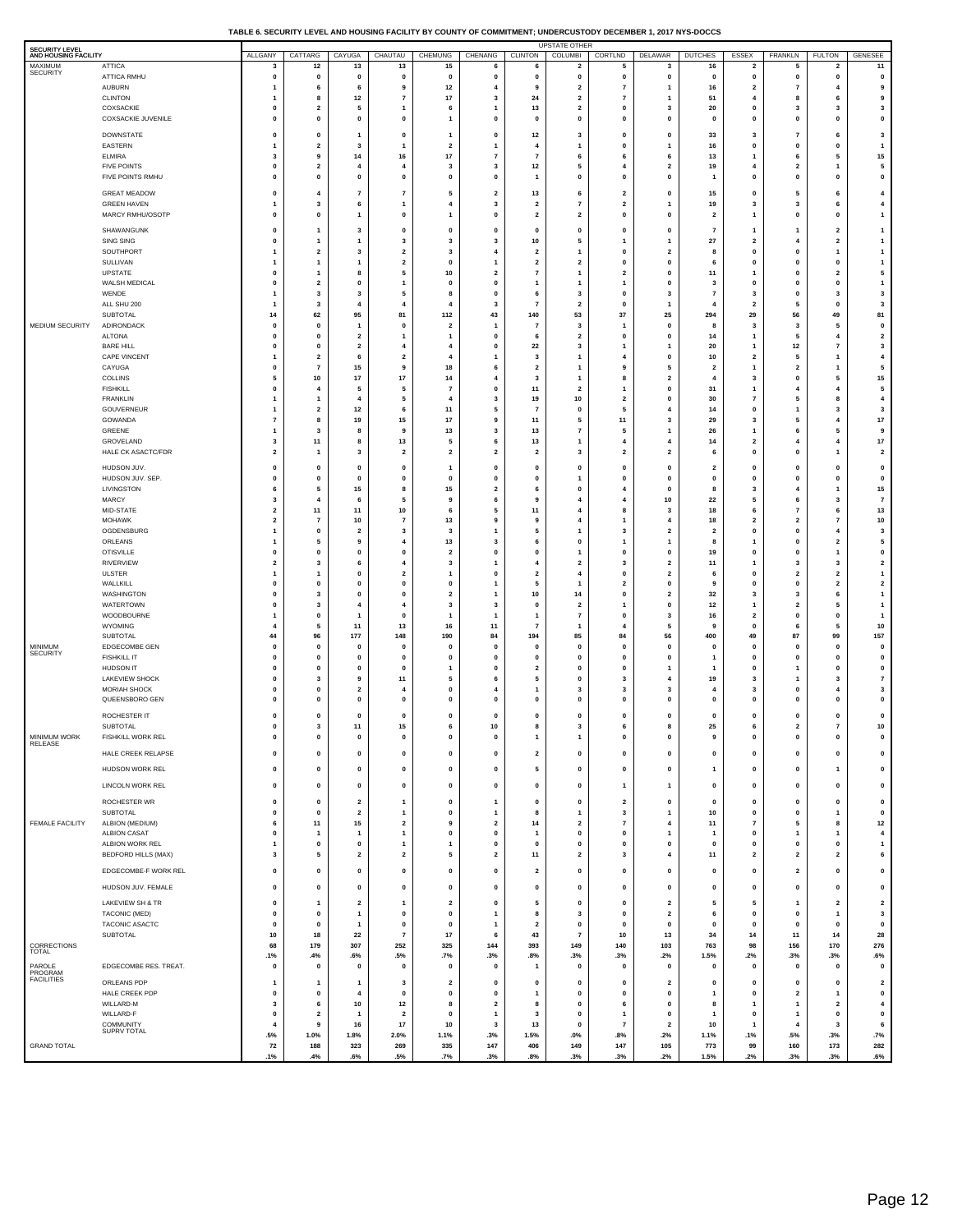#### **TABLE 6. SECURITY LEVEL AND HOUSING FACILITY BY COUNTY OF COMMITMENT; UNDERCUSTODY DECEMBER 1, 2017 NYS-DOCCS**

| MAXIMUM<br><b>ATTICA</b><br>22<br>17<br>19<br>11<br>$\mathbf 0$<br>5<br>6<br>3<br>8<br>9<br>6<br>9<br>8<br><b>SECURITY</b><br>ATTICA RMHU<br>$\mathbf 0$<br>0<br>$\mathbf 0$<br>$\mathbf 0$<br>0<br>$\mathbf 0$<br>0<br>0<br>0<br>0<br>0<br>0<br>0<br>$\mathbf 0$<br>0<br><b>AUBURN</b><br>$\pmb{0}$<br>$\overline{7}$<br>19<br>18<br>$\overline{7}$<br>$\overline{2}$<br>5<br>5<br>$\overline{2}$<br>6<br>$\overline{2}$<br>$\mathbf{1}$<br>1<br>$\overline{7}$<br>8<br><b>CLINTON</b><br>9<br>3<br>10<br>3<br>$\overline{\mathbf{3}}$<br>3<br>$\overline{\mathbf{2}}$<br>11<br>59<br>6<br>5<br>5<br>20<br>1<br>4<br>COXSACKIE<br>$\pmb{0}$<br>$\pmb{0}$<br>21<br>5<br>$\overline{2}$<br>$\mathbf 0$<br>$\overline{7}$<br>$\overline{7}$<br>$\overline{4}$<br>$\overline{2}$<br>1<br>7<br>$\overline{4}$<br>$\mathbf{1}$<br>1<br><b>COXSACKIE JUVENILE</b><br>$\mathbf 0$<br>0<br>$\mathbf{0}$<br>$\mathbf{0}$<br>0<br>$\mathbf{0}$<br>$\mathbf{0}$<br>0<br>0<br>0<br>$\pmb{0}$<br>0<br>$\mathbf 0$<br>0<br>1<br>DOWNSTATE<br>$\overline{\mathbf{2}}$<br>1<br>3<br>$\overline{\mathbf{4}}$<br>$\mathbf 0$<br>3<br>$\overline{\mathbf{2}}$<br>43<br>0<br>$\pmb{0}$<br>5<br>18<br>$\mathbf{1}$<br>1<br>1<br>EASTERN<br>$\pmb{0}$<br>$\pmb{0}$<br>$\mathbf{0}$<br>15<br>$\bf{0}$<br>$\overline{\mathbf{2}}$<br>3<br>$\overline{2}$<br>$\mathbf 0$<br>$\mathbf 0$<br>4<br>1<br>$\overline{1}$<br>1<br>1<br><b>ELMIRA</b><br>$\overline{\mathbf{2}}$<br>0<br>6<br>15<br>0<br>10<br>11<br>26<br>18<br>6<br>15<br>8<br>3<br>6<br>1<br><b>FIVE POINTS</b><br>$\pmb{0}$<br>$\overline{\mathbf{2}}$<br>$\overline{\mathbf{3}}$<br>23<br>10<br>$\overline{2}$<br>$\overline{2}$<br>$\overline{\mathbf{3}}$<br>5<br>$\overline{\bf{4}}$<br>6<br>$\overline{2}$<br>$\overline{2}$<br>4<br>9<br>FIVE POINTS RMHU<br>$\mathbf 0$<br>0<br>$\mathbf{0}$<br>0<br>0<br>$\mathbf 0$<br>0<br>$\overline{2}$<br>0<br>0<br>0<br>0<br>0<br>0<br>$\mathbf{1}$<br><b>GREAT MEADOW</b><br>3<br>0<br>4<br>$\mathbf 0$<br>5<br>$\overline{\mathbf{2}}$<br>$\overline{\mathbf{2}}$<br>24<br>$\overline{\mathbf{2}}$<br>5<br>$\mathbf 0$<br>0<br>9<br>$\mathbf{1}$<br>7<br><b>GREEN HAVEN</b><br>$\pmb{0}$<br>$\overline{\mathbf{3}}$<br>49<br>5<br>$\overline{\mathbf{3}}$<br>$\overline{2}$<br>$\overline{\mathbf{3}}$<br>4<br>6<br>$\overline{\mathbf{1}}$<br>5<br>$\mathbf{1}$<br>4<br>-1<br>-1<br>MARCY RMHU/OSOTF<br>$\overline{\mathbf{2}}$<br>0<br>$\mathbf{0}$<br>0<br>0<br>$\mathbf 0$<br>0<br>0<br>$\overline{\mathbf{2}}$<br>1<br>3<br>$\overline{\mathbf{2}}$<br>$\overline{\mathbf{2}}$<br>1<br>4<br>SHAWANGUNK<br>$\mathbf 0$<br>0<br>$\mathbf 0$<br>$\mathbf 0$<br>3<br>7<br>1<br>$\overline{\mathbf{2}}$<br>1<br>1<br>1<br>1<br>1<br>1<br>1<br>SING SING<br>$\pmb{0}$<br>$\pmb{0}$<br>27<br>3<br>$\overline{\mathbf{3}}$<br>$\overline{\mathbf{3}}$<br>$\mathbf 0$<br>$\mathbf{1}$<br>$\mathbf{0}$<br>$\overline{\mathbf{3}}$<br>$\overline{\mathbf{1}}$<br>$\mathbf 0$<br>3<br>-1<br>1<br>SOUTHPORT<br>0<br>0<br>$\overline{\mathbf{2}}$<br>0<br>$\mathbf 0$<br>$\overline{\mathbf{2}}$<br>0<br>5<br>10<br>$\overline{\mathbf{2}}$<br>3<br>$\mathbf 0$<br>0<br>0<br>$\mathbf{1}$<br>SULLIVAN<br>$\pmb{0}$<br>$\mathbf{0}$<br>$\mathbf{0}$<br>$\overline{2}$<br>$\mathbf 0$<br>$\overline{2}$<br>$\overline{1}$<br>$\mathbf 0$<br>$\mathbf 0$<br>$\overline{2}$<br>3<br>9<br>$\mathbf{0}$<br>-1<br>1<br>UPSTATE<br>$\overline{\mathbf{2}}$<br>0<br>3<br>0<br>$\overline{\mathbf{3}}$<br>0<br>3<br>17<br>0<br>3<br>$\mathbf 0$<br>$\overline{\mathbf{2}}$<br>3<br>6<br>4<br>WALSH MEDICAL<br>$\pmb{0}$<br>$\pmb{0}$<br>$\mathbf 0$<br>$\mathbf{0}$<br>$\mathbf{0}$<br>$\mathbf 0$<br>$\overline{2}$<br>$\mathbf{1}$<br>$\overline{4}$<br>$\mathbf 0$<br>$\overline{1}$<br>$\mathbf 0$<br>$\overline{4}$<br>$\mathbf{1}$<br>-1<br>WENDE<br>$\overline{\mathbf{2}}$<br>0<br>$\mathbf 0$<br>$\overline{\mathbf{2}}$<br>$\overline{1}$<br>$\overline{\mathbf{2}}$<br>0<br>12<br>14<br>4<br>8<br>$\overline{\mathbf{2}}$<br>3<br>1<br>$\mathbf{1}$<br>ALL SHU 200<br>$\pmb{0}$<br>5<br>$\pmb{0}$<br>15<br>17<br>$\overline{7}$<br>$\overline{\mathbf{2}}$<br>$\overline{2}$<br>$\overline{2}$<br>$\overline{1}$<br>$\overline{4}$<br>$\overline{\mathbf{1}}$<br>4<br>3<br>8<br>SUBTOTAL<br>41<br>$\overline{\mathbf{2}}$<br>44<br>90<br>17<br>48<br>46<br>51<br>147<br>396<br>37<br>94<br>48<br>38<br>108<br>MEDIUM SECURITY<br>ADIRONDACK<br>$\pmb{0}$<br>$\overline{2}$<br>$\overline{\mathbf{2}}$<br>$\overline{\mathbf{2}}$<br>18<br>$\mathbf{0}$<br>$\mathbf{0}$<br>1<br>$\mathbf 0$<br>$\mathbf 0$<br>$\overline{1}$<br>7<br>-1<br>-1<br>1<br><b>ALTONA</b><br>$\overline{\mathbf{2}}$<br>0<br>$\mathbf{0}$<br>0<br>3<br>22<br>0<br>9<br>1<br>$\mathbf{1}$<br>1<br>0<br>$\mathbf{1}$<br>1 | 6<br>$\mathbf 0$                     |
|------------------------------------------------------------------------------------------------------------------------------------------------------------------------------------------------------------------------------------------------------------------------------------------------------------------------------------------------------------------------------------------------------------------------------------------------------------------------------------------------------------------------------------------------------------------------------------------------------------------------------------------------------------------------------------------------------------------------------------------------------------------------------------------------------------------------------------------------------------------------------------------------------------------------------------------------------------------------------------------------------------------------------------------------------------------------------------------------------------------------------------------------------------------------------------------------------------------------------------------------------------------------------------------------------------------------------------------------------------------------------------------------------------------------------------------------------------------------------------------------------------------------------------------------------------------------------------------------------------------------------------------------------------------------------------------------------------------------------------------------------------------------------------------------------------------------------------------------------------------------------------------------------------------------------------------------------------------------------------------------------------------------------------------------------------------------------------------------------------------------------------------------------------------------------------------------------------------------------------------------------------------------------------------------------------------------------------------------------------------------------------------------------------------------------------------------------------------------------------------------------------------------------------------------------------------------------------------------------------------------------------------------------------------------------------------------------------------------------------------------------------------------------------------------------------------------------------------------------------------------------------------------------------------------------------------------------------------------------------------------------------------------------------------------------------------------------------------------------------------------------------------------------------------------------------------------------------------------------------------------------------------------------------------------------------------------------------------------------------------------------------------------------------------------------------------------------------------------------------------------------------------------------------------------------------------------------------------------------------------------------------------------------------------------------------------------------------------------------------------------------------------------------------------------------------------------------------------------------------------------------------------------------------------------------------------------------------------------------------------------------------------------------------------------------------------------------------------------------------------------------------------------------------------------------------------------------------------------------------------------------------------------------------------------------------------------------------------------------------------------------------------------------------------------------------------------------------------------------------------------------------------------------------------------------------------------------------------------------------------------------------------------------------------------------------------------------------------------------------------------------------------------------|--------------------------------------|
|                                                                                                                                                                                                                                                                                                                                                                                                                                                                                                                                                                                                                                                                                                                                                                                                                                                                                                                                                                                                                                                                                                                                                                                                                                                                                                                                                                                                                                                                                                                                                                                                                                                                                                                                                                                                                                                                                                                                                                                                                                                                                                                                                                                                                                                                                                                                                                                                                                                                                                                                                                                                                                                                                                                                                                                                                                                                                                                                                                                                                                                                                                                                                                                                                                                                                                                                                                                                                                                                                                                                                                                                                                                                                                                                                                                                                                                                                                                                                                                                                                                                                                                                                                                                                                                                                                                                                                                                                                                                                                                                                                                                                                                                                                                                                                              |                                      |
|                                                                                                                                                                                                                                                                                                                                                                                                                                                                                                                                                                                                                                                                                                                                                                                                                                                                                                                                                                                                                                                                                                                                                                                                                                                                                                                                                                                                                                                                                                                                                                                                                                                                                                                                                                                                                                                                                                                                                                                                                                                                                                                                                                                                                                                                                                                                                                                                                                                                                                                                                                                                                                                                                                                                                                                                                                                                                                                                                                                                                                                                                                                                                                                                                                                                                                                                                                                                                                                                                                                                                                                                                                                                                                                                                                                                                                                                                                                                                                                                                                                                                                                                                                                                                                                                                                                                                                                                                                                                                                                                                                                                                                                                                                                                                                              | $\overline{4}$                       |
|                                                                                                                                                                                                                                                                                                                                                                                                                                                                                                                                                                                                                                                                                                                                                                                                                                                                                                                                                                                                                                                                                                                                                                                                                                                                                                                                                                                                                                                                                                                                                                                                                                                                                                                                                                                                                                                                                                                                                                                                                                                                                                                                                                                                                                                                                                                                                                                                                                                                                                                                                                                                                                                                                                                                                                                                                                                                                                                                                                                                                                                                                                                                                                                                                                                                                                                                                                                                                                                                                                                                                                                                                                                                                                                                                                                                                                                                                                                                                                                                                                                                                                                                                                                                                                                                                                                                                                                                                                                                                                                                                                                                                                                                                                                                                                              | 18                                   |
|                                                                                                                                                                                                                                                                                                                                                                                                                                                                                                                                                                                                                                                                                                                                                                                                                                                                                                                                                                                                                                                                                                                                                                                                                                                                                                                                                                                                                                                                                                                                                                                                                                                                                                                                                                                                                                                                                                                                                                                                                                                                                                                                                                                                                                                                                                                                                                                                                                                                                                                                                                                                                                                                                                                                                                                                                                                                                                                                                                                                                                                                                                                                                                                                                                                                                                                                                                                                                                                                                                                                                                                                                                                                                                                                                                                                                                                                                                                                                                                                                                                                                                                                                                                                                                                                                                                                                                                                                                                                                                                                                                                                                                                                                                                                                                              | 10<br>0                              |
|                                                                                                                                                                                                                                                                                                                                                                                                                                                                                                                                                                                                                                                                                                                                                                                                                                                                                                                                                                                                                                                                                                                                                                                                                                                                                                                                                                                                                                                                                                                                                                                                                                                                                                                                                                                                                                                                                                                                                                                                                                                                                                                                                                                                                                                                                                                                                                                                                                                                                                                                                                                                                                                                                                                                                                                                                                                                                                                                                                                                                                                                                                                                                                                                                                                                                                                                                                                                                                                                                                                                                                                                                                                                                                                                                                                                                                                                                                                                                                                                                                                                                                                                                                                                                                                                                                                                                                                                                                                                                                                                                                                                                                                                                                                                                                              | 24                                   |
|                                                                                                                                                                                                                                                                                                                                                                                                                                                                                                                                                                                                                                                                                                                                                                                                                                                                                                                                                                                                                                                                                                                                                                                                                                                                                                                                                                                                                                                                                                                                                                                                                                                                                                                                                                                                                                                                                                                                                                                                                                                                                                                                                                                                                                                                                                                                                                                                                                                                                                                                                                                                                                                                                                                                                                                                                                                                                                                                                                                                                                                                                                                                                                                                                                                                                                                                                                                                                                                                                                                                                                                                                                                                                                                                                                                                                                                                                                                                                                                                                                                                                                                                                                                                                                                                                                                                                                                                                                                                                                                                                                                                                                                                                                                                                                              | $\overline{1}$                       |
|                                                                                                                                                                                                                                                                                                                                                                                                                                                                                                                                                                                                                                                                                                                                                                                                                                                                                                                                                                                                                                                                                                                                                                                                                                                                                                                                                                                                                                                                                                                                                                                                                                                                                                                                                                                                                                                                                                                                                                                                                                                                                                                                                                                                                                                                                                                                                                                                                                                                                                                                                                                                                                                                                                                                                                                                                                                                                                                                                                                                                                                                                                                                                                                                                                                                                                                                                                                                                                                                                                                                                                                                                                                                                                                                                                                                                                                                                                                                                                                                                                                                                                                                                                                                                                                                                                                                                                                                                                                                                                                                                                                                                                                                                                                                                                              | 5<br>$\overline{\mathbf{4}}$         |
|                                                                                                                                                                                                                                                                                                                                                                                                                                                                                                                                                                                                                                                                                                                                                                                                                                                                                                                                                                                                                                                                                                                                                                                                                                                                                                                                                                                                                                                                                                                                                                                                                                                                                                                                                                                                                                                                                                                                                                                                                                                                                                                                                                                                                                                                                                                                                                                                                                                                                                                                                                                                                                                                                                                                                                                                                                                                                                                                                                                                                                                                                                                                                                                                                                                                                                                                                                                                                                                                                                                                                                                                                                                                                                                                                                                                                                                                                                                                                                                                                                                                                                                                                                                                                                                                                                                                                                                                                                                                                                                                                                                                                                                                                                                                                                              | $\overline{\mathbf{2}}$              |
|                                                                                                                                                                                                                                                                                                                                                                                                                                                                                                                                                                                                                                                                                                                                                                                                                                                                                                                                                                                                                                                                                                                                                                                                                                                                                                                                                                                                                                                                                                                                                                                                                                                                                                                                                                                                                                                                                                                                                                                                                                                                                                                                                                                                                                                                                                                                                                                                                                                                                                                                                                                                                                                                                                                                                                                                                                                                                                                                                                                                                                                                                                                                                                                                                                                                                                                                                                                                                                                                                                                                                                                                                                                                                                                                                                                                                                                                                                                                                                                                                                                                                                                                                                                                                                                                                                                                                                                                                                                                                                                                                                                                                                                                                                                                                                              | 6                                    |
|                                                                                                                                                                                                                                                                                                                                                                                                                                                                                                                                                                                                                                                                                                                                                                                                                                                                                                                                                                                                                                                                                                                                                                                                                                                                                                                                                                                                                                                                                                                                                                                                                                                                                                                                                                                                                                                                                                                                                                                                                                                                                                                                                                                                                                                                                                                                                                                                                                                                                                                                                                                                                                                                                                                                                                                                                                                                                                                                                                                                                                                                                                                                                                                                                                                                                                                                                                                                                                                                                                                                                                                                                                                                                                                                                                                                                                                                                                                                                                                                                                                                                                                                                                                                                                                                                                                                                                                                                                                                                                                                                                                                                                                                                                                                                                              | $\overline{\mathbf{2}}$<br>0         |
|                                                                                                                                                                                                                                                                                                                                                                                                                                                                                                                                                                                                                                                                                                                                                                                                                                                                                                                                                                                                                                                                                                                                                                                                                                                                                                                                                                                                                                                                                                                                                                                                                                                                                                                                                                                                                                                                                                                                                                                                                                                                                                                                                                                                                                                                                                                                                                                                                                                                                                                                                                                                                                                                                                                                                                                                                                                                                                                                                                                                                                                                                                                                                                                                                                                                                                                                                                                                                                                                                                                                                                                                                                                                                                                                                                                                                                                                                                                                                                                                                                                                                                                                                                                                                                                                                                                                                                                                                                                                                                                                                                                                                                                                                                                                                                              | $\mathbf{1}$                         |
|                                                                                                                                                                                                                                                                                                                                                                                                                                                                                                                                                                                                                                                                                                                                                                                                                                                                                                                                                                                                                                                                                                                                                                                                                                                                                                                                                                                                                                                                                                                                                                                                                                                                                                                                                                                                                                                                                                                                                                                                                                                                                                                                                                                                                                                                                                                                                                                                                                                                                                                                                                                                                                                                                                                                                                                                                                                                                                                                                                                                                                                                                                                                                                                                                                                                                                                                                                                                                                                                                                                                                                                                                                                                                                                                                                                                                                                                                                                                                                                                                                                                                                                                                                                                                                                                                                                                                                                                                                                                                                                                                                                                                                                                                                                                                                              | $\overline{\mathbf{7}}$              |
|                                                                                                                                                                                                                                                                                                                                                                                                                                                                                                                                                                                                                                                                                                                                                                                                                                                                                                                                                                                                                                                                                                                                                                                                                                                                                                                                                                                                                                                                                                                                                                                                                                                                                                                                                                                                                                                                                                                                                                                                                                                                                                                                                                                                                                                                                                                                                                                                                                                                                                                                                                                                                                                                                                                                                                                                                                                                                                                                                                                                                                                                                                                                                                                                                                                                                                                                                                                                                                                                                                                                                                                                                                                                                                                                                                                                                                                                                                                                                                                                                                                                                                                                                                                                                                                                                                                                                                                                                                                                                                                                                                                                                                                                                                                                                                              | 0                                    |
|                                                                                                                                                                                                                                                                                                                                                                                                                                                                                                                                                                                                                                                                                                                                                                                                                                                                                                                                                                                                                                                                                                                                                                                                                                                                                                                                                                                                                                                                                                                                                                                                                                                                                                                                                                                                                                                                                                                                                                                                                                                                                                                                                                                                                                                                                                                                                                                                                                                                                                                                                                                                                                                                                                                                                                                                                                                                                                                                                                                                                                                                                                                                                                                                                                                                                                                                                                                                                                                                                                                                                                                                                                                                                                                                                                                                                                                                                                                                                                                                                                                                                                                                                                                                                                                                                                                                                                                                                                                                                                                                                                                                                                                                                                                                                                              | $\pmb{0}$<br>$\overline{\mathbf{4}}$ |
|                                                                                                                                                                                                                                                                                                                                                                                                                                                                                                                                                                                                                                                                                                                                                                                                                                                                                                                                                                                                                                                                                                                                                                                                                                                                                                                                                                                                                                                                                                                                                                                                                                                                                                                                                                                                                                                                                                                                                                                                                                                                                                                                                                                                                                                                                                                                                                                                                                                                                                                                                                                                                                                                                                                                                                                                                                                                                                                                                                                                                                                                                                                                                                                                                                                                                                                                                                                                                                                                                                                                                                                                                                                                                                                                                                                                                                                                                                                                                                                                                                                                                                                                                                                                                                                                                                                                                                                                                                                                                                                                                                                                                                                                                                                                                                              | $\mathbf{2}$                         |
|                                                                                                                                                                                                                                                                                                                                                                                                                                                                                                                                                                                                                                                                                                                                                                                                                                                                                                                                                                                                                                                                                                                                                                                                                                                                                                                                                                                                                                                                                                                                                                                                                                                                                                                                                                                                                                                                                                                                                                                                                                                                                                                                                                                                                                                                                                                                                                                                                                                                                                                                                                                                                                                                                                                                                                                                                                                                                                                                                                                                                                                                                                                                                                                                                                                                                                                                                                                                                                                                                                                                                                                                                                                                                                                                                                                                                                                                                                                                                                                                                                                                                                                                                                                                                                                                                                                                                                                                                                                                                                                                                                                                                                                                                                                                                                              | 1<br>6                               |
|                                                                                                                                                                                                                                                                                                                                                                                                                                                                                                                                                                                                                                                                                                                                                                                                                                                                                                                                                                                                                                                                                                                                                                                                                                                                                                                                                                                                                                                                                                                                                                                                                                                                                                                                                                                                                                                                                                                                                                                                                                                                                                                                                                                                                                                                                                                                                                                                                                                                                                                                                                                                                                                                                                                                                                                                                                                                                                                                                                                                                                                                                                                                                                                                                                                                                                                                                                                                                                                                                                                                                                                                                                                                                                                                                                                                                                                                                                                                                                                                                                                                                                                                                                                                                                                                                                                                                                                                                                                                                                                                                                                                                                                                                                                                                                              | 103                                  |
|                                                                                                                                                                                                                                                                                                                                                                                                                                                                                                                                                                                                                                                                                                                                                                                                                                                                                                                                                                                                                                                                                                                                                                                                                                                                                                                                                                                                                                                                                                                                                                                                                                                                                                                                                                                                                                                                                                                                                                                                                                                                                                                                                                                                                                                                                                                                                                                                                                                                                                                                                                                                                                                                                                                                                                                                                                                                                                                                                                                                                                                                                                                                                                                                                                                                                                                                                                                                                                                                                                                                                                                                                                                                                                                                                                                                                                                                                                                                                                                                                                                                                                                                                                                                                                                                                                                                                                                                                                                                                                                                                                                                                                                                                                                                                                              | 8<br>11                              |
| <b>BARE HILL</b><br>$\pmb{0}$<br>50<br>11<br>5<br>$\overline{4}$<br>$\overline{4}$<br>$\mathbf 0$<br>$\overline{2}$<br>$\mathbf 0$<br>3<br>6<br>$\overline{2}$<br>$\overline{7}$<br>3<br>$\overline{4}$                                                                                                                                                                                                                                                                                                                                                                                                                                                                                                                                                                                                                                                                                                                                                                                                                                                                                                                                                                                                                                                                                                                                                                                                                                                                                                                                                                                                                                                                                                                                                                                                                                                                                                                                                                                                                                                                                                                                                                                                                                                                                                                                                                                                                                                                                                                                                                                                                                                                                                                                                                                                                                                                                                                                                                                                                                                                                                                                                                                                                                                                                                                                                                                                                                                                                                                                                                                                                                                                                                                                                                                                                                                                                                                                                                                                                                                                                                                                                                                                                                                                                                                                                                                                                                                                                                                                                                                                                                                                                                                                                                      | 15                                   |
| <b>CAPE VINCENT</b><br>$\mathbf{1}$<br>6<br>5<br>$\overline{1}$<br>$\overline{4}$<br>$\overline{4}$<br>3<br>9<br>0<br>9<br>$\mathbf 0$<br>3<br>$\overline{7}$<br>$\mathbf{1}$<br>1<br>CAYUGA<br>$\pmb{0}$<br>$\overline{\mathbf{2}}$<br>21<br>20<br>$\mathbf 0$<br>$\overline{\mathbf{3}}$<br>5<br>$\overline{1}$<br>3<br>$\overline{2}$<br>4<br>6<br>$\mathbf{1}$<br>-1<br>4                                                                                                                                                                                                                                                                                                                                                                                                                                                                                                                                                                                                                                                                                                                                                                                                                                                                                                                                                                                                                                                                                                                                                                                                                                                                                                                                                                                                                                                                                                                                                                                                                                                                                                                                                                                                                                                                                                                                                                                                                                                                                                                                                                                                                                                                                                                                                                                                                                                                                                                                                                                                                                                                                                                                                                                                                                                                                                                                                                                                                                                                                                                                                                                                                                                                                                                                                                                                                                                                                                                                                                                                                                                                                                                                                                                                                                                                                                                                                                                                                                                                                                                                                                                                                                                                                                                                                                                                | 3<br>$\overline{\mathbf{2}}$         |
| COLLINS<br>0<br>13<br>13<br>$\overline{\mathbf{4}}$<br>9<br>$\overline{7}$<br>3<br>26<br>5<br>11<br>14<br>6<br>$\overline{\mathbf{2}}$<br>$\mathbf{1}$<br>1                                                                                                                                                                                                                                                                                                                                                                                                                                                                                                                                                                                                                                                                                                                                                                                                                                                                                                                                                                                                                                                                                                                                                                                                                                                                                                                                                                                                                                                                                                                                                                                                                                                                                                                                                                                                                                                                                                                                                                                                                                                                                                                                                                                                                                                                                                                                                                                                                                                                                                                                                                                                                                                                                                                                                                                                                                                                                                                                                                                                                                                                                                                                                                                                                                                                                                                                                                                                                                                                                                                                                                                                                                                                                                                                                                                                                                                                                                                                                                                                                                                                                                                                                                                                                                                                                                                                                                                                                                                                                                                                                                                                                  | 5                                    |
| <b>FISHKILL</b><br>$\pmb{0}$<br>$\overline{\mathbf{3}}$<br>34<br>$\overline{\mathbf{2}}$<br>$\overline{7}$<br>6<br>$\overline{1}$<br>5<br>$\overline{4}$<br>9<br>$\mathbf{0}$<br>$\mathbf{0}$<br>$\overline{4}$<br>4<br>-1<br><b>FRANKLIN</b><br>$\pmb{0}$<br>3<br>46<br>$10$<br>$12$<br>3<br>$\overline{4}$<br>$\overline{\mathbf{2}}$<br>4<br>3<br>5<br>1<br>1<br>1<br>$\mathbf{1}$                                                                                                                                                                                                                                                                                                                                                                                                                                                                                                                                                                                                                                                                                                                                                                                                                                                                                                                                                                                                                                                                                                                                                                                                                                                                                                                                                                                                                                                                                                                                                                                                                                                                                                                                                                                                                                                                                                                                                                                                                                                                                                                                                                                                                                                                                                                                                                                                                                                                                                                                                                                                                                                                                                                                                                                                                                                                                                                                                                                                                                                                                                                                                                                                                                                                                                                                                                                                                                                                                                                                                                                                                                                                                                                                                                                                                                                                                                                                                                                                                                                                                                                                                                                                                                                                                                                                                                                        | 13<br>$\overline{\mathbf{r}}$        |
| GOUVERNEUR<br>0<br>14<br>$\mathbf 0$<br>10<br>$\overline{7}$<br>$\mathbf{1}$<br>-3<br>3<br>$\overline{1}$<br>-3<br>3<br>6<br>9<br>$\mathbf{1}$<br>0                                                                                                                                                                                                                                                                                                                                                                                                                                                                                                                                                                                                                                                                                                                                                                                                                                                                                                                                                                                                                                                                                                                                                                                                                                                                                                                                                                                                                                                                                                                                                                                                                                                                                                                                                                                                                                                                                                                                                                                                                                                                                                                                                                                                                                                                                                                                                                                                                                                                                                                                                                                                                                                                                                                                                                                                                                                                                                                                                                                                                                                                                                                                                                                                                                                                                                                                                                                                                                                                                                                                                                                                                                                                                                                                                                                                                                                                                                                                                                                                                                                                                                                                                                                                                                                                                                                                                                                                                                                                                                                                                                                                                          | 6                                    |
| GOWANDA<br>22<br>13<br>27<br>34<br>32<br>17<br>5<br>$\mathbf{1}$<br>8<br>$\overline{4}$<br>5<br>11<br>$\overline{7}$<br>4<br>3<br>10<br>GREENE<br>0<br>11<br>33<br>$\overline{\mathbf{2}}$<br>13<br>4<br>$\mathbf{1}$<br>6<br>$\overline{7}$<br>1<br>5<br>3<br>$\mathbf{1}$<br>6                                                                                                                                                                                                                                                                                                                                                                                                                                                                                                                                                                                                                                                                                                                                                                                                                                                                                                                                                                                                                                                                                                                                                                                                                                                                                                                                                                                                                                                                                                                                                                                                                                                                                                                                                                                                                                                                                                                                                                                                                                                                                                                                                                                                                                                                                                                                                                                                                                                                                                                                                                                                                                                                                                                                                                                                                                                                                                                                                                                                                                                                                                                                                                                                                                                                                                                                                                                                                                                                                                                                                                                                                                                                                                                                                                                                                                                                                                                                                                                                                                                                                                                                                                                                                                                                                                                                                                                                                                                                                             | 23<br>11                             |
| GROVELAND<br>$10$<br>${\bf 24}$<br>13<br>8<br>$12$<br>3<br>0<br>$\mathbf{0}$<br>9<br>$\overline{1}$<br>5<br>9<br>5<br>$\overline{\mathbf{2}}$<br>$\mathbf{1}$                                                                                                                                                                                                                                                                                                                                                                                                                                                                                                                                                                                                                                                                                                                                                                                                                                                                                                                                                                                                                                                                                                                                                                                                                                                                                                                                                                                                                                                                                                                                                                                                                                                                                                                                                                                                                                                                                                                                                                                                                                                                                                                                                                                                                                                                                                                                                                                                                                                                                                                                                                                                                                                                                                                                                                                                                                                                                                                                                                                                                                                                                                                                                                                                                                                                                                                                                                                                                                                                                                                                                                                                                                                                                                                                                                                                                                                                                                                                                                                                                                                                                                                                                                                                                                                                                                                                                                                                                                                                                                                                                                                                                | $\overline{\mathbf{r}}$              |
| HALE CK ASACTC/FDR<br>0<br>0<br>5<br>4<br>$\mathbf{0}$<br>$\mathbf 0$<br>$\overline{\mathbf{2}}$<br>$\mathbf{0}$<br>$\overline{\mathbf{2}}$<br>3<br>10<br>1<br>$\mathbf{1}$<br>1<br>3                                                                                                                                                                                                                                                                                                                                                                                                                                                                                                                                                                                                                                                                                                                                                                                                                                                                                                                                                                                                                                                                                                                                                                                                                                                                                                                                                                                                                                                                                                                                                                                                                                                                                                                                                                                                                                                                                                                                                                                                                                                                                                                                                                                                                                                                                                                                                                                                                                                                                                                                                                                                                                                                                                                                                                                                                                                                                                                                                                                                                                                                                                                                                                                                                                                                                                                                                                                                                                                                                                                                                                                                                                                                                                                                                                                                                                                                                                                                                                                                                                                                                                                                                                                                                                                                                                                                                                                                                                                                                                                                                                                        | $\bf 7$                              |
| HUDSON JUV.<br>$\mathbf 0$<br>0<br>$\mathbf{0}$<br>$\mathbf 0$<br>0<br>0<br>$\mathbf{0}$<br>0<br>$\mathbf 0$<br>5<br>0<br>$\mathbf{1}$<br>0<br>$\mathbf{0}$<br>$\mathbf{o}$<br>HUDSON JUV. SEP.<br>$\mathbf 0$<br>$\mathbf 0$<br>$\mathbf{0}$<br>O<br>0<br>0<br>0<br>0<br>0<br>0<br>0<br>0<br>$\mathbf 0$<br>$\mathbf{0}$<br>$\mathbf 0$                                                                                                                                                                                                                                                                                                                                                                                                                                                                                                                                                                                                                                                                                                                                                                                                                                                                                                                                                                                                                                                                                                                                                                                                                                                                                                                                                                                                                                                                                                                                                                                                                                                                                                                                                                                                                                                                                                                                                                                                                                                                                                                                                                                                                                                                                                                                                                                                                                                                                                                                                                                                                                                                                                                                                                                                                                                                                                                                                                                                                                                                                                                                                                                                                                                                                                                                                                                                                                                                                                                                                                                                                                                                                                                                                                                                                                                                                                                                                                                                                                                                                                                                                                                                                                                                                                                                                                                                                                     | 0<br>$\pmb{0}$                       |
| LIVINGSTON<br>0<br>18<br>13<br>10<br>3<br>$\overline{4}$<br>-9<br>0<br>5<br>$\mathbf{1}$<br>3<br>4<br>8<br>4<br>1                                                                                                                                                                                                                                                                                                                                                                                                                                                                                                                                                                                                                                                                                                                                                                                                                                                                                                                                                                                                                                                                                                                                                                                                                                                                                                                                                                                                                                                                                                                                                                                                                                                                                                                                                                                                                                                                                                                                                                                                                                                                                                                                                                                                                                                                                                                                                                                                                                                                                                                                                                                                                                                                                                                                                                                                                                                                                                                                                                                                                                                                                                                                                                                                                                                                                                                                                                                                                                                                                                                                                                                                                                                                                                                                                                                                                                                                                                                                                                                                                                                                                                                                                                                                                                                                                                                                                                                                                                                                                                                                                                                                                                                            | $\mathbf 3$                          |
| MARCY<br>$\pmb{0}$<br>18<br>18<br>3<br>$\overline{4}$<br>$\overline{1}$<br>9<br>5<br>5<br>4<br>8<br>4<br>$\mathbf 0$<br>$\overline{7}$<br>MID-STATE<br>$\overline{7}$<br>0<br>10<br>11<br>31<br>28<br>$\overline{7}$<br>15<br>$\overline{7}$<br>9<br>4<br>6<br>4<br>$\overline{7}$<br>5                                                                                                                                                                                                                                                                                                                                                                                                                                                                                                                                                                                                                                                                                                                                                                                                                                                                                                                                                                                                                                                                                                                                                                                                                                                                                                                                                                                                                                                                                                                                                                                                                                                                                                                                                                                                                                                                                                                                                                                                                                                                                                                                                                                                                                                                                                                                                                                                                                                                                                                                                                                                                                                                                                                                                                                                                                                                                                                                                                                                                                                                                                                                                                                                                                                                                                                                                                                                                                                                                                                                                                                                                                                                                                                                                                                                                                                                                                                                                                                                                                                                                                                                                                                                                                                                                                                                                                                                                                                                                      | 11<br>$12$                           |
| <b>MOHAWK</b><br>$\mathbf 0$<br>$\overline{\mathbf{2}}$<br>10<br>20<br>29<br>6<br>19<br>$\overline{7}$<br>$\overline{7}$<br>8<br>6<br>9<br>6<br>$\overline{7}$<br>1                                                                                                                                                                                                                                                                                                                                                                                                                                                                                                                                                                                                                                                                                                                                                                                                                                                                                                                                                                                                                                                                                                                                                                                                                                                                                                                                                                                                                                                                                                                                                                                                                                                                                                                                                                                                                                                                                                                                                                                                                                                                                                                                                                                                                                                                                                                                                                                                                                                                                                                                                                                                                                                                                                                                                                                                                                                                                                                                                                                                                                                                                                                                                                                                                                                                                                                                                                                                                                                                                                                                                                                                                                                                                                                                                                                                                                                                                                                                                                                                                                                                                                                                                                                                                                                                                                                                                                                                                                                                                                                                                                                                          | 8                                    |
| OGDENSBURG<br>0<br>3<br>0<br>6<br>$\overline{\mathbf{1}}$<br>3<br>1<br>0<br>$\overline{2}$<br>7<br>1<br>3<br>0<br>0<br>$\mathbf{1}$<br>ORLEANS<br>$\pmb{0}$<br>13<br>$12$<br>5<br>$\overline{7}$<br>$\overline{\mathbf{2}}$<br>3<br>$\overline{4}$<br>5<br>3<br>6<br>3<br>3<br>$\mathbf{1}$<br>$\mathbf{1}$                                                                                                                                                                                                                                                                                                                                                                                                                                                                                                                                                                                                                                                                                                                                                                                                                                                                                                                                                                                                                                                                                                                                                                                                                                                                                                                                                                                                                                                                                                                                                                                                                                                                                                                                                                                                                                                                                                                                                                                                                                                                                                                                                                                                                                                                                                                                                                                                                                                                                                                                                                                                                                                                                                                                                                                                                                                                                                                                                                                                                                                                                                                                                                                                                                                                                                                                                                                                                                                                                                                                                                                                                                                                                                                                                                                                                                                                                                                                                                                                                                                                                                                                                                                                                                                                                                                                                                                                                                                                  | $\overline{\mathbf{2}}$<br>5         |
| <b>OTISVILLE</b><br>0<br>$\mathbf 0$<br>0<br>14<br>$\mathbf{1}$<br>1<br>$\mathbf 0$<br>$\mathbf{0}$<br>$\mathbf 0$<br>$\Omega$<br>0<br>$\mathbf 0$<br>$\mathbf{1}$<br>$\mathbf{0}$<br>$\mathbf{1}$                                                                                                                                                                                                                                                                                                                                                                                                                                                                                                                                                                                                                                                                                                                                                                                                                                                                                                                                                                                                                                                                                                                                                                                                                                                                                                                                                                                                                                                                                                                                                                                                                                                                                                                                                                                                                                                                                                                                                                                                                                                                                                                                                                                                                                                                                                                                                                                                                                                                                                                                                                                                                                                                                                                                                                                                                                                                                                                                                                                                                                                                                                                                                                                                                                                                                                                                                                                                                                                                                                                                                                                                                                                                                                                                                                                                                                                                                                                                                                                                                                                                                                                                                                                                                                                                                                                                                                                                                                                                                                                                                                           | $\mathbf{1}$                         |
| RIVERVIEW<br>$\pmb{0}$<br>$\overline{\mathbf{2}}$<br>$\bf{0}$<br>8<br>$\mathbf 0$<br>$\overline{1}$<br>4<br>$\overline{1}$<br>$\overline{\mathbf{2}}$<br>$\overline{4}$<br>10<br>5<br>$\mathbf 0$<br>$\overline{\mathbf{2}}$<br>$\mathbf{1}$<br>$\overline{1}$<br>$\overline{1}$<br>5<br>$\mathbf 0$<br>$\mathbf{1}$<br>$\mathbf{1}$                                                                                                                                                                                                                                                                                                                                                                                                                                                                                                                                                                                                                                                                                                                                                                                                                                                                                                                                                                                                                                                                                                                                                                                                                                                                                                                                                                                                                                                                                                                                                                                                                                                                                                                                                                                                                                                                                                                                                                                                                                                                                                                                                                                                                                                                                                                                                                                                                                                                                                                                                                                                                                                                                                                                                                                                                                                                                                                                                                                                                                                                                                                                                                                                                                                                                                                                                                                                                                                                                                                                                                                                                                                                                                                                                                                                                                                                                                                                                                                                                                                                                                                                                                                                                                                                                                                                                                                                                                         | $\overline{\mathbf{r}}$              |
| ULSTER<br>0<br>3<br>$\overline{\mathbf{2}}$<br>0<br>$\mathbf 0$<br>0<br>8<br>0<br>$\mathbf{1}$<br>WALLKILL<br>$\pmb{0}$<br>$12$<br>$\overline{\mathbf{2}}$<br>$\overline{\mathbf{2}}$<br>$\mathbf 0$<br>$\overline{1}$<br>0<br>$\overline{1}$<br>$\overline{1}$<br>$\overline{2}$<br>0<br>$\mathbf 0$<br>$\mathbf 0$<br>$\overline{\mathbf{2}}$<br>$\mathbf{1}$                                                                                                                                                                                                                                                                                                                                                                                                                                                                                                                                                                                                                                                                                                                                                                                                                                                                                                                                                                                                                                                                                                                                                                                                                                                                                                                                                                                                                                                                                                                                                                                                                                                                                                                                                                                                                                                                                                                                                                                                                                                                                                                                                                                                                                                                                                                                                                                                                                                                                                                                                                                                                                                                                                                                                                                                                                                                                                                                                                                                                                                                                                                                                                                                                                                                                                                                                                                                                                                                                                                                                                                                                                                                                                                                                                                                                                                                                                                                                                                                                                                                                                                                                                                                                                                                                                                                                                                                              | 4<br>$\overline{\mathbf{2}}$         |
| WASHINGTON<br>0<br>$\mathbf 0$<br>$\mathbf{0}$<br>24<br>0<br>$\overline{7}$<br>3<br>$\overline{\mathbf{4}}$<br>$\overline{1}$<br>$\overline{\mathbf{2}}$<br>$\overline{\mathbf{2}}$<br>$\Omega$<br>$\overline{4}$<br>0<br>6<br>WATERTOWN<br>$\mathbf 0$<br>$\overline{\mathbf{2}}$<br>$\overline{1}$<br>O<br>$\overline{7}$<br>1<br>$\overline{1}$<br>0<br>0<br>5<br>5                                                                                                                                                                                                                                                                                                                                                                                                                                                                                                                                                                                                                                                                                                                                                                                                                                                                                                                                                                                                                                                                                                                                                                                                                                                                                                                                                                                                                                                                                                                                                                                                                                                                                                                                                                                                                                                                                                                                                                                                                                                                                                                                                                                                                                                                                                                                                                                                                                                                                                                                                                                                                                                                                                                                                                                                                                                                                                                                                                                                                                                                                                                                                                                                                                                                                                                                                                                                                                                                                                                                                                                                                                                                                                                                                                                                                                                                                                                                                                                                                                                                                                                                                                                                                                                                                                                                                                                                       | $11$<br>$\overline{\mathbf{2}}$      |
| $\mathbf 0$<br>0<br>1<br>WOODBOURNE<br>0<br>12<br>$\mathbf 0$<br>$\mathbf{1}$<br>$\overline{4}$<br>$\overline{\mathbf{2}}$<br>$\mathbf{1}$<br>-3<br>$\mathbf{1}$<br>$\mathbf 0$<br>$\overline{4}$<br>$\overline{\mathbf{2}}$<br>0<br>$\mathbf{1}$<br>1                                                                                                                                                                                                                                                                                                                                                                                                                                                                                                                                                                                                                                                                                                                                                                                                                                                                                                                                                                                                                                                                                                                                                                                                                                                                                                                                                                                                                                                                                                                                                                                                                                                                                                                                                                                                                                                                                                                                                                                                                                                                                                                                                                                                                                                                                                                                                                                                                                                                                                                                                                                                                                                                                                                                                                                                                                                                                                                                                                                                                                                                                                                                                                                                                                                                                                                                                                                                                                                                                                                                                                                                                                                                                                                                                                                                                                                                                                                                                                                                                                                                                                                                                                                                                                                                                                                                                                                                                                                                                                                       | $\mathbf 2$                          |
| WYOMING<br>$\pmb{0}$<br>11<br>27<br>$10$<br>10<br>$\overline{4}$<br>0<br>$\overline{\mathbf{3}}$<br>$\overline{\mathbf{2}}$<br>8<br>18<br>8<br>$\overline{\mathbf{2}}$<br>$\overline{4}$<br>6<br>68                                                                                                                                                                                                                                                                                                                                                                                                                                                                                                                                                                                                                                                                                                                                                                                                                                                                                                                                                                                                                                                                                                                                                                                                                                                                                                                                                                                                                                                                                                                                                                                                                                                                                                                                                                                                                                                                                                                                                                                                                                                                                                                                                                                                                                                                                                                                                                                                                                                                                                                                                                                                                                                                                                                                                                                                                                                                                                                                                                                                                                                                                                                                                                                                                                                                                                                                                                                                                                                                                                                                                                                                                                                                                                                                                                                                                                                                                                                                                                                                                                                                                                                                                                                                                                                                                                                                                                                                                                                                                                                                                                          | 8                                    |
| SUBTOTAL<br>153<br>217<br>151<br>76<br>3<br>88<br>36<br>107<br>68<br>102<br>299<br>506<br>39<br>68<br>EDGECOMBE GEN<br>$\pmb{0}$<br>MINIMUM<br>$\mathbf 0$<br>$\mathbf{0}$<br>$\mathbf 0$<br>0<br>$\mathbf 0$<br>$\mathbf 0$<br>0<br>$\mathbf 0$<br>0<br>$\mathbf 0$<br>O<br>$\mathbf{0}$<br>0<br>0                                                                                                                                                                                                                                                                                                                                                                                                                                                                                                                                                                                                                                                                                                                                                                                                                                                                                                                                                                                                                                                                                                                                                                                                                                                                                                                                                                                                                                                                                                                                                                                                                                                                                                                                                                                                                                                                                                                                                                                                                                                                                                                                                                                                                                                                                                                                                                                                                                                                                                                                                                                                                                                                                                                                                                                                                                                                                                                                                                                                                                                                                                                                                                                                                                                                                                                                                                                                                                                                                                                                                                                                                                                                                                                                                                                                                                                                                                                                                                                                                                                                                                                                                                                                                                                                                                                                                                                                                                                                          | 196<br>$\pmb{0}$                     |
| <b>SECURITY</b><br><b>FISHKILL IT</b><br>0<br>$\mathbf{0}$<br>0<br>0<br>$\mathbf 0$<br>0<br>0<br>0<br>0<br>$\mathbf 0$<br>0<br>0<br>0<br>0                                                                                                                                                                                                                                                                                                                                                                                                                                                                                                                                                                                                                                                                                                                                                                                                                                                                                                                                                                                                                                                                                                                                                                                                                                                                                                                                                                                                                                                                                                                                                                                                                                                                                                                                                                                                                                                                                                                                                                                                                                                                                                                                                                                                                                                                                                                                                                                                                                                                                                                                                                                                                                                                                                                                                                                                                                                                                                                                                                                                                                                                                                                                                                                                                                                                                                                                                                                                                                                                                                                                                                                                                                                                                                                                                                                                                                                                                                                                                                                                                                                                                                                                                                                                                                                                                                                                                                                                                                                                                                                                                                                                                                   | 0                                    |
| HUDSON IT<br>$\pmb{0}$<br>$\pmb{0}$<br>$\mathbf{0}$<br>$\mathbf 0$<br>$\mathbf 0$<br>$\overline{2}$<br>$\mathbf 0$<br>$\mathbf{0}$<br>$\mathbf 0$<br>$\mathbf 0$<br>0<br>$\mathbf 0$<br>$\mathbf{0}$<br>$\mathbf{1}$<br>1<br>LAKEVIEW SHOCK<br>3<br>0<br>$\overline{\mathbf{2}}$<br>$\overline{1}$<br>$\overline{\mathbf{2}}$<br>$\overline{\mathbf{2}}$<br>$\overline{7}$<br>11<br>22<br>4<br>13<br>6<br>$\mathbf 0$<br>6<br>8                                                                                                                                                                                                                                                                                                                                                                                                                                                                                                                                                                                                                                                                                                                                                                                                                                                                                                                                                                                                                                                                                                                                                                                                                                                                                                                                                                                                                                                                                                                                                                                                                                                                                                                                                                                                                                                                                                                                                                                                                                                                                                                                                                                                                                                                                                                                                                                                                                                                                                                                                                                                                                                                                                                                                                                                                                                                                                                                                                                                                                                                                                                                                                                                                                                                                                                                                                                                                                                                                                                                                                                                                                                                                                                                                                                                                                                                                                                                                                                                                                                                                                                                                                                                                                                                                                                                              | $\mathbf{1}$<br>8                    |
| <b>MORIAH SHOCK</b><br>$\pmb{0}$<br>$\mathbf{0}$<br>$\overline{2}$<br>$\overline{2}$<br>3<br>6<br>3<br>$\overline{1}$<br>$\mathbf{1}$<br>3<br>$\mathbf{o}$<br>-1<br>-1<br>1<br>-1                                                                                                                                                                                                                                                                                                                                                                                                                                                                                                                                                                                                                                                                                                                                                                                                                                                                                                                                                                                                                                                                                                                                                                                                                                                                                                                                                                                                                                                                                                                                                                                                                                                                                                                                                                                                                                                                                                                                                                                                                                                                                                                                                                                                                                                                                                                                                                                                                                                                                                                                                                                                                                                                                                                                                                                                                                                                                                                                                                                                                                                                                                                                                                                                                                                                                                                                                                                                                                                                                                                                                                                                                                                                                                                                                                                                                                                                                                                                                                                                                                                                                                                                                                                                                                                                                                                                                                                                                                                                                                                                                                                            | 3                                    |
| QUEENSBORO GEN<br>$\mathbf 0$<br>0<br>$\mathbf{0}$<br>0<br>$\mathbf 0$<br>0<br>0<br>$\pmb{0}$<br>0<br>$\mathbf 0$<br>0<br>0<br>0<br>$\overline{\mathbf{2}}$<br>0                                                                                                                                                                                                                                                                                                                                                                                                                                                                                                                                                                                                                                                                                                                                                                                                                                                                                                                                                                                                                                                                                                                                                                                                                                                                                                                                                                                                                                                                                                                                                                                                                                                                                                                                                                                                                                                                                                                                                                                                                                                                                                                                                                                                                                                                                                                                                                                                                                                                                                                                                                                                                                                                                                                                                                                                                                                                                                                                                                                                                                                                                                                                                                                                                                                                                                                                                                                                                                                                                                                                                                                                                                                                                                                                                                                                                                                                                                                                                                                                                                                                                                                                                                                                                                                                                                                                                                                                                                                                                                                                                                                                             | 0                                    |
| ROCHESTER IT<br>$\mathbf 0$<br>0<br>$\mathbf 0$<br>$\mathbf 0$<br>0<br>0<br>0<br>0<br>0<br>O<br>0<br>0<br>0<br>0<br>0<br><b>SUBTOTAL</b><br>$\pmb{0}$<br>$\overline{\mathbf{2}}$<br>$\overline{\mathbf{3}}$<br>$10\,$<br>14<br>30<br>$\overline{4}$<br>19<br>$\overline{7}$<br>5<br>$\overline{\mathbf{3}}$<br>9<br>$\mathbf 0$<br>9<br>4                                                                                                                                                                                                                                                                                                                                                                                                                                                                                                                                                                                                                                                                                                                                                                                                                                                                                                                                                                                                                                                                                                                                                                                                                                                                                                                                                                                                                                                                                                                                                                                                                                                                                                                                                                                                                                                                                                                                                                                                                                                                                                                                                                                                                                                                                                                                                                                                                                                                                                                                                                                                                                                                                                                                                                                                                                                                                                                                                                                                                                                                                                                                                                                                                                                                                                                                                                                                                                                                                                                                                                                                                                                                                                                                                                                                                                                                                                                                                                                                                                                                                                                                                                                                                                                                                                                                                                                                                                    | 0<br>12                              |
| <b>MINIMUM WORK</b><br>FISHKILL WORK REL<br>$\Omega$<br>$\mathbf 0$<br>$\Omega$<br>$\mathbf{0}$<br>$\mathbf 0$<br>$\Omega$<br>$\mathbf{0}$<br>$\mathbf 0$<br>$\Omega$<br>8<br>$\bf{0}$<br>$\pmb{0}$<br>0<br>$\Omega$<br>$\mathbf{0}$<br>RELEASE                                                                                                                                                                                                                                                                                                                                                                                                                                                                                                                                                                                                                                                                                                                                                                                                                                                                                                                                                                                                                                                                                                                                                                                                                                                                                                                                                                                                                                                                                                                                                                                                                                                                                                                                                                                                                                                                                                                                                                                                                                                                                                                                                                                                                                                                                                                                                                                                                                                                                                                                                                                                                                                                                                                                                                                                                                                                                                                                                                                                                                                                                                                                                                                                                                                                                                                                                                                                                                                                                                                                                                                                                                                                                                                                                                                                                                                                                                                                                                                                                                                                                                                                                                                                                                                                                                                                                                                                                                                                                                                              | $\mathbf{1}$                         |
| HALE CREEK RELAPSE<br>0<br>$\mathbf 0$<br>0<br>$\mathbf 0$<br>$\mathbf{0}$<br>$\mathbf 0$<br>1<br>0<br>$\mathbf 0$<br>$\mathbf 0$<br>0<br>$\mathbf 0$<br>$\mathbf{0}$<br>$\mathbf{o}$<br>$\mathbf{o}$                                                                                                                                                                                                                                                                                                                                                                                                                                                                                                                                                                                                                                                                                                                                                                                                                                                                                                                                                                                                                                                                                                                                                                                                                                                                                                                                                                                                                                                                                                                                                                                                                                                                                                                                                                                                                                                                                                                                                                                                                                                                                                                                                                                                                                                                                                                                                                                                                                                                                                                                                                                                                                                                                                                                                                                                                                                                                                                                                                                                                                                                                                                                                                                                                                                                                                                                                                                                                                                                                                                                                                                                                                                                                                                                                                                                                                                                                                                                                                                                                                                                                                                                                                                                                                                                                                                                                                                                                                                                                                                                                                        | $\pmb{0}$                            |
| HUDSON WORK REL<br>$\mathbf 0$<br>0<br>$\pmb{0}$<br>$\mathbf 0$<br>$\mathbf 0$<br>$\mathbf 0$<br>$\overline{\mathbf{2}}$<br>$\bf{0}$<br>0<br>$\mathbf 0$<br>$\mathbf 0$<br>$\mathbf 0$<br>$\mathbf 0$<br>0<br>$\mathbf{1}$                                                                                                                                                                                                                                                                                                                                                                                                                                                                                                                                                                                                                                                                                                                                                                                                                                                                                                                                                                                                                                                                                                                                                                                                                                                                                                                                                                                                                                                                                                                                                                                                                                                                                                                                                                                                                                                                                                                                                                                                                                                                                                                                                                                                                                                                                                                                                                                                                                                                                                                                                                                                                                                                                                                                                                                                                                                                                                                                                                                                                                                                                                                                                                                                                                                                                                                                                                                                                                                                                                                                                                                                                                                                                                                                                                                                                                                                                                                                                                                                                                                                                                                                                                                                                                                                                                                                                                                                                                                                                                                                                   | $\overline{\mathbf{2}}$              |
| LINCOLN WORK REL<br>0<br>$\mathbf 0$<br>$\mathbf 0$<br>$\pmb{0}$<br>0<br>$\mathbf{0}$<br>$\pmb{0}$<br>$\mathbf{1}$<br>$\mathbf 0$<br>0<br>$\mathbf{0}$<br>0<br>$\mathbf 0$<br>$\mathbf{1}$<br>0                                                                                                                                                                                                                                                                                                                                                                                                                                                                                                                                                                                                                                                                                                                                                                                                                                                                                                                                                                                                                                                                                                                                                                                                                                                                                                                                                                                                                                                                                                                                                                                                                                                                                                                                                                                                                                                                                                                                                                                                                                                                                                                                                                                                                                                                                                                                                                                                                                                                                                                                                                                                                                                                                                                                                                                                                                                                                                                                                                                                                                                                                                                                                                                                                                                                                                                                                                                                                                                                                                                                                                                                                                                                                                                                                                                                                                                                                                                                                                                                                                                                                                                                                                                                                                                                                                                                                                                                                                                                                                                                                                              | 1                                    |
| ROCHESTER WR<br>0<br>0<br>$\mathbf 0$<br>$\overline{1}$<br>5<br>$\mathbf{0}$<br>$\mathbf{0}$<br>$\mathbf 0$<br>0<br>$\overline{\mathbf{1}}$<br>$\mathbf{0}$<br>0<br>5<br>0<br>0                                                                                                                                                                                                                                                                                                                                                                                                                                                                                                                                                                                                                                                                                                                                                                                                                                                                                                                                                                                                                                                                                                                                                                                                                                                                                                                                                                                                                                                                                                                                                                                                                                                                                                                                                                                                                                                                                                                                                                                                                                                                                                                                                                                                                                                                                                                                                                                                                                                                                                                                                                                                                                                                                                                                                                                                                                                                                                                                                                                                                                                                                                                                                                                                                                                                                                                                                                                                                                                                                                                                                                                                                                                                                                                                                                                                                                                                                                                                                                                                                                                                                                                                                                                                                                                                                                                                                                                                                                                                                                                                                                                              | 0                                    |
| SUBTOTAL<br>$\pmb{0}$<br>$\pmb{0}$<br>$\mathbf 0$<br>$\pmb{0}$<br>5<br>0<br>$\overline{\mathbf{2}}$<br>$\overline{\mathbf{2}}$<br>5<br>9<br>1<br>$\mathbf 0$<br>0<br>$\overline{1}$<br>$\mathbf{1}$<br>FEMALE FACILITY<br>12<br>8<br>10<br>ALBION (MEDIUM)<br>$\mathbf 0$<br>$\overline{7}$<br>5<br>9<br>$\overline{2}$<br>$\overline{2}$<br>31<br>24<br>$\overline{7}$<br>3<br>$\overline{\mathbf{2}}$<br>$\overline{a}$                                                                                                                                                                                                                                                                                                                                                                                                                                                                                                                                                                                                                                                                                                                                                                                                                                                                                                                                                                                                                                                                                                                                                                                                                                                                                                                                                                                                                                                                                                                                                                                                                                                                                                                                                                                                                                                                                                                                                                                                                                                                                                                                                                                                                                                                                                                                                                                                                                                                                                                                                                                                                                                                                                                                                                                                                                                                                                                                                                                                                                                                                                                                                                                                                                                                                                                                                                                                                                                                                                                                                                                                                                                                                                                                                                                                                                                                                                                                                                                                                                                                                                                                                                                                                                                                                                                                                    | $\overline{\bf 4}$<br>14             |
| <b>ALBION CASAT</b><br>$\pmb{0}$<br>$\mathbf 0$<br>$\pmb{0}$<br>$\pmb{0}$<br>$\pmb{0}$<br>$\mathbf{1}$<br>$\overline{1}$<br>$\overline{1}$<br>0<br>0<br>$\mathbf{0}$<br>0<br>$\mathbf{1}$<br>0<br>0                                                                                                                                                                                                                                                                                                                                                                                                                                                                                                                                                                                                                                                                                                                                                                                                                                                                                                                                                                                                                                                                                                                                                                                                                                                                                                                                                                                                                                                                                                                                                                                                                                                                                                                                                                                                                                                                                                                                                                                                                                                                                                                                                                                                                                                                                                                                                                                                                                                                                                                                                                                                                                                                                                                                                                                                                                                                                                                                                                                                                                                                                                                                                                                                                                                                                                                                                                                                                                                                                                                                                                                                                                                                                                                                                                                                                                                                                                                                                                                                                                                                                                                                                                                                                                                                                                                                                                                                                                                                                                                                                                          | $\mathbf{1}$                         |
| ALBION WORK REL<br>0<br>0<br>$\mathbf 0$<br>0<br>0<br>$\mathbf 0$<br>$\mathbf{0}$<br>$\mathbf 0$<br>0<br>$\overline{1}$<br>0<br>0<br>$\mathbf 0$<br>$\mathbf{0}$<br>0<br><b>BEDFORD HILLS (MAX)</b><br>$\pmb{0}$<br>5<br>$\overline{7}$<br>3<br>5<br>10<br>$17\,$<br>9<br>$\mathbf{1}$<br>3<br>1<br>1<br>$\mathbf{1}$<br>$\mathbf{1}$<br>$\overline{\mathbf{4}}$                                                                                                                                                                                                                                                                                                                                                                                                                                                                                                                                                                                                                                                                                                                                                                                                                                                                                                                                                                                                                                                                                                                                                                                                                                                                                                                                                                                                                                                                                                                                                                                                                                                                                                                                                                                                                                                                                                                                                                                                                                                                                                                                                                                                                                                                                                                                                                                                                                                                                                                                                                                                                                                                                                                                                                                                                                                                                                                                                                                                                                                                                                                                                                                                                                                                                                                                                                                                                                                                                                                                                                                                                                                                                                                                                                                                                                                                                                                                                                                                                                                                                                                                                                                                                                                                                                                                                                                                             | 0<br>14                              |
| EDGECOMBE-F WORK REL<br>$\pmb{0}$<br>$\pmb{0}$<br>$\pmb{0}$<br>$\mathbf 0$<br>$\pmb{0}$<br>$\pmb{0}$<br>$\pmb{0}$<br>$\pmb{0}$<br>$\mathbf{1}$<br>$\mathbf 0$<br>0<br>0<br>0<br>0<br>0                                                                                                                                                                                                                                                                                                                                                                                                                                                                                                                                                                                                                                                                                                                                                                                                                                                                                                                                                                                                                                                                                                                                                                                                                                                                                                                                                                                                                                                                                                                                                                                                                                                                                                                                                                                                                                                                                                                                                                                                                                                                                                                                                                                                                                                                                                                                                                                                                                                                                                                                                                                                                                                                                                                                                                                                                                                                                                                                                                                                                                                                                                                                                                                                                                                                                                                                                                                                                                                                                                                                                                                                                                                                                                                                                                                                                                                                                                                                                                                                                                                                                                                                                                                                                                                                                                                                                                                                                                                                                                                                                                                       | $\mathbf{2}$                         |
| HUDSON JUV. FEMALE<br>$\pmb{0}$<br>$\pmb{0}$<br>$\mathbf 0$<br>$\pmb{0}$<br>$\mathbf 0$<br>$\pmb{0}$<br>$\pmb{0}$<br>$\pmb{0}$<br>$\pmb{0}$<br>$\pmb{0}$<br>$\pmb{0}$<br>$\mathbf 0$<br>0<br>0<br>0                                                                                                                                                                                                                                                                                                                                                                                                                                                                                                                                                                                                                                                                                                                                                                                                                                                                                                                                                                                                                                                                                                                                                                                                                                                                                                                                                                                                                                                                                                                                                                                                                                                                                                                                                                                                                                                                                                                                                                                                                                                                                                                                                                                                                                                                                                                                                                                                                                                                                                                                                                                                                                                                                                                                                                                                                                                                                                                                                                                                                                                                                                                                                                                                                                                                                                                                                                                                                                                                                                                                                                                                                                                                                                                                                                                                                                                                                                                                                                                                                                                                                                                                                                                                                                                                                                                                                                                                                                                                                                                                                                          | $\pmb{0}$                            |
|                                                                                                                                                                                                                                                                                                                                                                                                                                                                                                                                                                                                                                                                                                                                                                                                                                                                                                                                                                                                                                                                                                                                                                                                                                                                                                                                                                                                                                                                                                                                                                                                                                                                                                                                                                                                                                                                                                                                                                                                                                                                                                                                                                                                                                                                                                                                                                                                                                                                                                                                                                                                                                                                                                                                                                                                                                                                                                                                                                                                                                                                                                                                                                                                                                                                                                                                                                                                                                                                                                                                                                                                                                                                                                                                                                                                                                                                                                                                                                                                                                                                                                                                                                                                                                                                                                                                                                                                                                                                                                                                                                                                                                                                                                                                                                              |                                      |
| LAKEVIEW SH & TR<br>$\pmb{0}$<br>$\overline{\mathbf{2}}$<br>$\pmb{0}$<br>$\mathbf 0$<br>$\mathbf{1}$<br>$\pmb{0}$<br>$\mathbf 0$<br>$\overline{\mathbf{2}}$<br>0<br>0<br>$\mathbf{1}$<br>5<br>$\mathbf{1}$<br>$\mathbf{1}$<br>0<br>$\mathbf 2$<br>TACONIC (MED)<br>0<br>$\overline{\mathbf{2}}$<br>$\mathbf 0$<br>$11$<br>$\pmb{0}$<br>$\mathbf{0}$<br>0<br>$\overline{\mathbf{3}}$<br>4<br>0<br>3<br>$\mathbf{0}$<br>4<br>$\overline{2}$                                                                                                                                                                                                                                                                                                                                                                                                                                                                                                                                                                                                                                                                                                                                                                                                                                                                                                                                                                                                                                                                                                                                                                                                                                                                                                                                                                                                                                                                                                                                                                                                                                                                                                                                                                                                                                                                                                                                                                                                                                                                                                                                                                                                                                                                                                                                                                                                                                                                                                                                                                                                                                                                                                                                                                                                                                                                                                                                                                                                                                                                                                                                                                                                                                                                                                                                                                                                                                                                                                                                                                                                                                                                                                                                                                                                                                                                                                                                                                                                                                                                                                                                                                                                                                                                                                                                    | 5<br>$\overline{\mathbf{7}}$         |
| TACONIC ASACTC<br>$\pmb{0}$<br>$\mathbf 0$<br>$\pmb{0}$<br>$\mathbf 0$<br>$\mathbf 0$<br>$\mathbf 0$<br>$\mathbf{0}$<br>0<br>0<br>0<br>$\mathbf 0$<br>$\mathbf{1}$<br>$\mathbf{0}$<br>$\overline{1}$<br>0                                                                                                                                                                                                                                                                                                                                                                                                                                                                                                                                                                                                                                                                                                                                                                                                                                                                                                                                                                                                                                                                                                                                                                                                                                                                                                                                                                                                                                                                                                                                                                                                                                                                                                                                                                                                                                                                                                                                                                                                                                                                                                                                                                                                                                                                                                                                                                                                                                                                                                                                                                                                                                                                                                                                                                                                                                                                                                                                                                                                                                                                                                                                                                                                                                                                                                                                                                                                                                                                                                                                                                                                                                                                                                                                                                                                                                                                                                                                                                                                                                                                                                                                                                                                                                                                                                                                                                                                                                                                                                                                                                    | $\mathbf{1}$                         |
| SUBTOTAL<br>25<br>15<br>17<br>10<br>0<br>15<br>10<br>44<br>57<br>9<br>21<br>5<br>$\overline{7}$<br>5<br>6<br>CORRECTIONS<br>133<br>5<br>150<br>279<br>65<br>173<br>123<br>172<br>509<br>998<br>119<br>356<br>128<br>83<br>286                                                                                                                                                                                                                                                                                                                                                                                                                                                                                                                                                                                                                                                                                                                                                                                                                                                                                                                                                                                                                                                                                                                                                                                                                                                                                                                                                                                                                                                                                                                                                                                                                                                                                                                                                                                                                                                                                                                                                                                                                                                                                                                                                                                                                                                                                                                                                                                                                                                                                                                                                                                                                                                                                                                                                                                                                                                                                                                                                                                                                                                                                                                                                                                                                                                                                                                                                                                                                                                                                                                                                                                                                                                                                                                                                                                                                                                                                                                                                                                                                                                                                                                                                                                                                                                                                                                                                                                                                                                                                                                                                | 44<br>359                            |
| TOTAL<br>.1%<br>.2%<br>.7%<br>.3%<br>$.6\%$<br>.3%<br>$.0\%$<br>.3%<br>.6%<br>.3%<br>.2%<br>.3%<br>1.0%<br>2.0%<br>.2%                                                                                                                                                                                                                                                                                                                                                                                                                                                                                                                                                                                                                                                                                                                                                                                                                                                                                                                                                                                                                                                                                                                                                                                                                                                                                                                                                                                                                                                                                                                                                                                                                                                                                                                                                                                                                                                                                                                                                                                                                                                                                                                                                                                                                                                                                                                                                                                                                                                                                                                                                                                                                                                                                                                                                                                                                                                                                                                                                                                                                                                                                                                                                                                                                                                                                                                                                                                                                                                                                                                                                                                                                                                                                                                                                                                                                                                                                                                                                                                                                                                                                                                                                                                                                                                                                                                                                                                                                                                                                                                                                                                                                                                       | .7%                                  |
| PAROLE<br>EDGECOMBE RES. TREAT.<br>$\pmb{0}$<br>$\mathbf 0$<br>$\mathbf 0$<br>$\pmb{0}$<br>$\mathbf 0$<br>0<br>0<br>$\overline{\mathbf{1}}$<br>0<br>0<br>0<br>3<br>$\overline{1}$<br>$\mathbf 0$<br>0<br>PROGRAM<br>FACILITIES                                                                                                                                                                                                                                                                                                                                                                                                                                                                                                                                                                                                                                                                                                                                                                                                                                                                                                                                                                                                                                                                                                                                                                                                                                                                                                                                                                                                                                                                                                                                                                                                                                                                                                                                                                                                                                                                                                                                                                                                                                                                                                                                                                                                                                                                                                                                                                                                                                                                                                                                                                                                                                                                                                                                                                                                                                                                                                                                                                                                                                                                                                                                                                                                                                                                                                                                                                                                                                                                                                                                                                                                                                                                                                                                                                                                                                                                                                                                                                                                                                                                                                                                                                                                                                                                                                                                                                                                                                                                                                                                               | $\pmb{0}$                            |
| ORLEANS PDP<br>$\pmb{0}$<br>$\mathbf 0$<br>0<br>$\mathbf{0}$<br>$\mathbf 0$<br>$\mathbf 0$<br>0<br>0<br>0<br>$\overline{1}$<br>$\overline{\mathbf{2}}$<br>$\mathbf{0}$<br>0<br>0<br>$\mathbf{1}$<br>HALE CREEK PDP<br>0<br>0<br>$\mathbf 0$<br>$\mathbf{2}$<br>$\mathbf 0$<br>$\mathbf 0$<br>0<br>$\overline{\mathbf{1}}$<br>$\mathbf 0$<br>$\mathbf 0$<br>$\overline{\mathbf{2}}$<br>$\mathbf 0$<br>$\mathbf{0}$<br>$\mathbf{0}$<br>0                                                                                                                                                                                                                                                                                                                                                                                                                                                                                                                                                                                                                                                                                                                                                                                                                                                                                                                                                                                                                                                                                                                                                                                                                                                                                                                                                                                                                                                                                                                                                                                                                                                                                                                                                                                                                                                                                                                                                                                                                                                                                                                                                                                                                                                                                                                                                                                                                                                                                                                                                                                                                                                                                                                                                                                                                                                                                                                                                                                                                                                                                                                                                                                                                                                                                                                                                                                                                                                                                                                                                                                                                                                                                                                                                                                                                                                                                                                                                                                                                                                                                                                                                                                                                                                                                                                                       | $\pmb{0}$<br>$\pmb{0}$               |
| WILLARD-M<br>$\pmb{0}$<br>12<br>25<br>3<br>14<br>$\pmb{0}$<br>3<br>$\overline{7}$<br>6<br>$\overline{\mathbf{4}}$<br>9<br>5<br>4<br>8<br>1                                                                                                                                                                                                                                                                                                                                                                                                                                                                                                                                                                                                                                                                                                                                                                                                                                                                                                                                                                                                                                                                                                                                                                                                                                                                                                                                                                                                                                                                                                                                                                                                                                                                                                                                                                                                                                                                                                                                                                                                                                                                                                                                                                                                                                                                                                                                                                                                                                                                                                                                                                                                                                                                                                                                                                                                                                                                                                                                                                                                                                                                                                                                                                                                                                                                                                                                                                                                                                                                                                                                                                                                                                                                                                                                                                                                                                                                                                                                                                                                                                                                                                                                                                                                                                                                                                                                                                                                                                                                                                                                                                                                                                   | $\overline{\bf 4}$                   |
| WILLARD-F<br>$\overline{\mathbf{2}}$<br>$\mathbf 0$<br>$\mathbf 0$<br>0<br>$\mathbf 0$<br>0<br>$\mathbf 0$<br>$\mathbf 0$<br>$\overline{\mathbf{3}}$<br>$\overline{4}$<br>$\mathbf 0$<br>$\mathbf{o}$<br>5<br>$\overline{\mathbf{1}}$<br>$\mathbf{0}$<br>COMMUNITY<br>5<br>$\pmb{0}$<br>$\overline{7}$<br>12<br>18<br>29<br>$\overline{4}$<br>19<br>11<br>$\overline{4}$<br>9<br>5<br>3<br>$\overline{4}$<br>0                                                                                                                                                                                                                                                                                                                                                                                                                                                                                                                                                                                                                                                                                                                                                                                                                                                                                                                                                                                                                                                                                                                                                                                                                                                                                                                                                                                                                                                                                                                                                                                                                                                                                                                                                                                                                                                                                                                                                                                                                                                                                                                                                                                                                                                                                                                                                                                                                                                                                                                                                                                                                                                                                                                                                                                                                                                                                                                                                                                                                                                                                                                                                                                                                                                                                                                                                                                                                                                                                                                                                                                                                                                                                                                                                                                                                                                                                                                                                                                                                                                                                                                                                                                                                                                                                                                                                               | $\pmb{0}$<br>$\overline{\bf 4}$      |
| SUPRV TOTAL<br>.5%<br>.5%<br>1.3%<br>.6%<br>$.0\%$<br>.8%<br>1.4%<br>1.0%<br>.6%<br>2.1%<br>3.3%<br>2.2%<br>.5%<br>$.0\%$<br>.3%                                                                                                                                                                                                                                                                                                                                                                                                                                                                                                                                                                                                                                                                                                                                                                                                                                                                                                                                                                                                                                                                                                                                                                                                                                                                                                                                                                                                                                                                                                                                                                                                                                                                                                                                                                                                                                                                                                                                                                                                                                                                                                                                                                                                                                                                                                                                                                                                                                                                                                                                                                                                                                                                                                                                                                                                                                                                                                                                                                                                                                                                                                                                                                                                                                                                                                                                                                                                                                                                                                                                                                                                                                                                                                                                                                                                                                                                                                                                                                                                                                                                                                                                                                                                                                                                                                                                                                                                                                                                                                                                                                                                                                             | .5%                                  |
| <b>GRAND TOTAL</b><br>138<br>157<br>291<br>69<br>182<br>128<br>175<br>527<br>1027<br>123<br>375<br>132<br>83<br>297<br>5<br>2.0%<br>.2%<br>.3%<br>.3%<br>$.0\%$<br>.3%<br>.6%<br>.1%<br>.4%<br>.3%<br>.3%<br>1.0%<br>.7%<br>.2%<br>.6%                                                                                                                                                                                                                                                                                                                                                                                                                                                                                                                                                                                                                                                                                                                                                                                                                                                                                                                                                                                                                                                                                                                                                                                                                                                                                                                                                                                                                                                                                                                                                                                                                                                                                                                                                                                                                                                                                                                                                                                                                                                                                                                                                                                                                                                                                                                                                                                                                                                                                                                                                                                                                                                                                                                                                                                                                                                                                                                                                                                                                                                                                                                                                                                                                                                                                                                                                                                                                                                                                                                                                                                                                                                                                                                                                                                                                                                                                                                                                                                                                                                                                                                                                                                                                                                                                                                                                                                                                                                                                                                                       | 363<br>.7%                           |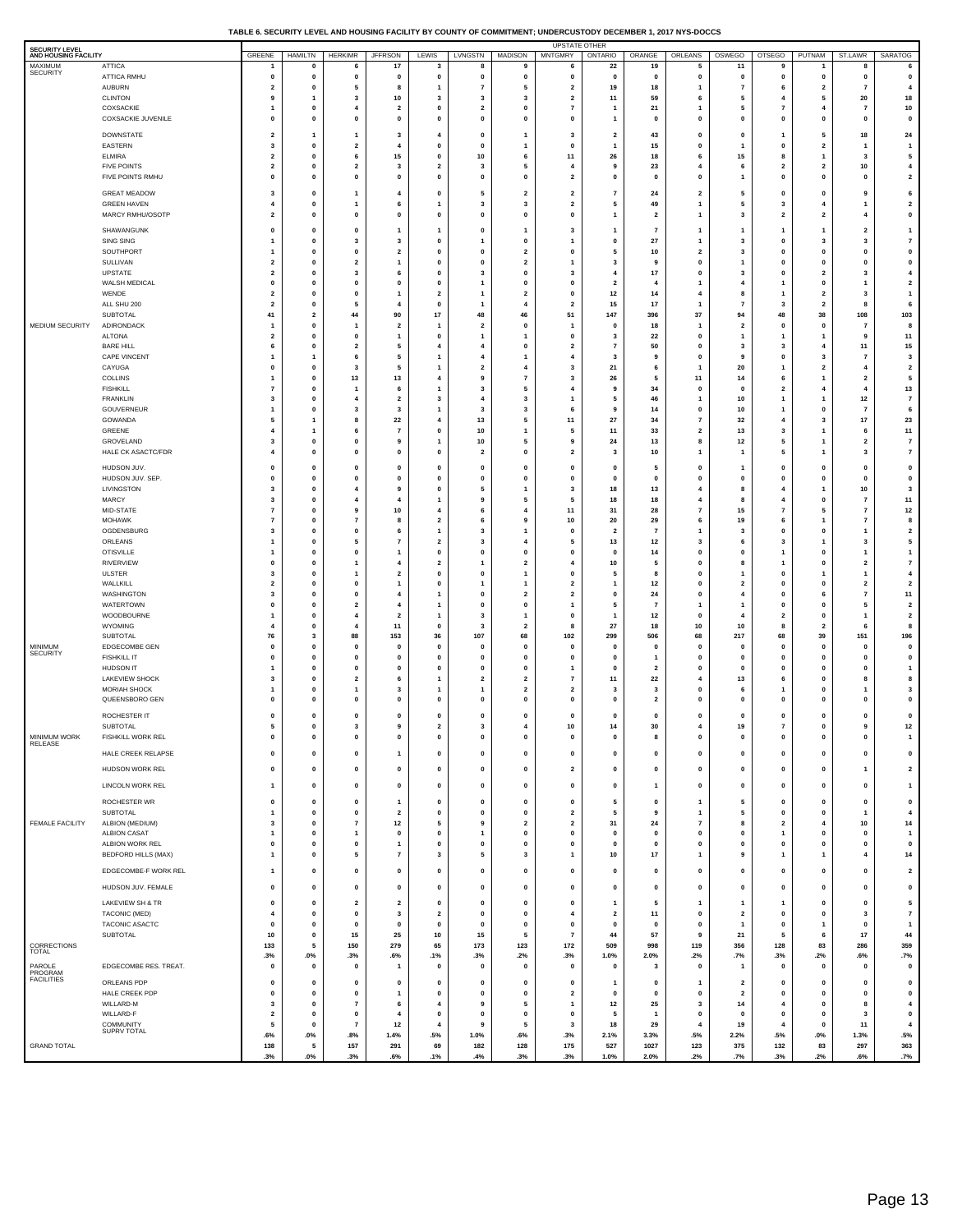| TABLE 6. SECURITY LEVEL AND HOUSING FACILITY BY COUNTY OF COMMITMENT: UNDERCUSTODY DECEMBER 1. 2017 NYS-DOCCS |  |
|---------------------------------------------------------------------------------------------------------------|--|
|                                                                                                               |  |

| <b>SECURITY LEVEL</b><br>AND HOUSING FACILITY |                                           | <b>SCHOHAR</b>                          | <b>SCHUYLR</b>                 | SENECA                                 | <b>STEUBEN</b>                         | SULLIVN                                   | <b>TIOGA</b>                            | <b>UPSTATE OTHER</b><br><b>TOMPKNS</b>    | <b>ULSTER</b>                           | WARREN                                             | WSHNGTN                                   | WAYNE                                     | <b>WYOMNG</b>                                      | YATES                                   | NO CODE<br>NO CODE       | <b>TOTAL</b>            |
|-----------------------------------------------|-------------------------------------------|-----------------------------------------|--------------------------------|----------------------------------------|----------------------------------------|-------------------------------------------|-----------------------------------------|-------------------------------------------|-----------------------------------------|----------------------------------------------------|-------------------------------------------|-------------------------------------------|----------------------------------------------------|-----------------------------------------|--------------------------|-------------------------|
| <b>MAXIMUM</b><br>SECURITY                    | <b>ATTICA</b>                             | 1                                       | 3                              | $\overline{\mathbf{2}}$                | 12                                     | 8                                         | 5                                       | $\overline{7}$                            | 15                                      | 6                                                  | $\overline{4}$                            | 18                                        | $\overline{\mathbf{2}}$                            | 0                                       | 0                        | 2021                    |
|                                               | <b>ATTICA RMHU</b>                        | $\pmb{0}$<br>0                          | $\mathbf{0}$<br>1              | $\mathbf 0$<br>$\overline{\mathbf{c}}$ | $\mathbf 0$                            | $\mathbf{0}$                              | $\mathbf{0}$<br>$\overline{\mathbf{2}}$ | $\mathbf{0}$<br>4                         | $\mathbf{0}$                            | $\mathbf 0$<br>$\overline{4}$                      | $\mathbf 0$<br>6                          | $\mathbf{0}$<br>8                         | $\mathbf 0$<br>5                                   | $\mathbf{0}$<br>4                       | $\mathbf 0$<br>8         | 5<br>1535               |
|                                               | <b>AUBURN</b><br><b>CLINTON</b>           | 3                                       | 4                              | 1                                      | 11<br>5                                | $11$<br>27                                | $\overline{\mathbf{2}}$                 | 5                                         | 10<br>31                                | 20                                                 | 10                                        | 4                                         | 9                                                  | $\overline{4}$                          | 4                        | 2687                    |
|                                               | COXSACKIE                                 | 0                                       | 0                              | 0                                      | $\overline{\mathbf{2}}$                | 9                                         | $\mathbf{1}$                            | $\overline{\mathbf{2}}$                   | 16                                      | 6                                                  | 8                                         | $\overline{\mathbf{2}}$                   | 0                                                  | 0                                       | 0                        | 869                     |
|                                               | COXSACKIE JUVENILE                        | $\mathbf 0$                             | $\mathbf{0}$                   | $\mathbf{0}$                           | $\mathbf 0$                            | $\mathbf{0}$                              | $\mathbf{0}$                            | $\mathbf 0$                               | $\mathbf 0$                             | $\mathbf 0$                                        | $\mathbf 0$                               | $\mathbf{0}$                              | $\mathbf 0$                                        | $\pmb{0}$                               | $\mathbf 0$              | 8                       |
|                                               | <b>DOWNSTATE</b><br>EASTERN               | 6<br>$\overline{\mathbf{2}}$            | $\mathbf{0}$<br>0              | $\bf{0}$<br>0                          | $\mathbf 0$<br>$\overline{2}$          | 22<br>$12$                                | -1<br>0                                 | $\mathbf{0}$<br>$\overline{\mathbf{2}}$   | 27<br>$\overline{7}$                    | 6<br>3                                             | 14<br>3                                   | $\mathbf{0}$                              | $\mathbf 0$<br>$\overline{\mathbf{2}}$             | $\mathbf{0}$<br>0                       | $\mathbf{1}$<br>1        | 1141<br>947             |
|                                               | <b>ELMIRA</b>                             | $\mathbf{2}$                            | 6                              | 4                                      | 12                                     | $\overline{4}$                            | 3                                       | 8                                         | 14                                      | 5                                                  | 3                                         | 8                                         | $\mathbf{2}$                                       | $\mathbf{2}$                            | $17\,$                   | 1582                    |
|                                               | <b>FIVE POINTS</b>                        | $\mathbf{1}$                            | 0<br>$\mathbf{0}$              | 1                                      | $\overline{4}$                         | $11$                                      | 5                                       | 3                                         | 15                                      | 6                                                  | 9                                         | $\overline{\mathbf{2}}$                   | 3                                                  | 4                                       | 0                        | 1236                    |
|                                               | FIVE POINTS RMHU                          | $\mathbf 0$                             |                                | $\mathbf{0}$                           | $\mathbf 0$                            | $\mathbf{0}$                              | $\mathbf{0}$                            | $\mathbf{0}$                              | -1                                      | $\pmb{0}$                                          | $\mathbf 0$                               | $\mathbf{0}$                              | $\mathbf 0$                                        | $\mathbf{0}$                            | $\mathbf 0$              | 53                      |
|                                               | <b>GREAT MEADOW</b><br><b>GREEN HAVEN</b> | $\mathbf{0}$<br>$\overline{\mathbf{2}}$ | $\mathbf{0}$<br>1              | 1<br>$\overline{\mathbf{2}}$           | 4<br>5                                 | $12$<br>16                                | 4<br>$\overline{\mathbf{2}}$            | $\overline{2}$<br>1                       | 13<br>20                                | 6<br>8                                             | 3<br>3                                    | $\overline{7}$<br>$\overline{\mathbf{2}}$ | $\overline{\mathbf{2}}$<br>$\overline{\mathbf{2}}$ | $\mathbf{1}$<br>0                       | $\mathbf 0$<br>0         | 1460<br>1946            |
|                                               | MARCY RMHU/OSOTP                          | $\mathbf 0$                             | $\mathbf{0}$                   | $\mathbf{0}$                           | 4                                      | $\mathbf{0}$                              | $\mathbf{0}$                            | $\mathbf{0}$                              | -1                                      | $\overline{1}$                                     | $\mathbf 0$                               | $\mathbf{1}$                              | $\mathbf{1}$                                       | $\mathbf{0}$                            | $\mathbf 0$              | 182                     |
|                                               | SHAWANGUNK                                | $\mathbf{0}$                            | $\mathbf{0}$                   | 1                                      | $\overline{2}$                         | 1                                         | -1                                      | $\mathbf{0}$                              | $\mathbf 0$                             | $\overline{1}$                                     | $\mathbf{0}$                              | $\overline{\mathbf{2}}$                   | $\mathbf 0$                                        | $\mathbf{0}$                            | $\mathbf 0$              | 505                     |
|                                               | SING SING                                 | 0                                       | 0                              | 1                                      | $\overline{\mathbf{2}}$                | 11                                        | 0                                       | 3                                         | 15                                      | 6                                                  | $\overline{\mathbf{2}}$                   | 3                                         | 0                                                  | 0                                       | 0                        | 1571                    |
|                                               | SOUTHPORT<br>SULLIVAN                     | $\mathbf 0$<br>0                        | -1<br>0                        | 0<br>0                                 | 4<br>$\mathbf 0$                       | $\overline{2}$<br>$\overline{\mathbf{2}}$ | -1<br>0                                 | $\mathbf{0}$<br>3                         | $\overline{2}$<br>$\overline{4}$        | $\overline{1}$<br>3                                | $\mathbf 0$<br>$\overline{\mathbf{2}}$    | $\mathbf{0}$<br>$\mathbf{0}$              | 1<br>0                                             | $\mathbf{0}$<br>0                       | $\mathbf 0$<br>0         | 472<br>444              |
|                                               | <b>UPSTATE</b>                            | 1                                       | $\mathbf{0}$                   | $\bf{0}$                               | $\overline{2}$                         | 10                                        | $\mathbf{0}$                            | $\mathbf{1}$                              | 11                                      | 3                                                  | $\overline{2}$                            | $\overline{\mathbf{3}}$                   | 3                                                  | $\mathbf{0}$                            | $\mathbf 0$              | 925                     |
|                                               | WALSH MEDICAL<br>WENDE                    | 0<br>$\mathbf 0$                        | 0<br>$\mathbf{0}$              | 0<br>$\bf{0}$                          | 0<br>3                                 | 6                                         | $\mathbf{0}$<br>$\mathbf{0}$            | $\overline{\mathbf{2}}$<br>$\mathbf{1}$   | 0<br>6                                  | 0<br>$\overline{1}$                                | 3                                         | $\mathbf{0}$<br>$\overline{4}$            | 1<br>$\overline{\mathbf{2}}$                       | 1<br>$\mathbf{0}$                       | 0<br>11                  | 139<br>825              |
|                                               | ALL SHU 200                               | 0                                       | 0                              | 1                                      | $\overline{\mathbf{2}}$                | 3                                         | 0                                       | 4                                         | 9                                       | $\overline{7}$                                     | 6                                         | $\overline{7}$                            | 3                                                  | $\overline{\mathbf{2}}$                 | 0                        | 801                     |
|                                               | SUBTOTAL                                  | 18                                      | 16                             | 16                                     | 76                                     | 168                                       | 27                                      | 48                                        | 217                                     | 93                                                 | 79                                        | 72                                        | 38                                                 | 18                                      | 42                       | 21354                   |
| MEDIUM SECURITY                               | ADIRONDACK<br><b>ALTONA</b>               | 1<br>$\mathbf 0$                        | 0<br>$\mathbf{0}$              | 0<br>$\bf{0}$                          | $\overline{\mathbf{2}}$<br>$\mathbf 0$ | 5<br>5                                    | 0<br>$\mathbf{1}$                       | 0<br>$\mathbf{1}$                         | 9<br>11                                 | $\overline{7}$<br>8                                | $\overline{\mathbf{4}}$<br>3              | $\mathbf 0$<br>-1                         | 1<br>$\mathbf 0$                                   | 0<br>$\mathbf{0}$                       | 0<br>$\mathbf 0$         | 369<br>455              |
|                                               | <b>BARE HILL</b>                          | $\overline{4}$                          | 1                              | 1                                      | 4                                      | 12                                        | 1                                       | $\mathbf{1}$                              | 38                                      | 6                                                  | 12                                        | 3                                         | $\overline{\mathbf{2}}$                            | $\mathbf{1}$                            | 0                        | 1326                    |
|                                               | <b>CAPE VINCENT</b><br>CAYUGA             | $\mathbf{1}$<br>$\mathbf{1}$            | $\mathbf{0}$<br>0              | 3<br>9                                 | $\overline{7}$<br>11                   | 1<br>2                                    | $\overline{2}$<br>6                     | 5<br>11                                   | 5<br>5                                  | $\overline{\mathbf{3}}$<br>$\overline{\mathbf{2}}$ | -4<br>$\mathbf 0$                         | -1<br>$\overline{7}$                      | $\mathbf 2$<br>$\overline{\mathbf{2}}$             | $\mathbf{1}$<br>$\overline{\mathbf{2}}$ | 1<br>0                   | 817<br>849              |
|                                               | COLLINS                                   | $\overline{\mathbf{2}}$                 | 1                              | 5                                      | 19                                     | 5                                         | 3                                       | $\overline{7}$                            | $\overline{7}$                          | 8                                                  | $\overline{4}$                            | $\overline{7}$                            | $\overline{7}$                                     | 3                                       | $\mathbf 0$              | 870                     |
|                                               | <b>FISHKILL</b><br><b>FRANKLIN</b>        | 0<br>3                                  | 1<br>0                         | 1<br>2                                 | 4<br>4                                 | 16<br>23                                  | 0<br>$\overline{\mathbf{2}}$            | 3<br>0                                    | 18<br>36                                | 10<br>11                                           | 6<br>20                                   | $\mathbf 0$                               | $\overline{\mathbf{2}}$<br>2                       | $\mathbf{1}$<br>0                       | 0<br>0                   | 1485<br>1306            |
|                                               | GOUVERNEUR                                | $\pmb{0}$                               | $\overline{\mathbf{2}}$        | $\overline{\mathbf{2}}$                | 6                                      | 9                                         | 3                                       | $\overline{4}$                            | 11                                      | 4                                                  | $\overline{\mathbf{3}}$                   | $\overline{\mathbf{3}}$                   | $\mathbf 2$                                        | 3                                       | 0                        | 841                     |
|                                               | GOWANDA                                   | 3                                       | 3                              | 6                                      | 23                                     | 8                                         | 6                                       | 10                                        | 27                                      | 18                                                 | 10                                        | 8                                         | $\overline{7}$                                     | 6                                       | $\mathbf 0$              | 1537                    |
|                                               | GREENE<br>GROVELAND                       | $\overline{1}$<br>0                     | $\mathbf{1}$<br>5              | 2<br>9                                 | 12<br>16                               | 6<br>4                                    | 3<br>$\overline{\mathbf{2}}$            | 5<br>9                                    | 19<br>8                                 | 5<br>10                                            | 8<br>4                                    | 6<br>$11$                                 | 5<br>$\overline{7}$                                | $\overline{\mathbf{2}}$<br>5            | 0<br>0                   | 1522<br>904             |
|                                               | HALE CK ASACTC/FDR                        | 0                                       | 0                              | 1                                      | 1                                      | 5                                         | $\overline{\mathbf{2}}$                 | 0                                         | 5                                       | 4                                                  | $\overline{4}$                            | $\mathbf{0}$                              | 0                                                  | 0                                       | 0                        | 360                     |
|                                               | HUDSON JUV.                               | 0                                       | 0                              | 0                                      | 0                                      | 0                                         | 0                                       | 0                                         | 0                                       | 0                                                  | $\mathbf 0$                               | $\mathbf{0}$                              | 0                                                  | 0                                       | 0                        | 55                      |
|                                               | HUDSON JUV. SEP.<br>LIVINGSTON            | 0<br>$\mathbf{1}$                       | 0<br>1                         | 0<br>4                                 | $\mathbf 0$<br>13                      | $\mathbf{0}$<br>1                         | $\mathbf{0}$<br>$\overline{\mathbf{2}}$ | $\mathbf{0}$<br>6                         | $\mathbf{0}$<br>$\overline{2}$          | $\mathbf 0$<br>4                                   | $\mathbf{0}$<br>$\overline{\mathbf{3}}$   | $\mathbf{0}$<br>$\overline{2}$            | 0<br>3                                             | 0<br>0                                  | $\mathbf 0$<br>0         | 6<br>833                |
|                                               | MARCY                                     | $\mathbf{1}$                            | 1                              | 3                                      | 6                                      | 1                                         | $\mathbf{0}$                            | 3                                         | 10                                      | 8                                                  | $12$                                      | $\overline{7}$                            | 3                                                  | $\overline{\mathbf{2}}$                 | $\mathbf 0$              | 962                     |
|                                               | MID-STATE<br>MOHAWK                       | 3                                       | $\mathbf{1}$<br>$\overline{4}$ | 6                                      | 10<br>6                                | $12$<br>$\overline{7}$                    | $\overline{\mathbf{2}}$<br>4            | 5                                         | 29                                      | 10                                                 | 8<br>8                                    | 6<br>6                                    | 9                                                  | 3                                       | 0                        | 1419<br>1271            |
|                                               | OGDENSBURG                                | $\mathbf{1}$<br>$\pmb{0}$               | 0                              | 6<br>0                                 | 1                                      | 1                                         | $\mathbf{1}$                            | 6<br>3                                    | 14<br>$\overline{4}$                    | 10<br>$\overline{1}$                               | $\overline{\mathbf{1}}$                   | $\mathbf 0$                               | 6<br>0                                             | $\mathbf{1}$<br>0                       | 0<br>0                   | 407                     |
|                                               | ORLEANS                                   | $\mathbf{1}$                            | 3                              | 1                                      | 7                                      | $\overline{\mathbf{2}}$                   | $\overline{\mathbf{2}}$                 | 5                                         | $\overline{\mathbf{4}}$                 | $\mathbf{1}$                                       | $\overline{\mathbf{2}}$                   | 6                                         | $\overline{\mathbf{2}}$                            | 0                                       | $\mathbf 0$              | 757                     |
|                                               | <b>OTISVILLE</b><br>RIVERVIEW             | 0<br>$\mathbf{1}$                       | 0<br>1                         | 0<br>1                                 | 0<br>3                                 | 3<br>$\overline{\mathbf{2}}$              | 0<br>-1                                 | 0<br>$\overline{\mathbf{2}}$              | $\overline{7}$<br>12                    | $\overline{\mathbf{2}}$<br>5                       | $\mathbf 0$<br>4                          | $\mathbf 0$                               | 1<br>2                                             | 0<br>$\mathbf{1}$                       | 0<br>0                   | 586<br>815              |
|                                               | <b>ULSTER</b>                             | 0                                       | 0                              | 0                                      | 1                                      | 3                                         | $\mathbf{0}$                            | $\mathbf{1}$                              | 11                                      | 0                                                  | $\overline{\mathbf{3}}$                   | $\mathbf{0}$                              | 0                                                  | $\mathbf{1}$                            | 0                        | 621                     |
|                                               | WALLKILL<br>WASHINGTON                    | $\mathbf{0}$<br>1                       | 1<br>0                         | 0<br>1                                 | $\Omega$<br>5                          | 6<br>$\overline{7}$                       | $\Omega$<br>$\mathbf{1}$                | $\mathbf{1}$<br>0                         | 17<br>19                                | $\mathbf 0$<br>20                                  | $\overline{\mathbf{1}}$<br>13             | $\mathbf{1}$                              | $\mathbf 0$<br>0                                   | 0<br>0                                  | $\mathbf 0$<br>0         | 535<br>836              |
|                                               | WATERTOWN                                 | 0                                       | $\mathbf{1}$                   | 0                                      | $\overline{\mathbf{2}}$                | $\overline{\mathbf{2}}$                   | $\mathbf{1}$                            | $\overline{\mathbf{2}}$                   | 5                                       | $\mathbf{1}$                                       | $\overline{\mathbf{4}}$                   | $\overline{\mathbf{2}}$                   | 1                                                  | $\mathbf{1}$                            | 0                        | 528                     |
|                                               | WOODBOURNE<br>WYOMING                     | $\mathbf{1}$<br>0                       | $\mathbf{1}$<br>$\overline{2}$ | 0<br>1                                 | 3<br>9                                 | 10<br>5                                   | 0<br>$\mathbf{A}$                       | $\overline{\mathbf{2}}$<br>$\overline{7}$ | 15<br>10                                | 5<br>6                                             | $\mathbf 0$<br>$\overline{4}$             | $\overline{2}$<br>9                       | 0<br>4                                             | 0<br>3                                  | 0<br>$\mathbf 0$         | 801<br>1333             |
|                                               | SUBTOTAL                                  | 26                                      | 30                             | 64                                     | 175                                    | 163                                       | 49                                      | 99                                        | 358                                     | 169                                                | 145                                       | 91                                        | 70                                                 | 36                                      | 1                        | 24406                   |
| <b>MINIMUM</b><br><b>SECURITY</b>             | EDGECOMBE GEN                             | 0                                       | 0                              | 0                                      | 0                                      | $\mathbf 0$                               | $\mathbf{0}$                            | $\mathbf{0}$                              | $\mathbf 0$                             | $\mathbf 0$                                        | $\mathbf 0$                               | $\mathbf{0}$                              | 0                                                  | 0                                       | 0                        | 12                      |
|                                               | <b>FISHKILL IT</b><br>HUDSON IT           | $\mathbf 0$<br>0                        | $\mathbf{0}$<br>1              | 0<br>0                                 | 0                                      | $\mathbf{0}$<br>0                         | $\mathbf{0}$                            | $\mathbf{0}$<br>0                         | $\mathbf 0$<br>$\overline{2}$           | $\mathbf 0$<br>0                                   | $\mathbf 0$<br>$\mathbf 0$                | $\mathbf{0}$<br>$\Omega$                  | $\mathbf 0$<br>0                                   | $\mathbf{0}$<br>0                       | $\mathbf 0$<br>0         | $\overline{7}$<br>44    |
|                                               | LAKEVIEW SHOCK                            | $\mathbf 0$                             | $\overline{\mathbf{3}}$        | 1                                      | $\overline{7}$                         | 3                                         | 3                                       | 4                                         | 14                                      | 9                                                  |                                           |                                           | 1                                                  | $\overline{\mathbf{2}}$                 | $\mathbf 0$              | 572                     |
|                                               | <b>MORIAH SHOCK</b><br>QUEENSBORO GEN     | 1<br>$\mathbf{0}$                       | 0<br>$\mathbf{0}$              | 0<br>0                                 | 5<br>$\mathbf 0$                       | 1<br>1                                    | 0<br>$\mathbf{0}$                       | 0<br>$\mathbf{0}$                         | $\overline{4}$<br>$\mathbf 0$           | 3<br>$\mathbf 0$                                   | $\mathbf 0$                               | $\mathbf 0$                               | $\overline{\mathbf{2}}$<br>$\mathbf 0$             | 0<br>$\mathbf{0}$                       | 0<br>$\mathbf 0$         | 200<br>287              |
|                                               | ROCHESTER IT                              | $\pmb{0}$                               | $\mathbf{0}$                   | $\bf{0}$                               | $\mathbf 0$                            | $\mathbf{0}$                              | $\mathbf{0}$                            | $\mathbf{0}$                              | $\mathbf 0$                             | $\mathbf 0$                                        | $\mathbf 0$                               | $\mathbf{0}$                              | 1                                                  | $\mathbf{0}$                            | $\mathbf 0$              | 6                       |
|                                               | SUBTOTAL                                  | $\overline{1}$                          | $\overline{4}$                 | 1                                      | 13                                     | 5                                         | $\overline{4}$                          | 4                                         | 20                                      | 12                                                 | $\overline{\mathbf{2}}$                   | $\overline{\mathbf{2}}$                   | $\overline{4}$                                     | $\overline{\mathbf{2}}$                 | 0                        | 1128                    |
| <b>MINIMUM WORK</b><br>RELEASE                | FISHKILL WORK REL                         |                                         | 0                              | o                                      | o                                      | 2                                         |                                         |                                           |                                         | o                                                  | o                                         |                                           | o                                                  | 0                                       |                          | 33                      |
|                                               | HALE CREEK RELAPSE                        | $\pmb{0}$                               | $\mathbf 0$                    | $\pmb{0}$                              | 0                                      | 0                                         | $\pmb{0}$                               | 0                                         | $\pmb{0}$                               | $\pmb{0}$                                          | $\pmb{0}$                                 | $\mathbf 0$                               | 0                                                  | 0                                       | 0                        | $\scriptstyle\rm{7}$    |
|                                               | HUDSON WORK REL                           | $\pmb{0}$                               | $\pmb{0}$                      | $\pmb{0}$                              | 0                                      | $\pmb{0}$                                 | $\pmb{0}$                               | $\pmb{0}$                                 | $\mathbf{1}$                            | $\overline{\bf 4}$                                 | $\pmb{0}$                                 | $\pmb{0}$                                 | $\mathbf 0$                                        | $\mathbf 0$                             | $\pmb{0}$                | 53                      |
|                                               | LINCOLN WORK REL                          | $\pmb{0}$                               | $\mathbf 0$                    | 0                                      | 0                                      | 0                                         | $\pmb{0}$                               | $\mathbf{1}$                              | $\mathbf{1}$                            | $\mathbf{1}$                                       | $\mathbf 0$                               | 0                                         | 0                                                  | 0                                       | 0                        | 202                     |
|                                               | ROCHESTER WR<br>SUBTOTAL                  | $\pmb{0}$<br>0                          | $\mathbf{1}$<br>$\mathbf{1}$   | $\pmb{0}$<br>0                         | $\mathbf 2$<br>$\overline{2}$          | $\pmb{0}$<br>$\overline{2}$               | $\mathbf{1}$<br>$\overline{1}$          | $\overline{\mathbf{2}}$<br>3              | $\pmb{0}$<br>$\overline{7}$             | $\pmb{0}$<br>5                                     | 0<br>$\mathbf 0$                          | $\mathbf{1}$<br>$\overline{1}$            | $\pmb{0}$<br>$\mathbf 0$                           | $\mathbf 0$<br>0                        | $\pmb{0}$<br>$\mathbf 0$ | 56<br>351               |
| <b>FEMALE FACILITY</b>                        | ALBION (MEDIUM)                           | 3                                       | 5                              | 5                                      | 18                                     | 8                                         | $\overline{4}$                          | 3                                         | 18                                      | 19                                                 | 14                                        | 8                                         | 6                                                  | 5                                       | 0                        | 993                     |
|                                               | <b>ALBION CASAT</b><br>ALBION WORK REL    | 0                                       | 0                              | 0                                      | 0                                      | 0                                         | $\mathbf{0}$                            | 0                                         | $\mathbf{0}$                            | 1                                                  | 0                                         | $\mathbf{1}$                              | 0                                                  | 0                                       | 0                        | 40                      |
|                                               | <b>BEDFORD HILLS (MAX)</b>                | $\pmb{0}$<br>$\mathbf{1}$               | $\pmb{0}$<br>3                 | 0<br>1                                 | 0<br>$\overline{7}$                    | $\mathbf{1}$<br>7                         | 0<br>$\mathbf{0}$                       | $\mathbf{1}$<br>$\mathbf{o}$              | $\pmb{0}$<br>6                          | 0<br>8                                             | 0<br>6                                    | $\mathbf{1}$<br>$\overline{\mathbf{2}}$   | 1<br>6                                             | 1<br>0                                  | 0<br>$\mathbf{1}$        | $17$<br>753             |
|                                               | EDGECOMBE-F WORK REL                      | 0                                       | $\pmb{0}$                      | $\mathbf 0$                            | 0                                      | 1                                         | $\pmb{0}$                               | 0                                         | $\overline{1}$                          | $\overline{\mathbf{2}}$                            | 0                                         | 0                                         | 0                                                  | 0                                       | 0                        | 32                      |
|                                               | HUDSON JUV. FEMALE                        | 0                                       | $\mathbf 0$                    | $\pmb{0}$                              | 0                                      | 0                                         | 0                                       | 0                                         | $\mathbf 0$                             | $\mathbf 0$                                        | $\mathbf 0$                               | $\mathbf{0}$                              | 0                                                  | 0                                       | 0                        | $\overline{\mathbf{2}}$ |
|                                               | LAKEVIEW SH & TR                          | 0                                       | $\mathbf{1}$                   | $\mathbf{1}$                           | 3                                      | 0                                         | $\mathbf{1}$                            | 3                                         | $\overline{1}$                          | $\overline{\mathbf{r}}$                            | 5                                         | $\mathbf 0$                               | 0                                                  | 0                                       | 0                        | 102                     |
|                                               | TACONIC (MED)                             | $\pmb{0}$                               | $\mathbf{1}$                   | 3                                      | $\pmb{0}$                              | $\mathbf 2$                               | $\pmb{0}$                               | $\overline{\mathbf{2}}$                   | 3                                       | 5                                                  | 3                                         | $\mathbf 0$                               | 1                                                  | 1                                       | $\pmb{0}$                | 302                     |
|                                               | TACONIC ASACTC<br>SUBTOTAL                | 0<br>4                                  | $\mathbf{0}$<br>10             | $\mathbf{0}$<br>10                     | $\mathbf 0$<br>28                      | $\mathbf{1}$<br>${\bf 20}$                | $\mathbf{0}$<br>5                       | $\mathbf{0}$<br>9                         | $\mathbf{1}$<br>30                      | $\mathbf 0$<br>42                                  | $\mathbf 0$<br>28                         | $\mathbf{0}$<br>$12$                      | $\mathbf 0$<br>14                                  | 0<br>$\overline{7}$                     | $\mathbf 0$<br>1         | 25<br>2266              |
| CORRECTIONS                                   |                                           | 49                                      | 61                             | 91                                     | 294                                    | 358                                       | 86                                      | 163                                       | 632                                     | 321                                                | 254                                       | 178                                       | 126                                                | 63                                      | 44                       | 49505                   |
| <b>TOTAL</b><br>PAROLE                        | EDGECOMBE RES. TREAT.                     | .1%                                     | .1%<br>$\mathbf 0$             | .2%                                    | .6%<br>$\mathbf 0$                     | .7%                                       | .2%<br>$\mathbf{0}$                     | .3%<br>$\mathbf 0$                        | 1.3%                                    | .6%<br>$\mathbf 0$                                 | .5%<br>$\mathbf 0$                        | .4%<br>$\mathbf 0$                        | .3%                                                | .1%                                     | .1%                      | 100.0%                  |
| PROGRAM<br><b>FACILITIES</b>                  |                                           | 0                                       |                                | $\mathbf 0$                            |                                        | 0                                         |                                         |                                           | $\mathbf 0$                             |                                                    |                                           |                                           | $\mathbf 0$                                        | $\pmb{0}$                               | 0                        | 85                      |
|                                               | ORLEANS PDP<br>HALE CREEK PDP             | 0<br>$\pmb{0}$                          | $\mathbf 0$<br>$\pmb{0}$       | 0<br>1                                 | $\mathbf 0$<br>0                       | 0<br>$\mathbf{1}$                         | $\mathbf{0}$<br>$\mathbf{0}$            | $\overline{\mathbf{2}}$<br>0              | $\mathbf{0}$<br>$\overline{\mathbf{2}}$ | $\mathbf 0$<br>4                                   | $\mathbf{0}$<br>$\mathbf 0$               | $\mathbf{0}$<br>$\mathbf{0}$              | 1<br>0                                             | $\mathbf{1}$<br>$\pmb{0}$               | $\mathbf 0$<br>0         | 52<br>43                |
|                                               | WILLARD-M                                 | 0                                       | $\overline{4}$                 | 3                                      | 9                                      | 7                                         | 5                                       | 3                                         | 10                                      | 8                                                  | $\overline{2}$                            | $\overline{\mathbf{2}}$                   | $\overline{\mathbf{2}}$                            | $\overline{\mathbf{2}}$                 | $\mathbf 0$              | 616                     |
|                                               | WILLARD-F<br>COMMUNITY                    | $\mathbf{1}$<br>$\mathbf{1}$            | $\mathbf 2$<br>6               | $\mathbf{1}$<br>5                      | $\overline{4}$<br>13                   | $\overline{4}$<br>$12$                    | 0<br>5                                  | $\mathbf{1}$<br>6                         | 0<br>12                                 | 0<br>12                                            | $\overline{\mathbf{2}}$<br>$\overline{4}$ | $\mathbf 2$<br>$\overline{\mathbf{4}}$    | $\overline{\mathbf{2}}$<br>5                       | $\mathbf{1}$<br>4                       | 0<br>0                   | 75<br>871               |
|                                               | SUPRV TOTAL                               | .1%                                     | .7%                            | .6%                                    | 1.5%                                   | 1.4%                                      | .6%                                     | .7%                                       | 1.4%                                    | 1.4%                                               | .5%                                       | .5%                                       | .6%                                                | .5%                                     | $.0\%$                   | 100.0%                  |
| <b>GRAND TOTAL</b>                            |                                           | 50<br>.1%                               | 67<br>.1%                      | 96<br>.2%                              | 307<br>.6%                             | 370<br>.7%                                | 91<br>.2%                               | 169<br>.3%                                | 644<br>1.3%                             | 333<br>.7%                                         | 258<br>.5%                                | 182<br>.4%                                | 131<br>.3%                                         | 67<br>.1%                               | 44<br>.1%                | 50376<br>100.0%         |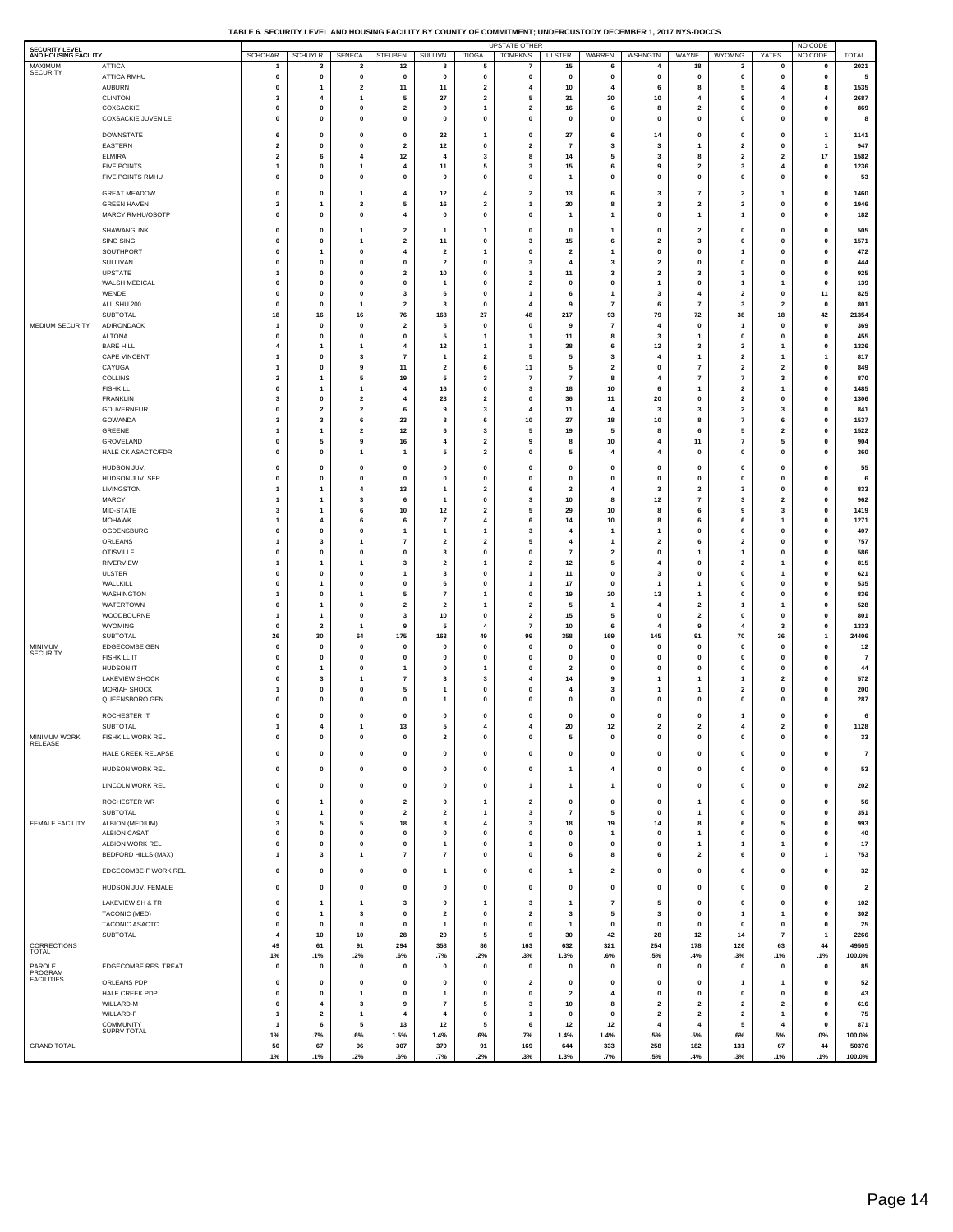**TABLE 7. SECURITY LEVEL AND HOUSING FACILITY BY RELIGIOUS AFFILIATION; UNDERCUSTODY DECEMBER 1, 2017 NYS-DOCCS**

| SECURITY LEVEL<br>AND HOUSING FACILITY |                                           | CATHOLIC                         | PROTESTANT                     | <b>ISLAM</b>                   | <b>JEWISH</b>                  | <b>RASTAFARIA</b><br>Ν        | NATION OF<br><b>ISLAM</b> | ASIAN<br>RELIGION                | GREEK<br>ORTHODOX                       | NATIVE<br>AMERICAN                     | OTHER                                   | NOT<br>SPECIFID                           | <b>TOTAL</b>            |
|----------------------------------------|-------------------------------------------|----------------------------------|--------------------------------|--------------------------------|--------------------------------|-------------------------------|---------------------------|----------------------------------|-----------------------------------------|----------------------------------------|-----------------------------------------|-------------------------------------------|-------------------------|
| MAXIMUM<br><b>SECURITY</b>             | <b>ATTICA</b><br>ATTICA RMHU              | 329                              | 538                            | 242<br>$\mathbf 2$             | 153<br>$\overline{\mathbf{2}}$ | 234                           | 159                       | 9<br>$\pmb{0}$                   | 3                                       | 16<br>$\pmb{0}$                        | 105<br>$\pmb{0}$                        | 233                                       | 2021                    |
|                                        | <b>AUBURN</b>                             | $\overline{1}$<br>237            | $\pmb{0}$<br>330               | 195                            | 136                            | $\pmb{0}$<br>203              | $\pmb{0}$<br>109          | 12                               | $\pmb{0}$<br>1                          | 15                                     | 112                                     | $\mathbf 0$<br>185                        | 5<br>1535               |
|                                        | <b>CLINTON</b>                            | 521                              | 608                            | 362                            | 218                            | 397                           | 143                       | 18                               | 0                                       | 18                                     | 128                                     | 274                                       | 2687                    |
|                                        | COXSACKIE<br><b>COXSACKIE JUVENILE</b>    | 195<br>$\overline{1}$            | 195<br>$\overline{\mathbf{2}}$ | 105<br>$\overline{\mathbf{1}}$ | 58<br>$\mathbf{1}$             | 108<br>3                      | 52<br>$\mathbf 0$         | -1<br>$\pmb{0}$                  | 1<br>0                                  | 10<br>$\pmb{0}$                        | 51<br>$\pmb{0}$                         | 93<br>$\mathbf 0$                         | 869<br>8                |
|                                        | <b>DOWNSTATE</b>                          | 233                              | 235                            | 128                            | 66                             | 143                           | 22                        | $\overline{\mathbf{2}}$          | $\mathbf 0$                             | 17                                     | 21                                      | 274                                       | 1141                    |
|                                        | EASTERN                                   | 161                              | 270                            | 166                            | 30                             | 120                           | 59                        | 20                               | 1                                       | 10                                     | 53                                      | 57                                        | 947                     |
|                                        | <b>ELMIRA</b>                             | 242                              | 316                            | 171                            | 141                            | 191                           | 114                       | 9                                | 0                                       | 12                                     | 90                                      | 296                                       | 1582                    |
|                                        | <b>FIVE POINTS</b><br>FIVE POINTS RMHU    | 202<br>6                         | 236<br>8                       | 147<br>17                      | 103<br>12                      | 207<br>3                      | 107<br>0                  | $\overline{4}$<br>$\pmb{0}$      | $\mathbf{1}$<br>$\mathbf{1}$            | 10<br>$\pmb{0}$                        | 87<br>$\overline{\mathbf{4}}$           | 132<br>$\overline{\mathbf{2}}$            | 1236<br>53              |
|                                        | <b>GREAT MEADOW</b>                       | 253                              | 267                            | 233                            | 126                            | 215                           | 97                        | 16                               | 1                                       | 10                                     | 85                                      | 157                                       | 1460                    |
|                                        | <b>GREEN HAVEN</b>                        | 350                              | 547                            | 301                            | 148                            | 191                           | 132                       | 27                               | 1                                       | 9                                      | 106                                     | 134                                       | 1946                    |
|                                        | MARCY RMHU/OSOTP                          | 37                               | 50                             | ${\bf 27}$                     | 25                             | $\overline{7}$                | 11                        | $\pmb{0}$                        | 0                                       | $\overline{1}$                         | $\overline{7}$                          | 17                                        | 182                     |
|                                        | SHAWANGUNK                                | 82                               | 146                            | 83                             | 37                             | 61                            | 51                        | 3                                | 0                                       | $\overline{1}$                         | 21                                      | 20                                        | 505                     |
|                                        | <b>SING SING</b><br>SOUTHPORT             | 284<br>63                        | 405<br>85                      | 262<br>68                      | 105<br>45                      | 198<br>81                     | 111<br>45                 | 18<br>$\mathbf{1}$               | 1<br>$\mathbf{0}$                       | 8<br>5                                 | 80<br>27                                | 99<br>52                                  | 1571<br>472             |
|                                        | SULLIVAN                                  | 86                               | 116                            | 64                             | 40                             | 50                            | 33                        | 4                                | 1                                       | $\overline{1}$                         | 22                                      | 27                                        | 444                     |
|                                        | <b>UPSTATE</b><br>WALSH MEDICAL           | 182<br>34                        | 139<br>42                      | 112                            | 93<br>18                       | 203<br>$\mathbf{1}$           | 53<br>$\mathbf{1}$        | 5<br>$\overline{1}$              | 0<br>0                                  | 14<br>$\overline{\mathbf{2}}$          | 37<br>$\mathbf 2$                       | 87<br>23                                  | 925<br>139              |
|                                        | WENDE                                     | 138                              | 223                            | 15<br>99                       | 74                             | 93                            | 43                        | $\mathbf{3}$                     | 1                                       | 8                                      | 51                                      | 92                                        | 825                     |
|                                        | ALL SHU 200                               | 158                              | 135                            | 70                             | 63                             | 144                           | 24                        | $\pmb{0}$                        | 0                                       | 17                                     | 44                                      | 146                                       | 801                     |
| MEDIUM SECURITY                        | <b>SUBTOTAL</b><br><b>ADIRONDACK</b>      | 3795<br>112                      | 4893<br>98                     | 2870<br>34                     | 1694<br>13                     | 2853<br>37                    | 1366<br>5                 | 153<br>$\pmb{0}$                 | 13<br>$\mathbf{0}$                      | 184<br>3                               | 1133<br>5                               | 2400<br>62                                | 21354<br>369            |
|                                        | <b>ALTONA</b>                             | 135                              | 112                            | 52                             | 17                             | 53                            | 3                         | 3                                | $\mathbf{0}$                            | $\overline{\mathbf{2}}$                | 9                                       | 69                                        | 455                     |
|                                        | <b>BARE HILL</b>                          | 299                              | 326                            | 148                            | 73                             | 189                           | 34                        | 8                                | $\overline{2}$                          | 18                                     | 63                                      | 166                                       | 1326                    |
|                                        | <b>CAPE VINCENT</b><br>CAYUGA             | 199<br>146                       | 147<br>178                     | 90<br>91                       | 45<br>66                       | 119<br>78                     | 26<br>23                  | 5<br>$\mathbf{1}$                | 0<br>$\overline{\mathbf{2}}$            | 6<br>17                                | 45<br>42                                | 135<br>205                                | 817<br>849              |
|                                        | <b>COLLINS</b>                            | 159                              | 210                            | 99                             | 74                             | 51                            | 17                        | $\overline{4}$                   | 0                                       | 9                                      | 41                                      | 206                                       | 870                     |
|                                        | <b>FISHKILL</b><br><b>FRANKLIN</b>        | 364<br>332                       | 428<br>259                     | 207<br>169                     | ${\bf 72}$<br>78               | 132<br>161                    | 38<br>30                  | 8<br>6                           | $\mathbf{2}$<br>0                       | 13<br>20                               | 90<br>97                                | 131<br>154                                | 1485<br>1306            |
|                                        | GOUVERNEUR                                | 189                              | 159                            | 101                            | 59                             | 98                            | 17                        | $\overline{\mathbf{2}}$          | $\mathbf{1}$                            | 12                                     | 38                                      | 165                                       | 841                     |
|                                        | GOWANDA<br>GREENE                         | 383<br>356                       | 379<br>323                     | 105<br>185                     | 78<br>83                       | 147<br>166                    | 22<br>15                  | $\overline{7}$<br>$\overline{7}$ | 0<br>$\mathbf{2}$                       | 21<br>22                               | 56<br>63                                | 339<br>300                                | 1537<br>1522            |
|                                        | GROVELAND                                 | 187                              | 230                            | 81                             | 65                             | 59                            | 8                         | 11                               | $\mathbf{1}$                            | 10                                     | 52                                      | 200                                       | 904                     |
|                                        | HALE CK ASACTC/FDR                        | 99                               | 89                             | 34                             | 17                             | 36                            | 5                         | $\pmb{0}$                        | 1                                       | $\pmb{0}$                              | 12                                      | 67                                        | 360                     |
|                                        | HUDSON JUV.                               | 6                                | 9                              | 5                              | 0                              | 9                             | $\mathbf 0$               | $\mathbf{0}$                     | $\mathbf 0$                             | $\mathbf 0$                            | $\pmb{0}$                               | 26                                        | 55                      |
|                                        | HUDSON JUV. SEP.<br>LIVINGSTON            | -1<br>176                        | $\mathbf{1}$<br>185            | $\mathbf{1}$<br>92             | $\mathbf{0}$<br>38             | $\mathbf{1}$<br>107           | 0<br>25                   | $\pmb{0}$<br>3                   | $\mathbf 0$<br>0                        | $\mathbf 0$<br>$\overline{\mathbf{4}}$ | $\pmb{0}$<br>31                         | $\overline{\mathbf{2}}$<br>172            | 6<br>833                |
|                                        | <b>MARCY</b>                              | 193                              | 219                            | 115                            | 79                             | 101                           | 21                        | 3                                | 0                                       | 13                                     | 50                                      | 168                                       | 962                     |
|                                        | MID-STATE                                 | 300                              | 340                            | 162                            | 120                            | 139                           | 26                        | $\overline{7}$                   | $\mathbf{0}$                            | 10                                     | 86                                      | 229                                       | 1419                    |
|                                        | <b>MOHAWK</b><br>OGDENSBURG               | 315<br>107                       | 280<br>81                      | 149<br>47                      | 76<br>17                       | 118<br>51                     | 29<br>11                  | 5<br>$\mathbf{1}$                | $\overline{\mathbf{2}}$<br>$\mathbf{0}$ | 17<br>4                                | 56<br>8                                 | 224<br>80                                 | 1271<br>407             |
|                                        | ORLEANS                                   | 120                              | 204                            | 97                             | 38                             | 108                           | 24                        | $\mathbf 2$                      | 0                                       | 6                                      | 36                                      | 122                                       | 757                     |
|                                        | <b>OTISVILLE</b><br>RIVERVIEW             | 137<br>200                       | 166<br>156                     | 73<br>80                       | 28<br>46                       | 64<br>119                     | 34<br>21                  | 8<br>$\overline{\mathbf{2}}$     | 4<br>1                                  | 3<br>9                                 | 34<br>36                                | 35<br>145                                 | 586<br>815              |
|                                        | <b>ULSTER</b>                             | 167                              | 119                            | 78                             | 23                             | 64                            | 11                        | 8                                | 6                                       | 11                                     | $12\,$                                  | 122                                       | 621                     |
|                                        | WALLKILL                                  | 130                              | 126                            | 89                             | 26                             | 57                            | 17                        | $\overline{1}$                   | 0                                       | $\overline{7}$                         | 24                                      | 58                                        | 535                     |
|                                        | WASHINGTON<br><b>WATERTOWN</b>            | 205<br>158                       | 169<br>89                      | 98<br>59                       | 35<br>15                       | 133<br>47                     | 15<br>16                  | 11<br>$\mathbf{1}$               | 3<br>$\mathbf{0}$                       | 5<br>9                                 | 37<br>14                                | 125<br>120                                | 836<br>528              |
|                                        | WOODBOURNE                                | 195                              | 247                            | 101                            | 44                             | 55                            | 45                        | 8                                | $\overline{\mathbf{2}}$                 | 4                                      | 41                                      | 59                                        | 801                     |
|                                        | WYOMING<br>SUBTOTAL                       | 260<br>5630                      | 316<br>5645                    | 130<br>2772                    | 70<br>1395                     | 165<br>2664                   | 28<br>566                 | 3<br>125                         | 0<br>29                                 | 13<br>268                              | 70<br>1148                              | 278<br>4164                               | 1333<br>24406           |
| MINIMUM                                | <b>EDGECOMBE GEN</b>                      | 4                                |                                | 3                              | 1                              | $\overline{\mathbf{2}}$       | 0                         | $\mathbf{0}$                     | $\mathbf 0$                             | $\mathbf 0$                            | 0                                       | 1                                         | 12                      |
| <b>SECURITY</b>                        | <b>FISHKILL IT</b>                        | 3                                | -1                             | 1                              | 0                              | 1                             | 0                         | $\mathbf{0}$                     | 0                                       | $\mathbf 0$                            | 0                                       | $\mathbf{1}$                              | $\boldsymbol{7}$        |
|                                        | <b>HUDSON IT</b><br><b>LAKEVIEW SHOCK</b> | 13<br>214                        | 17<br>103                      | $\mathbf{1}$<br>55             | -1<br>$\overline{\mathbf{r}}$  | $\overline{\mathbf{2}}$<br>43 | 1<br>$\mathbf 3$          | $\mathbf{0}$<br>$\overline{4}$   | $\mathbf 0$<br>1                        | $\mathbf 0$<br>5                       | 3<br>${\bf 5}$                          | 6<br>132                                  | 44<br>572               |
|                                        | <b>MORIAH SHOCK</b>                       | 54                               | -33                            |                                |                                | 8                             |                           |                                  |                                         | 2                                      |                                         | 94                                        | 200                     |
|                                        | QUEENSBORO GEN                            | 69                               | 75                             | 49                             | 10                             | 38                            | 5                         | $\mathbf{1}$                     | $\mathbf{0}$                            | 5                                      | 9                                       | 26                                        | 287                     |
|                                        | ROCHESTER IT<br><b>SUBTOTAL</b>           | $\overline{1}$<br>358            | $\mathbf{1}$                   | 0                              | 0                              | 1<br>95                       | 0<br>9                    | 0<br>6                           | 0<br>1                                  | 0                                      | 0<br>$17\,$                             | 3<br>263                                  | 6<br>1128               |
| MINIMUM WORK                           | FISHKILL WORK REL                         | $\overline{7}$                   | 231<br>11                      | 116<br>$\overline{\mathbf{2}}$ | 20<br>0                        | 8                             | $\mathbf 0$               | $\mathbf{0}$                     | 0                                       | 12<br>$\pmb{0}$                        | $\pmb{0}$                               | 5                                         | 33                      |
| <b>RELEASE</b>                         | HALE CREEK RELAPSE                        | $\overline{\mathbf{2}}$          | 3                              | $\pmb{0}$                      | 0                              | $\mathbf{1}$                  | 0                         | $\pmb{0}$                        | 0                                       | $\pmb{0}$                              | $\pmb{0}$                               | $\mathbf{1}$                              | $\overline{7}$          |
|                                        | HUDSON WORK REL                           | 12                               | 20                             | $\overline{\mathbf{2}}$        | 1                              | $\pmb{7}$                     | 0                         | 0                                | 0                                       | 0                                      | 3                                       | 8                                         | 53                      |
|                                        | LINCOLN WORK REL                          | 76                               | 69                             | 16                             | 8                              | 21                            | 0                         | $\pmb{0}$                        | $\mathbf{1}$                            | $\pmb{0}$                              | $\overline{\mathbf{2}}$                 | 9                                         | 202                     |
|                                        |                                           |                                  |                                |                                |                                |                               |                           |                                  |                                         |                                        |                                         |                                           |                         |
|                                        | ROCHESTER WR<br><b>SUBTOTAL</b>           | 14<br>111                        | $\overline{7}$<br>110          | 5<br>25                        | 4<br>13                        | $\overline{\mathbf{2}}$<br>39 | 0<br>$\mathbf 0$          | 0<br>$\pmb{0}$                   | 0<br>1                                  | 0<br>$\mathbf 0$                       | $\mathbf{1}$<br>6                       | 23<br>46                                  | 56<br>351               |
| <b>FEMALE FACILITY</b>                 | ALBION (MEDIUM)                           | 301                              | 367                            | 121                            | 19                             | 5                             | 3                         | $\overline{4}$                   | $\mathbf{1}$                            | $\overline{\mathbf{2}}$                | $\boldsymbol{9}$                        | 161                                       | 993                     |
|                                        | <b>ALBION CASAT</b><br>ALBION WORK REL    | 16<br>11                         | 11<br>-1                       | 3<br>$\mathbf 0$               | 0<br>0                         | $\mathbf{1}$<br>$\pmb{0}$     | $\pmb{0}$<br>0            | $\mathbf{1}$<br>$\mathbf{1}$     | 0<br>0                                  | $\pmb{0}$<br>$\mathbf 0$               | $\mathbf{1}$<br>$\overline{\mathbf{2}}$ | $\overline{7}$<br>$\overline{\mathbf{2}}$ | 40<br>17                |
|                                        | <b>BEDFORD HILLS (MAX)</b>                | 198                              | 296                            | 85                             | 15                             | $\overline{7}$                | 6                         | $\overline{7}$                   | 0                                       | $\overline{7}$                         | 13                                      | 119                                       | 753                     |
|                                        | EDGECOMBE-F WORK REL                      | 12                               | 11                             | 4                              | 0                              | $\pmb{0}$                     | 0                         | $\pmb{0}$                        | 0                                       | 0                                      | 0                                       | 5                                         | 32                      |
|                                        | HUDSON JUV. FEMALE                        | $\mathbf 0$                      | $\overline{\mathbf{2}}$        | $\mathbf 0$                    | 0                              | $\pmb{0}$                     | 0                         | $\pmb{0}$                        | $\mathbf 0$                             | $\mathbf 0$                            | $\pmb{0}$                               | $\mathbf{0}$                              | $\overline{\mathbf{2}}$ |
|                                        | LAKEVIEW SH & TR                          | 38                               | 34                             | 6                              | 1                              | $\pmb{0}$                     | $\mathbf 0$               | $\pmb{0}$                        | 0                                       | $\mathbf{0}$                           | $\pmb{0}$                               | 23                                        | 102                     |
|                                        | TACONIC (MED)                             | 85                               | 119                            | 40                             | 5                              | 3                             | 0                         | 5                                | $\mathbf 0$                             | $\mathbf 0$                            | 4                                       | 41                                        | 302                     |
|                                        | TACONIC ASACTC                            | 5                                | 12                             | $\mathbf{1}$                   | 1                              | $\pmb{0}$                     | 0<br>9                    | 0                                | 0<br>1                                  | $\mathbf 0$<br>9                       | 0                                       | 6                                         | 25                      |
| CORRECTIONS                            | <b>SUBTOTAL</b>                           | 666<br>10560                     | 853<br>11732                   | 260<br>6043                    | 41<br>3163                     | 16<br>5667                    | 1950                      | 18<br>302                        | 45                                      | 473                                    | 29<br>2333                              | 364<br>7237                               | 2266<br>49505           |
| <b>TOTAL</b>                           |                                           | 21.3%                            | 23.7%                          | 12.2%                          | 6.4%                           | 11.4%                         | 3.9%                      | .6%                              | .1%                                     | 1.0%                                   | 4.7%                                    | 14.6%                                     | 100.0%                  |
| PAROLE<br>PROGRAM<br><b>FACILITIES</b> | EDGECOMBE RES. TREAT.                     | 26                               | 16                             | 16                             | $\overline{7}$                 | 11                            | $\mathbf{1}$              | $\pmb{0}$                        | 0                                       | $\overline{1}$                         | $\overline{\mathbf{2}}$                 | 5                                         | 85                      |
|                                        | ORLEANS PDP<br>HALE CREEK PDP             | $\overline{7}$<br>$\overline{7}$ | 12<br>6                        | 3<br>$\overline{\mathbf{2}}$   | 4<br>6                         | 6<br>8                        | 1<br>0                    | $\mathbf 0$<br>0                 | 0<br>0                                  | $\pmb{0}$<br>$\mathbf 0$               | $\overline{\mathbf{2}}$<br>$\mathbf{1}$ | 17<br>13                                  | 52<br>43                |
|                                        | WILLARD-M                                 | 102                              | 85                             | 65                             | 94                             | 117                           | 6                         | $\mathbf{1}$                     | 1                                       | $\overline{7}$                         | 15                                      | 123                                       | 616                     |
|                                        | WILLARD-F                                 | 18                               | 14                             | 21                             | 9                              | $\pmb{0}$                     | $\mathbf 0$               | $\pmb{0}$                        | $\pmb{0}$                               | $\mathbf 0$                            | $\mathbf{1}$                            | 12                                        | 75                      |
|                                        | <b>COMMUNITY</b><br>SUPRV TOTAL           | 160<br>18.4%                     | 133<br>15.3%                   | 107<br>12.3%                   | 120<br>13.8%                   | 142<br>16.3%                  | 8<br>.9%                  | $\mathbf{1}$<br>.1%              | 1<br>.1%                                | 8<br>.9%                               | 21<br>2.4%                              | 170<br>19.5%                              | 871<br>100.0%           |
| <b>GRAND TOTAL</b>                     |                                           | 10720                            | 11865                          | 6150                           | 3283                           | 5809                          | 1958                      | 303                              | 46                                      | 481                                    | 2354                                    | 7407                                      | 50376                   |
|                                        |                                           | 21.3%                            | 23.6%                          | 12.2%                          | 6.5%                           | 11.5%                         | 3.9%                      | .6%                              | .1%                                     | 1.0%                                   | 4.7%                                    | 14.7%                                     | 100.0%                  |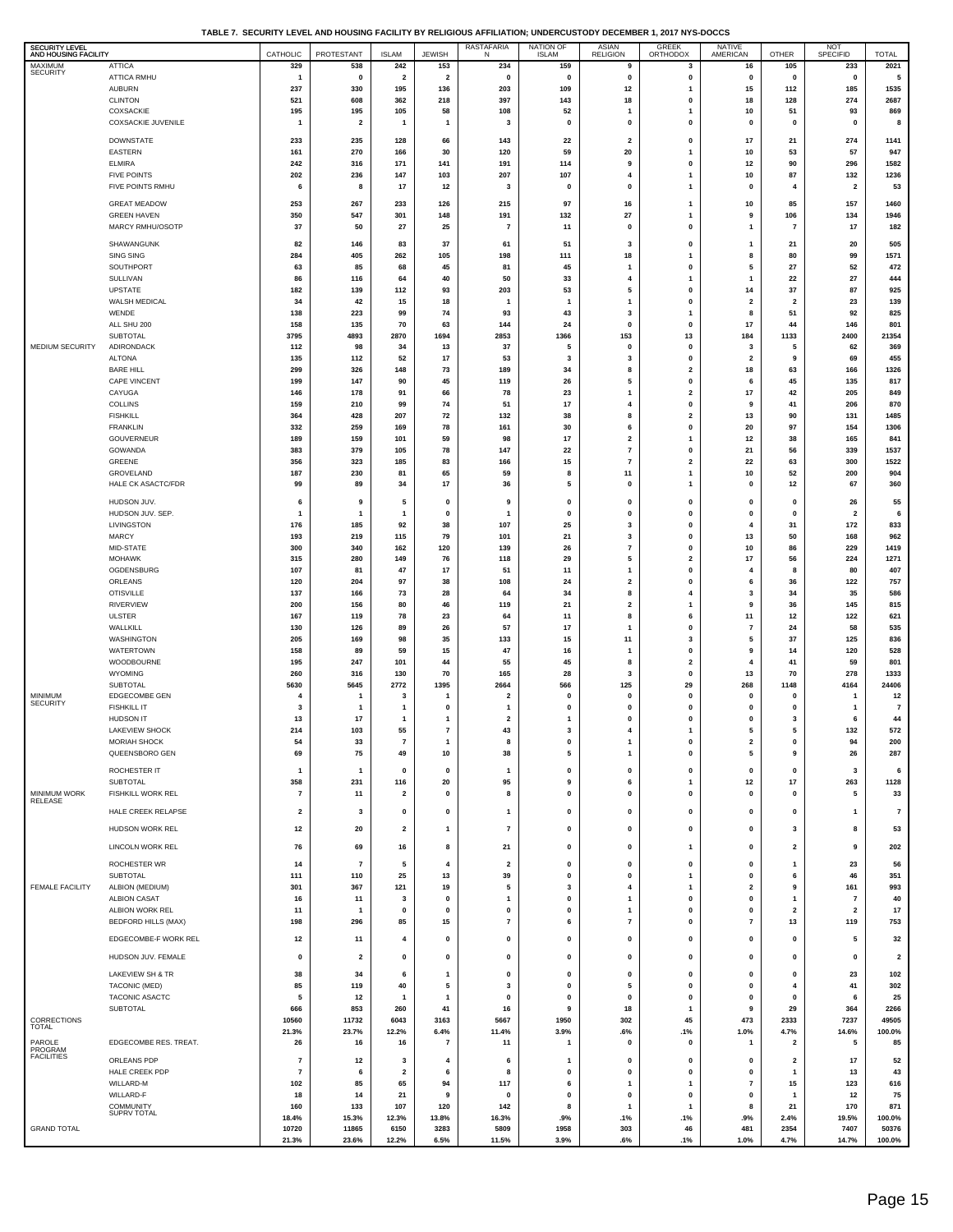**TABLE 8. SECURITY LEVEL AND HOUSING FACILITY BY MARITAL STATUS; UNDERCUSTODY DECEMBER 1, 2017 NYS-DOCCS**

| SECURITY LEVEL<br>AND HOUSING FACILITY |                                             | <b>NEVER</b><br>MARRIED | MARRIED          | <b>COMMON</b><br>LAW           | SEPARATD/DI<br>VORCD    | WIDOWED                       | NOT CODED                    | <b>TOTAL</b>    |
|----------------------------------------|---------------------------------------------|-------------------------|------------------|--------------------------------|-------------------------|-------------------------------|------------------------------|-----------------|
| MAXIMUM<br><b>SECURITY</b>             | <b>ATTICA</b>                               | 1250                    | 497              | 21                             | 218                     | 23                            | 12                           | 2021            |
|                                        | <b>ATTICA RMHU</b><br><b>AUBURN</b>         | $\mathbf 2$<br>950      | 3<br>394         | $\pmb{0}$<br>15                | 0<br>143                | $\pmb{0}$<br>15               | 0<br>18                      | 5<br>1535       |
|                                        | <b>CLINTON</b>                              | 1797                    | 582              | 47                             | 214                     | 33                            | 14                           | 2687            |
|                                        | COXSACKIE<br><b>COXSACKIE JUVENILE</b>      | 567<br>8                | 187<br>$\pmb{0}$ | 15<br>$\pmb{0}$                | 85<br>$\pmb{0}$         | 6<br>$\pmb{0}$                | 9<br>0                       | 869<br>8        |
|                                        |                                             |                         |                  |                                |                         |                               |                              |                 |
|                                        | <b>DOWNSTATE</b><br><b>EASTERN</b>          | 682<br>469              | 190<br>348       | 17<br>28                       | 76<br>79                | 8<br>14                       | 168<br>9                     | 1141<br>947     |
|                                        | <b>ELMIRA</b>                               | 1008                    | 355              | 23                             | 136                     | 19                            | 41                           | 1582            |
|                                        | <b>FIVE POINTS</b>                          | 862                     | 242              | 13                             | 99                      | 10                            | 10                           | 1236            |
|                                        | FIVE POINTS RMHU                            | 40                      | 6                | $\mathbf 2$                    | 3                       | $\pmb{0}$                     | $\overline{\mathbf{2}}$      | 53              |
|                                        | <b>GREAT MEADOW</b>                         | 1007                    | 294              | 35                             | 95                      | 14                            | 15                           | 1460            |
|                                        | <b>GREEN HAVEN</b><br>MARCY RMHU/OSOTP      | 1064<br>131             | 624<br>30        | 56<br>1                        | 154<br>15               | 35<br>$\overline{\mathbf{2}}$ | 13<br>3                      | 1946<br>182     |
|                                        | SHAWANGUNK                                  |                         |                  |                                |                         |                               |                              |                 |
|                                        | <b>SING SING</b>                            | 251<br>890              | 191<br>488       | 14<br>47                       | 42<br>120               | 4<br>18                       | 3<br>8                       | 505<br>1571     |
|                                        | SOUTHPORT                                   | 326                     | 115              | 3                              | 26                      | 1                             | 1                            | 472             |
|                                        | SULLIVAN                                    | 256                     | 122              | 16                             | 37                      | $\overline{\mathbf{r}}$       | 6                            | 444             |
|                                        | <b>UPSTATE</b><br>WALSH MEDICAL             | 702<br>57               | 150<br>30        | 16<br>5                        | 44<br>33                | 6<br>12                       | 7<br>2                       | 925<br>139      |
|                                        | WENDE                                       | 511                     | 202              | $\bf 7$                        | 75                      | 13                            | 17                           | 825             |
|                                        | ALL SHU 200<br><b>SUBTOTAL</b>              | 632<br>13462            | 112<br>5162      | 9<br>390                       | 41<br>1735              | 3<br>243                      | 4<br>362                     | 801<br>21354    |
| MEDIUM SECURITY                        | ADIRONDACK                                  | 268                     | 57               | 6                              | 35                      | $\mathbf{2}$                  | 1                            | 369             |
|                                        | <b>ALTONA</b>                               | 321                     | 86               | 4                              | 40                      | 4                             | 0                            | 455             |
|                                        | <b>BARE HILL</b><br><b>CAPE VINCENT</b>     | 957<br>603              | 233<br>131       | 30<br>17                       | 95<br>57                | 5<br>5                        | 6<br>4                       | 1326<br>817     |
|                                        | CAYUGA                                      | 560                     | 176              | 6                              | 89                      | 13                            | 5                            | 849             |
|                                        | <b>COLLINS</b>                              | 506                     | 221              | $\mathbf 2$                    | 127                     | $\overline{7}$                | 7                            | 870             |
|                                        | <b>FISHKILL</b><br><b>FRANKLIN</b>          | 910<br>910              | 374<br>245       | 27<br>12                       | 147<br>123              | 19<br>6                       | 8<br>10                      | 1485<br>1306    |
|                                        | GOUVERNEUR                                  | 573                     | 157              | 20                             | 79                      | $\overline{7}$                | 5                            | 841             |
|                                        | GOWANDA                                     | 1037                    | 275              | 24                             | 184                     | 8                             | 9                            | 1537            |
|                                        | GREENE<br>GROVELAND                         | 1167<br>545             | 184<br>192       | 32<br>12                       | 112<br>136              | 10<br>13                      | 17<br>6                      | 1522<br>904     |
|                                        | <b>HALE CK ASACTC/FDR</b>                   | 256                     | 60               | 8                              | 31                      | 3                             | $\overline{\mathbf{2}}$      | 360             |
|                                        | HUDSON JUV.                                 | 54                      | 0                | 0                              | 0                       | 0                             | 1                            | 55              |
|                                        | HUDSON JUV. SEP.                            | 6                       | 0                | $\mathbf 0$                    | 0                       | 0                             | 0                            | 6               |
|                                        | LIVINGSTON                                  | 563                     | 170              | 11                             | 78                      | 5                             | 6                            | 833             |
|                                        | <b>MARCY</b><br>MID-STATE                   | 680<br>1004             | 155<br>223       | 12<br>13                       | 101<br>151              | 6<br>17                       | 8<br>11                      | 962<br>1419     |
|                                        | <b>MOHAWK</b>                               | 858                     | 240              | 16                             | 131                     | 11                            | 15                           | 1271            |
|                                        | OGDENSBURG                                  | 312                     | 57               | 11                             | 24                      | $\overline{\mathbf{2}}$       | $\mathbf{1}$                 | 407             |
|                                        | ORLEANS<br><b>OTISVILLE</b>                 | 509<br>308              | 153<br>200       | 13<br>22                       | 73<br>40                | 6<br>13                       | 3<br>3                       | 757<br>586      |
|                                        | <b>RIVERVIEW</b>                            | 587                     | 137              | 21                             | 66                      | 3                             | 1                            | 815             |
|                                        | ULSTER                                      | 477                     | 81               | 16                             | 36                      | 4                             | 7                            | 621             |
|                                        | WALLKILL<br>WASHINGTON                      | 360<br>606              | 124<br>153       | 9<br>8                         | 36<br>60                | 4<br>$\overline{7}$           | 2<br>$\overline{\mathbf{2}}$ | 535<br>836      |
|                                        | <b>WATERTOWN</b>                            | 379                     | 93               | 11                             | 39                      | $\overline{\mathbf{2}}$       | 4                            | 528             |
|                                        | <b>WOODBOURNE</b>                           | 428                     | 273              | 19                             | 66                      | 15                            | 0                            | 801             |
|                                        | <b>WYOMING</b><br><b>SUBTOTAL</b>           | 935<br>16679            | 255<br>4705      | 20<br>402                      | 100<br>2256             | 11<br>208                     | 12<br>156                    | 1333<br>24406   |
| MINIMUM                                | <b>EDGECOMBE GEN</b>                        | 10                      | 1                | 1                              | 0                       | 0                             | 0                            | 12              |
| <b>SECURITY</b>                        | <b>FISHKILL IT</b>                          | 4                       | 3                | 0                              | 0                       | 0                             | 0                            | 7               |
|                                        | <b>HUDSON IT</b><br><b>LAKEVIEW SHOCK</b>   | 28<br>447               | 10<br>77         | 1<br>7                         | 5<br>36                 | 0<br>1                        | 0<br>4                       | 44<br>572       |
|                                        | <b>MORIAH SHOCK</b>                         | 172                     | 15               | 1                              | 8                       | 1                             | З                            | 200             |
|                                        | QUEENSBORO GEN                              | 221                     | 32               | 10                             | 18                      | $\mathbf{1}$                  | 5                            | 287             |
|                                        | ROCHESTER IT                                | 5                       | 0                | 0                              | 1                       | $\pmb{0}$                     | $\pmb{0}$                    | 6               |
| MINIMUM WORK                           | <b>SUBTOTAL</b><br><b>FISHKILL WORK REL</b> | 887<br>25               | 138<br>7         | 20<br>0                        | 68<br>1                 | 3<br>0                        | 12<br>0                      | 1128<br>33      |
| <b>RELEASE</b>                         |                                             |                         |                  |                                |                         |                               |                              |                 |
|                                        | HALE CREEK RELAPSE                          | 4                       | -1               | $\pmb{0}$                      | $\overline{\mathbf{2}}$ | $\pmb{0}$                     | $\pmb{0}$                    | $\overline{7}$  |
|                                        | HUDSON WORK REL                             | 33                      | 18               | 0                              | 2                       | 0                             | 0                            | 53              |
|                                        | LINCOLN WORK REL                            | 143                     | 35               | 11                             | 12                      | $\mathbf{1}$                  | $\pmb{0}$                    | 202             |
|                                        | ROCHESTER WR                                | 38                      | 11               | 0                              | 6                       | $\pmb{0}$                     | 1                            | 56              |
|                                        | <b>SUBTOTAL</b>                             | 243                     | 72               | 11                             | 23                      | 1                             | 1                            | 351             |
| <b>FEMALE FACILITY</b>                 | ALBION (MEDIUM)<br><b>ALBION CASAT</b>      | 662<br>23               | 171<br>$\bf 7$   | $\overline{2}$<br>$\mathbf 2$  | 139<br>6                | 17<br>$\overline{\mathbf{2}}$ | 2<br>0                       | 993<br>40       |
|                                        | ALBION WORK REL                             | 5                       | 5                | 0                              | $\overline{7}$          | 0                             | $\mathbf 0$                  | 17              |
|                                        | <b>BEDFORD HILLS (MAX)</b>                  | 482                     | 148              | $\overline{\mathbf{2}}$        | 88                      | 28                            | 5                            | 753             |
|                                        | EDGECOMBE-F WORK REL                        | 23                      | 5                | 0                              | 4                       | $\pmb{0}$                     | 0                            | 32              |
|                                        | HUDSON JUV. FEMALE                          | $\overline{\mathbf{2}}$ | 0                | 0                              | 0                       | 0                             | 0                            | 2               |
|                                        | <b>LAKEVIEW SH &amp; TR</b>                 | 72                      | 17               | 0                              | 12                      | 1                             | 0                            | 102             |
|                                        | TACONIC (MED)                               | 180                     | 72               | 1                              | 37                      | 11                            | 1                            | 302             |
|                                        | TACONIC ASACTC                              | 19                      | 3                | 0                              | 3                       | 0                             | 0                            | 25              |
| CORRECTIONS                            | <b>SUBTOTAL</b>                             | 1468<br>32739           | 428<br>10505     | $\overline{\mathbf{r}}$<br>830 | 296<br>4378             | 59<br>514                     | 8<br>539                     | 2266<br>49505   |
| TOTAL                                  |                                             | 66.1%                   | 21.2%            | 1.7%                           | 8.8%                    | 1.0%                          | 1.1%                         | 100.0%          |
| PAROLE<br>PROGRAM                      | EDGECOMBE RES. TREAT.                       | 71                      | 10               | 3                              | 1                       | 0                             | 0                            | 85              |
| <b>FACILITIES</b>                      | ORLEANS PDP                                 | 38                      | 9                | $\pmb{0}$                      | 5                       | $\pmb{0}$                     | $\pmb{0}$                    | 52              |
|                                        | HALE CREEK PDP<br>WILLARD-M                 | 33<br>473               | 4<br>82          | 0<br>4                         | 6<br>53                 | 0<br>4                        | 0<br>0                       | 43<br>616       |
|                                        | WILLARD-F                                   | 42                      | 13               | 0                              | 19                      | 1                             | 0                            | 75              |
|                                        | COMMUNITY<br>SUPRV TOTAL                    | 657                     | 118              | $\bf 7$                        | 84                      | 5                             | $\mathbf 0$                  | 871             |
| <b>GRAND TOTAL</b>                     |                                             | 75.4%                   | 13.5%            | .8%<br>837                     | 9.6%                    | .6%                           | .0%                          | 100.0%          |
|                                        |                                             | 33396<br>66.3%          | 10623<br>21.1%   | 1.7%                           | 4462<br>8.9%            | 519<br>1.0%                   | 539<br>1.1%                  | 50376<br>100.0% |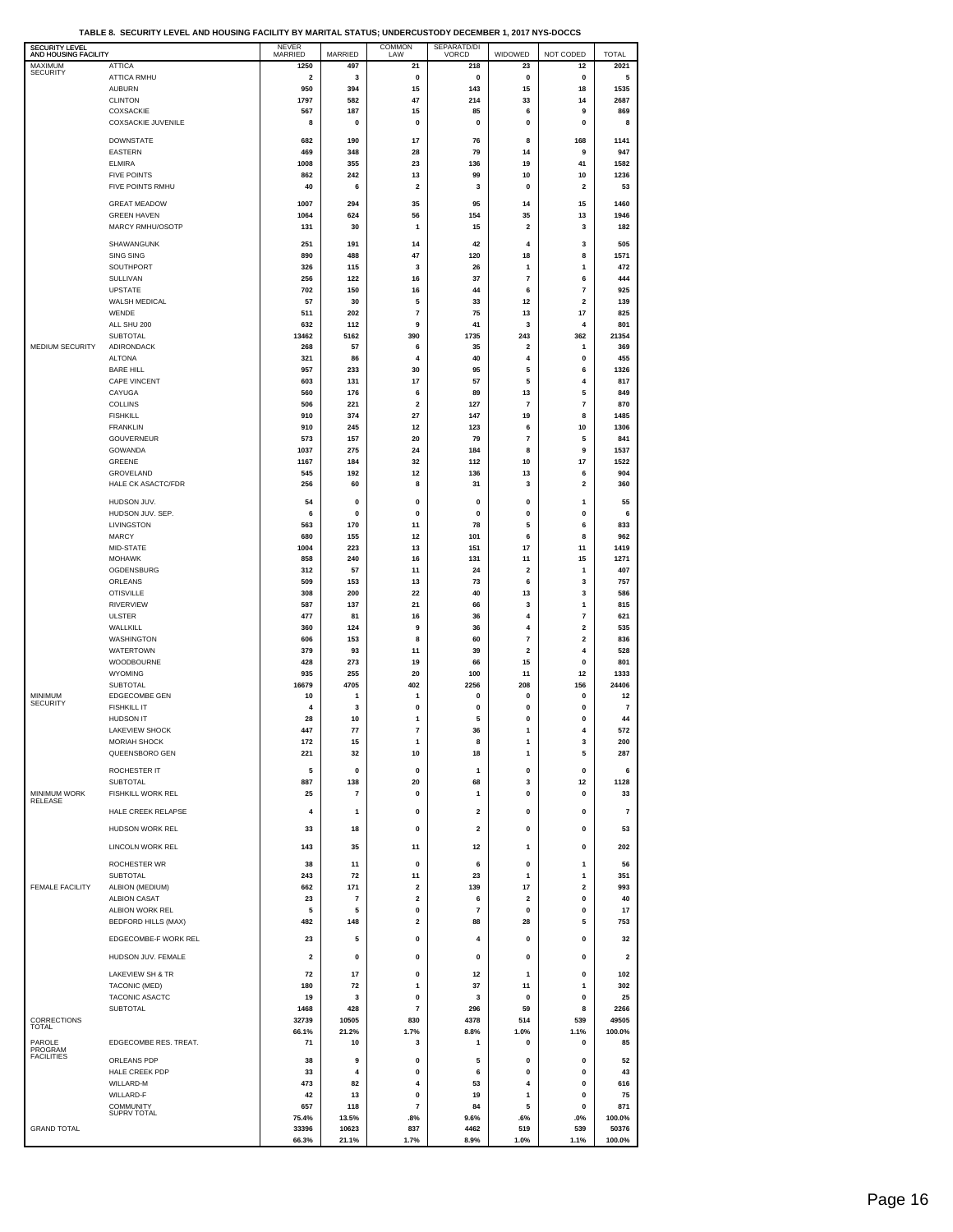**TABLE 9. SECURITY LEVEL AND HOUSING FACILITY BY INMATE REPORTED EDUCATION LEVEL; UNDERCUSTODY DECEMBER 1, 2017 NYS-DOCCS**

| <b>SECURITY LEVEL</b><br>AND HOUSING FACILITY |                                         | 6 GRADE OR<br>LESS            | 7TH GRADE                               | 8TH GRADE                               | 9TH GRADE                            | 10TH GRADE                     | 11TH GRADE                           | 12TH GRADE                     | POST<br>SECONDRY             | NOT CODED               | <b>TOTAL</b>            |
|-----------------------------------------------|-----------------------------------------|-------------------------------|-----------------------------------------|-----------------------------------------|--------------------------------------|--------------------------------|--------------------------------------|--------------------------------|------------------------------|-------------------------|-------------------------|
| MAXIMUM<br><b>SECURITY</b>                    | <b>ATTICA</b>                           | 28                            | 23                                      | 78                                      | 155                                  | 219                            | 155                                  | 678                            | 129                          | 556                     | 2021                    |
|                                               | ATTICA RMHU<br><b>AUBURN</b>            | $\mathbf{1}$<br>28            | $\pmb{0}$<br>14                         | $\pmb{0}$<br>69                         | $\pmb{0}$<br>96                      | $\overline{\mathbf{2}}$<br>178 | $\pmb{0}$<br>119                     | $\overline{\mathbf{2}}$<br>533 | 0<br>88                      | $\pmb{0}$<br>410        | 5<br>1535               |
|                                               | <b>CLINTON</b>                          | 76                            | 28                                      | 104                                     | 178                                  | 307                            | 257                                  | 892                            | 203                          | 642                     | 2687                    |
|                                               | COXSACKIE                               | 17                            | 13                                      | 45                                      | 71                                   | 102                            | 71                                   | 300                            | 60                           | 190                     | 869                     |
|                                               | COXSACKIE JUVENILE                      | 0                             | 0                                       | -1                                      | 6                                    | $\overline{1}$                 | $\mathbf 0$                          | 0                              | $\pmb{0}$                    | $\mathbf{0}$            | 8                       |
|                                               | <b>DOWNSTATE</b>                        | 23                            | 10                                      | 42                                      | 64                                   | 114                            | 99                                   | 329                            | 49                           | 411                     | 1141                    |
|                                               | <b>EASTERN</b>                          | 28                            | 9                                       | 24                                      | 73                                   | 73                             | 69                                   | 290                            | 64                           | 317                     | 947                     |
|                                               | <b>ELMIRA</b><br><b>FIVE POINTS</b>     | 19<br>7                       | 16<br>9                                 | 71<br>44                                | 132<br>102                           | 170<br>144                     | 129<br>102                           | 559<br>430                     | 84<br>62                     | 402<br>336              | 1582<br>1236            |
|                                               | FIVE POINTS RMHU                        | 2                             | 0                                       | $\overline{\mathbf{2}}$                 | 4                                    | 6                              | 5                                    | 18                             | $\mathbf{3}$                 | 13                      | 53                      |
|                                               | <b>GREAT MEADOW</b>                     | 22                            | 21                                      | 72                                      | 131                                  | 174                            | 131                                  | 456                            | 80                           | 373                     | 1460                    |
|                                               | <b>GREEN HAVEN</b>                      | 47                            | 36                                      | 75                                      | 155                                  | 181                            | 134                                  | 555                            | 145                          | 618                     | 1946                    |
|                                               | MARCY RMHU/OSOTP                        | 5                             | $\overline{\mathbf{2}}$                 | 9                                       | 15                                   | 14                             | 19                                   | 53                             | 16                           | 49                      | 182                     |
|                                               | SHAWANGUNK                              | 10                            | 8                                       | 22                                      | 39                                   | 38                             | 34                                   | 144                            | 45                           | 165                     | 505                     |
|                                               | SING SING                               | 39                            | 13                                      | 64                                      | 106                                  | 140                            | 111                                  | 430                            | 114                          | 554                     | 1571                    |
|                                               | SOUTHPORT<br>SULLIVAN                   | $\overline{\mathbf{2}}$<br>17 | 4<br>10                                 | 24<br>16                                | 40<br>49                             | 74<br>44                       | 62<br>31                             | 157<br>116                     | 20<br>34                     | 89<br>127               | 472<br>444              |
|                                               | <b>UPSTATE</b>                          | 14                            | 8                                       | 42                                      | 108                                  | 119                            | 100                                  | 330                            | 41                           | 163                     | 925                     |
|                                               | WALSH MEDICAL                           | 1                             | $\overline{\mathbf{2}}$                 | 6                                       | 10                                   | 12                             | 6                                    | 48                             | 13                           | 41                      | 139                     |
|                                               | WENDE                                   | 16                            | 9                                       | 43                                      | 68                                   | 101                            | 63                                   | 254                            | 47                           | 224                     | 825                     |
|                                               | ALL SHU 200<br>SUBTOTAL                 | 13<br>415                     | $\scriptstyle\rm 7$<br>242              | 40<br>893                               | 87<br>1689                           | 112<br>2325                    | 92<br>1789                           | 284<br>6858                    | 33<br>1330                   | 133<br>5813             | 801<br>21354            |
| MEDIUM SECURITY                               | ADIRONDACK                              | 6                             | 4                                       | 16                                      | 24                                   | 50                             | 33                                   | 147                            | 23                           | 66                      | 369                     |
|                                               | <b>ALTONA</b>                           | 5                             | 4                                       | ${\bf 21}$                              | 32                                   | 46                             | 37                                   | 205                            | 28                           | 77                      | 455                     |
|                                               | <b>BARE HILL</b><br><b>CAPE VINCENT</b> | 25<br>22                      | 15<br>8                                 | 66<br>44                                | 105<br>69                            | 148<br>110                     | 115<br>73                            | 498<br>320                     | 73<br>38                     | 281<br>133              | 1326<br>817             |
|                                               | CAYUGA                                  | 9                             | 5                                       | 35                                      | 84                                   | 100                            | 58                                   | 331                            | 42                           | 185                     | 849                     |
|                                               | <b>COLLINS</b>                          | 13                            | 15                                      | 41                                      | 65                                   | 71                             | 58                                   | 372                            | 49                           | 186                     | 870                     |
|                                               | <b>FISHKILL</b>                         | 38                            | 18                                      | 63                                      | 103                                  | 124                            | 116                                  | 445                            | 113                          | 465                     | 1485                    |
|                                               | <b>FRANKLIN</b><br>GOUVERNEUR           | 36<br>8                       | 11<br>8                                 | 57<br>23                                | 114<br>62                            | 171<br>78                      | 116<br>76                            | 498<br>389                     | 84<br>49                     | 219<br>148              | 1306<br>841             |
|                                               | GOWANDA                                 | 55                            | 17                                      | 55                                      | 123                                  | 148                            | 126                                  | 657                            | 92                           | 264                     | 1537                    |
|                                               | GREENE                                  | 27                            | 16                                      | 88                                      | 155                                  | 233                            | 165                                  | 565                            | 55                           | 218                     | 1522                    |
|                                               | GROVELAND<br><b>HALE CK ASACTC/FDR</b>  | 10<br>$\overline{7}$          | 9<br>6                                  | 39<br>$\overline{7}$                    | 55<br>31                             | 88<br>37                       | 62<br>31                             | 376<br>180                     | 66<br>16                     | 199<br>45               | 904<br>360              |
|                                               |                                         |                               |                                         |                                         |                                      |                                |                                      |                                |                              |                         |                         |
|                                               | HUDSON JUV.<br>HUDSON JUV. SEP.         | 1<br>0                        | 1<br>0                                  | 6<br>$\pmb{0}$                          | 21<br>$\overline{4}$                 | 16<br>$\overline{2}$           | $\overline{\mathbf{2}}$<br>$\pmb{0}$ | 4<br>0                         | $\mathbf{1}$<br>0            | 3<br>$\mathbf{0}$       | 55<br>6                 |
|                                               | LIVINGSTON                              | 14                            | $\overline{\mathbf{r}}$                 | 25                                      | 69                                   | 107                            | 90                                   | 324                            | 45                           | 152                     | 833                     |
|                                               | <b>MARCY</b>                            | 10                            | 10                                      | 37                                      | 86                                   | 101                            | 85                                   | 352                            | 56                           | 225                     | 962                     |
|                                               | MID-STATE                               | 18                            | 15                                      | 59                                      | 122                                  | 144                            | 106                                  | 555                            | 79                           | 321                     | 1419                    |
|                                               | <b>MOHAWK</b><br>OGDENSBURG             | 28<br>11                      | 11<br>3                                 | 47<br>20                                | 91<br>46                             | 153<br>47                      | 113<br>54                            | 475<br>145                     | 64<br>17                     | 289<br>64               | 1271<br>407             |
|                                               | ORLEANS                                 | 14                            | $\overline{4}$                          | 28                                      | 67                                   | 90                             | 80                                   | 292                            | 41                           | 141                     | 757                     |
|                                               | <b>OTISVILLE</b>                        | 13                            | 12                                      | 15                                      | 34                                   | 63                             | 38                                   | 206                            | 48                           | 157                     | 586                     |
|                                               | <b>RIVERVIEW</b><br><b>ULSTER</b>       | 19<br>15                      | 8<br>6                                  | 33<br>24                                | 62<br>53                             | 113<br>74                      | 79<br>64                             | 334<br>240                     | 38<br>40                     | 129<br>105              | 815<br>621              |
|                                               | WALLKILL                                | 4                             | 8                                       | 10                                      | 30                                   | 64                             | 46                                   | 218                            | 34                           | 121                     | 535                     |
|                                               | WASHINGTON                              | 21                            | 6                                       | 52                                      | 70                                   | 122                            | 74                                   | 266                            | 65                           | 160                     | 836                     |
|                                               | <b>WATERTOWN</b>                        | 12                            | 12                                      | 21                                      | 47                                   | 64                             | 50                                   | 213                            | 26                           | 83                      | 528                     |
|                                               | WOODBOURNE<br>WYOMING                   | 35<br>16                      | 14<br>16                                | 31<br>49                                | 58<br>119                            | 71<br>161                      | 55<br>130                            | 258<br>528                     | 61<br>65                     | 218<br>249              | 801<br>1333             |
|                                               | SUBTOTAL                                | 492                           | 269                                     | 1012                                    | 2001                                 | 2796                           | 2132                                 | 9393                           | 1408                         | 4903                    | 24406                   |
| <b>MINIMUM</b><br><b>SECURITY</b>             | EDGECOMBE GEN                           | 0                             | $\mathbf 0$                             | -1                                      | -1                                   | $\overline{\mathbf{2}}$        | $\mathbf 0$                          | 5                              | 1                            | $\overline{\mathbf{2}}$ | 12                      |
|                                               | <b>FISHKILL IT</b><br><b>HUDSON IT</b>  | $\mathbf 0$<br>0              | $\pmb{0}$<br>0                          | 0<br>$\mathbf{0}$                       | $\mathbf 0$<br>$\mathbf 0$           | $\mathbf 0$<br>$\mathbf 0$     | -1<br>$\overline{2}$                 | 4<br>31                        | $\overline{2}$<br>5          | $\mathbf{0}$<br>6       | $\overline{7}$<br>44    |
|                                               | LAKEVIEW SHOCK                          | 3                             | $\mathbf{1}$                            | 26                                      | 42                                   | 72                             | 66                                   | 270                            | 29                           | 63                      | 572                     |
|                                               | <b>MORIAH SHOCK</b>                     |                               |                                         |                                         |                                      |                                |                                      |                                |                              | 23                      | 200                     |
|                                               | QUEENSBORO GEN                          | 2                             | 4                                       | 8                                       | 29                                   | 42                             | 30                                   | 112                            | 15                           | 45                      | 287                     |
|                                               | ROCHESTER IT                            | 0                             | $\pmb{0}$                               | 0                                       | $\pmb{0}$                            | $\mathbf 0$                    | $\pmb{0}$                            | 5                              | $\mathbf{1}$                 | $\pmb{0}$               | 6                       |
|                                               | <b>SUBTOTAL</b>                         | 5                             | 5                                       | 46                                      | 89                                   | 144                            | 128                                  | 509                            | 63                           | 139                     | 1128                    |
| MINIMUM WORK<br>RELEASE                       | FISHKILL WORK REL                       | 0                             | 0                                       | $\mathbf{1}$                            | $\mathbf 2$                          | $\overline{2}$                 | 3                                    | 17                             | $\overline{4}$               | 4                       | 33                      |
|                                               | HALE CREEK RELAPSE                      | 0                             | 0                                       | 0                                       | 1                                    | 0                              | $\mathbf{1}$                         | 5                              | 0                            | 0                       | $\overline{7}$          |
|                                               | HUDSON WORK REL                         | 0                             | $\mathbf{1}$                            | 0                                       | $\overline{\mathbf{2}}$              | $\overline{\mathbf{2}}$        | 3                                    | 28                             | $\overline{2}$               | 15                      | 53                      |
|                                               | LINCOLN WORK REL                        | 1                             | 1                                       | 9                                       | 18                                   | 21                             | 18                                   | 90                             | 23                           | 21                      | 202                     |
|                                               | ROCHESTER WR                            | 0                             | $\overline{\mathbf{2}}$                 | 0                                       | $\overline{\mathbf{2}}$              | $\overline{7}$                 | 6                                    | 32                             | $\overline{2}$               | 5                       | 56                      |
|                                               | <b>SUBTOTAL</b>                         | $\mathbf{1}$                  | $\overline{4}$                          | 10                                      | 25                                   | 32                             | 31                                   | 172                            | 31                           | 45                      | 351                     |
| <b>FEMALE FACILITY</b>                        | ALBION (MEDIUM)                         | 13                            | 17                                      | 47                                      | 96                                   | 82                             | 65                                   | 390                            | 245                          | 38                      | 993                     |
|                                               | <b>ALBION CASAT</b><br>ALBION WORK REL  | $\overline{1}$<br>0           | $\overline{\mathbf{2}}$<br>$\mathbf{1}$ | $\overline{\mathbf{2}}$<br>$\mathbf{1}$ | $\overline{\mathbf{2}}$<br>$\pmb{0}$ | 4<br>$\mathbf{1}$              | 3<br>$\pmb{0}$                       | 17<br>5                        | 8<br>9                       | $\overline{1}$<br>0     | 40<br>17                |
|                                               | <b>BEDFORD HILLS (MAX)</b>              | 14                            | 14                                      | 44                                      | 56                                   | 73                             | 53                                   | 288                            | 165                          | 46                      | 753                     |
|                                               | EDGECOMBE-F WORK REL                    | 0                             | $\mathbf{1}$                            | $\mathbf{1}$                            | 3                                    | $\overline{\mathbf{2}}$        | $\overline{4}$                       | 13                             | $\overline{7}$               | $\mathbf{1}$            | 32                      |
|                                               |                                         |                               |                                         |                                         |                                      |                                |                                      |                                |                              |                         |                         |
|                                               | HUDSON JUV. FEMALE                      | $\pmb{0}$                     | $\pmb{0}$                               | $\mathbf{1}$                            | 1                                    | $\pmb{0}$                      | $\pmb{0}$                            | 0                              | $\pmb{0}$                    | $\pmb{0}$               | $\overline{\mathbf{2}}$ |
|                                               | LAKEVIEW SH & TR<br>TACONIC (MED)       | $\mathbf{1}$<br>5             | 0<br>6                                  | $\overline{\mathbf{2}}$<br>17           | 6<br>25                              | 11<br>28                       | 3<br>20                              | 43<br>113                      | 33<br>72                     | 3<br>16                 | 102<br>302              |
|                                               | TACONIC ASACTC                          | 0                             | $\pmb{0}$                               | $\mathbf{1}$                            | $\mathbf{1}$                         | $\mathbf{1}$                   | $\overline{\mathbf{2}}$              | 13                             | 5                            | $\overline{\mathbf{2}}$ | 25                      |
|                                               | SUBTOTAL                                | 34                            | 41                                      | 116                                     | 190                                  | 202                            | 150                                  | 882                            | 544                          | 107                     | 2266                    |
| CORRECTIONS<br><b>TOTAL</b>                   |                                         | 947                           | 561                                     | 2077                                    | 3994                                 | 5499                           | 4230                                 | 17814                          | 3376                         | 11007                   | 49505                   |
| PAROLE                                        | EDGECOMBE RES. TREAT.                   | 1.9%<br>1                     | 1.1%<br>1                               | 4.2%<br>3                               | 8.1%<br>$\overline{7}$               | 11.1%<br>16                    | 8.5%<br>12                           | 36.0%<br>29                    | 6.8%<br>$\overline{4}$       | 22.2%<br>12             | 100.0%<br>85            |
| PROGRAM<br><b>FACILITIES</b>                  |                                         |                               |                                         |                                         |                                      |                                |                                      |                                |                              |                         |                         |
|                                               | ORLEANS PDP<br>HALE CREEK PDP           | -1<br>1                       | 3<br>$\pmb{0}$                          | $\overline{\mathbf{2}}$<br>3            | 5<br>5                               | 5<br>$\overline{\mathbf{2}}$   | 9<br>3                               | 17<br>19                       | 3<br>$\overline{\mathbf{2}}$ | $\overline{7}$<br>8     | 52<br>43                |
|                                               | WILLARD-M                               | $\overline{\mathbf{2}}$       | 5                                       | 25                                      | 48                                   | 62                             | 72                                   | 268                            | 31                           | 103                     | 616                     |
|                                               | WILLARD-F                               | $\pmb{0}$                     | 3                                       | 6                                       | 4                                    | 8                              | $\overline{7}$                       | 25                             | 21                           | $\overline{1}$          | 75                      |
|                                               | <b>COMMUNITY</b><br>SUPRV TOTAL         | 5<br>.6%                      | 12<br>1.4%                              | 39<br>4.5%                              | 69<br>7.9%                           | 93<br>10.7%                    | 103<br>11.8%                         | 358<br>41.1%                   | 61<br>7.0%                   | 131<br>15.0%            | 871<br>100.0%           |
| <b>GRAND TOTAL</b>                            |                                         | 952                           | 573                                     | 2116                                    | 4063                                 | 5592                           | 4333                                 | 18172                          | 3437                         | 11138                   | 50376                   |
|                                               |                                         | 1.9%                          | 1.1%                                    | 4.2%                                    | 8.1%                                 | 11.1%                          | 8.6%                                 | 36.1%                          | 6.8%                         | 22.1%                   | 100.0%                  |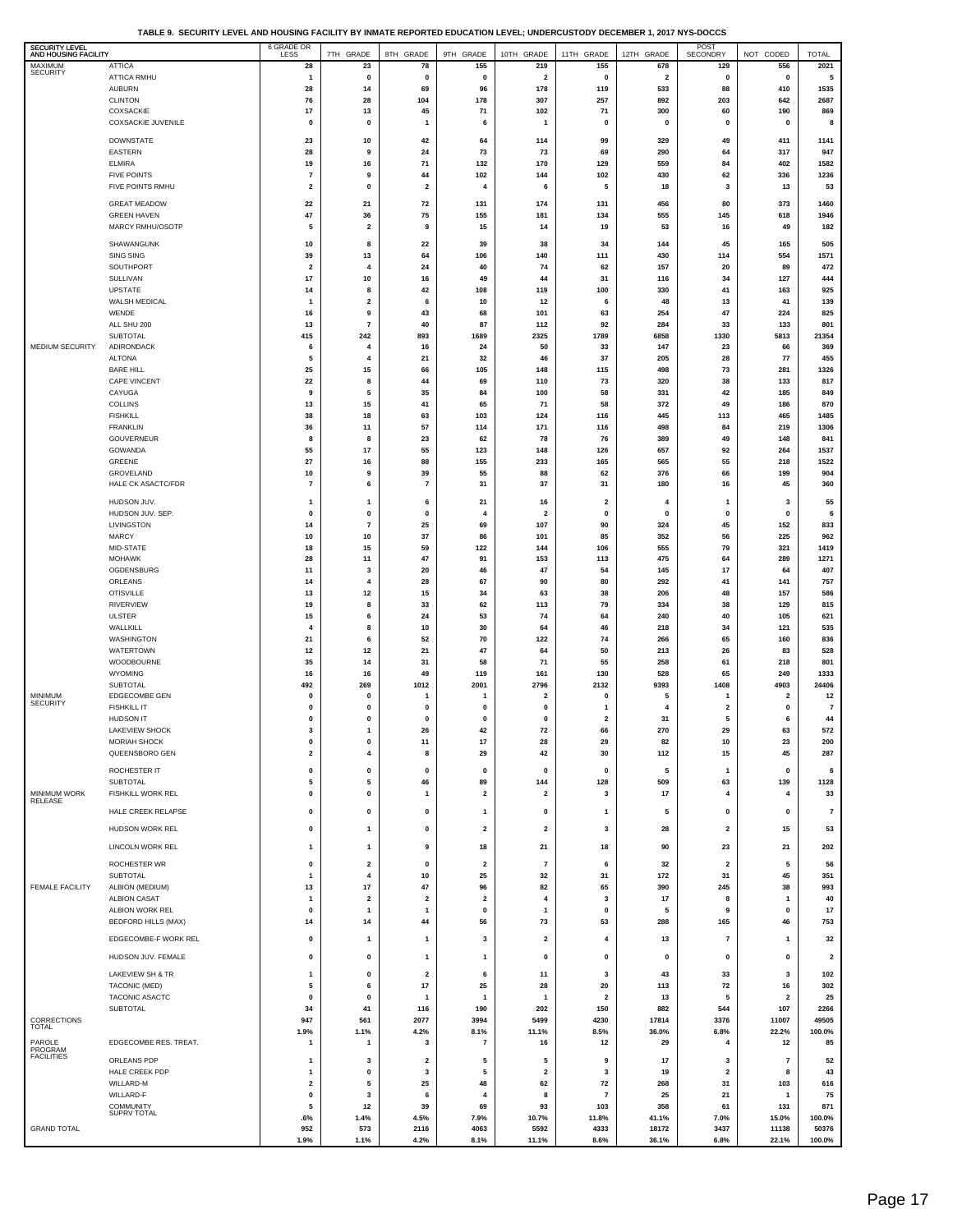**TABLE 10. SECURITY LEVEL AND HOUSING FACILITY BY LENGTH OF STAY AT CURRENT FACILITY (IN MONTHS); UNDERCUSTODY DECEMBER 1, 2017 NYS-DOCCS**

| SECURITY LEVEL<br>AND HOUSING FACILITY |                                     | 0-2 MONTHS              | 3-5 MONTHS              | 6-8 MONTHS                                                                                                                                                                                                                                                                                                                                                                                                              | 9-11 MONTHS             | $12 - 17$<br><b>MONTHS</b> | $18-23$<br>MONTHS       | $24-35$ MONTHS     | $36-47$ MONTHS              | 48-71<br><b>MONTHS</b>   | 72 + MONTHS                   | NOT CODED                  | <b>TOTAL</b>            | AVERAGE<br>TIME IN<br><b>MONTHS</b> |
|----------------------------------------|-------------------------------------|-------------------------|-------------------------|-------------------------------------------------------------------------------------------------------------------------------------------------------------------------------------------------------------------------------------------------------------------------------------------------------------------------------------------------------------------------------------------------------------------------|-------------------------|----------------------------|-------------------------|--------------------|-----------------------------|--------------------------|-------------------------------|----------------------------|-------------------------|-------------------------------------|
| MAXIMUM SECURITY                       | <b>ATTICA</b>                       | 363                     | 258                     | 223                                                                                                                                                                                                                                                                                                                                                                                                                     | 187                     | 222                        | 149                     | 155                | 83                          | 139                      | 242                           | $\mathbf 0$                | 2021                    | 29.3                                |
|                                        | ATTICA RMHU                         | $\overline{\mathbf{2}}$ | $\mathbf 0$             | $\mathbf{2}% =\mathbf{2}+\mathbf{2}+\mathbf{3}+\mathbf{5}+\mathbf{5}+\mathbf{5}+\mathbf{6}+\mathbf{6}+\mathbf{5}+\mathbf{5}+\mathbf{6}+\mathbf{6}+\mathbf{5}+\mathbf{6}+\mathbf{6}+\mathbf{5}+\mathbf{5}+\mathbf{6}+\mathbf{6}+\mathbf{6}+\mathbf{5}+\mathbf{6}+\mathbf{6}+\mathbf{6}+\mathbf{6}+\mathbf{6}+\mathbf{6}+\mathbf{6}+\mathbf{6}+\mathbf{6}+\mathbf{6}+\mathbf{6}+\mathbf{6}+\mathbf{6}+\mathbf{6}+\mathbf$ | $\mathbf{1}$            | $\mathbf 0$                | 0                       | $\mathbf{0}$       | $\mathbf{0}$                | $\mathbf 0$              | 0                             | 0                          | 5                       | 5.5                                 |
|                                        | AUBURN                              | 362                     | 219                     | 211                                                                                                                                                                                                                                                                                                                                                                                                                     | 121                     | 165                        | 92                      | 101                | 72                          | 99                       | 93                            | $\pmb{0}$                  | 1535                    | 20.4                                |
|                                        | <b>CLINTON</b>                      | 481                     | 380                     | 285                                                                                                                                                                                                                                                                                                                                                                                                                     | 234                     | 341                        | 220                     | 267                | 139                         | 144                      | 196                           | $\mathbf 0$                | 2687                    | 23.4                                |
|                                        | COXSACKIE                           | 184                     | 131                     | 95                                                                                                                                                                                                                                                                                                                                                                                                                      | 88                      | 93                         | 94                      | 73                 | 39                          | 36                       | 36                            | $\pmb{0}$                  | 869                     | 17.2                                |
|                                        | COXSACKIE<br>JUVENILE               | 6                       | -1                      | $\overline{1}$                                                                                                                                                                                                                                                                                                                                                                                                          | $\mathbf{0}$            | $\mathbf 0$                | $\mathbf{0}$            | $\mathbf{0}$       | $\mathbf{0}$                | $\mathbf{0}$             | $\mathbf{0}$                  | $\pmb{0}$                  | 8                       | 2.6                                 |
|                                        | <b>DOWNSTATE</b>                    | 871                     | 58                      | 28                                                                                                                                                                                                                                                                                                                                                                                                                      | 13                      | 35                         | 33                      | 35                 | 23                          | 15                       | 30                            | $\mathbf 0$                | 1141                    | 7.5                                 |
|                                        | EASTERN                             | 71                      | 104                     | 66                                                                                                                                                                                                                                                                                                                                                                                                                      | 51                      | 89                         | 82                      | 133                | 89                          | 112                      | 150                           | 0                          | 947                     | 37.1                                |
|                                        | <b>ELMIRA</b>                       | 590                     | 221                     | 104                                                                                                                                                                                                                                                                                                                                                                                                                     | 93                      | 127                        | 79                      | 126                | 65                          | 61                       | 116                           | $\pmb{0}$                  | 1582                    | 18.7                                |
|                                        | <b>FIVE POINTS</b>                  | 316                     | 164                     | 116                                                                                                                                                                                                                                                                                                                                                                                                                     | 104                     | 151                        | 118                     | 87                 | 52                          | 56                       | 72                            | $\mathbf 0$                | 1236                    | 20.6                                |
|                                        | FIVE POINTS RMHU                    | 26                      | $\overline{7}$          | 10                                                                                                                                                                                                                                                                                                                                                                                                                      | 5                       | 3                          | $\overline{\mathbf{2}}$ | 0                  | $\pmb{0}$                   | $\mathbf 0$              | $\pmb{0}$                     | $\mathbf 0$                | 53                      | 5.0                                 |
|                                        | <b>GREAT MEADOW</b>                 | 346                     | 221                     | 174                                                                                                                                                                                                                                                                                                                                                                                                                     | 133                     | 176                        | 101                     | 97                 | 60                          | 51                       | 101                           | $\mathbf 0$                | 1460                    | 19.8                                |
|                                        | <b>GREEN HAVEN</b>                  | 206                     | 187                     | 136                                                                                                                                                                                                                                                                                                                                                                                                                     | 135                     | 215                        | 159                     | 230                | 131                         | 146                      | 401                           | 0                          | 1946                    | 46.1                                |
|                                        | MARCY<br>RMHU/OSOTP                 | 57                      | 50                      | 18                                                                                                                                                                                                                                                                                                                                                                                                                      | 14                      | 8                          | 10                      | 24                 | $\overline{1}$              | $\mathbf{0}$             | $\mathbf 0$                   | $\pmb{0}$                  | 182                     | 9.2                                 |
|                                        | SHAWANGUNK                          | 64                      | 50                      | 51                                                                                                                                                                                                                                                                                                                                                                                                                      | 28                      | 45                         | 38                      | 41                 | 36                          | 48                       | 104                           | $\pmb{0}$                  | 505                     | 44.5                                |
|                                        | SING SING                           | 213                     | 140                     | 103                                                                                                                                                                                                                                                                                                                                                                                                                     | 88                      | 104                        | 124                     | 134                | 167                         | 200                      | 298                           | $\mathbf 0$                | 1571                    | 41.4                                |
|                                        | SOUTHPORT                           | 260                     | 88                      | 31                                                                                                                                                                                                                                                                                                                                                                                                                      | 26                      | 26                         | 19                      | 12                 | $\overline{\bf{4}}$         | $\overline{2}$           | $\overline{4}$                | $\pmb{0}$                  | 472                     | 7.0                                 |
|                                        | SULLIVAN                            | 99                      | 48                      | 36                                                                                                                                                                                                                                                                                                                                                                                                                      | 27                      | 28                         | 21                      | 32                 | 33                          | 41                       | 79                            | $\pmb{0}$                  | 444                     | 41.2                                |
|                                        | UPSTATE                             | 526                     | 119                     | 52                                                                                                                                                                                                                                                                                                                                                                                                                      | 35                      | 63                         | 30<br>8                 | 25                 | 25                          | 19<br>$\overline{7}$     | 31                            | 0                          | 925                     | 10.8                                |
|                                        | WALSH MEDICAL<br>WENDE              | 25<br>191               | 20<br>88                | $16\,$<br>76                                                                                                                                                                                                                                                                                                                                                                                                            | 18<br>56                | 11<br>63                   | 70                      | 13<br>81           | $\overline{7}$<br>41        | 71                       | 14<br>88                      | $\mathbf 0$<br>$\mathbf 0$ | 139<br>825              | 24.5<br>28.3                        |
|                                        | ALL SHU 200                         | 730                     | 44                      | 15                                                                                                                                                                                                                                                                                                                                                                                                                      | $\overline{4}$          | $\overline{\mathbf{2}}$    | $\overline{4}$          | 1                  | $\pmb{0}$                   | $\overline{1}$           | $\mathbf 0$                   | $\pmb{0}$                  | 801                     | 1.4                                 |
|                                        | <b>SUBTOTAL</b>                     | 5989                    | 2598                    | 1849                                                                                                                                                                                                                                                                                                                                                                                                                    | 1461                    | 1967                       | 1453                    | 1667               | 1067                        | 1248                     | 2055                          | $\pmb{0}$                  | 21354                   | 25.0                                |
| MEDIUM SECURITY                        | ADIRONDACK                          | 79                      | 81                      | 58                                                                                                                                                                                                                                                                                                                                                                                                                      | 36                      | 61                         | 27                      | 19                 | $\overline{7}$              | 1                        | 0                             | $\pmb{0}$                  | 369                     | 9.9                                 |
|                                        | <b>ALTONA</b>                       | 107                     | 107                     | 79                                                                                                                                                                                                                                                                                                                                                                                                                      | 48                      | 55                         | 33                      | 18                 | $\overline{7}$              | $\overline{1}$           | $\pmb{0}$                     | $\mathbf 0$                | 455                     | 8.9                                 |
|                                        | <b>BARE HILL</b>                    | 294                     | 240                     | 202                                                                                                                                                                                                                                                                                                                                                                                                                     | 132                     | 192                        | 110                     | 94                 | 36                          | 21                       | 5                             | $\mathbf{o}$               | 1326                    | 11.7                                |
|                                        | CAPE VINCENT                        | 213                     | 144                     | 137                                                                                                                                                                                                                                                                                                                                                                                                                     | 66                      | 89                         | 68                      | 59                 | 30                          | 9                        | $\mathbf{2}$                  | $\pmb{0}$                  | 817                     | 11.0                                |
|                                        | CAYUGA                              | 184                     | 138                     | 107                                                                                                                                                                                                                                                                                                                                                                                                                     | 100                     | 107                        | 76                      | 83                 | 31                          | 14                       | 9                             | 0                          | 849                     | 13.2                                |
|                                        | COLLINS                             | 199                     | 149                     | 114                                                                                                                                                                                                                                                                                                                                                                                                                     | 95                      | 105                        | 48                      | 75                 | 28                          | 29                       | 28                            | $\pmb{0}$                  | 870                     | 16.2                                |
|                                        | <b>FISHKILL</b>                     | 317                     | 214                     | 167                                                                                                                                                                                                                                                                                                                                                                                                                     | 140                     | 185                        | 116                     | 182                | 56                          | 74                       | 34                            | $\pmb{0}$                  | 1485                    | 16.6                                |
|                                        | <b>FRANKLIN</b>                     | 369                     | 237                     | 216                                                                                                                                                                                                                                                                                                                                                                                                                     | 112                     | 139                        | 82                      | 102                | 25                          | 17                       | $\overline{7}$                | $\pmb{0}$                  | 1306                    | 10.6                                |
|                                        | GOUVERNEUR<br>GOWANDA               | 201<br>453              | 175                     | 108                                                                                                                                                                                                                                                                                                                                                                                                                     | 114                     | 90                         | 68                      | 43                 | 24                          | 14<br>5                  | 4                             | $\mathbf 0$                | 841<br>1537             | 11.1                                |
|                                        | GREENE                              | 358                     | 317<br>313              | 286<br>244                                                                                                                                                                                                                                                                                                                                                                                                              | 130<br>126              | 169<br>205                 | 81<br>125               | 81<br>94           | 13<br>39                    | 11                       | $\mathbf 2$<br>$\overline{7}$ | 0<br>$\mathbf 0$           | 1522                    | 8.5<br>10.6                         |
|                                        | GROVELAND                           | 152                     | 224                     | 136                                                                                                                                                                                                                                                                                                                                                                                                                     | 91                      | 113                        | 79                      | 67                 | 24                          | 10                       | 8                             | $\mathbf{o}$               | 904                     | 12.4                                |
|                                        | <b>HALE CK</b>                      | 159                     | 147                     | 52                                                                                                                                                                                                                                                                                                                                                                                                                      | $\overline{\mathbf{2}}$ | 0                          | $\pmb{0}$               | 0                  | $\pmb{0}$                   | $\mathbf 0$              | $\pmb{0}$                     | $\pmb{0}$                  | 360                     | 3.4                                 |
|                                        | ASACTC/FDR                          |                         |                         |                                                                                                                                                                                                                                                                                                                                                                                                                         |                         |                            |                         |                    |                             |                          |                               |                            |                         |                                     |
|                                        | HUDSON JUV.                         | 27                      | 20                      | 6                                                                                                                                                                                                                                                                                                                                                                                                                       | $\overline{1}$          | 1                          | $\pmb{0}$               | 0                  | $\pmb{0}$                   | $\mathbf 0$              | $\pmb{0}$                     | $\pmb{0}$                  | 55                      | 3.4                                 |
|                                        | HUDSON JUV. SEP.                    | 6                       | $\mathbf{0}$            | $\pmb{0}$                                                                                                                                                                                                                                                                                                                                                                                                               | $\mathbf 0$             | $\mathbf 0$                | $\mathbf{0}$            | 0                  | $\mathbf{0}$                | $\mathbf{0}$             | $\pmb{0}$                     | $\mathbf 0$                | 6                       | $\boldsymbol{.8}$                   |
|                                        | LIVINGSTON<br>MARCY                 | 223<br>276              | 158<br>198              | 94<br>102                                                                                                                                                                                                                                                                                                                                                                                                               | 84<br>94                | 76<br>133                  | ${\bf 77}$<br>57        | 72<br>61           | 30<br>27                    | 12<br>10                 | $\overline{\mathbf{r}}$<br>4  | 0                          | 833<br>962              | 12.0<br>10.5                        |
|                                        | MID-STATE                           | 371                     | 276                     | 173                                                                                                                                                                                                                                                                                                                                                                                                                     | 132                     | 199                        | 105                     | 102                | 25                          | 30                       | 6                             | $\pmb{0}$<br>0             | 1419                    | 11.1                                |
|                                        | <b>MOHAWK</b>                       | 328                     | 240                     | 174                                                                                                                                                                                                                                                                                                                                                                                                                     | 137                     | 161                        | 73                      | 82                 | 39                          | 22                       | 15                            | $\pmb{0}$                  | 1271                    | 11.7                                |
|                                        | OGDENSBURG                          | 94                      | 90                      | 70                                                                                                                                                                                                                                                                                                                                                                                                                      | 59                      | 46                         | 28                      | 15                 | $\overline{\mathbf{3}}$     | $\overline{2}$           | $\pmb{0}$                     | $\mathbf 0$                | 407                     | 8.8                                 |
|                                        | ORLEANS                             | 229                     | 134                     | 77                                                                                                                                                                                                                                                                                                                                                                                                                      | 67                      | 91                         | 50                      | 56                 | 23                          | 21                       | 9                             | $\pmb{0}$                  | 757                     | 12.6                                |
|                                        | <b>OTISVILLE</b>                    | 65                      | 78                      | 48                                                                                                                                                                                                                                                                                                                                                                                                                      | 70                      | 62                         | 72                      | 75                 | 36                          | 49                       | 31                            | $\mathbf 0$                | 586                     | 23.7                                |
|                                        | RIVERVIEW                           | 226                     | 158                     | 128                                                                                                                                                                                                                                                                                                                                                                                                                     | 79                      | 103                        | 52                      | 42                 | 20                          | $\overline{7}$           | 0                             | $\mathbf{o}$               | 815                     | 9.7                                 |
|                                        | <b>ULSTER</b>                       | 502                     | 55                      | 14                                                                                                                                                                                                                                                                                                                                                                                                                      | 11                      | 16                         | $12$                    | 9                  | $\overline{1}$              | $\overline{1}$           | $\pmb{0}$                     | $\mathbf 0$                | 621                     | 2.6                                 |
|                                        | WALLKILL                            | 119                     | 82                      | 77                                                                                                                                                                                                                                                                                                                                                                                                                      | 87                      | 88                         | 47                      | 30                 | $\overline{\bf{4}}$         | $\mathbf{0}$             | $\mathbf{1}$                  | $\mathbf{o}$               | 535                     | 10.6                                |
|                                        | WASHINGTON                          | 205                     | 190                     | 102                                                                                                                                                                                                                                                                                                                                                                                                                     | 80                      | 113                        | 61                      | 54                 | 25                          | 3                        | 3                             | $\pmb{0}$                  | 836                     | 10.5                                |
|                                        | <b>WATERTOWN</b>                    | 150                     | 96                      | 91                                                                                                                                                                                                                                                                                                                                                                                                                      | 63                      | 62                         | 41                      | 22                 | $\mathbf{1}$                | $\overline{1}$           | $\overline{1}$                | $\mathbf 0$                | 528                     | 8.5                                 |
|                                        | WOODBOURNE<br>WYOMING               | 111<br>284              | 110<br>268              | 88<br>194                                                                                                                                                                                                                                                                                                                                                                                                               | 52<br>132               | 118<br>174                 | 113<br>116              | 105<br>100         | 36<br>33                    | 42<br>20                 | 26<br>$12$                    | $\pmb{0}$                  | 801<br>1333             | 19.8<br>11.9                        |
|                                        | SUBTOTAL                            | 6301                    | 4639                    | 3344                                                                                                                                                                                                                                                                                                                                                                                                                    | 2340                    | 2953                       | 1817                    | 1742               | 623                         | 426                      | 221                           | $\pmb{0}$<br>$\pmb{0}$     | 24406                   | 11.7                                |
| MINIMUM SECURITY                       | EDGECOMBE GEN                       | 10                      | $\overline{\mathbf{2}}$ | 0                                                                                                                                                                                                                                                                                                                                                                                                                       | $\mathbf{0}$            | 0                          | $\pmb{0}$               | 0                  | $\mathbf{0}$                | $\mathbf 0$              | 0                             | $\mathbf 0$                | $12$                    | 1.7                                 |
|                                        | <b>FISHKILL IT</b>                  | 3                       | $\mathbf{0}$            | 4                                                                                                                                                                                                                                                                                                                                                                                                                       | $\mathbf 0$             | 0                          | $\mathbf{0}$            | 0                  | $\mathbf{0}$                | $\mathbf 0$              | 0                             | $\mathbf 0$                | $\overline{7}$          | 4.3                                 |
|                                        | HUDSON IT                           | 11                      | 20                      | 9                                                                                                                                                                                                                                                                                                                                                                                                                       | $\mathbf 0$             | 4                          | 0                       | 0                  | $\mathbf{0}$                | $\mathbf 0$              | $\pmb{0}$                     | $\pmb{0}$                  | 44                      | 5.3                                 |
|                                        | LAKEVIEW SHOCK                      | 376                     | 147                     | 43                                                                                                                                                                                                                                                                                                                                                                                                                      | $\boldsymbol{4}$        | 1                          | $\mathbf{1}$            | $\mathbf{0}$       | $\mathbf 0$                 | $\mathbf{0}$             | $\pmb{0}$                     | $\mathbf 0$                | 572                     | 2.6                                 |
|                                        | <b>MORIAH SHOCK</b>                 | 91                      | 109                     | $\pmb{0}$                                                                                                                                                                                                                                                                                                                                                                                                               | $\mathbf 0$             | 0                          | $\pmb{0}$               | 0                  | $\mathbf{0}$                | $\mathbf{0}$             | $\pmb{0}$                     | $\pmb{0}$                  | 200                     | 3.3                                 |
|                                        | QUEENSBORO GEN                      | 271                     | $12$                    | 1                                                                                                                                                                                                                                                                                                                                                                                                                       | $\overline{1}$          | 0                          | $\pmb{0}$               | $\mathbf{1}$       | $\mathbf{1}$                | $\mathbf{0}$             | $\mathbf 0$                   | $\mathbf 0$                | 287                     | $1.5$                               |
|                                        | ROCHESTER IT                        | 3                       | -1                      | 1                                                                                                                                                                                                                                                                                                                                                                                                                       | $\mathbf 0$             | $\mathbf{1}$               | 0                       | 0                  | $\mathbf{0}$                | 0                        | $\pmb{0}$                     | 0                          | 6                       | $5.0\,$                             |
|                                        | SUBTOTAL                            | 765                     | 291                     | 58                                                                                                                                                                                                                                                                                                                                                                                                                      | 5                       | 6                          | $\mathbf{1}$            | $\mathbf{1}$       | $\mathbf{1}$                | $\mathbf{0}$             | $\mathbf 0$                   | $\mathbf 0$                | 1128                    | 2.5                                 |
| MINIMUM WORK<br>RELEASE                | FISHKILL WORK REL                   | 15                      | 6                       | 3                                                                                                                                                                                                                                                                                                                                                                                                                       | $\overline{4}$          | 5                          | $\mathbf{0}$            | 0                  | $\mathbf{0}$                | $\mathbf 0$              | $\mathbf 0$                   | $\mathbf{o}$               | 33                      | $5.5\,$                             |
|                                        | <b>HALE CREEK</b><br><b>RELAPSE</b> | $\overline{7}$          | 0                       | $\pmb{0}$                                                                                                                                                                                                                                                                                                                                                                                                               | $\mathbf{0}$            | 0                          | 0                       | 0                  | $\mathbf{0}$                | $\mathbf{0}$             | $\pmb{0}$                     | $\pmb{0}$                  | $\overline{7}$          | $1.5\,$                             |
|                                        | HUDSON WORK REL                     | 26                      |                         |                                                                                                                                                                                                                                                                                                                                                                                                                         |                         |                            |                         |                    |                             |                          |                               |                            | 53                      | 5.0                                 |
|                                        | LINCOLN WORK REL                    | 88                      | 43                      | $17\,$                                                                                                                                                                                                                                                                                                                                                                                                                  | 21                      | 30                         | $\mathbf{1}$            | $\mathbf{1}$       | $\mathbf{1}$                | $\mathbf 0$              | $\pmb{0}$                     | $\pmb{0}$                  | 202                     | $5.6\,$                             |
|                                        | ROCHESTER WR                        | 19                      | 18                      | 8                                                                                                                                                                                                                                                                                                                                                                                                                       | 5                       | 5                          | $\overline{1}$          | $\mathbf{0}$       | $\mathbf 0$                 | $\mathbf 0$              | $\pmb{0}$                     | $\mathbf{o}$               | 56                      | 5.4                                 |
|                                        | SUBTOTAL                            | 155                     | 81                      | 30                                                                                                                                                                                                                                                                                                                                                                                                                      | 36                      | 45                         | $\mathbf{2}$            | $\mathbf{1}$       | $\overline{1}$              | $\mathbf 0$              | $\pmb{0}$                     | $\pmb{0}$                  | 351                     | 5.4                                 |
| FEMALE FACILITY                        | ALBION (MEDIUM)                     | 209                     | 151                     | 135                                                                                                                                                                                                                                                                                                                                                                                                                     | 101                     | 153                        | 94                      | ${\bf 77}$         | 44                          | 23                       | 6                             | $\mathbf{o}$               | 993                     | 13.2                                |
|                                        | ALBION CASAT<br>ALBION WORK REL     | 20<br>5                 | 20<br>$\overline{7}$    | $\pmb{0}$<br>3                                                                                                                                                                                                                                                                                                                                                                                                          | $\mathbf 0$             | $\pmb{0}$<br>$\mathbf{0}$  | 0<br>$\mathbf{0}$       | 0                  | $\mathbf 0$<br>$\mathbf{0}$ | $\pmb{0}$<br>$\mathbf 0$ | $\pmb{0}$<br>$\pmb{0}$        | $\pmb{0}$<br>$\mathbf 0$   | 40<br>17                | 3.0<br>5.8                          |
|                                        | BEDFORD HILLS                       | 213                     | 60                      | 53                                                                                                                                                                                                                                                                                                                                                                                                                      | $\overline{1}$<br>42    | 48                         | 40                      | $\mathbf{1}$<br>51 | 43                          | 61                       | 142                           | $\pmb{0}$                  | 753                     | 41.1                                |
|                                        | (MAX)                               |                         |                         |                                                                                                                                                                                                                                                                                                                                                                                                                         |                         |                            |                         |                    |                             |                          |                               |                            |                         |                                     |
|                                        | EDGECOMBE-F<br><b>WORK REL</b>      | 16                      | 8                       | $\overline{\mathbf{2}}$                                                                                                                                                                                                                                                                                                                                                                                                 | $\pmb{0}$               | 4                          | $\overline{\mathbf{2}}$ | 0                  | $\mathbf{0}$                | $\mathbf 0$              | $\pmb{0}$                     | 0                          | 32                      | 5.3                                 |
|                                        | HUDSON JUV.                         | $\mathbf{0}$            | $\mathbf{1}$            | $\mathbf{1}$                                                                                                                                                                                                                                                                                                                                                                                                            | $\mathbf 0$             | $\mathbf{0}$               | $\mathbf{0}$            | $\mathbf{0}$       | $\mathbf{0}$                | $\mathbf{0}$             | $\pmb{0}$                     | $\mathbf 0$                | $\overline{\mathbf{2}}$ | 5.8                                 |
|                                        | FEMALE                              |                         |                         |                                                                                                                                                                                                                                                                                                                                                                                                                         |                         |                            |                         |                    |                             |                          |                               |                            |                         |                                     |
|                                        | LAKEVIEW SH & TR                    | 67                      | 33                      | $\overline{\mathbf{2}}$                                                                                                                                                                                                                                                                                                                                                                                                 | $\mathbf{0}$            | $\mathbf{0}$               | $\mathbf{0}$            | $\mathbf{0}$       | $\mathbf{0}$                | $\mathbf{0}$             | $\pmb{0}$                     | $\mathbf 0$                | 102                     | 2.5                                 |
|                                        | TACONIC (MED)                       | 71                      | 47                      | 40                                                                                                                                                                                                                                                                                                                                                                                                                      | 27                      | 34                         | 33                      | 26                 | 13                          | 5                        | 6                             | $\mathbf{0}$               | 302                     | 13.8                                |
|                                        | TACONIC ASACTC                      | 16<br>617               | 9<br>336                | $\pmb{0}$<br>236                                                                                                                                                                                                                                                                                                                                                                                                        | $\mathbf 0$<br>171      | $\mathbf{0}$<br>239        | $\mathbf{0}$<br>169     | $\pmb{0}$<br>155   | $\mathbf{0}$<br>100         | $\pmb{0}$<br>89          | $\pmb{0}$<br>154              | $\pmb{0}$<br>$\mathbf 0$   | 25<br>2266              | 2.7                                 |
| CORRECTIONS TOTAL                      | SUBTOTAL                            | 13827                   | 7945                    | 5517                                                                                                                                                                                                                                                                                                                                                                                                                    | 4013                    | 5210                       | 3442                    | 3566               | 1792                        | 1763                     | 2430                          | $\pmb{0}$                  | 49505                   | 21.6<br>17.6                        |
|                                        |                                     |                         |                         |                                                                                                                                                                                                                                                                                                                                                                                                                         |                         |                            |                         |                    |                             |                          |                               |                            |                         |                                     |
| PAROLE PROGRAM<br><b>FACILITIES</b>    | EDGECOMBE RES.<br>TREAT.            | 85                      | 0                       | $\pmb{0}$                                                                                                                                                                                                                                                                                                                                                                                                               | $\pmb{0}$               | 0                          | $\pmb{0}$               | 0                  | $\pmb{0}$                   | $\mathbf 0$              | $\pmb{0}$                     | $\pmb{0}$                  | 85                      | $_{\cdot 7}$                        |
|                                        | ORLEANS PDP                         | 3                       | $\mathbf{0}$            | $\mathbf 0$                                                                                                                                                                                                                                                                                                                                                                                                             | $\mathbf{0}$            | $\mathbf 0$                | $\mathbf{0}$            | 0                  | $\Omega$                    | $\mathbf 0$              | $\mathbf{o}$                  | 49                         | 52                      | $\cdot$ 1                           |
|                                        | HALE CREEK PDP                      | $\pmb{0}$               | 0                       | $\pmb{0}$                                                                                                                                                                                                                                                                                                                                                                                                               | $\mathbf 0$             | 0                          | $\mathbf{0}$            | 0                  | $\mathbf{0}$                | $\mathbf 0$              | $\mathbf 0$                   | 43                         | 43                      |                                     |
|                                        | WILLARD-M                           | 256                     | 23                      | $\pmb{0}$                                                                                                                                                                                                                                                                                                                                                                                                               | $\mathbf{1}$            | 0                          | 0                       | 0                  | $\mathbf{0}$                | $\mathbf 0$              | $\mathbf{0}$                  | 336                        | 616                     | $1.5$                               |
|                                        | WILLARD-F                           | 16                      | $\mathbf{1}$            | $\pmb{0}$                                                                                                                                                                                                                                                                                                                                                                                                               | $\pmb{0}$               | 0                          | 0                       | 0                  | $\pmb{0}$                   | $\mathbf 0$              | $\pmb{0}$                     | 58                         | 75                      | 1.3                                 |
|                                        | COMMUNITY SUPRV<br>TOTAL            | 360                     | 24                      | $\mathbf 0$                                                                                                                                                                                                                                                                                                                                                                                                             | $\overline{1}$          | $\mathbf{0}$               | $\mathbf{0}$            | $\mathbf 0$        | $\mathbf{0}$                | $\mathbf 0$              | $\pmb{0}$                     | 486                        | 871                     | 1.3                                 |
| <b>GRAND TOTAL</b>                     |                                     | 14187                   | 7969                    | 5517                                                                                                                                                                                                                                                                                                                                                                                                                    | 4014                    | 5210                       | 3442                    | 3566               | 1792                        | 1763                     | 2430                          | 486                        | 50376                   | 17.5                                |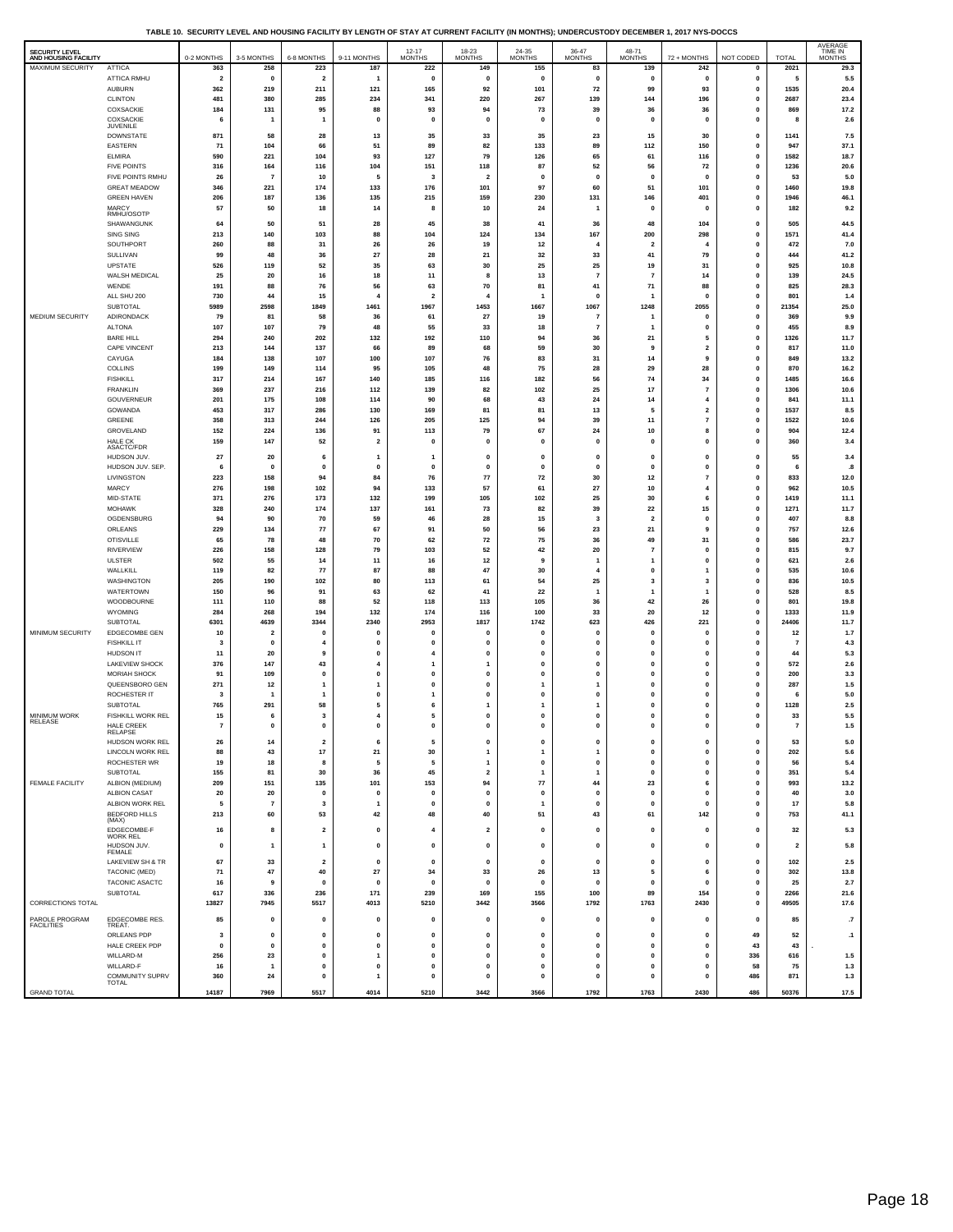## **TABLE 11. SECURITY LEVEL AND HOUSING FACILITY BY GENDER; UNDERCUSTODY DECEMBER 1, 2017 NYS-DOCCS**

| SECURITY LEVEL AND HOUSING FACILITY |                                                     | <b>MALE</b> | <b>FEMALE</b> | TOTAL        |  |
|-------------------------------------|-----------------------------------------------------|-------------|---------------|--------------|--|
| <b>MAXIMUM SECURITY</b>             | ATTICA GENERAL                                      | 1952        | 0             | 1952         |  |
|                                     | ATTICA ICP                                          | 69          | 0             | 69           |  |
|                                     | <b>ATTICA RMHU</b>                                  | 5           | 0             | 5            |  |
|                                     | AUBURN GENERAL                                      | 1445        | 0             | 1445         |  |
|                                     | AUBURN DEPOT                                        | 40          | 0             | 40           |  |
|                                     | <b>AUBURN ICP</b>                                   | 38          | 0             | 38           |  |
|                                     | AUBURN INTAKE                                       | 12          | 0             | 12           |  |
|                                     | CAYUGA SHU200                                       | 73          | 0             | 73           |  |
|                                     | <b>CLINTON GENERAL</b>                              | 1620        | 0             | 1620         |  |
|                                     | <b>CLINTON RECEPTION</b>                            | 2           | 0             | 2            |  |
|                                     | <b>CLINTON ANNEX</b>                                | 761         | 0             | 761          |  |
|                                     | <b>CLINTON SOP</b>                                  | 36          | 0             | 36           |  |
|                                     | <b>CLINTON ICP</b>                                  | 47          | 0             | 47           |  |
|                                     | <b>CLINTON APPU</b>                                 | 192         | 0             | 192          |  |
|                                     | <b>CLINTON SNU</b>                                  | 29          | 0             | 29           |  |
|                                     | COLLINS SHU200                                      | 118         | 0             | 118          |  |
|                                     | <b>COXSACKIE</b>                                    | 812         | 0             | 812          |  |
|                                     | <b>COXSACKIE REG.MEDICAL UNIT</b>                   | 57          | 0             | 57           |  |
|                                     | <b>COXSACKIE JUVENILE</b>                           | 6           | 0             | 6            |  |
|                                     | COXSACKIE JUVENILE SEPARTN                          | 2           | 0             | $\mathbf{2}$ |  |
|                                     | DOWNSTATE GENERAL                                   | 253         | 0             | 253          |  |
|                                     | <b>DOWNSTATE RECEPTION</b>                          | 888         | 0             | 888          |  |
|                                     | <b>EASTERN GENERAL</b>                              | 920         | 0             | 920          |  |
|                                     | <b>EASTERN SDU</b>                                  | 27          | 0             | 27           |  |
|                                     | <b>ELMIRA GENERAL</b>                               | 1191        | 0             | 1191         |  |
|                                     | <b>ELMIRA RECEPTION</b>                             | 343         | 0             | 343          |  |
|                                     | <b>ELMIRA ICP</b>                                   | 48          | 0             | 48           |  |
|                                     | FISHKILL SHU200                                     | 106         | 0             | 106          |  |
|                                     | <b>FIVE POINTS</b>                                  | 1114        | 0             | 1114         |  |
|                                     | <b>FIVE POINTS KEEPLOCK</b>                         | 87          | 0             | 87           |  |
|                                     | <b>FIVE POINTS ICP</b>                              | 16          | 0             | 16           |  |
|                                     | <b>FIVE POINTS RMHU</b>                             | 53          | 0             | 53           |  |
|                                     | <b>FIVE POINTS SOP</b>                              | 19          | 0             | 19           |  |
|                                     | GOUVERNEUR SHU200                                   | 100         | 0             | 100          |  |
|                                     | <b>GREAT MEADOW GENERAL</b>                         | 1303        | 0             | 1303         |  |
|                                     | <b>GREAT MEADOW ICP</b>                             | 122         | 0             | 122          |  |
|                                     | <b>GREAT MEADOW BHU</b>                             | 35          | 0             | 35           |  |
|                                     | <b>GREEN HAVEN GENERAL</b>                          | 1814        | 0             | 1814         |  |
|                                     | <b>GREEN HAVEN ICP</b><br><b>GREEN HAVEN STP DN</b> | 125<br>7    | 0<br>0        | 125<br>7     |  |
|                                     | <b>GREENE SHU200</b>                                | 140         | 0             | 140          |  |
|                                     | LAKEVIEW SHU200                                     | 113         | 0             | 113          |  |
|                                     | <b>MARCY RMHU</b>                                   | 97          | 0             | 97           |  |
|                                     | <b>MARCY OSOTP</b>                                  | 85          | 0             | 85           |  |
|                                     | MID-STATE SHU200                                    | 65          | 0             | 65           |  |
|                                     | <b>MOHAWK WALSH MEDICAL</b>                         | 139         | 0             | 139          |  |
|                                     | ORLEANS SHU200                                      | 86          | 0             | 86           |  |
|                                     | SHAWANGUNK                                          | 444         | 0             | 444          |  |
|                                     | SHAWANGUNK SOP                                      | 61          | 0             | 61           |  |
|                                     | SING SING                                           | 1262        | 0             | 1262         |  |
|                                     | <b>SING SING TRANSIT</b>                            | 238         | 0             | 238          |  |
|                                     | SING SING ABS UNIT                                  | 1           | 0             | 1            |  |
|                                     | SING SING CORP                                      | 23          | 0             | 23           |  |
|                                     | SING SING ICP                                       | 47          | 0             | 47           |  |
|                                     | <b>SOUTHPORT</b>                                    | 362         | 0             | 362          |  |
|                                     | SOUTHPORT CADRE                                     | 110         | 0             | 110          |  |
|                                     | <b>SULLIVAN</b>                                     | 303         | 0             | 303          |  |
|                                     | <b>SUL SPECIAL NEED</b>                             | 54          | 0             | 54           |  |
|                                     | SULLIVAN ICP                                        | 57          | 0             | 57           |  |
|                                     | SULLIVAN CARP                                       | 30          | 0             | 30           |  |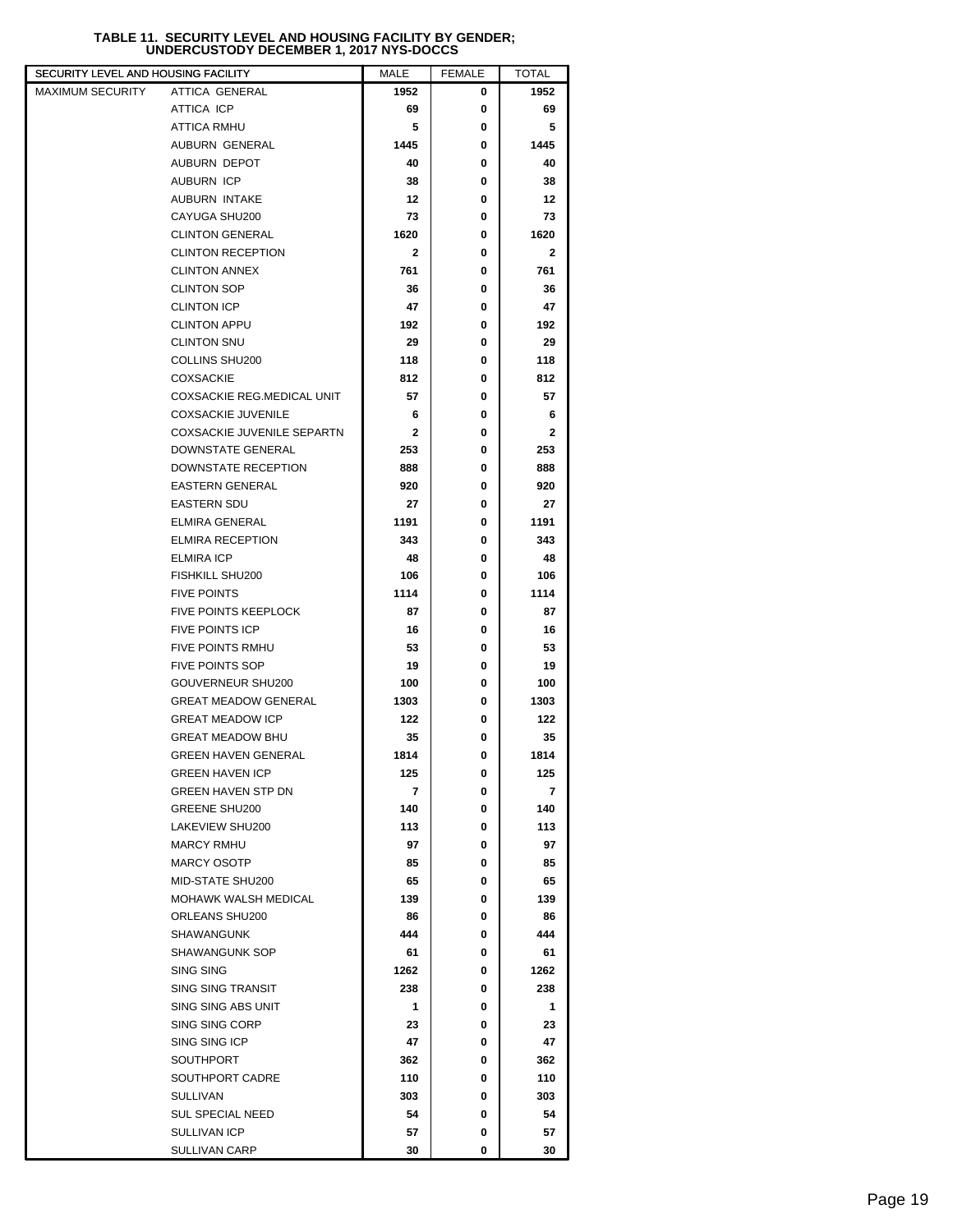## **TABLE 11. SECURITY LEVEL AND HOUSING FACILITY BY GENDER; UNDERCUSTODY DECEMBER 1, 2017 NYS-DOCCS**

| SECURITY LEVEL AND HOUSING FACILITY |                            | MALE         | <b>FEMALE</b> | TOTAL        |
|-------------------------------------|----------------------------|--------------|---------------|--------------|
| <b>MAXIMUM SECURITY</b>             | <b>UPSTATE GENERAL</b>     | 280          | 0             | 280          |
|                                     | <b>UPSTATE SHU</b>         | 577          | 0             | 577          |
|                                     | UPSTATE SINGLE CELL        | 68           | 0             | 68           |
|                                     | <b>WENDE</b>               | 641          | 0             | 641          |
|                                     | <b>WENDE RECEPTION</b>     | 20           | 0             | 20           |
|                                     | <b>WENDE RMU</b>           | 77           | 0             | 77           |
|                                     | <b>WENDE SPECIAL NEEDS</b> | 44           | 0             | 44           |
|                                     | <b>WENDE ICP</b>           | 33           | 0             | 33           |
|                                     | WENDE STP DN               | 10           | 0             | 10           |
|                                     | <b>SUBTOTAL</b>            | 21354        | 0             | 21354        |
| <b>MEDIUM SECURITY</b>              | <b>ADIRONDACK</b>          | 369          | 0             | 369          |
|                                     | <b>ALTONA</b>              | 455          | 0             | 455          |
|                                     | BARE HILL                  | 1326         | 0             | 1326         |
|                                     | CAPE VINCENT GENERAL       | 817          | 0             | 817          |
|                                     | CAYUGA                     | 849          | 0             | 849          |
|                                     | <b>COLLINS</b>             | 870          | 0             | 870          |
|                                     | <b>FISHKILL GENERAL</b>    | 1349         | 0             | 1349         |
|                                     | <b>FISHKILL ICP</b>        | 18           | 0             | 18           |
|                                     | <b>FISHKILL KEEPLOCK</b>   | 65           | 0             | 65           |
|                                     | FISHKILL PROCESSING UNIT   | $\mathbf{2}$ | 0             | $\mathbf{2}$ |
|                                     | <b>FISHKILL RMU</b>        | 27           | 0             | 27           |
|                                     | <b>FISHKILL UCI</b>        | 24           | 0             | 24           |
|                                     | <b>FRANKLIN</b>            | 1306         | 0             | 1306         |
|                                     | <b>GOUVERNEUR</b>          | 841          | 0             | 841          |
|                                     | <b>GOWANDA</b>             | 1100         | 0             | 1100         |
|                                     | <b>GOWANDA SOP</b>         | 437          | 0             | 437          |
|                                     | <b>GREENE</b>              | 1522         | 0             | 1522         |
|                                     | <b>GROVELAND</b>           | 904          | 0             | 904          |
|                                     | HUDSON GENERAL             | 55           | 0             | 55           |
|                                     | HUDSON JUV SEP UNIT        | 6            | 0             | 6            |
|                                     | <b>HALE CREEK ASACTC</b>   |              | 0             |              |
|                                     |                            | 238          |               | 238          |
|                                     | <b>HALE CREEK FEEDER</b>   | 122          | 0             | 122          |
|                                     | LIVINGSTON                 | 833          | 0             | 833          |
|                                     | <b>MARCY</b>               | 905          | 0             | 905          |
|                                     | MARCY ASACTC               | 57           | 0             | 57           |
|                                     | MID-STATE                  | 1152         | 0             | 1152         |
|                                     | <b>MID-STATE PC</b>        | 20           | 0             | 20           |
|                                     | MID-STATE ICP              | 18           | 0             | 18           |
|                                     | MID-STATE SOP              | 166          | 0             | 166          |
|                                     | MID-STATE STP DN           | 63           | 0             | 63           |
|                                     | MOHAWK                     | 1271         | 0             | 1271         |
|                                     | <b>OGDENSBURG</b>          | 407          | 0             | 407          |
|                                     | ORLEANS                    | 757          | 0             | 757          |
|                                     | <b>OTISVILLE</b>           | 586          | 0             | 586          |
|                                     | <b>RIVERVIEW</b>           | 815          | 0             | 815          |
|                                     | <b>ULSTER</b>              | 152          | 0             | 152          |
|                                     | ULSTER RECEPTION           | 469          | 0             | 469          |
|                                     | WALLKILL                   | 535          | 0             | 535          |
|                                     | <b>WASHINGTON</b>          | 836          | 0             | 836          |
|                                     | <b>WATERTOWN</b>           | 528          | 0             | 528          |
|                                     | <b>WOODBOURNE</b>          | 743          | 0             | 743          |
|                                     | WOODBOURNE SNU             | 39           | 0             | 39           |
|                                     | WOODBOURNE PC              | 19           | 0             | 19           |
|                                     | <b>WYOMING</b>             | 1333         | 0             | 1333         |
|                                     | <b>SUBTOTAL</b>            | 24406        | 0             | 24406        |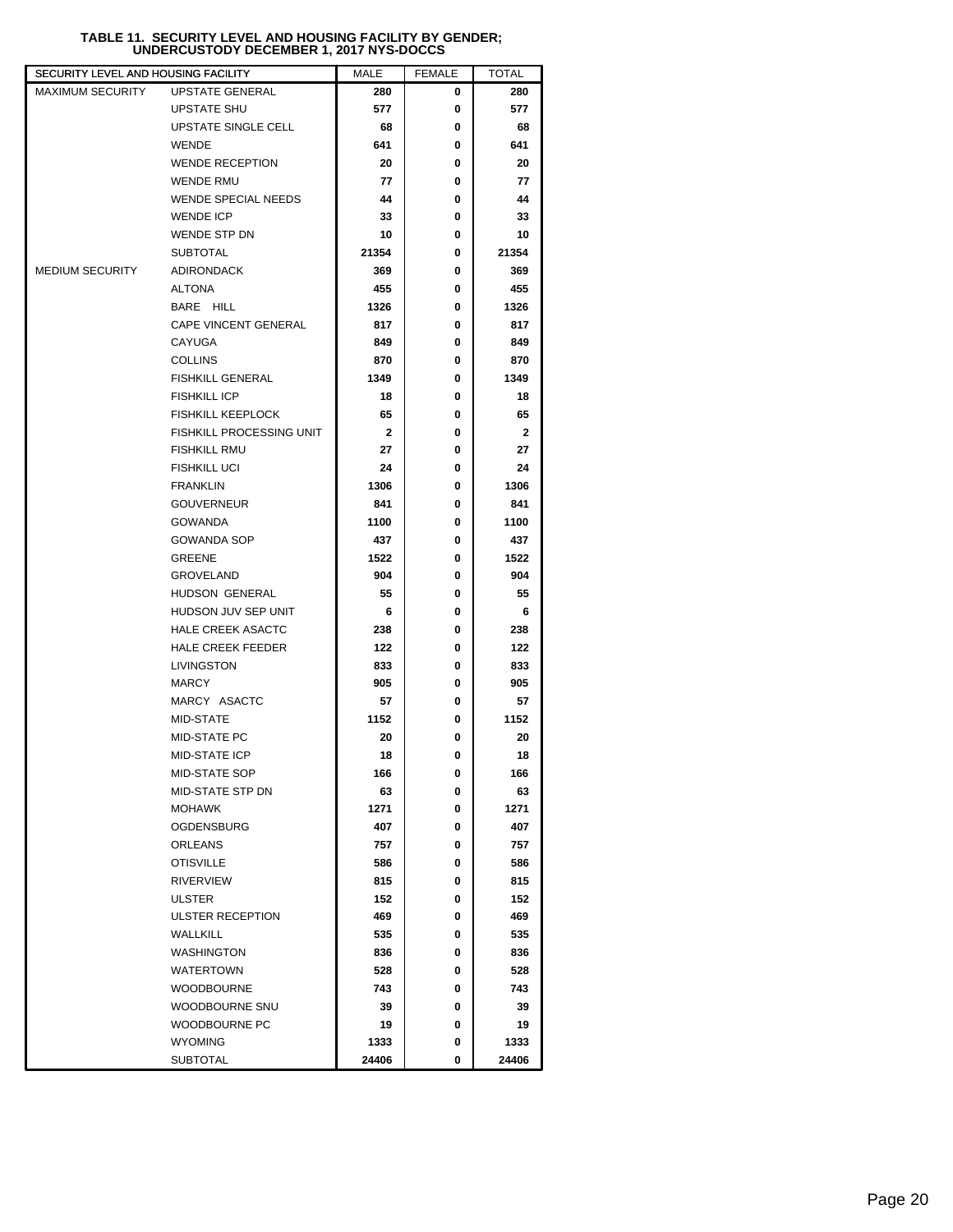| SECURITY LEVEL AND HOUSING FACILITY |                                | <b>MALE</b>    | <b>FEMALE</b> | <b>TOTAL</b>   |
|-------------------------------------|--------------------------------|----------------|---------------|----------------|
| <b>MINIMUM SECURITY</b>             | EDGECOMBE GENERAL              | 12             | 0             | 12             |
|                                     | <b>FISHKILL IT</b>             | $\overline{7}$ | 0             | $\overline{7}$ |
|                                     | <b>HUDSON IND TRAINING</b>     | 44             | 0             | 44             |
|                                     | <b>LAKEVIEW SHOCK</b>          | 466            | 0             | 466            |
|                                     | <b>LAKEVIEW RECEPTION</b>      | 106            | 0             | 106            |
|                                     | MORIAH SHOCK                   | 200            | 0             | 200            |
|                                     | QUEENSBORO GENERAL             | 287            | 0             | 287            |
|                                     | ROCHESTER INDUS TRAINING       | 6              | 0             | 6              |
|                                     | <b>SUBTOTAL</b>                | 1128           | 0             | 1128           |
| MINIMUM WORK RELEASE                | <b>FISHKILL WORK RELEASE</b>   | 33             | 0             | 33             |
|                                     | HUDSON WORK RELEASE            | 53             | 0             | 53             |
|                                     | <b>HALE CREEK RELAPSE</b>      | $\overline{7}$ | 0             | 7              |
|                                     | <b>LINCOLN</b>                 | 202            | 0             | 202            |
|                                     | <b>ROCHESTER</b>               | 56             | 0             | 56             |
|                                     | <b>SUBTOTAL</b>                | 351            | 0             | 351            |
| <b>FEMALE FACILITY</b>              | ALBION FEMALE                  | 0              | 966           | 966            |
|                                     | ALBION ICP                     | 0              | 27            | 27             |
|                                     | ALBION WORK RELEASE            | 0              | 17            | 17             |
|                                     | <b>ALBION ASACTC</b>           | 0              | 40            | 40             |
|                                     | BEDFORD HLS GENERAL            | 0              | 607           | 607            |
|                                     | BEDFORD HLS RECEPTION          | 0              | 96            | 96             |
|                                     | BEDFORD HLS RMU                | 0              | 14            | 14             |
|                                     | <b>BEDFORD HLS ICP</b>         | 0              | 25            | 25             |
|                                     | <b>BEDFORD HILLS TBU</b>       | 0              | 6             | 6              |
|                                     | BEDFORD HILLS SNU              | 0              | 5             | 5              |
|                                     | EDGECOMBE FEM WORK RELEASE     | 0              | 32            | 32             |
|                                     | <b>HUDSON FEMALE</b>           | 0              | $\mathbf{2}$  | $\mathbf{2}$   |
|                                     | LAKEVIEW SHOCK FEM             | 0              | 96            | 96             |
|                                     | LAKEVIEW FEM TRANSIT           | 0              | 6             | 6              |
|                                     | <b>TACONIC FEMALE</b>          | 0              | 288           | 288            |
|                                     | <b>TACONIC TRANSITIONAL</b>    | 0              | 14            | 14             |
|                                     | <b>TACONIC ASAT</b>            | 0              | 25            | 25             |
|                                     | <b>SUBTOTAL</b>                | 0              | 2266          | 2266           |
| <b>CORRECTIONS TOTAL</b>            |                                | 47239          | 2266          | 49505          |
| PAROLE PROGRAM FACILITIES           | <b>EDGECOMBE RES TREATMENT</b> | 85             | 0             | 85             |
|                                     | <b>HALE CREEK PDP</b>          | 43             | 0             | 43             |
|                                     | ORLEANS PDP                    | 52             | 0             | 52             |
|                                     | <b>WILLARD MALE</b>            | 616            | 0             | 616            |
|                                     | <b>WILLARD FEMALE</b>          | 0              | 75            | 75             |
|                                     | <b>COMM SUPRV TOTAL</b>        | 796            | 75            | 871            |
| <b>GRAND TOTAL</b>                  |                                | 48035          | 2341          | 50376          |

## **TABLE 11. SECURITY LEVEL AND HOUSING FACILITY BY GENDER; UNDERCUSTODY DECEMBER 1, 2017 NYS-DOCCS**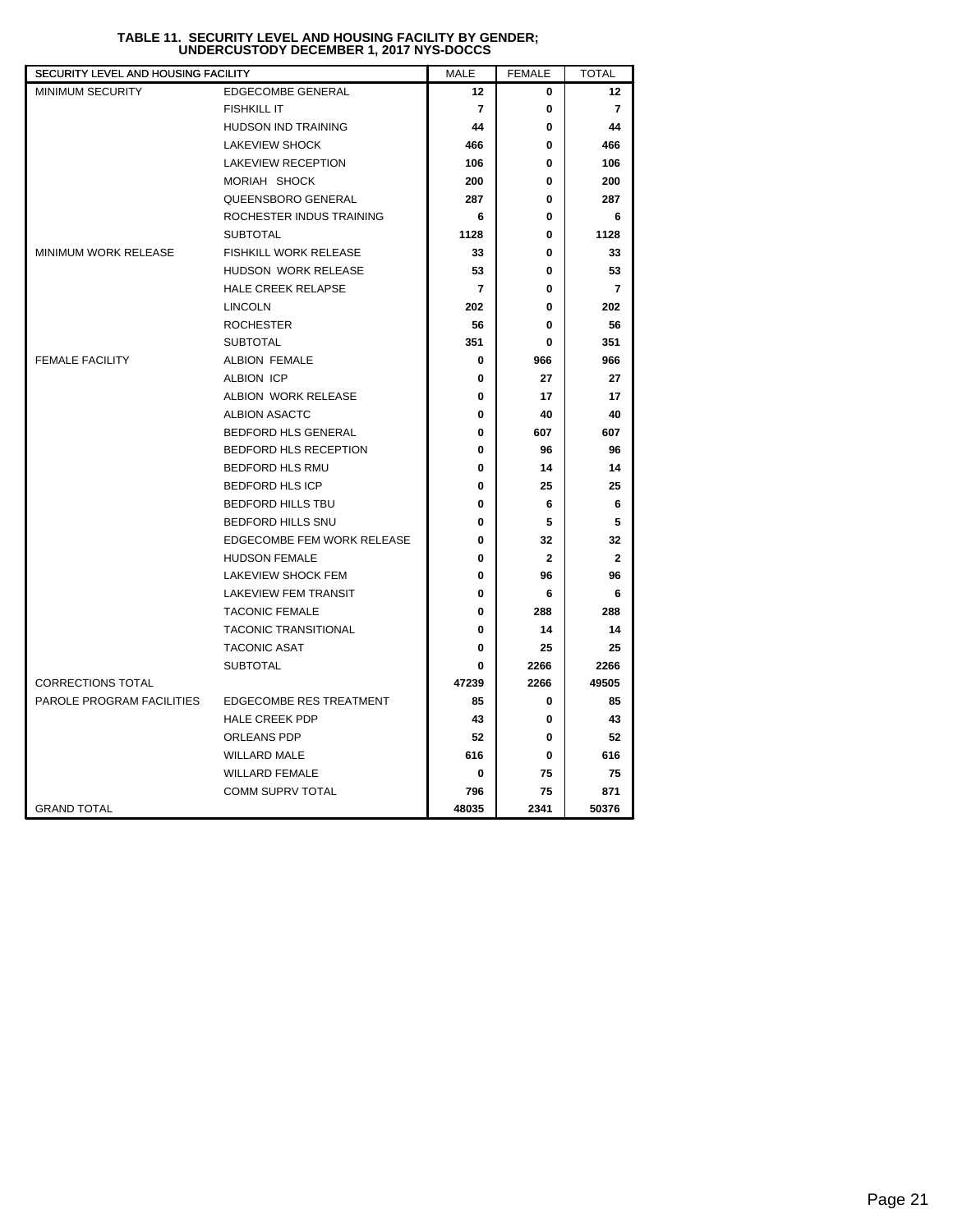# **TABLE 12. SECURITY LEVEL AND HOUSING FACILITY BY OFFENDER STATUS; UNDERCUSTODY DECEMBER 1, 2017 NYS-DOCCS**

| SECURITY LEVEL AND HOUSING FACILITY         | <b>INMATE</b> | <b>PAROLEE</b> | TOTAL        |  |
|---------------------------------------------|---------------|----------------|--------------|--|
| MAXIMUM SECURITY<br><b>ATTICA GENERAL</b>   | 1951          | 1              | 1952         |  |
| ATTICA ICP                                  | 69            | 0              | 69           |  |
| <b>ATTICA RMHU</b>                          | 5             | 0              | 5            |  |
| AUBURN GENERAL                              | 1443          | 2              | 1445         |  |
| AUBURN DEPOT                                | 35            | 5              | 40           |  |
| <b>AUBURN ICP</b>                           | 38            | 0              | 38           |  |
| AUBURN INTAKE                               | 11            | 1              | 12           |  |
| CAYUGA SHU200                               | 73            | 0              | 73           |  |
| <b>CLINTON GENERAL</b>                      | 1620          | 0              | 1620         |  |
| <b>CLINTON RECEPTION</b>                    | $\mathbf{2}$  | 0              | $\mathbf{2}$ |  |
| <b>CLINTON ANNEX</b>                        | 761           | 0              | 761          |  |
| <b>CLINTON SOP</b>                          | 36            | 0              | 36           |  |
| <b>CLINTON ICP</b>                          | 47            | 0              | 47           |  |
| <b>CLINTON APPU</b>                         | 192           | 0              | 192          |  |
| <b>CLINTON SNU</b>                          | 29            | 0              | 29           |  |
| COLLINS SHU200                              | 118           | 0              | 118          |  |
| <b>COXSACKIE</b>                            | 812           | 0              | 812          |  |
| <b>COXSACKIE REG.MEDICAL UNIT</b>           | 57            | 0              | 57           |  |
| <b>COXSACKIE JUVENILE</b>                   | 6             | 0              | 6            |  |
| COXSACKIE JUVENILE SEPARTN                  | $\mathbf{2}$  | 0              | $\mathbf{2}$ |  |
| DOWNSTATE GENERAL                           | 253           | 0              | 253          |  |
| <b>DOWNSTATE RECEPTION</b>                  | 871           | 17             | 888          |  |
| <b>EASTERN GENERAL</b>                      | 920           | 0              | 920          |  |
| <b>EASTERN SDU</b>                          | 27            | 0              | 27           |  |
| <b>ELMIRA GENERAL</b>                       | 1191          | 0              | 1191         |  |
| <b>ELMIRA RECEPTION</b>                     | 323           | 20             | 343          |  |
| <b>ELMIRA ICP</b>                           | 48            | 0              | 48           |  |
| FISHKILL SHU200                             | 98            | 8              | 106          |  |
| <b>FIVE POINTS</b>                          | 1093          | 21             | 1114         |  |
| <b>FIVE POINTS KEEPLOCK</b>                 | 87            | 0              | 87           |  |
| <b>FIVE POINTS ICP</b>                      | 16            | 0              | 16           |  |
| <b>FIVE POINTS RMHU</b>                     | 53            | 0              | 53           |  |
| <b>FIVE POINTS SOP</b><br>GOUVERNEUR SHU200 | 19<br>100     | 0<br>0         | 19<br>100    |  |
| <b>GREAT MEADOW GENERAL</b>                 |               | 1              |              |  |
| <b>GREAT MEADOW ICP</b>                     | 1302<br>122   | 0              | 1303<br>122  |  |
| <b>GREAT MEADOW BHU</b>                     | 35            | 0              | 35           |  |
| <b>GREEN HAVEN GENERAL</b>                  | 1797          | 17             | 1814         |  |
| <b>GREEN HAVEN ICP</b>                      | 122           | 3              | 125          |  |
| <b>GREEN HAVEN STP DN</b>                   | 6             | 1              | 7            |  |
| <b>GREENE SHU200</b>                        | 140           | 0              | 140          |  |
| LAKEVIEW SHU200                             | 113           | 0              | 113          |  |
| <b>MARCY RMHU</b>                           | 97            | 0              | 97           |  |
| <b>MARCY OSOTP</b>                          | 85            | 0              | 85           |  |
| MID-STATE SHU200                            | 65            | 0              | 65           |  |
| <b>MOHAWK WALSH MEDICAL</b>                 | 137           | $\mathbf{2}$   | 139          |  |
| ORLEANS SHU200                              | 86            | 0              | 86           |  |
| <b>SHAWANGUNK</b>                           | 444           | 0              | 444          |  |
| SHAWANGUNK SOP                              | 61            | 0              | 61           |  |
| SING SING                                   | 1262          | 0              | 1262         |  |
| SING SING TRANSIT                           | 238           | 0              | 238          |  |
| SING SING ABS UNIT                          | 1             | 0              | 1            |  |
| SING SING CORP                              | 23            | 0              | 23           |  |
| SING SING ICP                               | 47            | 0              | 47           |  |
| <b>SOUTHPORT</b>                            | 362           | 0              | 362          |  |
| SOUTHPORT CADRE                             | 110           | 0              | 110          |  |
| <b>SULLIVAN</b>                             | 301           | 2              | 303          |  |
| <b>SUL SPECIAL NEED</b>                     | 52            | 2              | 54           |  |
| SULLIVAN ICP                                | 57            | 0              | 57           |  |
| <b>SULLIVAN CARP</b>                        | 30            | 0              | 30           |  |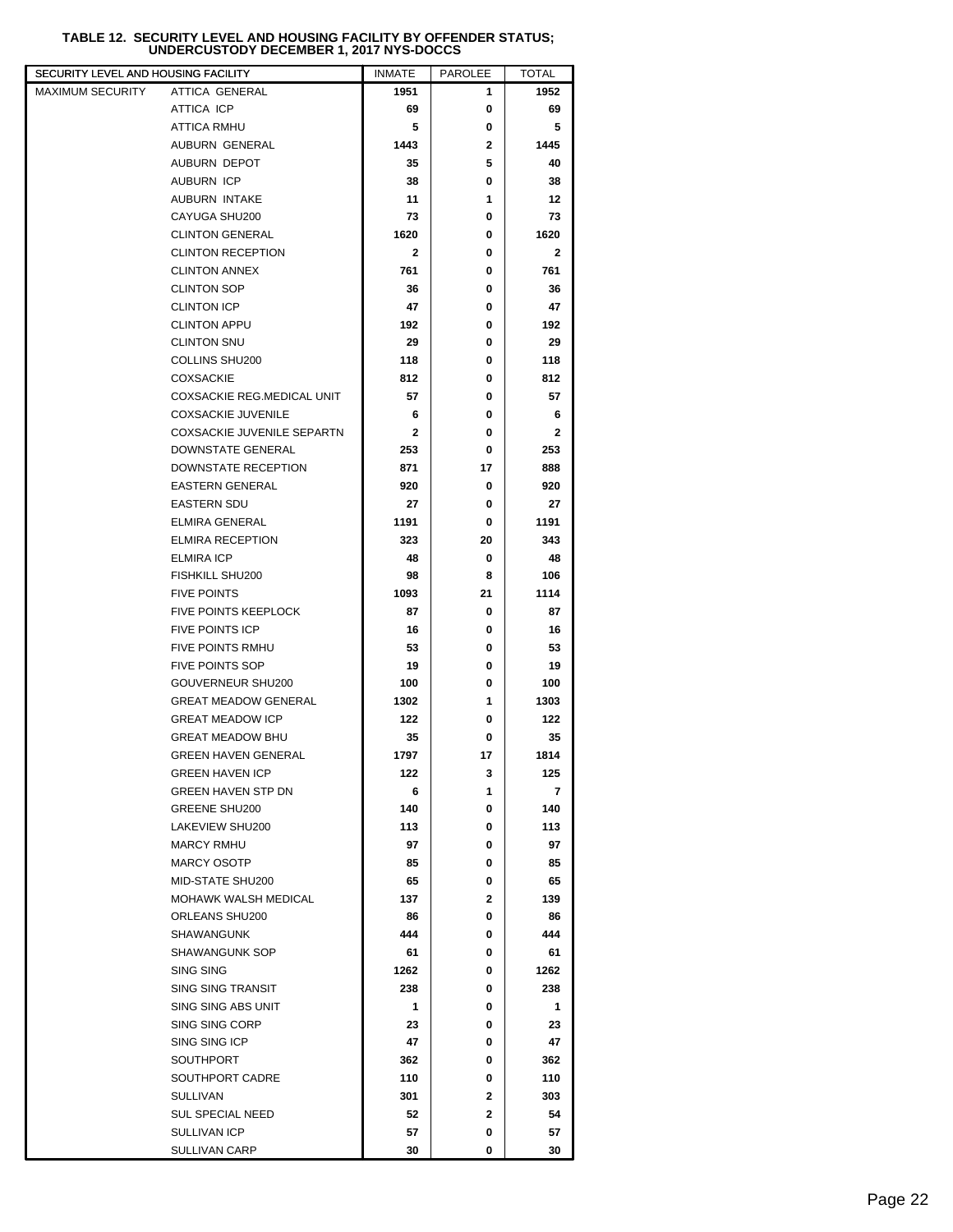## **TABLE 12. SECURITY LEVEL AND HOUSING FACILITY BY OFFENDER STATUS; UNDERCUSTODY DECEMBER 1, 2017 NYS-DOCCS**

| SECURITY LEVEL AND HOUSING FACILITY |                            | <b>INMATE</b> | <b>PAROLEE</b> | <b>TOTAL</b> |
|-------------------------------------|----------------------------|---------------|----------------|--------------|
| <b>MAXIMUM SECURITY</b>             | UPSTATE GENERAL            | 280           | 0              | 280          |
|                                     | <b>UPSTATE SHU</b>         | 577           | 0              | 577          |
|                                     | UPSTATE SINGLE CELL        | 68            | 0              | 68           |
|                                     | <b>WENDE</b>               | 641           | 0              | 641          |
|                                     | <b>WENDE RECEPTION</b>     | 20            | 0              | 20           |
|                                     | WENDE RMU                  | 76            | 1              | 77           |
|                                     | <b>WENDE SPECIAL NEEDS</b> | 44            | 0              | 44           |
|                                     | <b>WENDE ICP</b>           | 33            | 0              | 33           |
|                                     | <b>WENDE STP DN</b>        | 10            | 0              | 10           |
|                                     | <b>SUBTOTAL</b>            | 21250         | 104            | 21354        |
| <b>MEDIUM SECURITY</b>              | <b>ADIRONDACK</b>          | 369           | 0              | 369          |
|                                     | <b>ALTONA</b>              | 455           | 0              | 455          |
|                                     | BARE HILL                  | 1326          | 0              | 1326         |
|                                     | CAPE VINCENT GENERAL       | 817           | 0              | 817          |
|                                     | CAYUGA                     | 848           | 1              | 849          |
|                                     | <b>COLLINS</b>             | 870           | 0              | 870          |
|                                     | <b>FISHKILL GENERAL</b>    | 1269          | 80             | 1349         |
|                                     | <b>FISHKILL ICP</b>        | 15            | 3              | 18           |
|                                     | <b>FISHKILL KEEPLOCK</b>   | 64            | 1              | 65           |
|                                     | FISHKILL PROCESSING UNIT   | $\mathbf{2}$  | 0              | $\mathbf{2}$ |
|                                     | <b>FISHKILL RMU</b>        | 22            | 5              | 27           |
|                                     | <b>FISHKILL UCI</b>        | 23            | 1              | 24           |
|                                     | <b>FRANKLIN</b>            | 1306          | 0              | 1306         |
|                                     | <b>GOUVERNEUR</b>          | 841           | 0              | 841          |
|                                     | <b>GOWANDA</b>             | 1100          | 0              | 1100         |
|                                     | <b>GOWANDA SOP</b>         | 437           | 0              | 437          |
|                                     | <b>GREENE</b>              | 1522          | 0              | 1522         |
|                                     | <b>GROVELAND</b>           | 904           | 0              | 904          |
|                                     | HUDSON GENERAL             | 55            | 0              | 55           |
|                                     | HUDSON JUV SEP UNIT        | 6             | 0              | 6            |
|                                     | <b>HALE CREEK ASACTC</b>   | 238           | 0              | 238          |
|                                     | <b>HALE CREEK FEEDER</b>   | 121           | 1              | 122          |
|                                     | LIVINGSTON                 | 833           | 0              | 833          |
|                                     | <b>MARCY</b>               | 901           | 4              | 905          |
|                                     | MARCY ASACTC               | 57            | 0              | 57           |
|                                     | MID-STATE                  | 1146          | 6              | 1152         |
|                                     | MID-STATE PC               | 20            | 0              | 20           |
|                                     | <b>MID-STATE ICP</b>       | 18            | 0              | 18           |
|                                     | MID-STATE SOP              | 166           | 0              | 166          |
|                                     | MID-STATE STP DN           | 63            | 0              | 63           |
|                                     | <b>MOHAWK</b>              | 1271          | 0              | 1271         |
|                                     | <b>OGDENSBURG</b>          | 407           | 0              | 407          |
|                                     | <b>ORLEANS</b>             | 756           | 1              | 757          |
|                                     | <b>OTISVILLE</b>           | 586           | 0              | 586          |
|                                     | <b>RIVERVIEW</b>           | 815           | 0              | 815          |
|                                     | <b>ULSTER</b>              | 152           | 0              | 152          |
|                                     | ULSTER RECEPTION           | 457           | 12             | 469          |
|                                     | WALLKILL                   | 535           | 0              | 535          |
|                                     | <b>WASHINGTON</b>          | 836           | 0              | 836          |
|                                     | <b>WATERTOWN</b>           | 528           | 0              | 528          |
|                                     | <b>WOODBOURNE</b>          | 738           | 5              | 743          |
|                                     | WOODBOURNE SNU             | 38            | 1              | 39           |
|                                     | WOODBOURNE PC              | 18            | 1              | 19           |
|                                     | <b>WYOMING</b>             | 1333          | 0              | 1333         |
|                                     | <b>SUBTOTAL</b>            | 24284         | 122            | 24406        |
|                                     |                            |               |                |              |